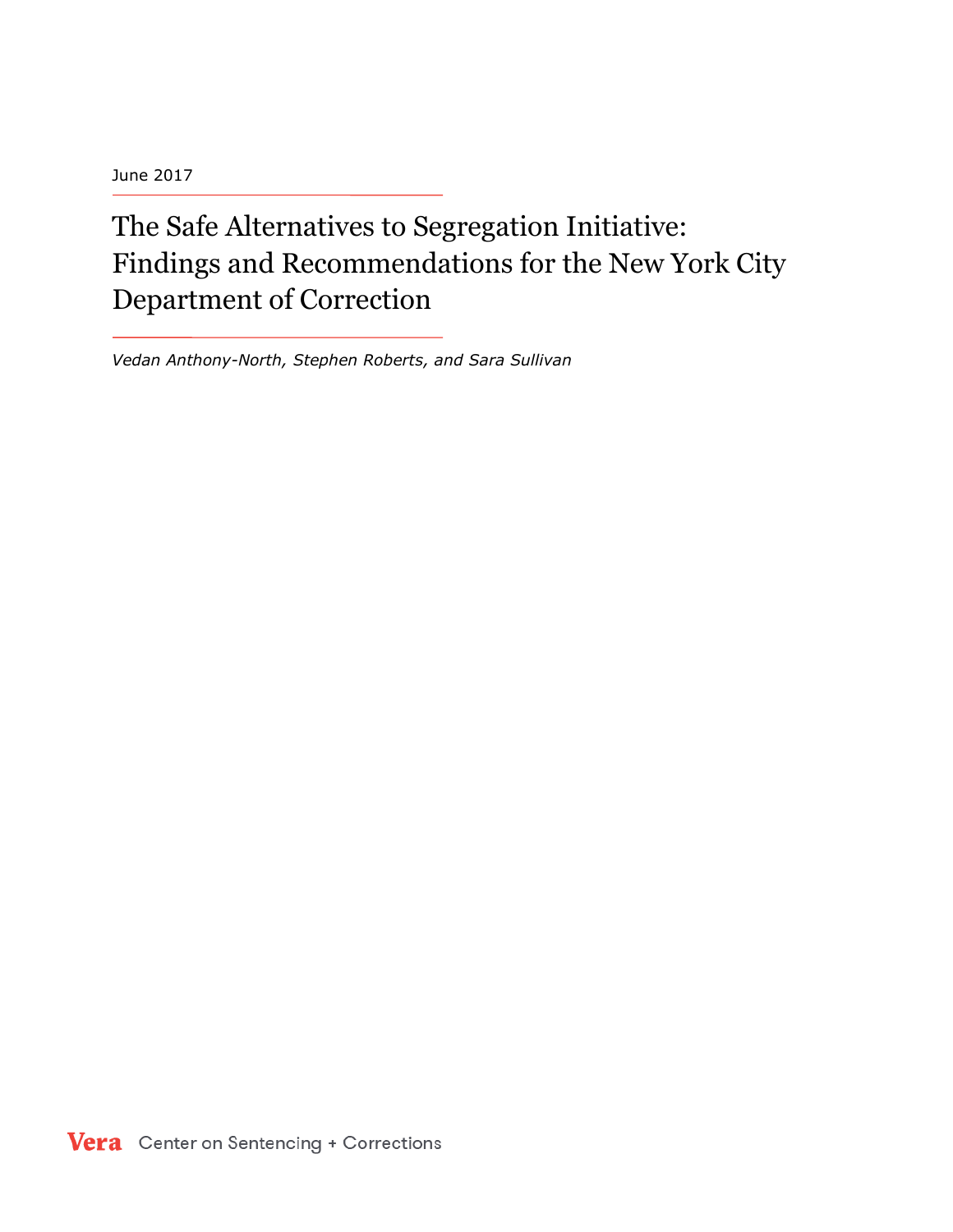© 2017 Vera Institute of Justice. All rights reserved.

Additional copies can be obtained from the communications department of the Vera Institute of Justice, 233 Broadway, 12th floor, New York, New York, 10279, (212) 334- 1300. An electronic version of this report is available for download on Vera's web site, [www.vera.org.](http://www.vera.org/)

Requests for additional information about this report should be directed to Sara Sullivan at the above address or to contactvera@vera.org.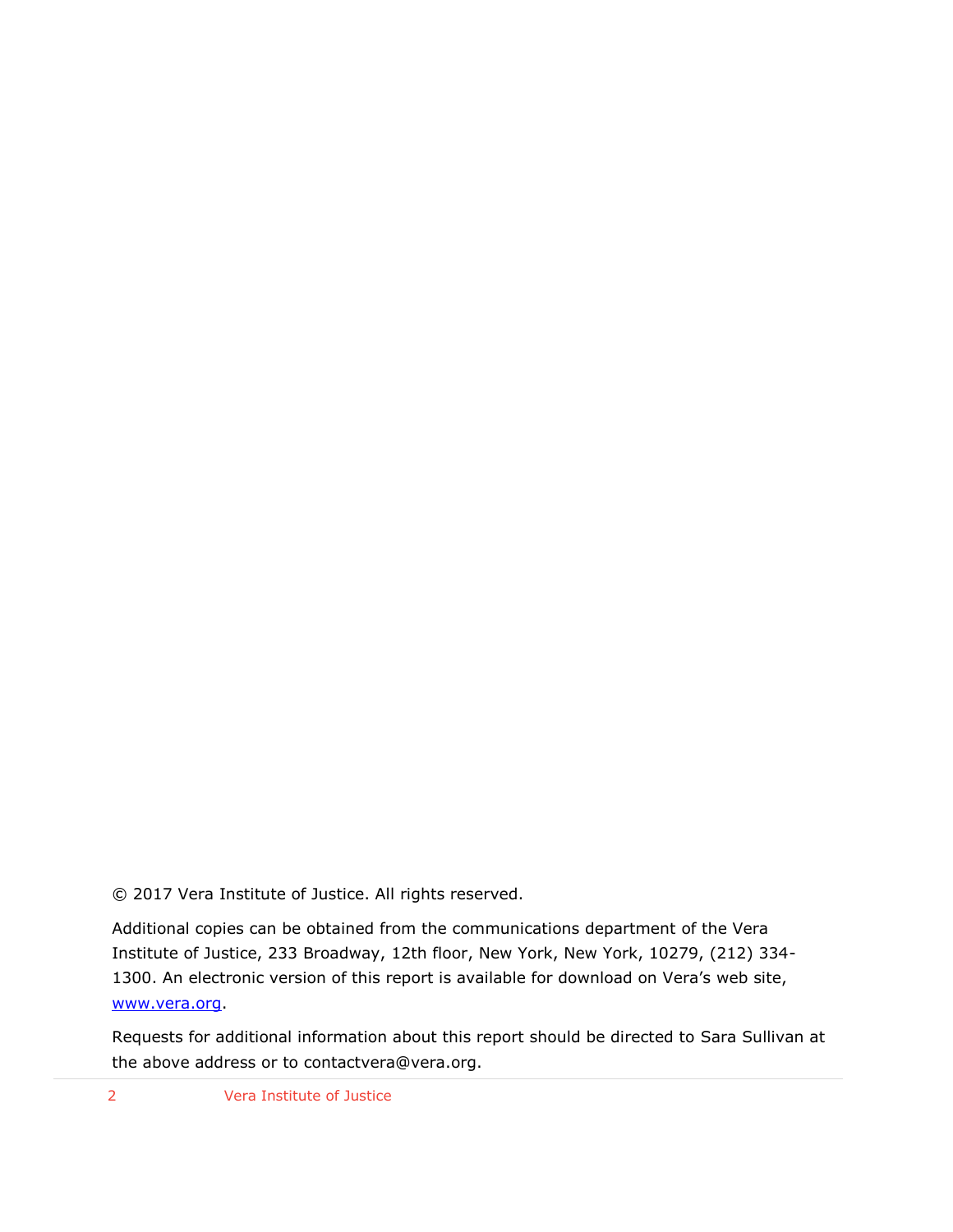#### Executive summary

In recent years, a diverse range of international and national organizations, advocates, policymakers, corrections practitioners, and the U.S. Department of Justice have called for prisons and jails to reform their use of segregation, also known as solitary confinement or restrictive housing. Whether citing the potentially devastating psychological and physiological impacts of spending 23 hours per day alone in a cell the size of a parking space; the cost of operating such highly restrictive environments; or the lack of conclusive evidence that segregation makes correctional facilities safer, these voices agree that change and innovation are essential endeavors.

Over the past few years, the New York City Department of Correction (the Department) has made it a priority to reduce the use of punitive segregation—one form of restrictive housing—in its jails, implementing a number of notable reforms that have helped the Department achieve major reductions. These existing efforts have laid the groundwork for further work.

In 2015, with funding from the U.S. Department of Justice, Bureau of Justice Assistance, the Vera Institute of Justice partnered with the Department to assist the agency in its efforts to reduce its use of segregation. Through this partnership, Vera conducted an assessment of New York City's use of segregation in its jail facilities and recommends policy and practice changes to continue to reduce punitive segregation and reduce other types of restrictive housing.

In addition to describing reforms to punitive segregation to date that demonstrate New York City's commitment to reform, this report presents the findings from Vera's assessment, and recommendations that offer the Department strategies to further its efforts to reduce reliance on segregation and explore other opportunities for reform. 1

#### **Commitment to reform**

Prior to its work with Vera, the Department began implementing a number of reforms designed to reduce its use of punitive segregation, a sanction that is issued by the Department when a person is under investigation for, or has been found guilty by the Department's Adjudication Unit of, a disciplinary violation. Major reforms include the following:

 the elimination of punitive segregation for young people aged 16 and 17, young adults between the ages of 18 and 21, and individuals with serious mental or physical disabilities;

<sup>&</sup>lt;sup>1</sup> For a summary of Vera's recommendations, see Appendix II.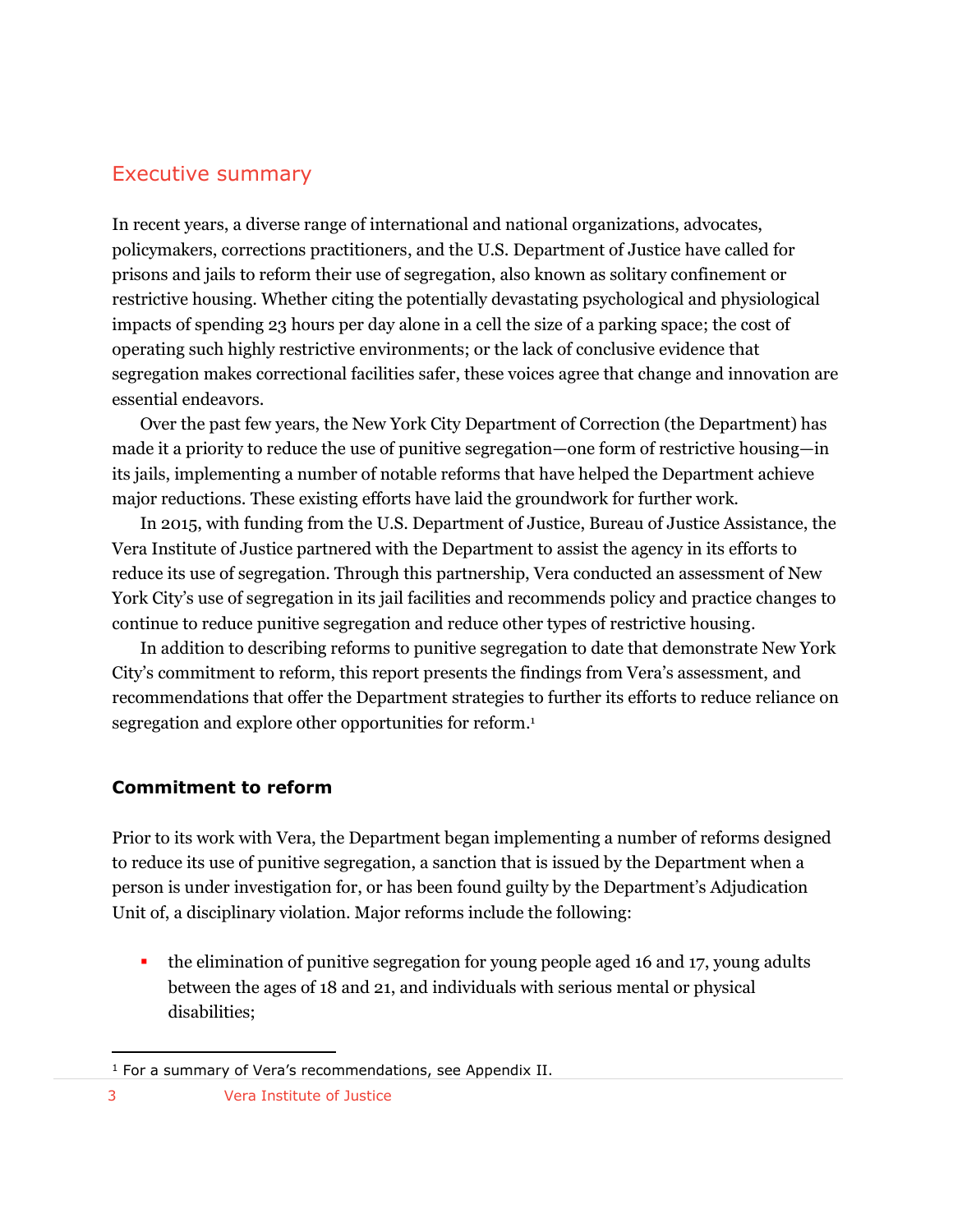- the institution of time limits on lengths of stay in punitive segregation, capping at 30 days consecutively and at 60 days cumulatively within six months;
- the adoption of disciplinary sanctioning reforms, including creating sanctioning guidelines; no longer requiring people to serve punitive segregation time owed for incidents that occurred in previous incarcerations; and imposing concurrent penalties rather than consecutive penalties when multiple infractions in custody have occurred;<sup>2</sup>
- the establishment of a new unit, punitive segregation II (PSEG II), to allow individuals found guilty of nonviolent and lower-level infractions at least seven hours per day out of their cells; and
- the creation of the Enhanced Supervision Housing (ESH) Unit, which has the goal of providing people the Department classifies as "the most dangerous" with targeted programming and at least seven hours a day out of their cell while simultaneously maintaining institutional safety and security.<sup>3</sup>

#### **Assessment and key findings**

Vera's assessment of New York City's overall use of segregation occurred between April 2015 and September 2016. At the time of this assessment, the Department had an average daily population of approximately 9,900 people and operated 12 facilities, nine of which are located on Rikers Island.<sup>4</sup> In conducting its assessment, Vera adopted a broad definition of "restrictive housing" to include any housing unit which satisfies two conditions: 1) it holds incarcerated people separately from general population and 2) it places greater restrictions on out-of-cell time, congregate activity, and access to programming than in general population. Specifically, in addition to analyzing the Department's use of punitive segregation, Vera also examined the

<sup>2</sup> New York City Department of Correction, *May Report to BOC* (New York: New York City Department of Correction, 2016).

<sup>3</sup> While ESH is not a form of punitive segregation, meaning individuals are housed there for nondisciplinary reasons, the intention of the unit is to provide the Department with a less restrictive measure than their Central Punitive Segregation Unit (CPSU), which only allows individuals one hour of out-of-cell time a day, as a response to individuals the Department has identified as persistently causing safety challenges. The theory is, by housing people in a unit that is less restrictive than CPSU, more controlled than general population, and provides targeted programming like cognitive behavioral therapy, the Department can decrease the number of incidents that occur with this population and thus reduce its use of punitive segregation.

<sup>4</sup> For the current average daily population, see The Knowledge Project, the Mayor's Office of Criminal Justice, "Safely Reducing the New York City Jail Population," http://www.justice-data.nyc/safelyreducing-the-jail-population/.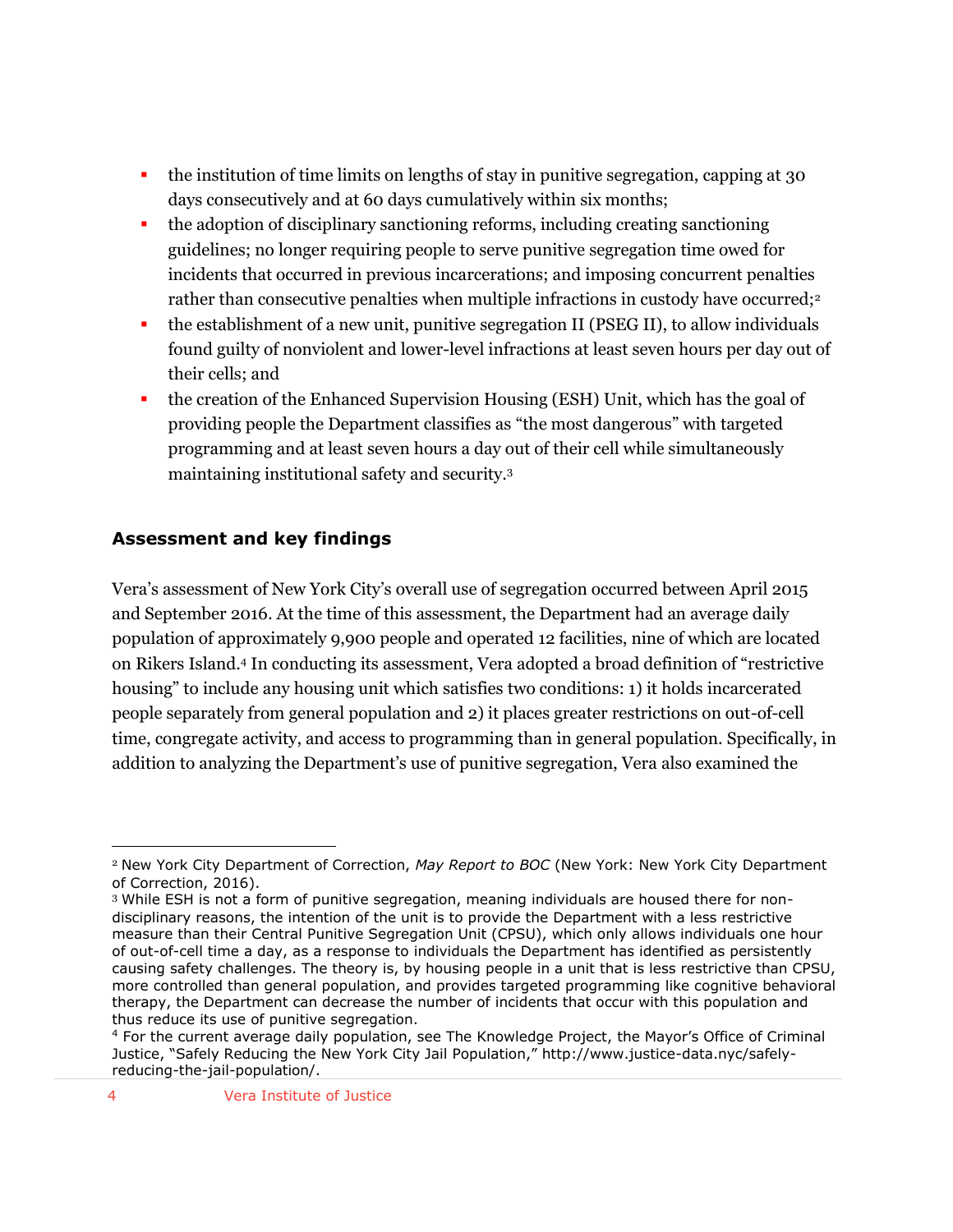Department's use of its new Enhanced Supervision Housing (ESH) Unit, and units dedicated to housing individuals on Enhanced Restraint (ER) status.<sup>5</sup>

Over the course of the third quarter of 2015 (the most recent admissions data Vera received), 281 men—just over 3 percent of the Department's overall population—were in some form of restrictive housing or status on any given day.<sup>6</sup> Vera's full report offers findings on the Department's use of different types of segregation, the use of segregation for people with mental health needs, and disparate contact with segregation by race and ethnicity. Below, Vera summarizes key findings.

#### **The overall use of restrictive measures has decreased, primarily due to a reduction in the use of punitive segregation; however, some forms of restriction have increased.**

Vera found that the two most restrictive forms of punitive segregation, Central Punitive Segregation (CPSU) and Restricted Housing Units (RHU), which are imposed as sanctions for rule violations, declined sharply over the assessment period—from a peak of 5.9 percent in May of 2014 of the Department's overall population to 1.6 percent at the end of the third quarter of 2015. Although the Department effectively eliminated CPSU and RHU for 16- and 17-year-olds by December 2014, its largest reductions in CPSU and RHU were achieved by limiting the number of young adults (18- to 21-year-olds) and adults sent to these units. The number of people over the age of 18 declined from 5.1 percent of the overall population to just 1.6 percent, a more substantial reduction than achieved through the elimination of punitive segregation for 16 and 17-year-olds.

Parallel to these reductions, however, some new restrictive units were created (i.e., PSEG II and ESH) and the Department expanded its use of other, already existing units (i.e., ER, a status designation by the Department that requires people who have committed violent acts to be put in enhanced restraints during any movement off the housing unit to which they are assigned).

<sup>&</sup>lt;sup>5</sup> Enhanced Restraint status is designed to ensure that people who have committed violent acts (e.g., assault or attempted assaults on staff or other incarcerated people, substantial property damage that places any person at imminent risk of harm, etc.) are put in enhanced restraints during any movement off the housing unit to which they are assigned. See Operations Order 01/13 "RED ID and Enhanced Restraint Status Inmates," 2-3, Sections III.B and IV.B.2. For definitions of the Department's various forms of restrictive housing, as well as other relevant housing, see Appendix I. <sup>6</sup> The total number of people in restrictive housing can be further broken down: approximately 1.7 percent of the total population in Department custody were in some form of punitive segregation and approximately 1.4 percent were in some other form of restrictive housing (i.e., Enhanced Supervision Housing and Enhanced Restraint Status). Due to the Department's extremely low use of segregation for women, Vera's data analysis excludes women so as not to misrepresent the overall impact of restrictive housing on people in the Department's custody. In the third quarter of 2015, the average daily population of women in Department custody was 710.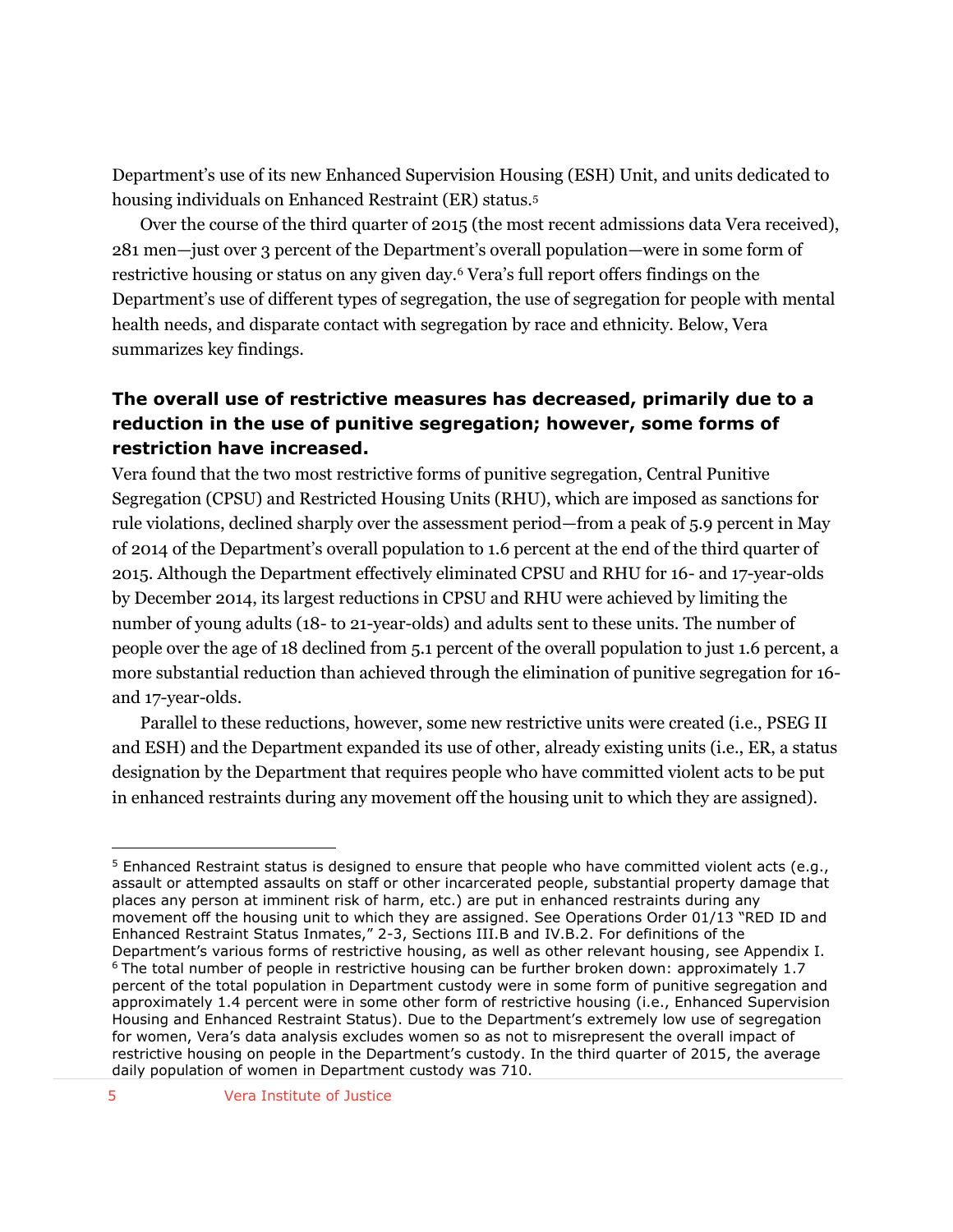Although the Department emphasizes the designation of ER as a status and not a housing assignment or special unit, the assessment team noted that many people on ER status are housed together on a unit exclusively with other people on ER status.<sup>7</sup> Vera's assessment found the number of people in ER housing on an average day doubled from 2014 to 2015. Vera observed that units that house people on ER status operate with varying levels of restriction and isolation, with some functioning similarly to general population units and some more closely resembling the most restrictive forms of punitive segregation.

While the Department has achieved an overall reduction in restrictive housing, from a peak of 6.1 percent of the total population to 3.2 percent in the third quarter of 2015, the growth of PSEG II, ESH, and ER units has resulted in a more gradual rate of decline than the reductions accounted for in CPSU and RHU.

#### **Punitive segregation is the primary response for infractions—even nonviolent and lower-level infractions.**

Vera's analysis showed that in 2015, more than 80 percent of those charged with an infraction were found guilty. Furthermore, over half of the sanctions that led to segregation issued by the Department's Adjudication Unit in the fourth quarter of 2015 were for nonviolent and lowerlevel infractions. Analyzing all admissions into punitive segregation in 2015, Vera found actual time served in CPSU peaks at 10 and 30 days, and in RHU at 30 days, indicating many people stay for the maximum time allowed, even when the RHU program is intended to incentivize positive behavior and move people back into general population before they max out on their segregation sanction.

Aside from punitive segregation, the Department has few sanction options to utilize in response to negative behavior. Currently, the only response options include punitive segregation, loss of good time (only available as a sanction for the city-sentenced population), a \$25 fine (automatically assigned to all guilty findings), and a verbal reprimand; the Department mostly uses punitive segregation and reprimands.<sup>8</sup>

<sup>&</sup>lt;sup>7</sup> Importantly, the only ER data indicator Vera had access to was a flag for ER housing units, not for individuals; therefore, Vera was only able to infer ER status if an individual was housed in an ER status housing unit. People who have an ER status who were housed in general population at the time of the assessment were not identifiable.

<sup>&</sup>lt;sup>8</sup> According to the Mayor's Office of Criminal Justice, the city-sentenced population is less than 15 percent of the Department's total population. For more information regarding the current proportion of city-sentenced individuals in the Department's custody, see NYC Criminal Justice, "Safely Reducing the New York City Jail Population," http://www.justice-data.nyc/safely-reducing-the-jail-population/.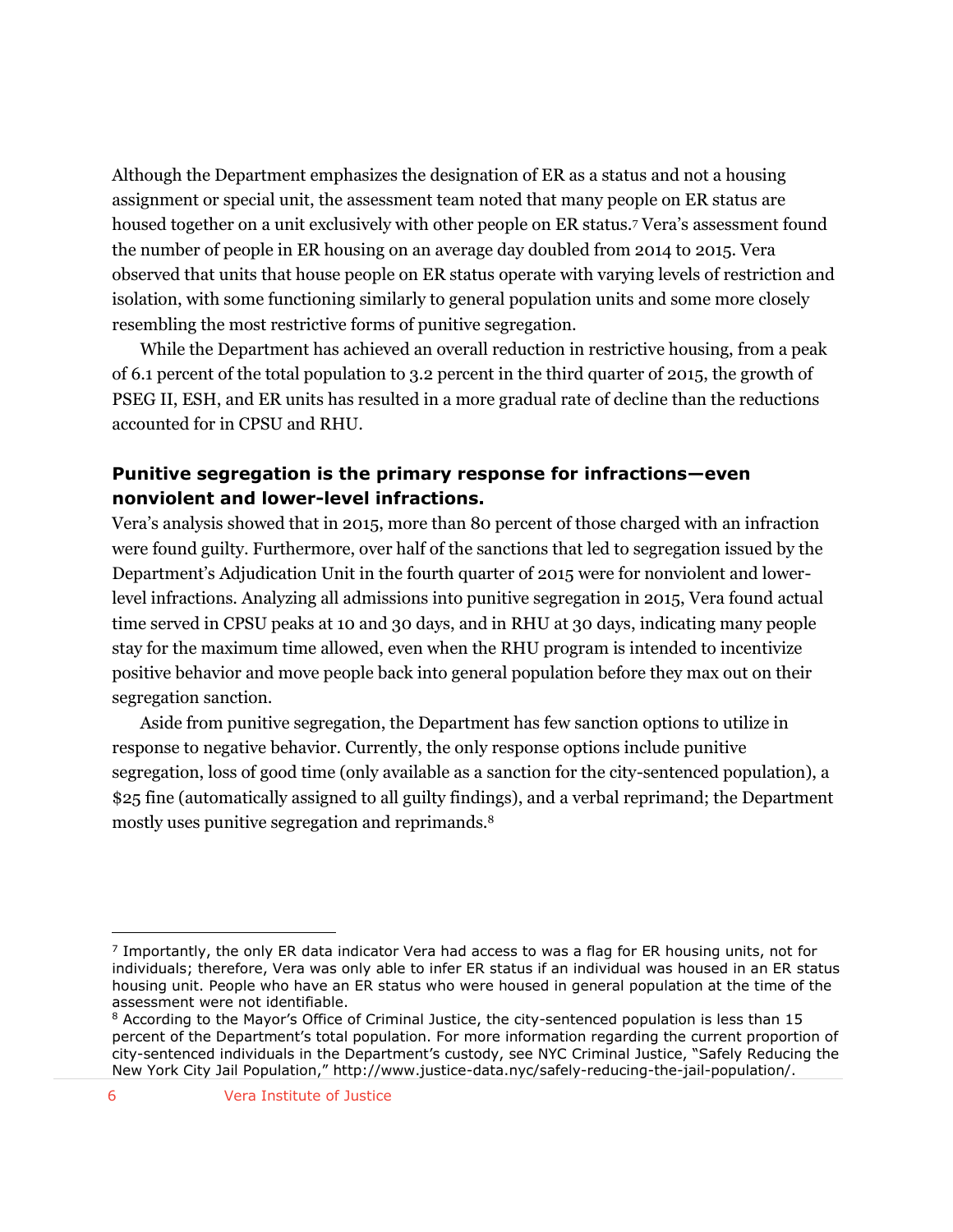#### **Certain groups are overrepresented in restricted housing.**

Echoing trends identified by researchers regarding America's use of incarceration overall, people of color are disproportionately represented in the Department's punitive segregation units, as well as in ESH and ER. For example, black people go to punitive segregation at 5.7 times the rate of white people, and to ESH and ER at 13.2 times the rate of white people.

Similarly, people with "M" designations (individuals who—during one incarceration event have had contact with the mental health care system at least three times, or who are prescribed certain classes of medications) are overrepresented in admissions to CPSU. (See "Mental health population and the 'M' designation" on page 22.) In the third quarter of 2015, 57 percent of the population in CPSU had an "M" designation. Furthermore, Vera's analysis revealed that individuals with an "M" designation are more likely to serve longer sentences in CPSU than those without an "M" designation: 15 percent of those with an "M" designation who went to CPSU spent 30 days or more in the unit, while 10 percent of those without an "M" designation who went to CPSU spent 30 days or more..

Vera's research showed that, despite the work the Department has done to eliminate the practice, a small number of people with serious mental illness (SMI) may be spending time in the most restrictive forms of punitive segregation (CPSU and RHU).<sup>9</sup> In the third quarter of 2015, there were 32 people diagnosed with an SMI admitted into CPSU and RHU a total of 39 times—some going more than once.

#### **Key recommendations**

Vera recognizes that the Department has already implemented a number of reforms to its policies and practices around punitive segregation. The full report offers numerous recommendations that will further its efforts to safely reduce the use of restrictive housing:

- Eliminate the use of punitive segregation for all nonviolent and lower-level infractions, and develop alternative sanctions and informal responses that empower officers to respond to misconduct timely and proportionately
- **IMPROVE CONDUCTS** Improve conditions of confinement in all restrictive housing units, including improving access to mental health treatment and other programming, increasing opportunities for congregate activity, and increasing out-of-cell time.
- **Establish achievable pathways out of ESH and ER status.**
- Restructure the RHU program so people are able to complete the program before the 30 day time limit.

<sup>9</sup> The data does not allow Vera to determine when an SMI diagnosis is assigned to an individual, so it cannot be determined if these individuals were diagnosed before, during, or after their time in CPSU or RHU.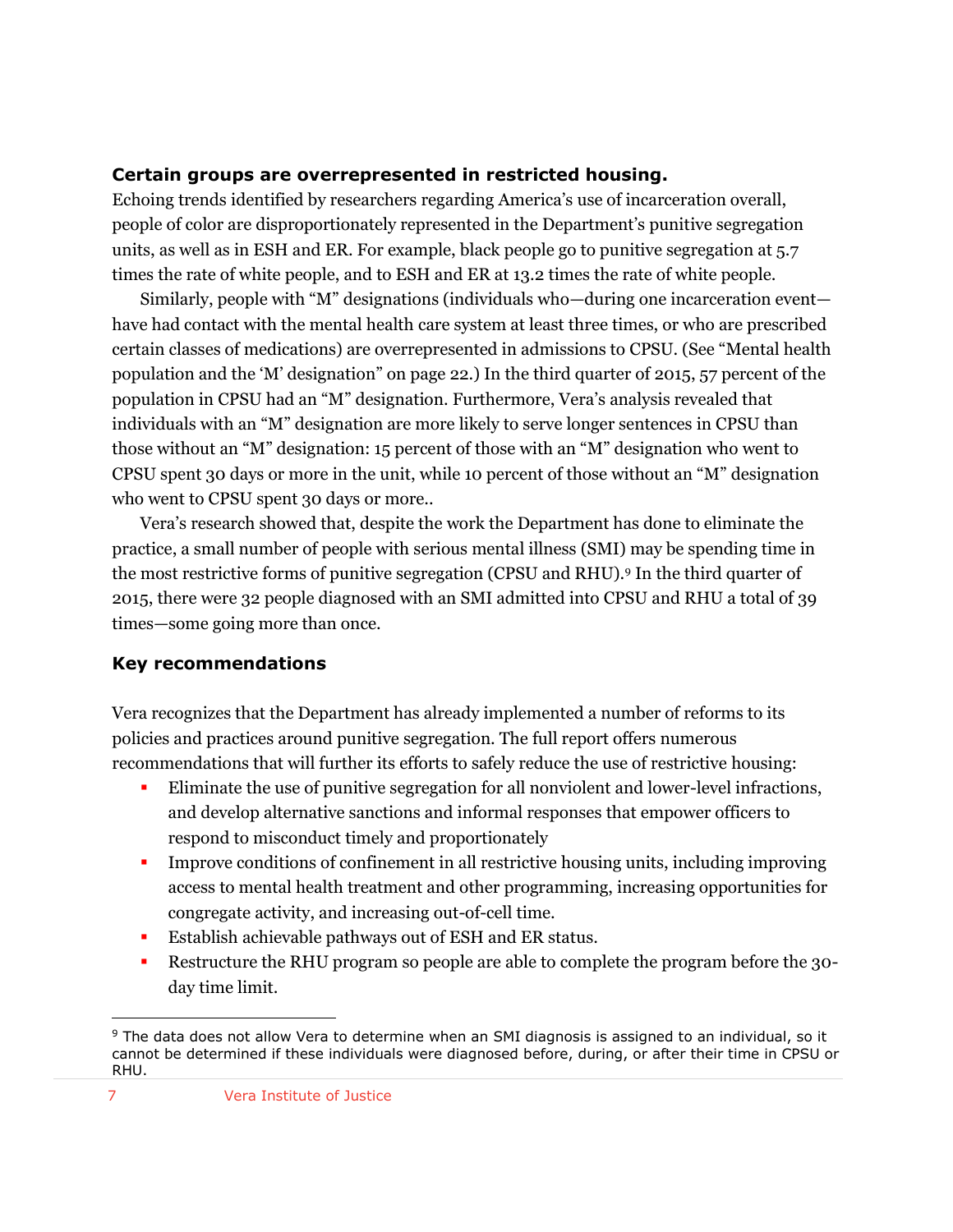- Create a structured reintegration process for people who are released from restrictive settings into general population, to help people succeed after a stay in segregation.
- Incentivize positive behavior in general population by increasing privileges, using security classifications to differentiate between privilege levels, and deferring segregation sanctions.
- Consult with New York City Health + Hospitals, the city agency that oversees the administration of health care in the city's jails, to find ways to share more mental health information with the Department without violating privacy protections. This way, the Department can make more informed decisions.
- Create a committee to study and address disproportionate minority contact with segregated housing, to better understand the issue; set goals for the agency; recommend and consider changes to practices or policies; oversee implementation of changes; and conduct periodic review of data and practice.
- Explore ways to improve staff wellness, particularly for those staff assigned to segregated housing units.

The Department's reform efforts to date have helped achieve significant reductions to punitive segregation: in May 2017, the Department reported 123 individuals in punitive segregation, which is reportedly a 90 percent reduction from its peak of 1,035 in 2012.<sup>10</sup> As the Department moves forward with implementation of additional reforms to safely reduce the use of all forms of restrictive housing, these recommendations can serve as a springboard for improving the lives of the men and women who live and work in New York City's jails.

<sup>10</sup> Joseph Ponte*,* Statement before the New York City Council Committee on Fire and Criminal Justice Services and Committee on Finance (New York, May 8, 2017), 7; Carleen McLaughlin, director of legislative affairs and special projects, "City Council Testimony," May 12, 2017, e-mail communication; Carleen McLaughlin, director of legislative affairs and special projects, June 13, 2017, e-mail communication. Of note, the figure reported is a snapshot of the population in punitive segregation on a given day (May 5, 2017). Since the population of punitive segregation is likely to vary day-to-day, Vera uses average daily population (ADP) figures throughout the report.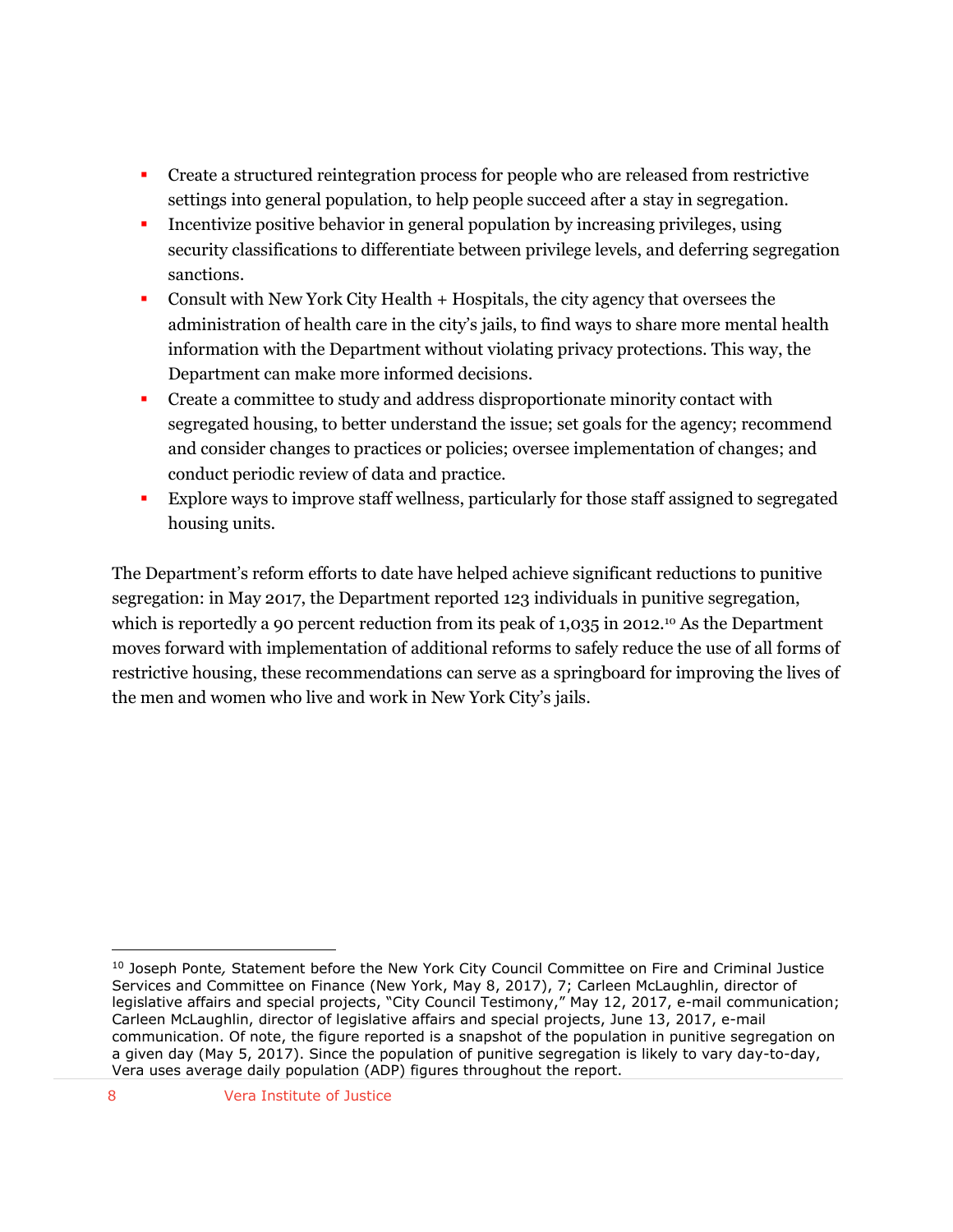# **Table of Contents**

| Ι. |                                                                 |  |  |  |  |
|----|-----------------------------------------------------------------|--|--|--|--|
| п. |                                                                 |  |  |  |  |
|    | III. Overview of the New York City Department of Correction  19 |  |  |  |  |
|    |                                                                 |  |  |  |  |
|    |                                                                 |  |  |  |  |
|    |                                                                 |  |  |  |  |
|    |                                                                 |  |  |  |  |
|    |                                                                 |  |  |  |  |
|    |                                                                 |  |  |  |  |
|    |                                                                 |  |  |  |  |
|    |                                                                 |  |  |  |  |
|    |                                                                 |  |  |  |  |
|    |                                                                 |  |  |  |  |
|    |                                                                 |  |  |  |  |
|    |                                                                 |  |  |  |  |
|    |                                                                 |  |  |  |  |
|    |                                                                 |  |  |  |  |
|    |                                                                 |  |  |  |  |
|    |                                                                 |  |  |  |  |
|    |                                                                 |  |  |  |  |
|    |                                                                 |  |  |  |  |
|    | .68                                                             |  |  |  |  |
|    |                                                                 |  |  |  |  |
|    |                                                                 |  |  |  |  |
|    |                                                                 |  |  |  |  |
|    |                                                                 |  |  |  |  |
|    |                                                                 |  |  |  |  |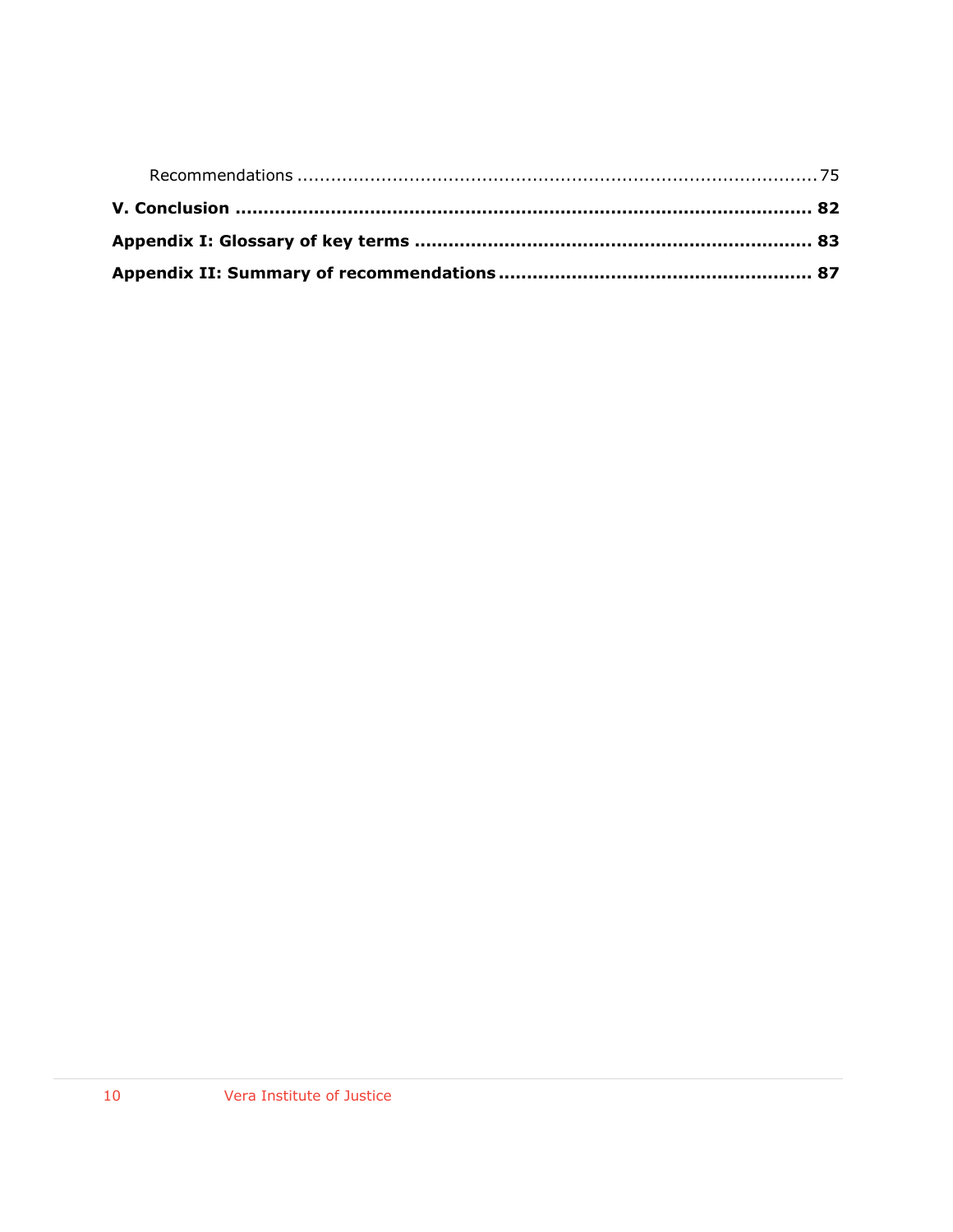# I. Background

<span id="page-10-0"></span>Over the past several decades, corrections agencies in the United States have increasingly relied on the use of restrictive housing—the most extreme form of confinement—as a routine population management strategy, either for behavioral or administrative reasons. <sup>11</sup> Recent reports have estimated the number of people in restrictive housing, also known as solitary confinement or segregation, in prisons nationwide to be between 67,400 and 100,000 individuals.<sup>12</sup> In jails, the most recent statistics indicate that on an average day in 2011-2012, 2.7 percent of people incarcerated were held in administrative segregation or solitary confinement, and that 18 percent had spent time in restrictive housing in the past 12 months. <sup>13</sup> Although the use of segregation remains a mainstay of correctional management, there is mounting evidence pointing to potentially devastating psychological effects on individuals placed there, increased expense accrued from housing people in restrictive housing compared to general population, and harmful safety outcomes within institutions themselves and in the communities to which those who have been held under such severe conditions will return.<sup>14</sup>

As these negative impacts have come to light, concern about the overuse of segregation has grown. Corrections officials, researchers, policymakers, and a diverse range of national and international organizations have called for the reform of these practices and the development of alternatives. Advocacy organizations such as the American Civil Liberties Union oppose the use of solitary confinement, and media outlets like Solitary Watch and The Marshall Project have

 $11$  A person may be placed in what is known as "administrative segregation" for administrative reasons (e.g., custody management) rather than disciplinary ones.

<sup>&</sup>lt;sup>12</sup> In the fall of 2015, 67,442 people were held in prison cells for at least 22 hours a day for 15 continuous days or more, according to a recent report by the Association of State Correctional Administrators and the Arthur Liman Program at Yale Law School. See Association of State Correctional Administrators (ASCA) and The Arthur Liman Public Interest Program, Yale Law School, *Aiming to Reduce Time-In-Cell: Reports from Correctional Systems on the Numbers of Prisoners in Restricted Housing and on the Potential of Policy Changes to Bring About Reforms,* November 2016. Previous research estimated the number of people in restrictive housing in prisons to be between 80,000 and 100,000 nationally. See ASCA and The Liman Program, Yale Law School, *Time-In-Cell: The ASCA-Liman 2014 National Survey of Administrative Segregation in Prison*, August 2015. These numbers do not include people in local jails, juvenile facilities, or immigration detention centers. <sup>13</sup> Allen J. Beck, *Use of Restrictive Housing in U.S. Prisons and Jails, 2011-12* (Washington, DC: U.S. Department of Justice, Office of Justice Programs, Bureau of Justice Statistics, October 2015). <sup>14</sup> For psychological effects, see Stuart Grassian, "Psychiatric effects of solitary confinement," *Washington University Journal of Law & Policy* 22 (2006), 325; and Craig Haney, "Mental health issues in long-term solitary and 'supermax' confinement," *Crime & Delinquency* 49, no. 1 (2003), 124-156. About increased expense, see Daniel P. Mears and William D. Bales, "Supermax Incarceration and Recidivism," *Criminology* 47, no. 4 (2009), 1135. For lack of evidence of increased safety, see Natasha Frost and Carlos E. Monteiro, *Administrative Segregation in U.S. Prisons* (Washington, DC: U.S. Department of Justice, National Institute of Justice, March 2016, NCJ 249749R.M), citing Ryan Labrecque, "The Effect of Solitary Confinement on Institutional Misconduct: A Longitudinal Evaluation" (PhD diss., University of Cincinnati, 2015).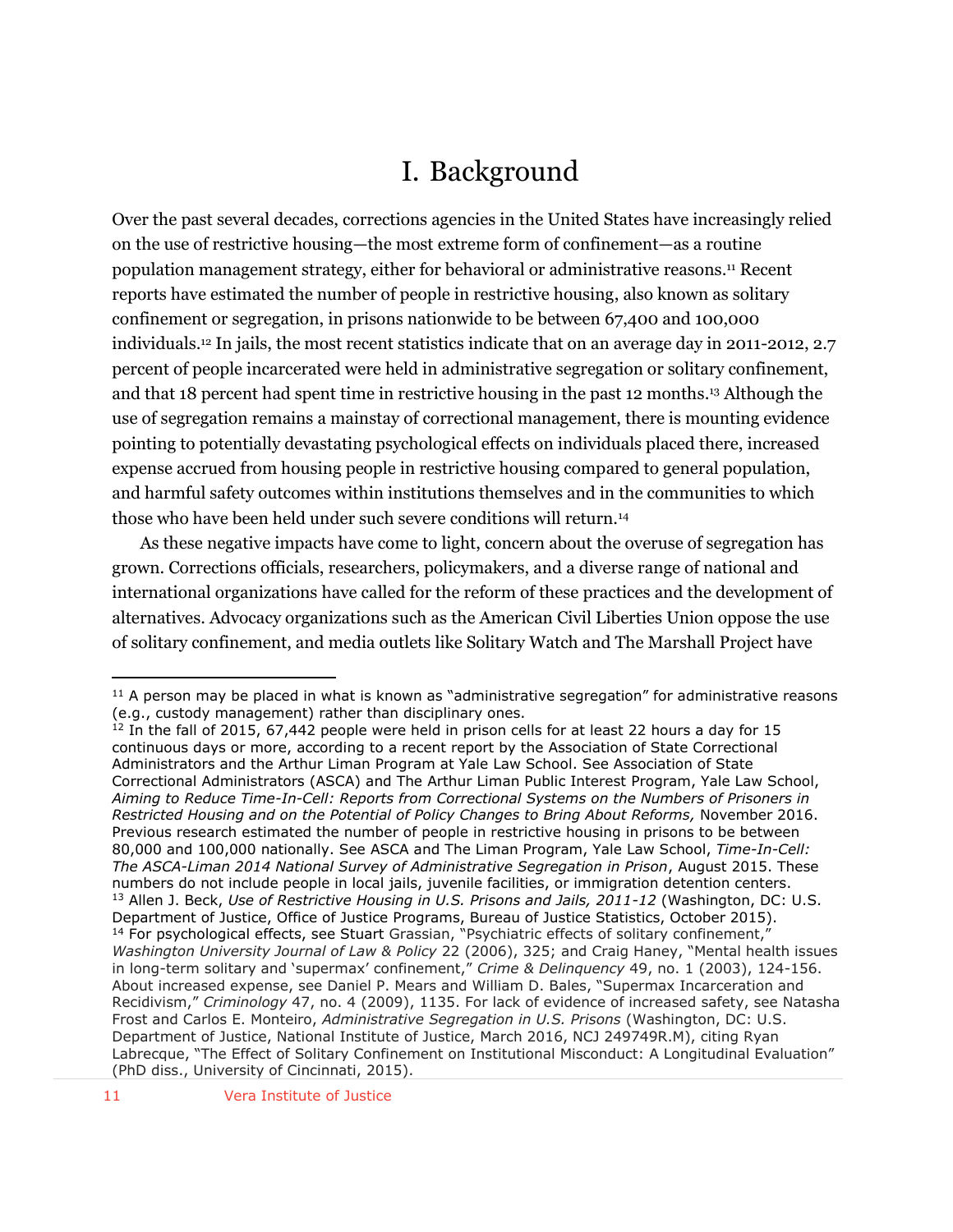published reports, news articles, and fact sheets on the topic.<sup>15</sup> In 2013 and 2016 respectively, the Association of State Correctional Administrators and the American Correctional Association adopted new standards and principles regarding the use of segregation.<sup>16</sup> In 2016, a number of additional developments indicated further support for reform:

- The U.S. Department of Justice (DOJ) published a report that called for widespread reform of restrictive housing practices in the Federal Bureau of Prisons and included a number of guiding principles for reform that are applicable to state and local correctional systems.<sup>17</sup>
- The National Commission on Correctional Health Care issued a strong position statement calling for the elimination of isolation greater than 15 consecutive days.<sup>18</sup>
- The National Institute of Justice (NIJ) issued a report—a meta-analysis of empirical research on administrative segregation—that seriously questions whether segregation achieves any of its stated or intended penological goals, and whether it is sound correctional policy.<sup>19</sup>

On the international level, in 2015, the United Nations (UN) General Assembly unanimously adopted the revised Standard Minimum Rules for the Treatment of Prisoners (known as the Nelson Mandela Rules), which prohibit indefinite solitary confinement and solitary confinement longer than 15 consecutive days, and which support specific restrictions on the use of solitary confinement for juveniles, pregnant women, and people with mental or physical

<sup>15</sup> To view recent work by these organizations, see https://www.aclu.org/issues/prisonersrights/solitary-confinement, http://solitarywatch.com/, and

https://www.themarshallproject.org/?ref=nav#.MIjJlTEOC.

<sup>&</sup>lt;sup>16</sup> In August 2016, the Standards Committee of the American Correctional Association (ACA) voted to pass restrictive housing standards. In 2012, the Association of State Correctional Administrators (ASCA) teamed up with the Arthur Liman Public Interest Program at Yale Law School to survey directors of federal and state correctional systems on their policies regarding administrative segregation. The results of that survey were published in 2013 in the report *Administrative Segregation, Degrees of Isolation, and Incarceration: A National Overview of State and Federal Correctional Policies* (New Haven, CT: Yale Law School) and updated in 2015 with *Time-in-Cell: The Liman-ASCA 2014 National Survey of Administrative Segregation in Prison*. Additionally, in 2013, ASCA issued Restrictive Housing Status Policy Guidelines, available at http://www.asca.net/pdfdocs/9.pdf.

<sup>17</sup> U.S. Department of Justice (DOJ), *Report and Recommendations Concerning the Use of Restrictive Housing: Final Report* (Washington, DC: U.S. Department of Justice, January 2016). <sup>18</sup> National Commission on Correctional Health Care (NCCHC), "Position Statement: Solitary Confinement (Isolation)," http://www.ncchc.org/filebin/Positions/Solitary-Confinement-Isolation.pdf. <sup>19</sup> Frost and Monteiro, 2016, 23.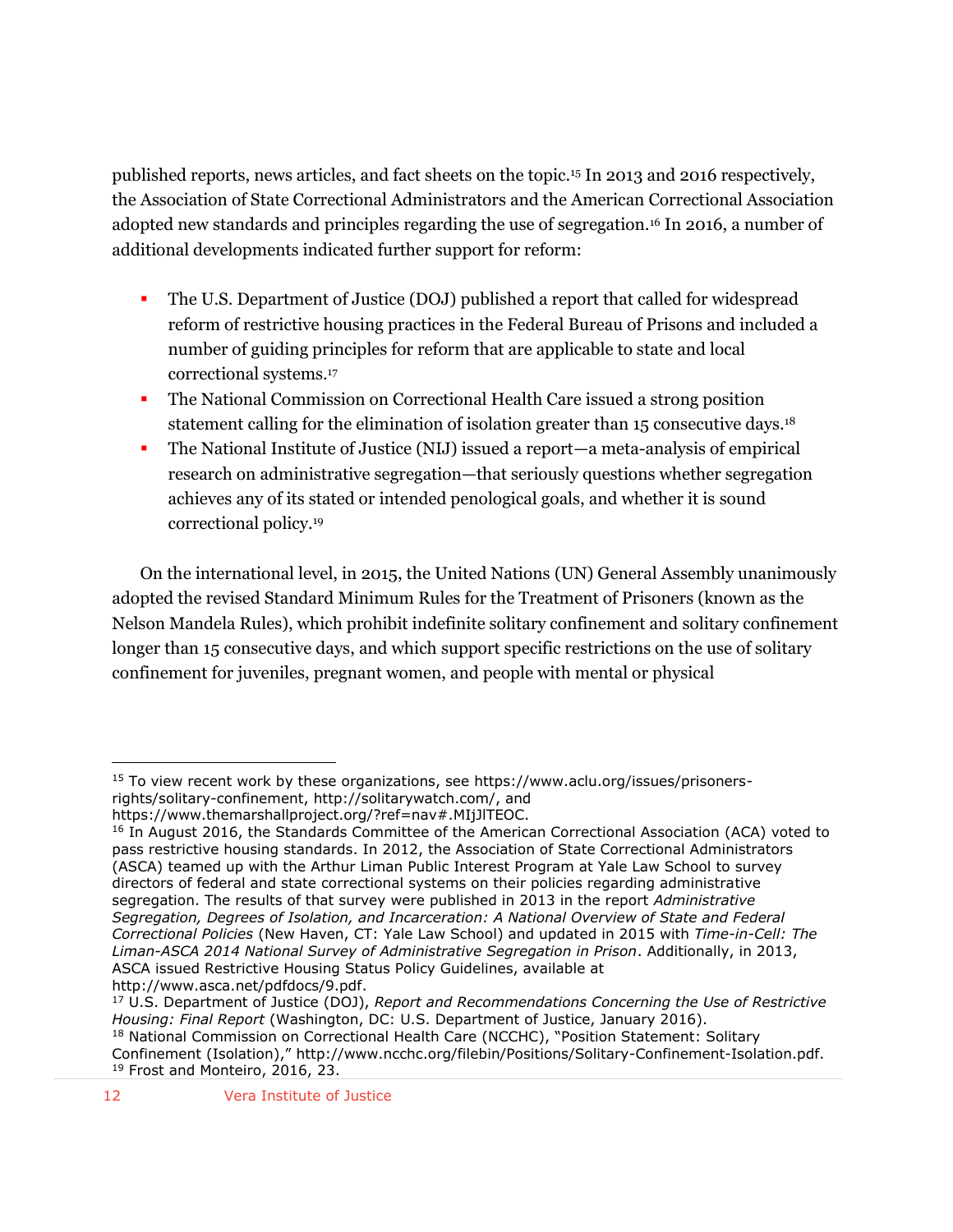disabilities.<sup>20</sup> Although non-binding, the Nelson Mandela Rules represent widely accepted international principles on the treatment of incarcerated people.<sup>21</sup>

Against this backdrop, several jurisdictions—including the New York City Department of Correction (the Department)—have begun implementing policy and practice changes to reduce the number of adults and youth held in restrictive housing, improve the conditions in restrictive housing units, and facilitate the return of segregated people to an institution's general population. These reforms have come through agency-driven changes, by state legislation, and through legal settlements.<sup>22</sup> For example, Washington State implemented an innovative stepdown program as a pathway to get people out of long-term segregation; the Hampden County Correctional Center in Hampden County, Massachusetts developed alternative sanctions to increase the ability of staff to respond to behavior without relying on segregation; New York State passed a law to keep people with serious mental illness (SMI) from being placed in longterm segregation in its prisons; and California entered into a landmark settlement that ended indeterminate segregation.<sup>23</sup>

Building upon the growing interest in segregation reform, the Vera Institute of Justice (Vera) developed the Segregation Reduction Project in 2010 to foster reform through collaborative partnerships with state and local jurisdictions. In 2015, Vera expanded this work with the Safe Alternatives to Segregation (SAS) Initiative. Through this initiative, Vera partnered with the New York City Department of Correction, the agency which operates New York City's jails, to assess the Department's segregation policies and practices, analyze outcomes of that use,

<sup>&</sup>lt;sup>20</sup> United Nations Standard Minimum Rules for the Treatment of Prisoners (the Nelson Mandela Rules), General Assembly Resolution 70/175, U.N. Doc. A/Res/70/175 (2015). Two U.S. corrections officials, and members of Vera's Safe Alternatives to Segregation Initiative Advisory Council, were involved in the drafting of the rules.

<sup>&</sup>lt;sup>21</sup> These international human rights norms regarding the use of solitary confinement have been further supported by the UN Committee Against Torture, the UN Special Rapporteur on Torture, and the UN General Assembly.

<sup>22</sup> For an example of agency-led change, see Dan Pacholke and Sandy Felkey Mullins, *More than Emptying Beds: A Systems Approach to Segregation Reform* (Washington, DC: Bureau of Justice Assistance, 2016); Rick Raemisch and Kellie Wasco, *Open the Door: Segregation Reforms in Colorado* (Colorado Springs: Colorado Department of Corrections, 2015); and Barbara Pierce Parker and Michael Kane, *Reshaping Restrictive Housing at the South Dakota State Penitentiary* (Boston, MA: Crime and Justice Institute, December 2015). For examples of legislative reform, see New Jersey S 2003 (2015); New York Correction Law § 137 (6)(d)(i); Colorado SB 11-176 (2011), SB 14-064 (2014), and H1328 (2016); Nebraska LB 598 (2015); Connecticut SB 75 (2016); and Texas HB 1083 (2015). For legal settlements, see *Ashker v. Governor of California*, Settlement Agreement C 09-05796 CW (N.D. California, 2015); and *Peoples v. Annucci*, 2016 U.S. Dist. LEXIS 43556 (S.D.N.Y., Mar. 31, 2016). <sup>23</sup> For more on Washington, see Pacholke and Felkey Mullins, *More than Emptying Beds*, 2016; for more on reform efforts at the Hampden County Correctional Center, see DOJ, *Report and Recommendations Concerning the Use of Restrictive Housing*, 77-78; for New York, see New York Correction Law § 137 (6)(d)(i); and for California, see *Peoples v. Annucci*. See *Peoples v. Annucci*, 2016 U.S. Dist. LEXIS 43556 (S.D.N.Y., Mar. 31, 2016).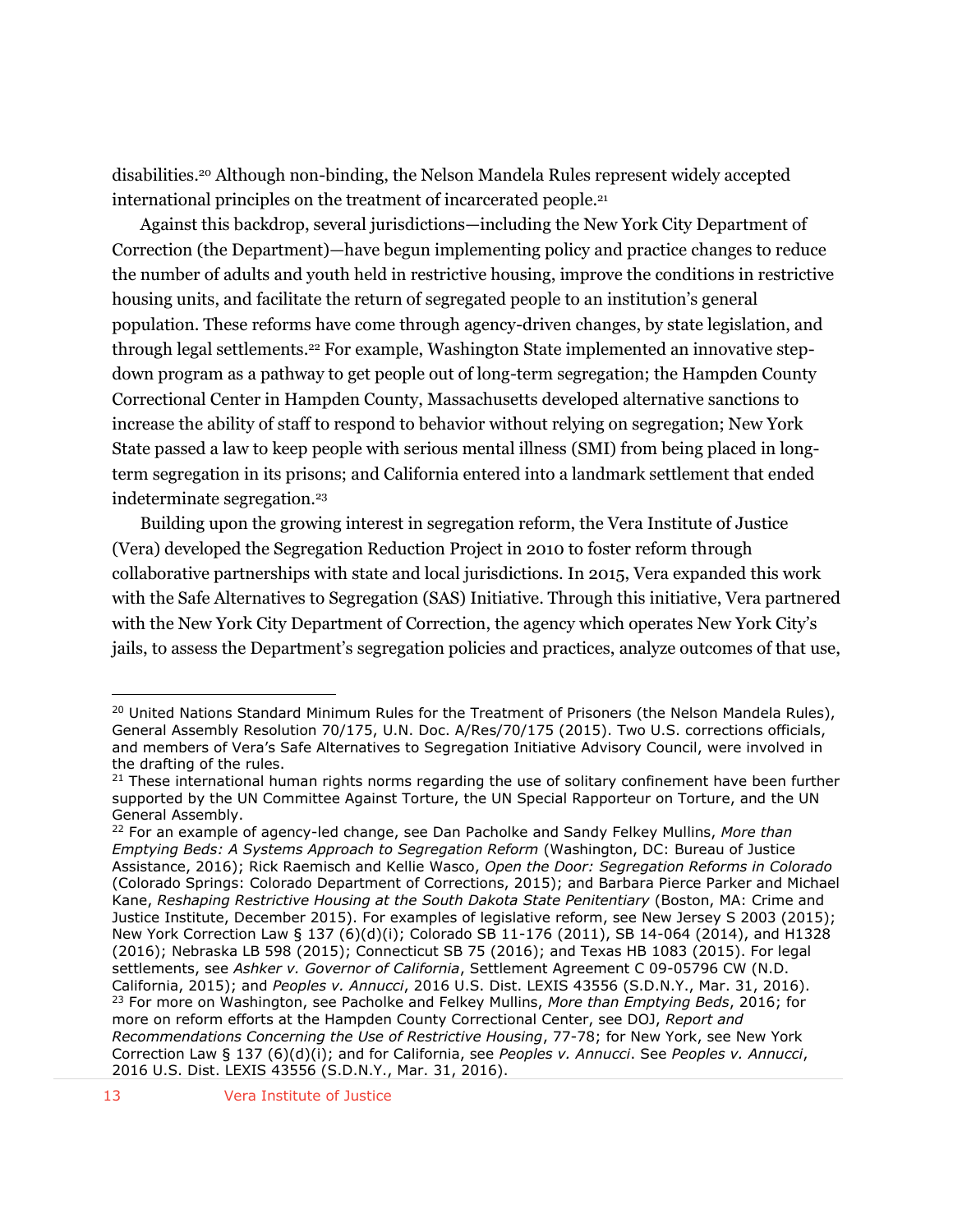and provide recommendations for safely reducing the use of segregation and enhancing the use of alternative strategies. 24

 $\overline{a}$ <sup>24</sup> The other jurisdictions working with Vera under this initiative are Nebraska, Oregon, North Carolina, and Middlesex County, NJ.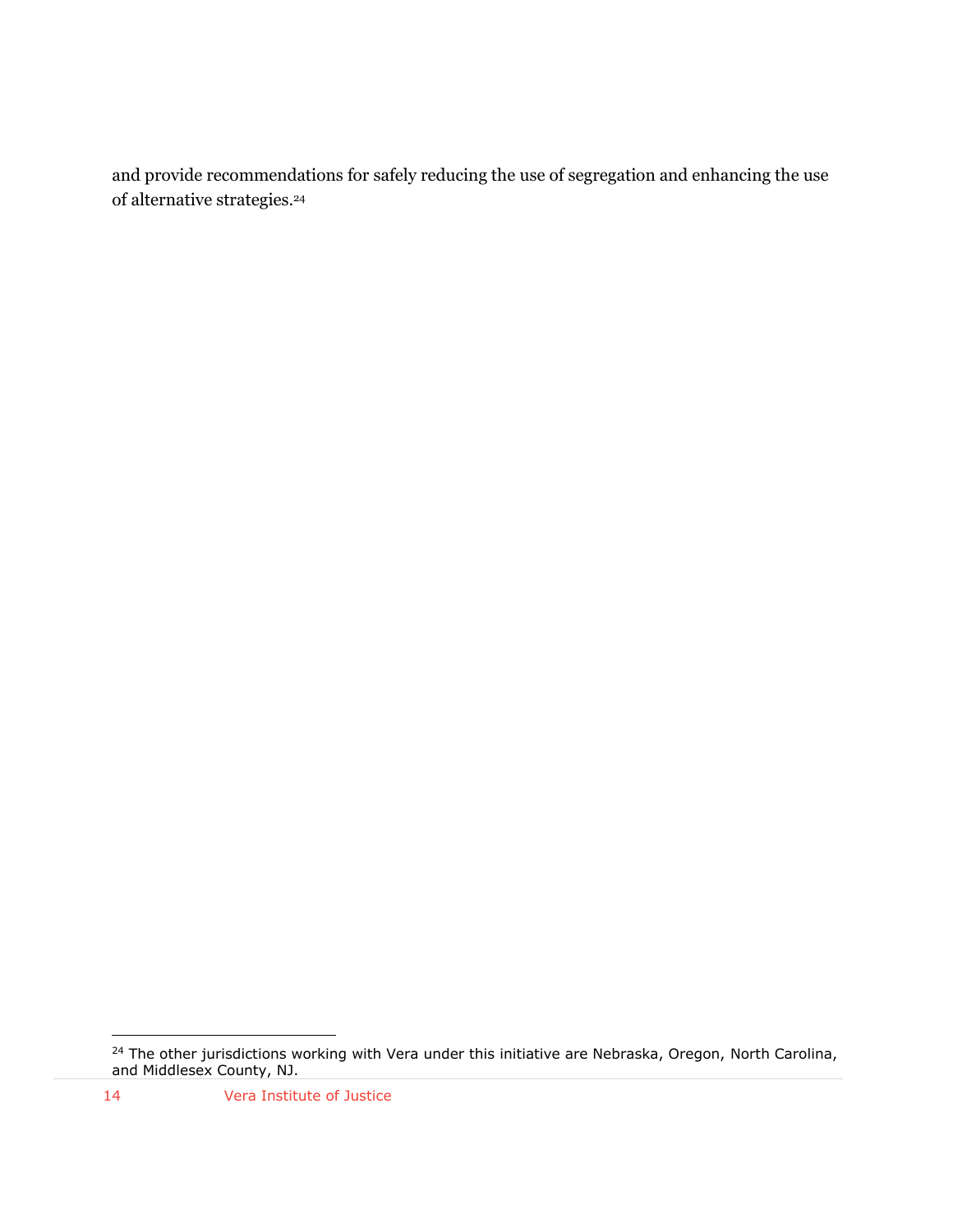# II. Vera's assessment process

<span id="page-14-0"></span>In partnership with the Department, Vera conducted an assessment of New York City's use of segregation in its jail facilities. The assessment was conducted between April 2015 and September 2016.<sup>25</sup> The assessment included the following three main components: analysis of administrative data; review of department directives; and site visits to select facilities.

Vera's analysis of segregation focused on the Department's use of units and statuses where movement and out-of-cell activities are restricted—specifically the Department's central punitive segregation unit (CPSU), punitive segregation II, restricted housing unit (RHU), enhanced restraint (ER) status, and enhanced supervision housing (ESH)—as well as on special populations (i.e., mental health populations) and racial and ethnic disparities in the application of restrictive housing. (See "Overview of the New York City Department of Correction," on page 19, for definitions of these restrictive housing units.) Additionally, Vera does not offer findings or recommendations related to the Department's use of punitive segregation or other forms of restrictive housing with regard to people under 18 years of age, because the Department eliminated the practice of housing this population in punitive segregation at the time of Vera's assessment. Similarly, this report does not offer specific findings or recommendations related to the Department's efforts to eliminate the housing of 18- to 21-year-olds in punitive segregation, as Vera's Center on Youth Justice is working on a three-year collaborative evaluation with the Department to examine the best ways to study the implementation and impact of their young adult strategy. (See "Oversight and regulation," on page 24 below, for more on the Department's elimination of segregation for people under 21). That said, many of the recommendations Vera presents may apply to these populations as well.

**Administrative data analysis:** Vera requested and was provided with admissions and movement data for a 20-month period, from January 1, 2014 through August 31, 2015. Infraction data was received for a 24-month period, from January 1, 2014 through December 31, 2015. Additionally, Vera received mental health indicators from New York City Health + Hospitals (NYC Health + Hospitals). After cleaning and compiling the data, Vera researchers completed analyses of admissions and average daily populations in the various types of restrictive housing units operated by the Department over the entire 20-month period (January 1, 2014-August 31, 2015). Analyzing admissions and average daily population enabled the assessment team to understand how people move through the system over a period of time as

<sup>&</sup>lt;sup>25</sup> The Department's project team included James Walsh, deputy commissioner for adult programs and community partnership; Carleen McLaughlin, director of legislative affairs and special projects; Ana Billingsley, director of workforce development; and Anthony Lebron, captain of policy and procedures.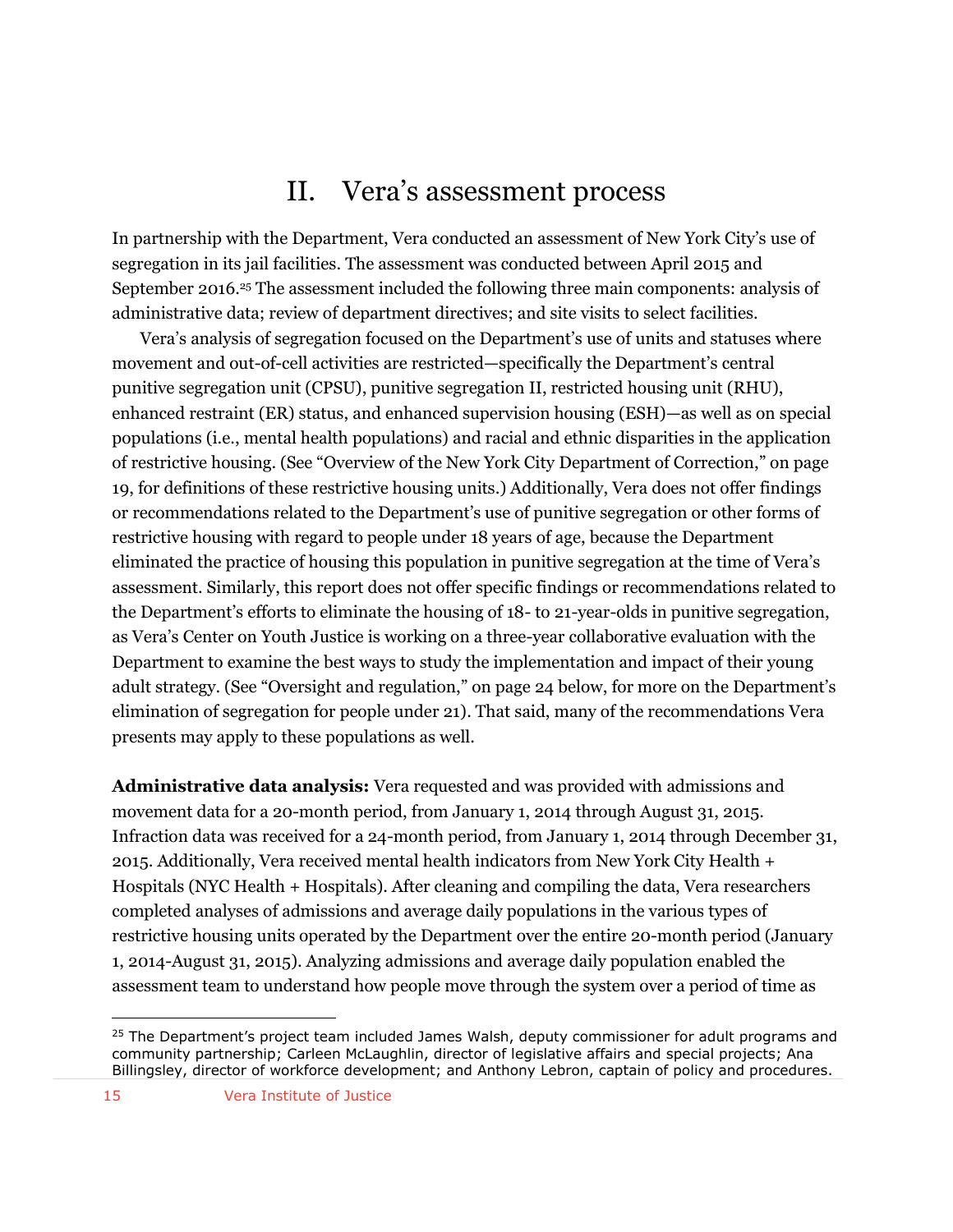well as the makeup of the overall population in department custody on a given day. Several charts included in this report show trends of average populations by quarter for all of 2014 and the first three quarters of 2015. In these charts, the third quarter of 2015 only includes July and August, the last two months for which we received admissions data.

**Addressing data limitations:** While the data provided to Vera by the Department and NYC Health + Hospitals was informative and allowed us to reach the findings included in this report, some important information was not available, limiting Vera's ability to answer some research questions on the use of restrictive housing.

For example, the data did not provide a connection between segregation sentences issued by the Adjudication Unit and time actually served in any type of punitive segregation. Where Vera reports on the connection between sentences issued and sentences served, the assessment team inferred an association between the data sets based on the timing of each (e.g., calculating the number of guilty infractions resulting in segregation sentences prior to a sentence being served, or counting the average number of days from sentences issued to sentences served to determine outcomes). Vera only concluded that a sentence served in punitive segregation was for a specific sentence issued when there was only one sentenced infraction preceding a stay in punitive segregation, and that infraction was reasonably close in time to the stay.<sup>26</sup>

Vera received data indicating—yes or no—whether individuals had been diagnosed with serious mental illness (SMI), whether they had received mental health treatment in the form of medication or counseling, and whether they had been given an "M" designation (see "Mental health populations and the 'M' designation," page 22). Other than these indicators, Vera had no other information on the mental health needs or vulnerabilities of the Department's population. The assessment team also did not have information about when these statuses had been assigned to individuals during their incarceration, so our analysis counts individuals with any of these statuses as having the status throughout their stay. When an individual was assigned more than one indicator, we used only the most severe status so that individuals would not be counted multiple times. Vera ranked the SMI flag as the most severe, the "M" designation flag next, and the people who received treatment but did not have an "M" designation as least severe. For example, when the Vera team queried populations broken out by their mental health status, an individual who had SMI and an "M" designation was only counted in the SMI category.

The data provided to Vera had no information on departmental overrides to the limitations to segregation imposed by the Board of Correction (BOC) in 2015 (see "Oversight and

 $26$  Vera worked collaboratively with the Department to define what a "reasonably" close time frame between the issuance of a segregation sanction and movement into punitive segregation was. For the purposes of our analysis, this time frame was 14 days.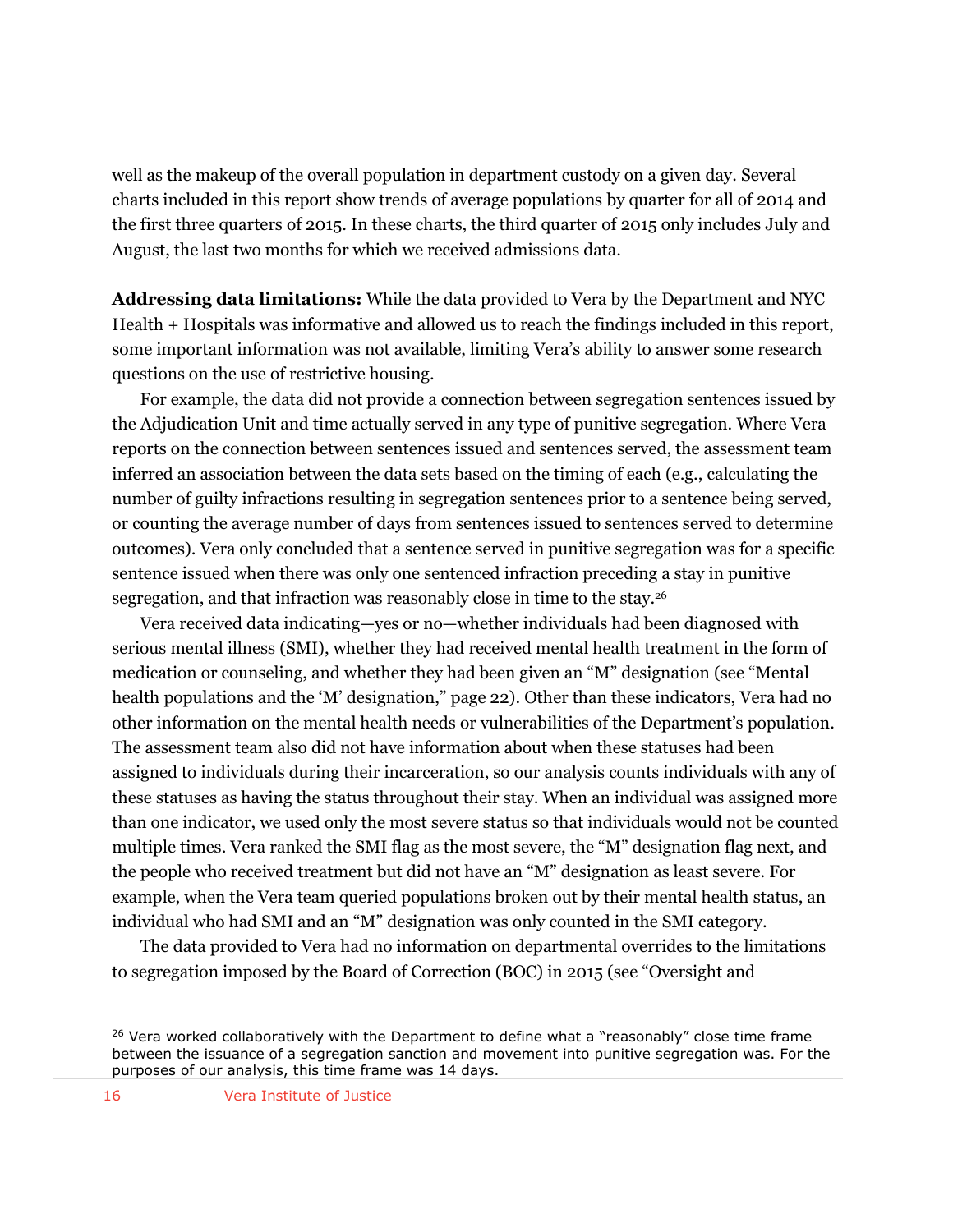regulation," page 24). We were, however, able to report on individuals who appeared to have been held in punitive segregation longer than the allowable limits by counting the total number of days they were in punitive segregation starting on their first day through the following six months. In cases where individuals exceeded the limits, we were unable to determine if the excess time was authorized by an override.

Finally, the data also did not show when individuals had been assigned enhanced restraint (ER) status (see "Restrictive housing," page 19). The data did indicate some housing units were designated as ER housing, and the Vera team was able to determine when these units were opened and closed by the Department. Vera inferred that individuals in these housing units were on ER status. Vera was not able to identify anyone who may have been on ER status and not housed in an ER unit. It should also be noted that Vera was not able to determine from the data what level of restriction was used in these designated ER housing units. From Vera's observations of three of these units, the team was able to determine some designated ER housing units were more restrictive than others, but the team did not observe all units designated as ER housing by the Department. For the purpose of our data analysis, Vera considers all ER housing units as a form of restrictive housing and encourages the Department to analyze these numbers further.

**Policy review:** The assessment team reviewed numerous department directives, including but not limited to policies regarding segregation practices, prohibited conduct and sanctions, alternative sanctions, due process procedures, and programs. In addition to relevant department directives, Vera also consulted the New York City Board of Correction (BOC) Minimum Standards and requests from the Department to deviate from those standards (known as "variance requests"), as well as H+H agency directives around medical and mental health services. (See "Mental health populations and the 'M' designation," page 22. The BOC is an independent monitor to the Department, which enacts regulations known as Minimum Standards. See "Oversight and regulation," page 24, for more information.) Some policies reviewed by Vera throughout the assessment period are not approved for public consumption; in those cases, Vera references the policies in general terms throughout the report.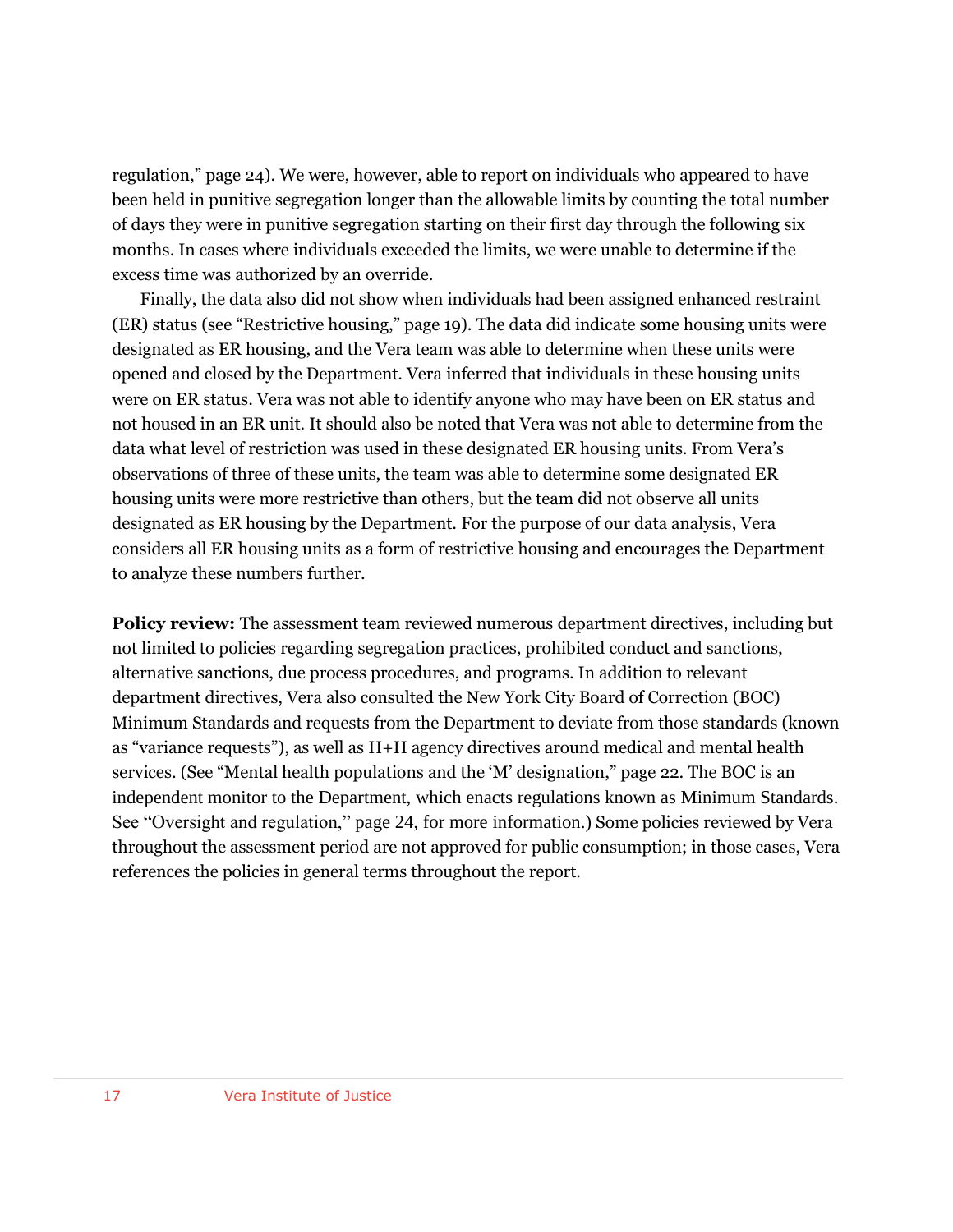**Site visits:** Vera's assessment team conducted intensive site visits to see policies in action and learn about practices on the ground. The team visited seven jail facilities: 27

- George R. Vierno Center (GRVC); <sup>28</sup>
- Otis Bantum Correctional Center (OBCC);
- Anna M. Kross Center (AMKC);
- Rose M. Singer Center (RMSC), a women's facility;
- Manhattan Detention Center (MDC);
- West Facility; and
- **Robert N. Davoren Center (RNDC).** 29

At each facility, Vera completed a tour and conducted an informational meeting with the facility warden and leadership, correction officers, hearings officers, correctional counselors, other security personnel, mental health staff, and program staff. These meetings allowed the Vera team to learn how segregation is used at each facility and the range of services provided for segregated populations. Through these tours and meetings, the team also gained an understanding of disciplinary practices, decision points for segregation placement, how and when alternative sanctions are used, procedures for placement in administrative segregation, and practices for review and release from segregation to the general prison population or the community. The meetings also gave facility administrators and staff an opportunity to share their strengths and challenges in general, as well as those related specifically to the Department's use of segregation.

The assessment team also observed disciplinary hearings and conducted focus groups with staff assigned to segregated housing and with incarcerated people, in order to better understand the experiences and perspectives of staff and incarcerated individuals who had spent time working and living in these units. The team was particularly interested in how the adults in custody viewed procedural fairness regarding segregation practices.

<sup>&</sup>lt;sup>27</sup> All facilities visited, with the exception of Manhattan Detention Center, are located on Rikers Island. <sup>28</sup> The assessment team visited GRVC twice, returning a second time to observe the Department's central punitive segregation unit (CPSU), which had moved from OBCC to GRVC after the initial site visit.

 $29$  At the time of Vera's site visit, RNDC housed adolescent (16- and 17-year-old) and adult males. Changes to the BOC Minimum Standards enacted in January 2015 required the Department to eliminate the use of punitive segregation for adolescents and young adults (18- to 21-year-olds). (See "Oversight and regulation," page 24). Vera visited RNDC to observe alternatives to segregation, like the Transitional Restorative Unit (TRU) and the Second Chance Housing Unit (SCHU), developed by the Department in response to these rule changes.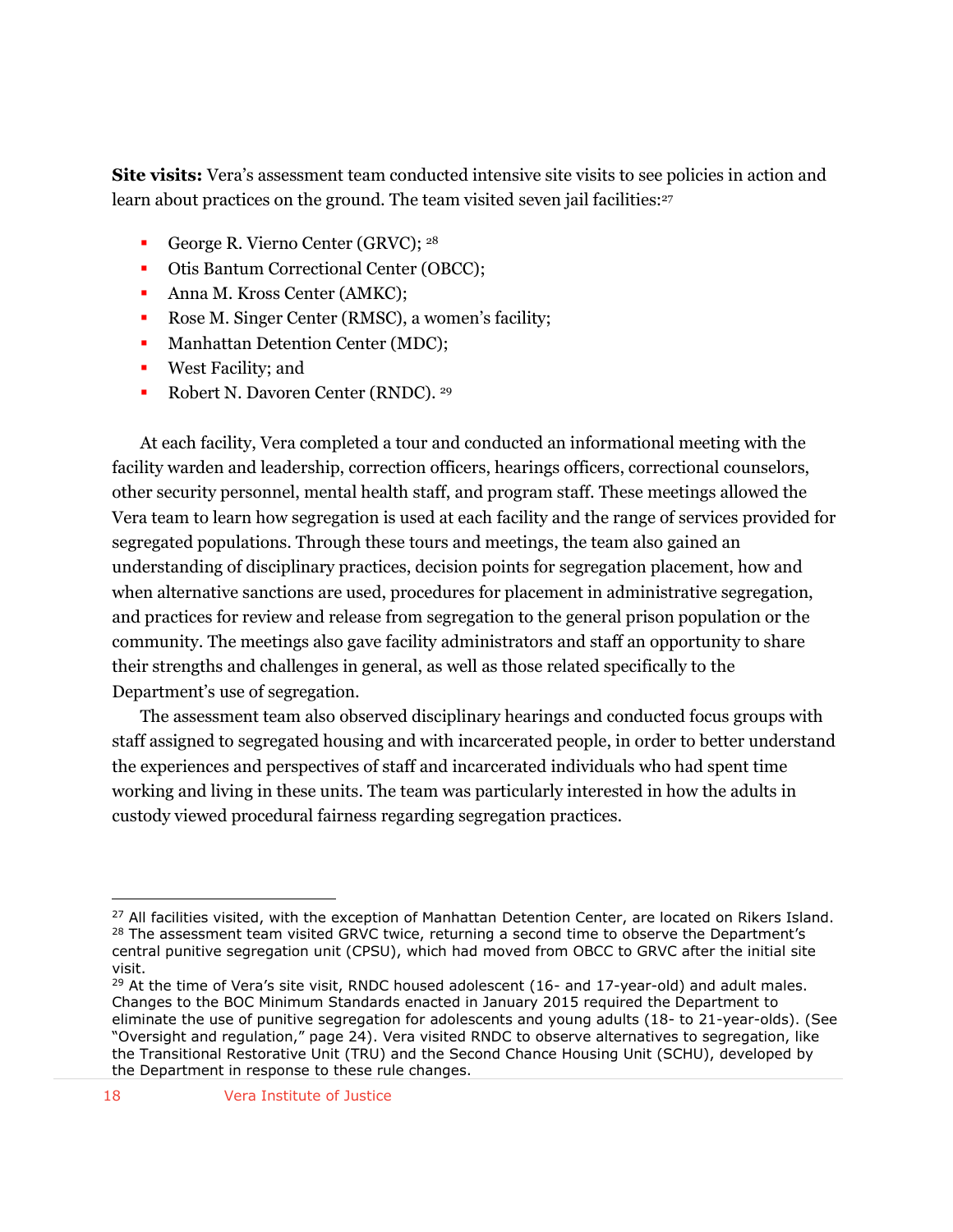# <span id="page-18-0"></span>III. Overview of the New York City Department of Correction

The Department oversees the care and custody of approximately 9,900 incarcerated people on an average day.<sup>30</sup> The Department operates 12 facilities, nine of which are located on Rikers Island—an island situated in the East River, off the shore of the boroughs of Queens and the Bronx. This report uses the facility names and housing units that were used at the time of the assessment.

## <span id="page-18-1"></span>Restrictive housing

In conducting its assessment, Vera adopted a broad definition of "restrictive housing" to include any housing unit which satisfies two conditions: (1) it holds incarcerated people separately from general population and (2) it places greater restrictions on out-of-cell time, congregate activity, and access to programming than in general population. In addition to its focus on restrictive housing, Vera's assessment sought to understand the use of special housing and other statuses that function as a restrictive measure (e.g., enhanced restraint status). At the time of Vera's assessment, the Department used the forms of restrictive housing described below.

#### **Punitive segregation**

Adults in custody who are under investigation for a rule violation (in "pre-hearing detention") or who have an adjudication of guilt on a violation of the rules outlined in the Inmate Rule Book can be placed in punitive segregation. Rule violations fall into three categories: Grade I (most serious), Grade II (moderately serious), and Grade III (least serious). Grade I infractions are considered either violent (e.g., assault) or nonviolent (e.g., bribery). <sup>31</sup> The Department operates three distinct types of punitive segregation units:

 *Central punitive segregation unit (CPSU)*. Also referred to as PSEG I, the Bing, or the Box. This is the most restrictive unit the Department employs for responding to disciplinary infractions. People in CPSU may be locked in their cell for up to 23 hours a

 $30$  The New York City jail population frequently fluctuates day-to-day, given the dynamics of housing a population of primarily unsentenced defendants who are awaiting the disposition of their criminal case; in addition to these pretrial populations, the Department is responsible for the custody of people who are sentenced to one year or less of incarceration. For the current average daily population, see NYC Criminal Justice, "Safely Reducing the New York City Jail Population," http://www.justicedata.nyc/safely-reducing-the-jail-population/.

<sup>&</sup>lt;sup>31</sup> For more information regarding rule offenses, grades, and placement into punitive segregation, see Department Directive 6500R-D, "Inmate Disciplinary Due Process" Attachment – I.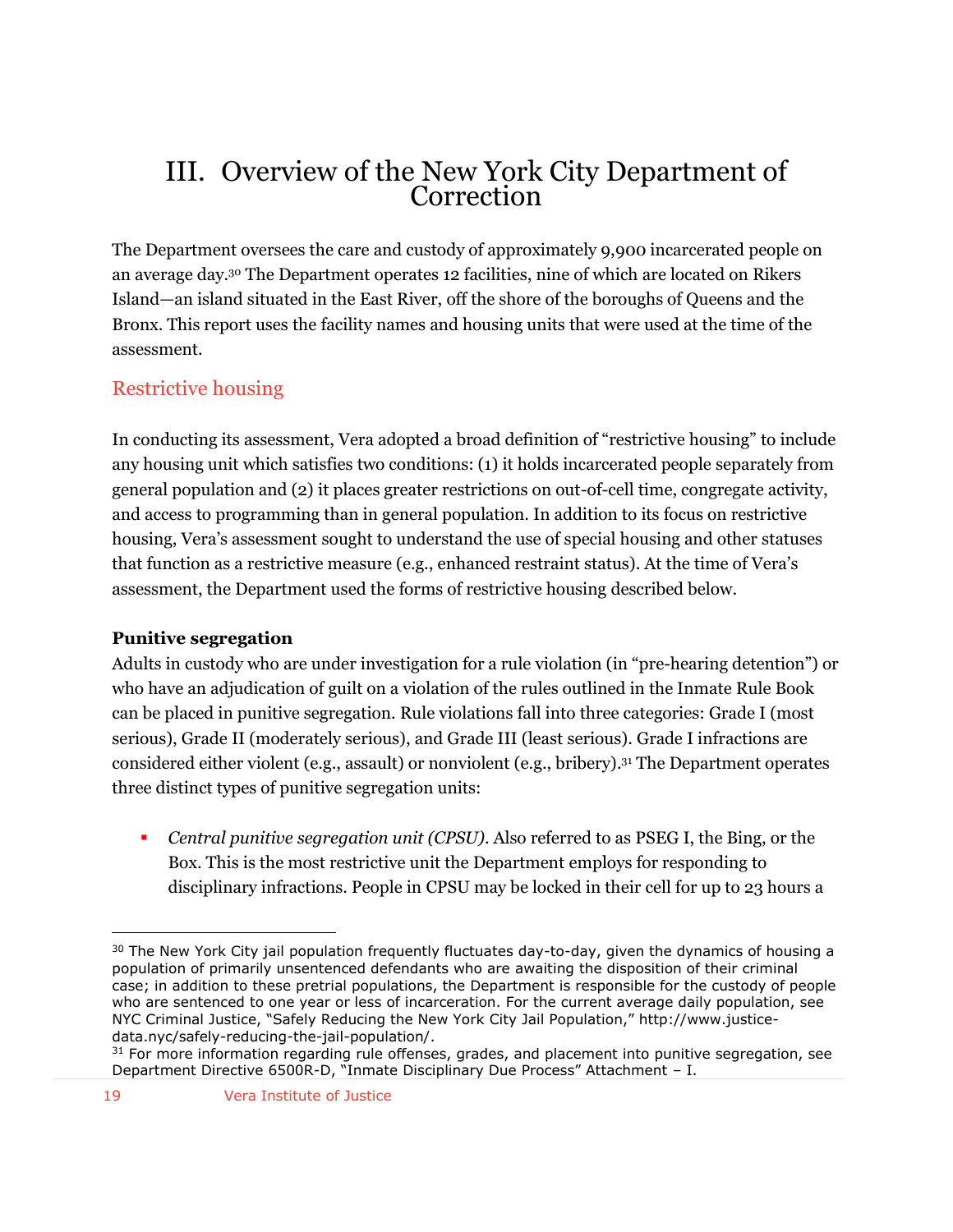day with one hour out of their cell for recreation. Vera observed CPSU at GRVC and RMSC.

- *Punitive segregation II (PSEG II)*: Also referred to as PSEG Lite, or Bing Lite. Punitive segregation II is used for people found guilty of nonviolent Grade I infractions and all Grade II infractions. People in PSEG II are locked in their cell for up to 17 hours a day, with seven hours out of their cell. Vera observed PSEG II at OBCC.
- *Restricted Housing Unit (RHU):* A punitive segregation unit designed for some people with mental health needs (but not those diagnosed with a serious mental illness).<sup>32</sup> The unit employs a level system that allows individuals to work their way from the most restrictive form of segregation (cell lock-in for 23 hours a day) to 20 hours of cell lock-in a day. Vera observed RHU at GRVC and RMSC.

Pursuant to Department directive, individuals found guilty of committing Grade II or nonviolent Grade I infractions shall serve their time in PSEG II. For Grade III infractions, punitive segregation is not used as a sanction. <sup>33</sup> When an individual is found guilty of any infraction, an adjudication captain issues a sanction. However, the Office of Security and Intelligence Unit (OSIU) makes decisions regarding placement into punitive segregation based on the security and custody management needs of the Department and informed by mental health staff. As a result, it is possible that individuals who have been issued a sanction of punitive segregation might not immediately be transferred to a segregation unit.

#### **Enhanced supervision housing (ESH) units**

Created in January 2015, ESH is a unit designed for people who have persistently been involved in violent incidents or are influential leaders in a security risk group (SRG), demonstrating a sustained threat to the safety and security of the jail.<sup>34</sup> ESH is intended to be program-intensive

 $\overline{a}$  $32$  In accordance with the Department's directive regarding individuals on punitive segregation status, as well as H+H policies, all people who have an "M" designation or who have been in custody for less than five days must be reviewed by a mental health provider prior to placement into pre-hearing detention or punitive segregation. The review is intended to determine if an individual can psychologically tolerate the conditions in CPSU; the patient is not required to be physically present during the review process, though a mental health provider may request an interview in order to reach a determination. If it is determined that an individual cannot psychologically tolerate CPSU and they are not diagnosed with a serious mental illness, they are placed in RHU.

 $33$  Department directive regarding individuals on punitive segregation status (on file with authors). <sup>34</sup> The Department defines SRGs as "possessing common characteristics that distinguish the group from other inmates or groups of inmates as a discrete entity that jeopardizes the safety of the public, staff or other inmate(s) and/or the security and order of the facility." SRGs are designated by the Commissioner and informed by the Intelligence Unit's recommendations. Department directive regarding enhanced supervision housing (on file with authors).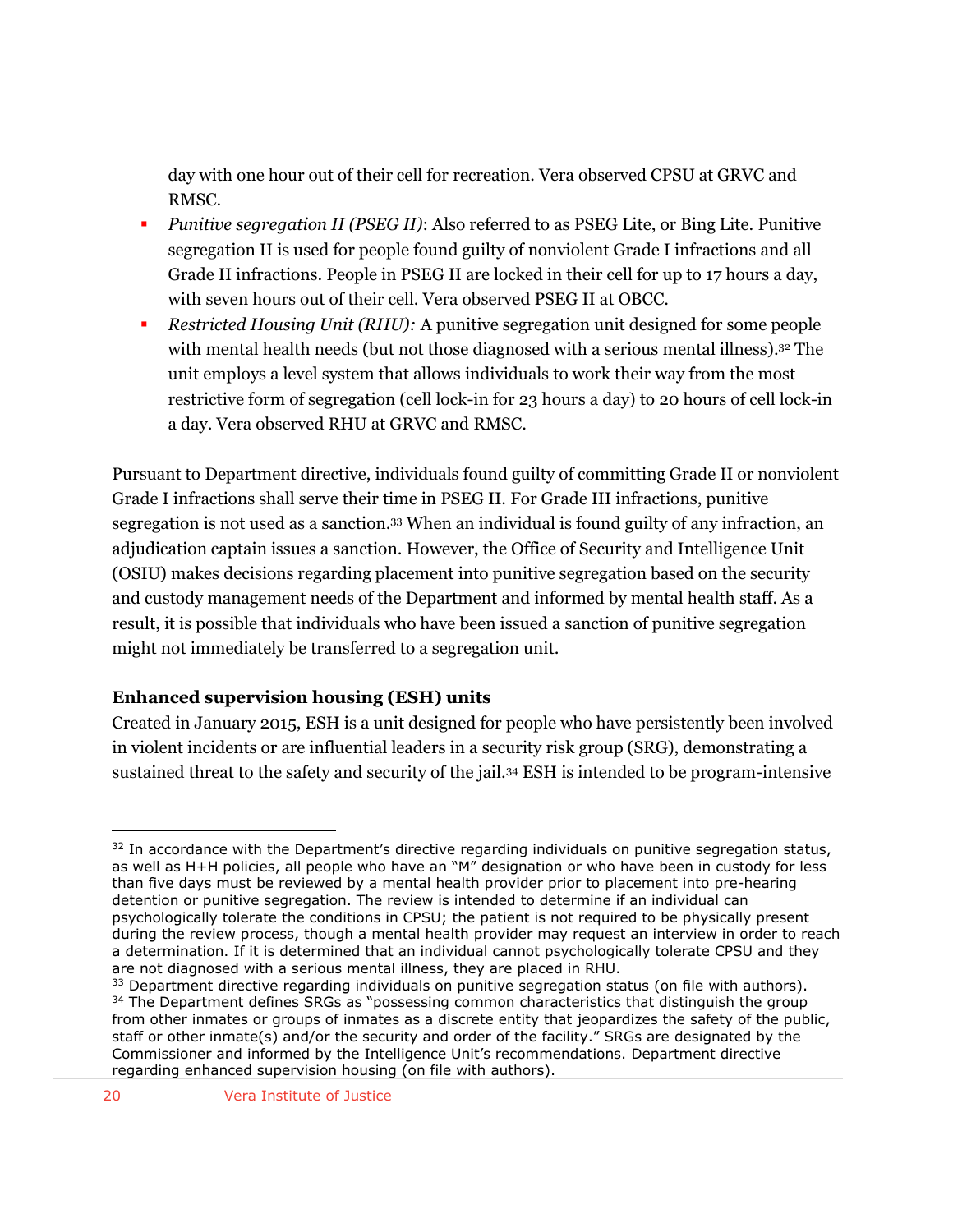and involves a level system. The first level allows people to have seven hours a day out of cell, and individuals can earn additional of out-of-cell time.<sup>35</sup> Vera observed ESH at OBCC.

#### **Enhanced restraint (ER)**

Typically considered a status rather than a housing assignment or unit, ER is designed to ensure that people who have committed violent acts (e.g., assault or attempted assaults on staff or other incarcerated people, substantial property damage that places any person at imminent risk of harm, etc.) are put in enhanced restraints during any movement off the housing unit to which they are assigned. <sup>36</sup> Although the Department emphasizes the designation of ER as a status and not a housing assignment or special unit, the assessment team noted that many people on ER status are housed together on a unit exclusively with other people on ER status. People on ER status are not necessarily housed in restrictive environments, but they may be. Of note, the only ER data indicator Vera had access to was a flag for ER housing units, not for individuals; therefore, Vera was only able to infer ER status if an individual was housed in an ER status housing unit. People who had an ER status who were housed in general population at the time of the assessment were not identifiable. Vera observed these types of units at GRVC, MDC, and West Facility.

## <span id="page-20-0"></span>Other relevant housing units and statuses

The Department operates a number of specialized housing units and custody statuses designed to address the needs of the population without resorting to restrictive measures. These specialized housing units and statuses are often used as an alternative to segregation, are not punitive in nature, and people are afforded 14 hours of out-of-cell time a day (in accordance with BOC Minimum Standards—see "Oversight and regulation," page 24). With the exception of the Clinical Alternatives to Punitive Segregation (CAPS) unit, placement into these housing units or statuses is not determined by a finding of guilt for a rule violation.

<sup>36</sup> Definition of ER per department policy.

<sup>&</sup>lt;sup>35</sup> New York City Board of Correction (BOC), Notice of Adoption of Rules (New York: BOC, 2015), 1-2. The amended rules state the following: "The purpose of ESH is to house inmates posing the most direct security threats, a category that the rule limits to inmates who have: (1) been identified as leaders of gangs and have participated in dangerous gang-related activity; (2) organized or participated in gang-related assaults; (3) committed slashings or stabbings or who have committed repeated assaults, have seriously injured another, or have rioted or actively participated in inmate disturbances while in department custody or otherwise incarcerated; (4) been found in possession of scalpels or weapons that pose a level of danger similar to or greater than that of a scalpels while in department custody or otherwise incarcerated; (5) engaged in serious or persistent violence; or (6) while in department custody or otherwise incarcerated, engaged in repeated activity or behavior presenting great danger, and such activity or behavior has a direct, identifiable, and adverse impact on the safety and security of the facility."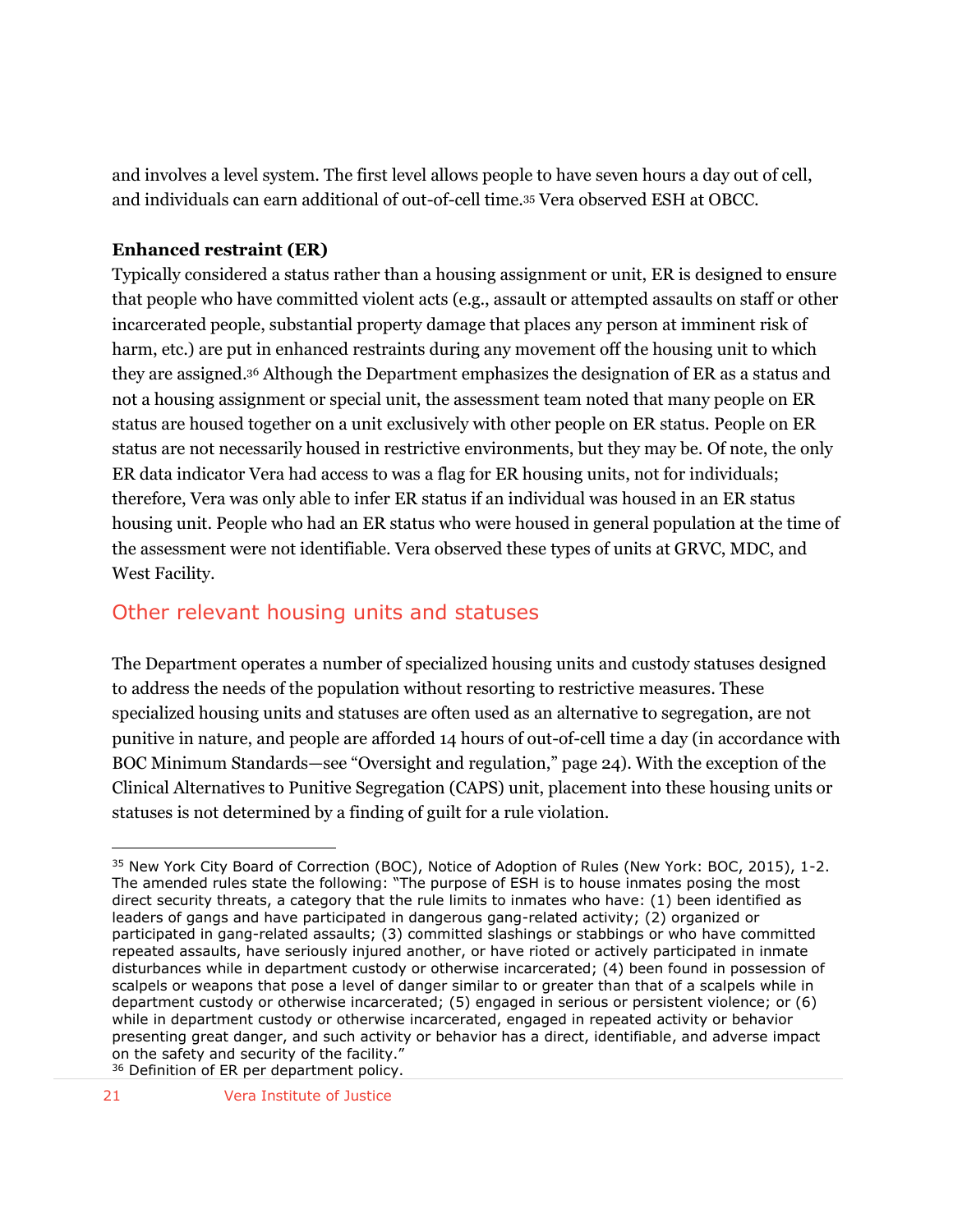- *Clinical Alternatives to Punitive Segregation (CAPS)*: In 2013, the Department developed CAPS, a specialized housing unit for people with SMI who have been found guilty of an infraction and issued a sanction to punitive segregation. Patients in CAPS receive in-patient levels of care, consisting of intensive therapeutic schedules that include group programming, one-on-one sessions with mental health providers, and art therapy.<sup>37</sup> By program design, people with an SMI who have committed a rule violation and are sentenced to punitive segregation time have that time suspended until they successfully complete the CAPS program, at which time the punitive segregation time is expunged. If the CAPS program is not successfully completed, the Department and a mental health provider work together to find a suitable alternate housing placement. Vera observed CAPS at AMKC and RMSC.
- *Program for Accelerated Clinical Effectiveness (PACE)*: The PACE program works with individuals diagnosed with SMIs who require an in-patient level of care but for whom CAPS is not an appropriate placement (because they have not been found guilty of committing a rule violation). The program design is based on the CAPS treatment model and is intended to encourage individuals to take prescribed medication through the provision of various incentives and rewards. <sup>38</sup> Vera observed PACE at GRVC, AMKC, and RMSC.
- *Mental observation (MO) units*: For incarcerated people who would benefit from closer contact with mental health providers, MO units are intended allow clinicians to provide higher levels of care than are available in the Department's general population housing units. Most MO units offer outpatient-type care (e.g., talk-therapy). <sup>39</sup> Importantly, while everyone in MO units have an "M" designation, not everyone with an "M" designation is housed in an MO unit; people with "M" designations may be housed in the Department's general population housing units. Vera observed MO units at AMKC, RNDC, and RMSC.<sup>40</sup>
- **Protective custody (PC): People in the custody of the Department who have concerns for** their own safety and require separation from specific people or groups of people may be placed in PC units. PC units operate with the same privileges and restrictions as general population (GP) units. Vera observed PC units at AMKC, OBCC, and MDC.

22 Vera Institute of Justice

<sup>37</sup> Homer Venters, *Mental Illness in Correctional Settings,* Testimony before the New York State Assembly on Correction with the Committee on Mental Health (Albany, NY: Nov 13, 2014), 3.

<sup>38</sup> Ibid., 4.

<sup>39</sup> Ibid., 3.

<sup>&</sup>lt;sup>40</sup> The MO unit observed by Vera at RNDC was for adolescents (16 and 17 years of age).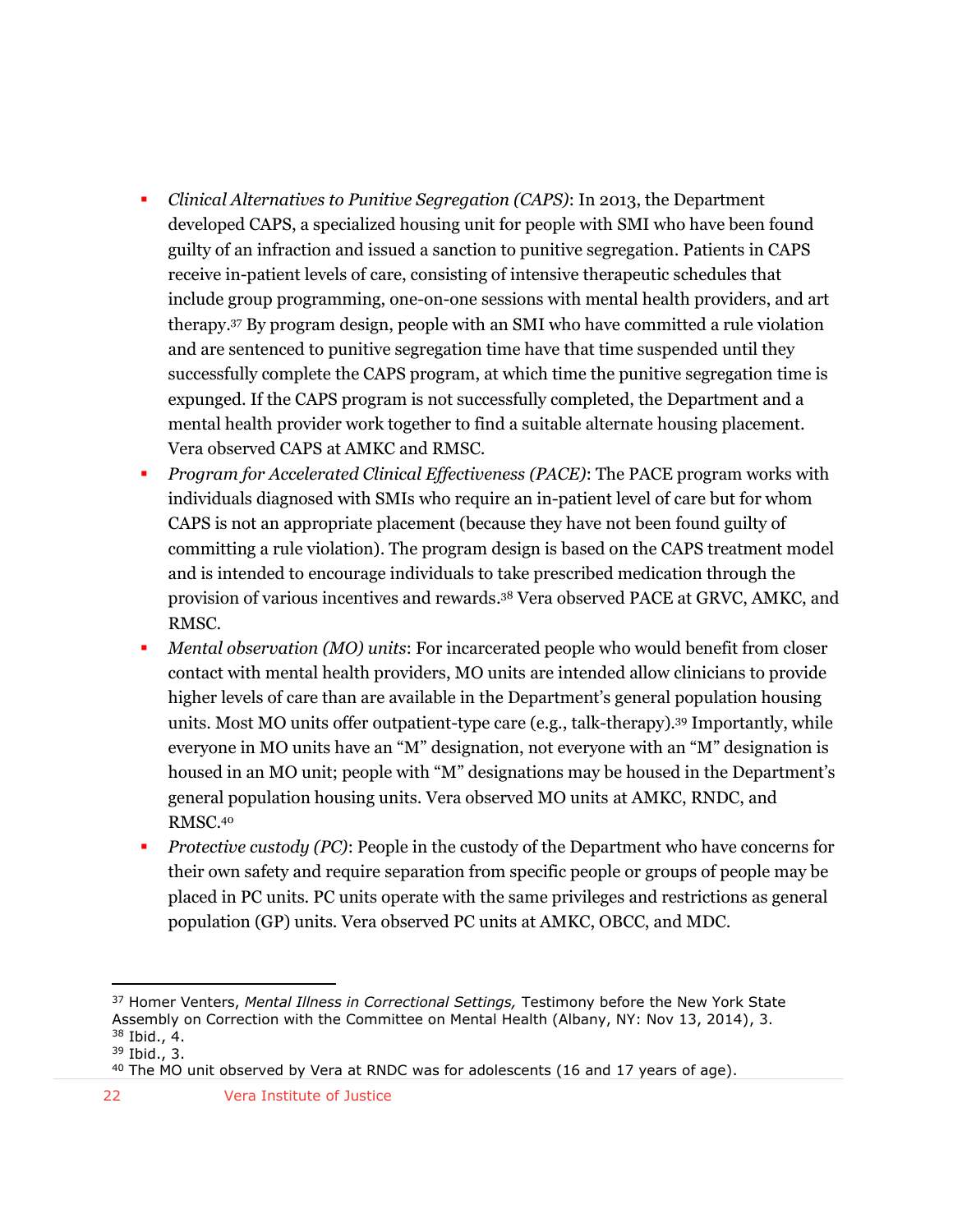*General population escort (GPE)*: Individuals who may be vulnerable but who are not, in the Department's estimation, in immediate danger may be assigned to GPE status. An officer escorts people with GPE statuses any time they move out of their assigned housing area. The Department emphasizes the designation of GPE as a status and not a housing assignment or special unit, though the Department may house these people together on a unit exclusively with other people on GPE status. Vera observed these types of units at MDC and West Facility.

#### **Mental health populations and the "M" designation**

While most correctional agencies typically manage contracts with health care providers directly, New York City is unique in that two independent city agencies are responsible for the health and wellbeing of the people who are incarcerated in the city's jails: the Department of Correction and New York City's Health and Hospitals (H+H) agency which manages the administration of health care. This symbiotic relationship requires communication and some level of transparency between the two agencies (made complicated by competing privacy and security priorities).

As part of a settlement agreement stemming from *Brad H. et al. v. The City of New York et al.*, the Department, in partnership with New York City's Department of Health and Mental Hygiene (DOHMH), established a method of demarcating individuals who, during one incarceration event, have had contact with the mental health care system.<sup>a</sup> An "M" designation (also referred to as a "Brad H flag") is assigned to people who require mental health treatment, those who have engaged with the mental health care system at least three times regardless of ongoing need for treatment, or those who are prescribed certain classes of medication (i.e., antipsychotics or mood stabilizers).<sup>b</sup> It is important to note that an "M" designation does *not* indicate ongoing mental health needs or severity of diagnosis. "M" designations serve as the only mental health indicator available to the Department and function as a key tool in the placement of individuals in department housing.

<sup>a</sup> See, Stipulation of settlement, *Brad H. et al. v. The City of New York et al.*, Index No. 117882/99 (Supreme Court of New York, Jan. 8, 2003).

**b Anne Siegler, "Question about 'M' class designation," January 14, 2016, email communication** (accessed September 7, 2016) and Elizabeth Ford, "Vera report on NYC's use of segregation," May 30, 2017, email communication (accessed May 30, 2017).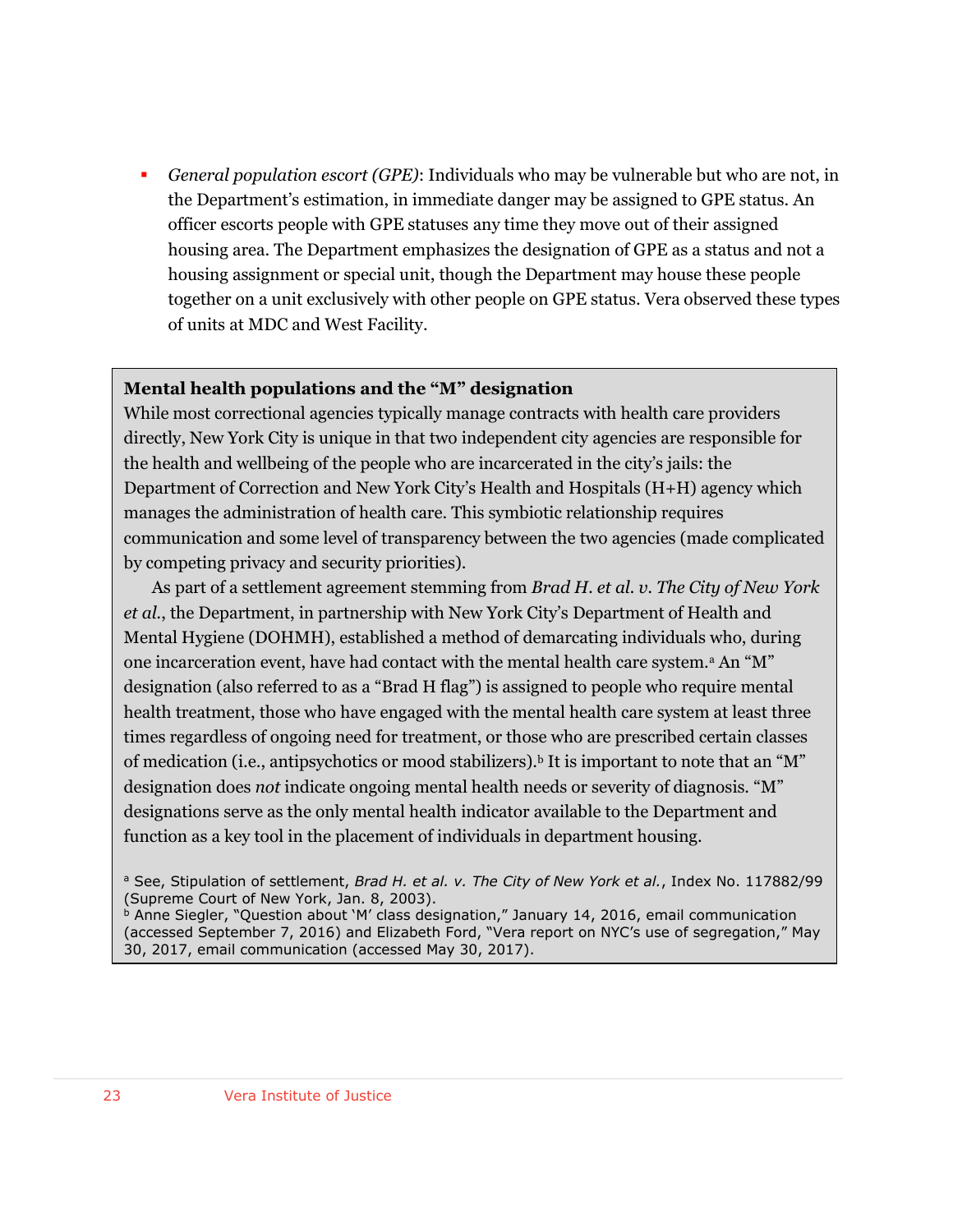| <b>Facilities and units observed</b>                                                                    |                                                                                                                                     |                                                                   |                                                         |  |  |  |
|---------------------------------------------------------------------------------------------------------|-------------------------------------------------------------------------------------------------------------------------------------|-------------------------------------------------------------------|---------------------------------------------------------|--|--|--|
| <b>George R. Vierno Center</b><br>(GRVC)<br><b>CPSU</b><br><b>RHU</b><br>ER<br><b>PACE</b>              | <b>Otis Bantum</b><br><b>Correctional Center</b><br>(OBCC)<br><b>PSEGII</b><br>$\blacksquare$<br><b>ESH</b><br>PC<br>$\blacksquare$ | <b>CAPS</b><br>٠<br><b>PACE</b><br>٠<br>MO<br>٠<br><b>PC</b><br>٠ | Anna M. Kross Center (AMKC)                             |  |  |  |
| <b>Rose M. Singer Center</b><br>(RMSC)<br><b>CPSU</b><br><b>RHU</b><br><b>CAPS</b><br><b>PACE</b><br>MO | <b>Manhattan</b><br><b>Detention Center</b><br>(MDC)<br>ER<br>٠<br>PC.<br><b>GPE</b><br>$\blacksquare$                              | <b>West Facility</b><br>ER<br>٠<br><b>GPE</b><br>٠                | Robert N.<br><b>Davoren Center</b><br>(RNDC)<br>MO<br>٠ |  |  |  |

Note: The assessment team also visited housing units, such as those in the general population, at each facility; they are not listed in this table as they were not the focus of Vera's assessment.

## <span id="page-23-0"></span>Oversight and regulation

The New York City Department of Correction is regulated and monitored by a nine-member, non-judicial oversight board, the New York City Board of Correction (BOC). The BOC acts as an independent monitor, and serves to enact regulations—known as Minimum Standards—that support safe, fair, and humane corrections practices in New York City.<sup>41</sup> The BOC functions to:

- **Example 3** ensure compliance with Minimum Standards;
- **i** investigate any matter under the jurisdiction of the Department;
- **review grievances;**
- evaluate the performance of the Department; and
- make recommendations around correctional planning.<sup>42</sup>

<sup>41</sup> In addition to correctional Minimum Standards, the BOC create and monitor Mental Health Minimum Standards, Health Care Minimum Standards, and standards relating to the elimination of sexual abuse and sexual harassment in correctional facilities.

<sup>42</sup> New York City Board of Correction, "About," http://www1.nyc.gov/site/boc/about/about.page.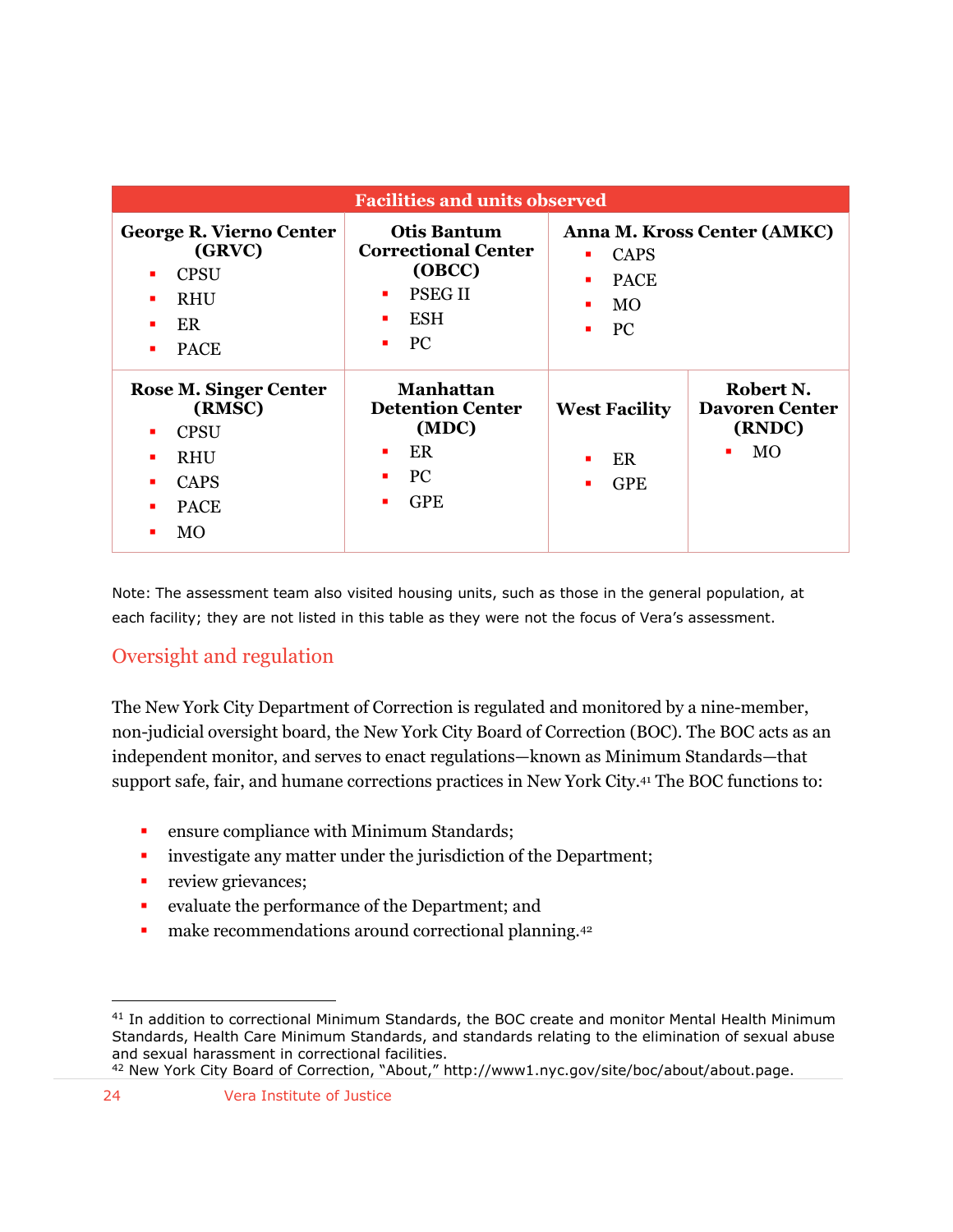The BOC Minimum Standards regulate the treatment of all people in the Department's custody, including standards regarding non-discriminatory treatment, classification of incarcerated people, access to courts and legal services, and visitation, among other things. A number of Minimum Standards relate to the Department's disciplinary procedures and approaches to custodial care. Most notably, on January 13, 2015, the BOC approved multiple amendments to the Minimum Standards that required dramatic changes to the Department's use of punitive segregation.<sup>43</sup> Below are the standards that are most relevant to this assessment:

- *Lock-in:* Individuals may not be involuntarily locked in their cell for more than eight hours at night, and two hours during the day (for cell count). This standard mandates that individuals *must* have at least 14 hours out of their cell in a 24-hour period. The only exception to this standard is made for people who are in punitive segregation, ESH, or medical isolation.<sup>44</sup>
- *Recreation:* All people in Department custody must be afforded at least one hour of outof-cell recreation time, in either an indoor or outdoor designated recreation area.<sup>45</sup>
- *Required out-of-cell time in punitive segregation:* In addition to the Minimum Standards regarding recreation, all people found guilty of nonviolent Grade I infractions and all Grade II infractions must be afforded at least seven hours out of their cell per day.<sup>46</sup>
- *Exclusions from punitive segregation*: The BOC has determined the Department may not use punitive segregation for people under the age of 18, young adults (ages 18 to 21), and people with serious mental or physical disabilities or conditions.<sup>47</sup>
- *Time limitations on punitive segregation*: With the exception of a serious assault on staff, nobody may be given a punitive segregation sanction of more than 30 days. Furthermore, with few exceptions, no person may be held in punitive segregation for more than 30 consecutive days. If someone has remaining time to serve after 30 days, they must be released from punitive segregation for at least seven days before returning to punitive segregation. In addition, nobody may be held in punitive segregation for more than a total of 60 days within a six-month period. The Department's chief of department may approve exceptions to these time limitations in writing to the BOC, in cases where there has been a demonstrated persistence of serious acts of violence (the

<sup>43</sup> New York City Board of Correction, *Notice of Adoption of Rules* (New York: BOC, 2015).

<sup>&</sup>lt;sup>44</sup> Rules for the City of New York Board of Correction (40 RCNY) § 1-05.

<sup>45</sup> Rules for the City of New York Board of Correction (40 RCNY) § 1-06.

<sup>&</sup>lt;sup>46</sup> Rules for the City of New York Board of Correction (40 RCNY)  $\bar{S}$  1-17.

<sup>47</sup> Ibid.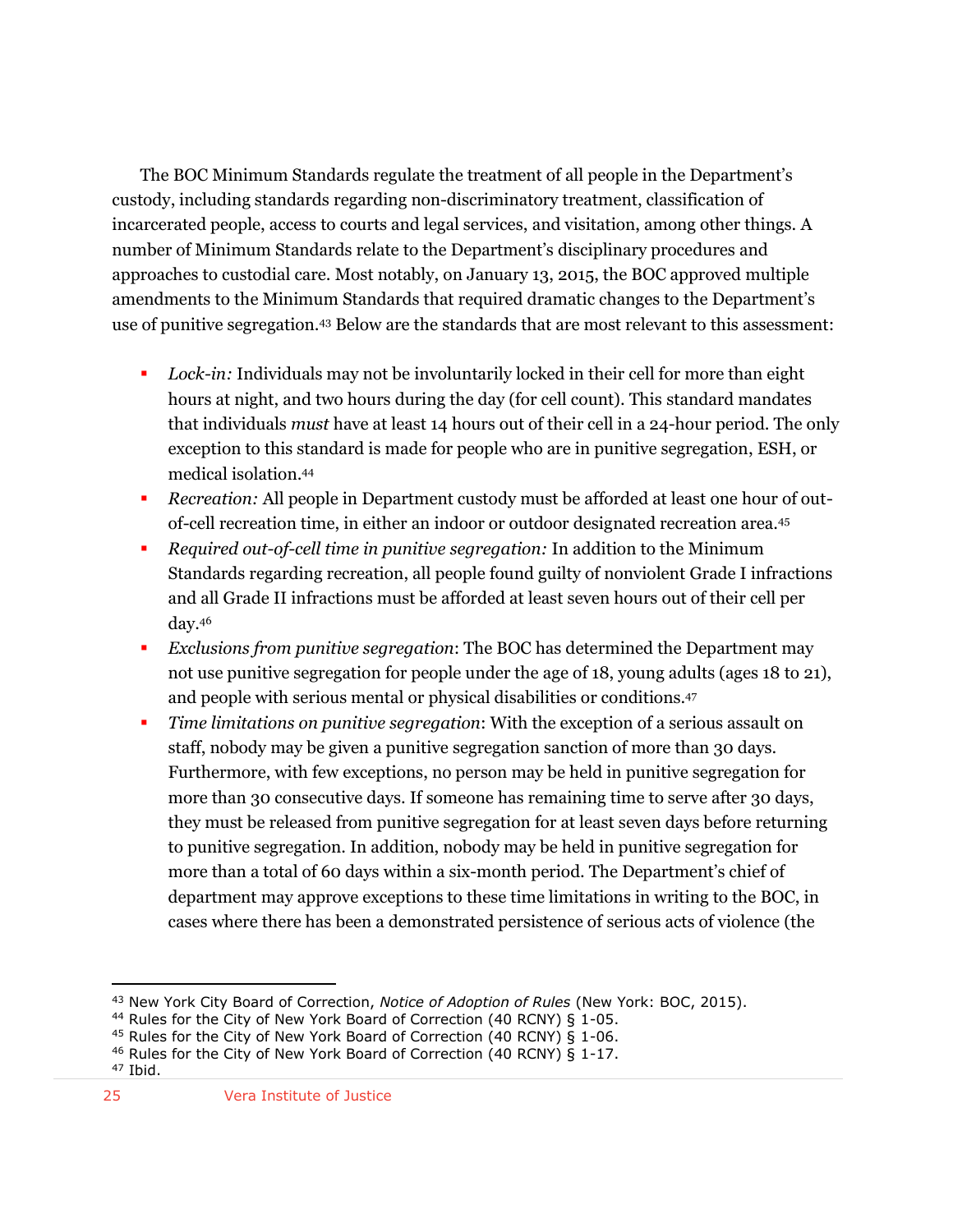exceptions are referred to as "departmental overrides"). These time limitations are referred to as the "30- or 60-day limit" throughout this report.<sup>48</sup>

 *Punitive segregation and previous incarcerations:* People shall not serve time in punitive segregation for infractions that occurred during a prior incarceration.<sup>49</sup>

## <span id="page-25-0"></span>Commitment to reform

Reforms to the Department's segregation practices have been underway for a number of years. As reported by the Department to the BOC, between July 2011 (when reforms began) and April 2014, the Department's use of punitive segregation was reduced by 31 percent, from a population of 1,035 individuals to 719.<sup>50</sup> The Department reports further reductions have been achieved since 2014; as of June 2016, there were approximately 160 people in any form of punitive segregation.<sup>51</sup> The most recent numbers from the Department indicate it has achieved an almost 90 percent reduction from its peak use of punitive segregation in the last several years, with only 123 individuals in any form of punitive segregation as of May 5, 2017, down from the 2012 population of 1,035. <sup>52</sup> The Department attributes these reductions to the implementation of sentencing guidelines for adjudication captains, expunging historical time owed, allowing for penalties to be served concurrently rather than consecutively, and conditional discharge from punitive segregation for positive behavior. The Department reports that these changes have resulted in both decreases in segregation sentence lengths and the number of people entering into punitive segregation: since August 2013, the average punitive segregation sentence decreased by 41 percent, from 22 to 13 days, and between 2013 and April 2014 nearly 2,700 files with historical time owed were expunged.<sup>53</sup>

These reform efforts were further bolstered by Mayor Bill de Blasio's appointment of Joseph Ponte as commissioner in 2014, and by changes to the BOC Minimum Standards in 2015. Commissioner Ponte brought to the Department a record of reform, having previously reduced

<sup>48</sup> Ibid.

<sup>49</sup> Ibid.

<sup>50</sup> New York City Department of Correction, *May Report to BOC* (New York: NYC DOC, 2016). <sup>51</sup> New York City Department of Correction, *Report Analyzing and Recommending Options to Reduce Persistent Violence Committed by Inmates Housed In or Released from Punitive Segregation that Use Means Other than Extending Punitive Segregation Confinement* (New York: NYC DOC, June 1, 2016). <sup>52</sup> Joseph Ponte*,* Statement before the New York City Council Committee on Fire and Criminal Justice Services and Committee on Finance (New York, May 8, 2017), 7; Carleen McLaughlin, director of legislative affairs and special projects, NYC Department of Corrections, "City Council Testimony," May 12, 2017, e-mail communication; Carleen McLaughlin, June 13, 2017, e-mail communication. <sup>53</sup> New York City Department of Correction, *May Report to BOC*, 2016. The expungement of the 2,698 files resulted in 160,079 punitive segregation days that had not yet been served being purged from the backlog.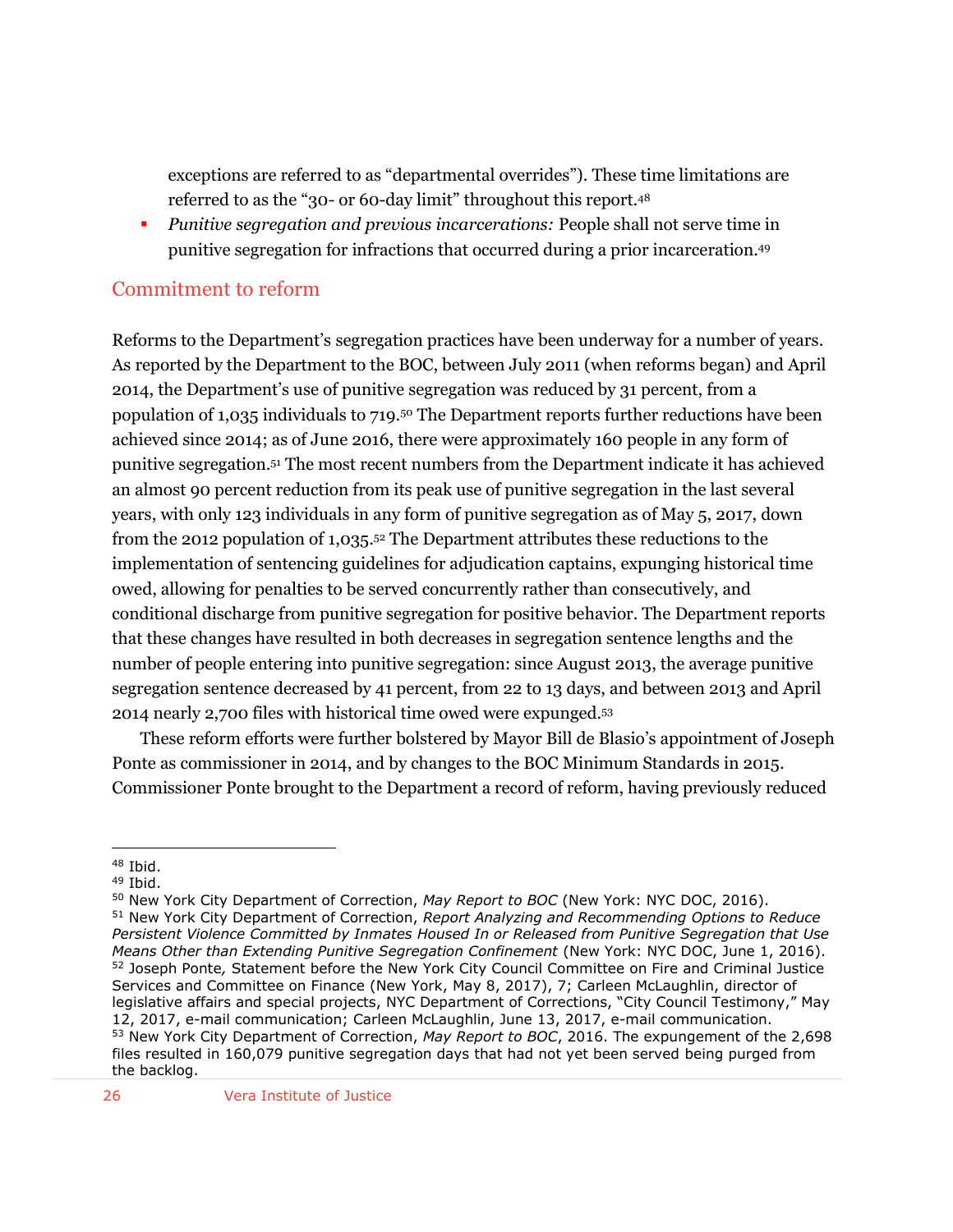the segregation population in Maine as the commissioner of their state prison system. <sup>54</sup> In December 2014, the Department reports, it eliminated the use of punitive segregation for 16 and 17-year-olds, and it continues to transition away from using restrictive measures with young adults (18- to 21-year-olds). Progress towards reducing the use of restrictive units highlights a number of positive outcomes: the development and deployment of alternative behavioral management techniques and reported declines in infractions among adolescents (16- to 17-yearolds years). With New York City's demonstrated commitment to reform, the assessment team is hopeful that the findings and recommendations outlined in this report will help the Department further reduce its use of restrictive housing.

<sup>&</sup>lt;sup>54</sup> For information regarding Joseph Ponte's record of reform in Maine, see Jason M. Breslow, "Joseph Ponte: In Maine, 'We Rewrote the Segregation Policy,'" *Public Broadcasting Service*, April 22, 2014; Michael Winerip, "De Blasio Setting Up a Test: Prison Reformer vs. Rikers Island," *New York Times*, April 4, 2014; and David Hench, "Maine corrections chief Joseph Ponte to head NYC jails," *Portland Press Herald*, March 11, 2014.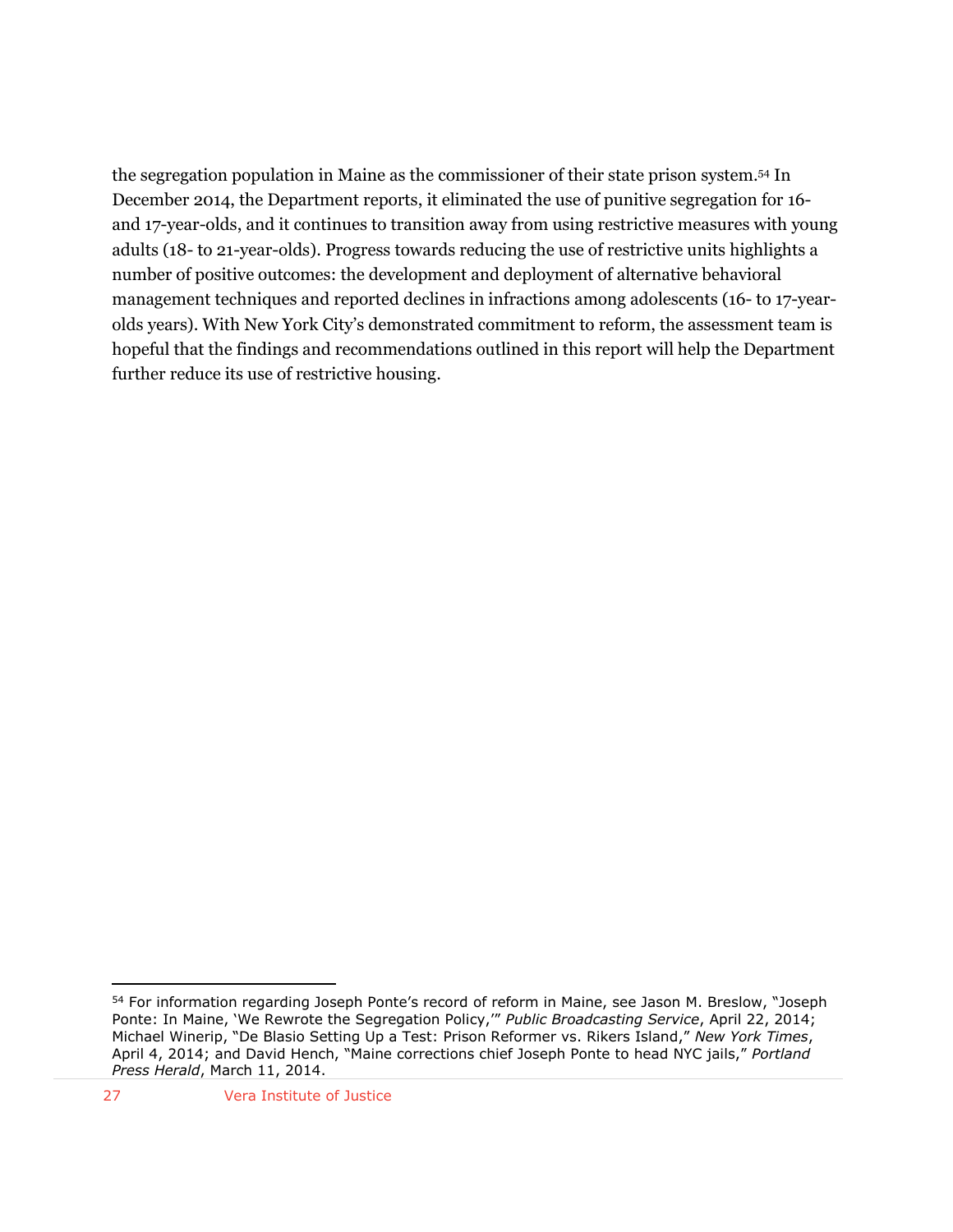# IV. Findings and recommendations

<span id="page-27-0"></span>Below, Vera presents detailed findings and recommendations based on our assessment of the Department's use of segregation. The first four sections focus on the overall use of restrictive housing, punitive segregation, mental health populations, and ESH, respectively. The next two sections address other forms of restrictive housing and racial and ethnic disparities as they relate to the Department's use of restrictive housing. The final section provides system-wide findings and recommendations.

# <span id="page-27-1"></span>A. Overall use of restrictive housing

#### <span id="page-27-2"></span>**Findings**

# **Finding A1: Over the course of the third quarter of 2015, 281 men—just over 3 percent of the Department's overall population—were in some form of restrictive**

**housing on any given day.<sup>55</sup>** Over one-third of the men in restrictive housing were in CPSU, nearly one-fourth percent were in an ER unit, and nearly one-fifth were in ESH. (See Figure 1.) Notably, there were—on average—fewer than nine women in CPSU and RHU on any given day during this time frame.<sup>56</sup> Additionally, women assigned to these units are housed in one unit and receive seven hours of out-of-cell time and programming. Comparatively, in August 2015, there were an average of 168 men in punitive segregation on any given day. Due to the extremely low numbers of



 $\overline{a}$ <sup>55</sup> This number includes individuals in CPSU, RHU, PSEG II, ESH, and ER, as shown in Figure 1. It does not include women. The total number of people in restrictive housing can be further broken down: approximately 1.7 percent of the total population in department custody were in some form of punitive segregation, and approximately 1.4 percent were in some other form of restrictive housing (i.e., enhanced supervision housing or enhanced restraint status). For the purpose of our data analysis, Vera considers all ER housing units as a form of restrictive housing. Vera encourages the Department to analyze these numbers further.

5%

<sup>&</sup>lt;sup>56</sup> In the third quarter of 2015, the average daily population of women in department custody was 710.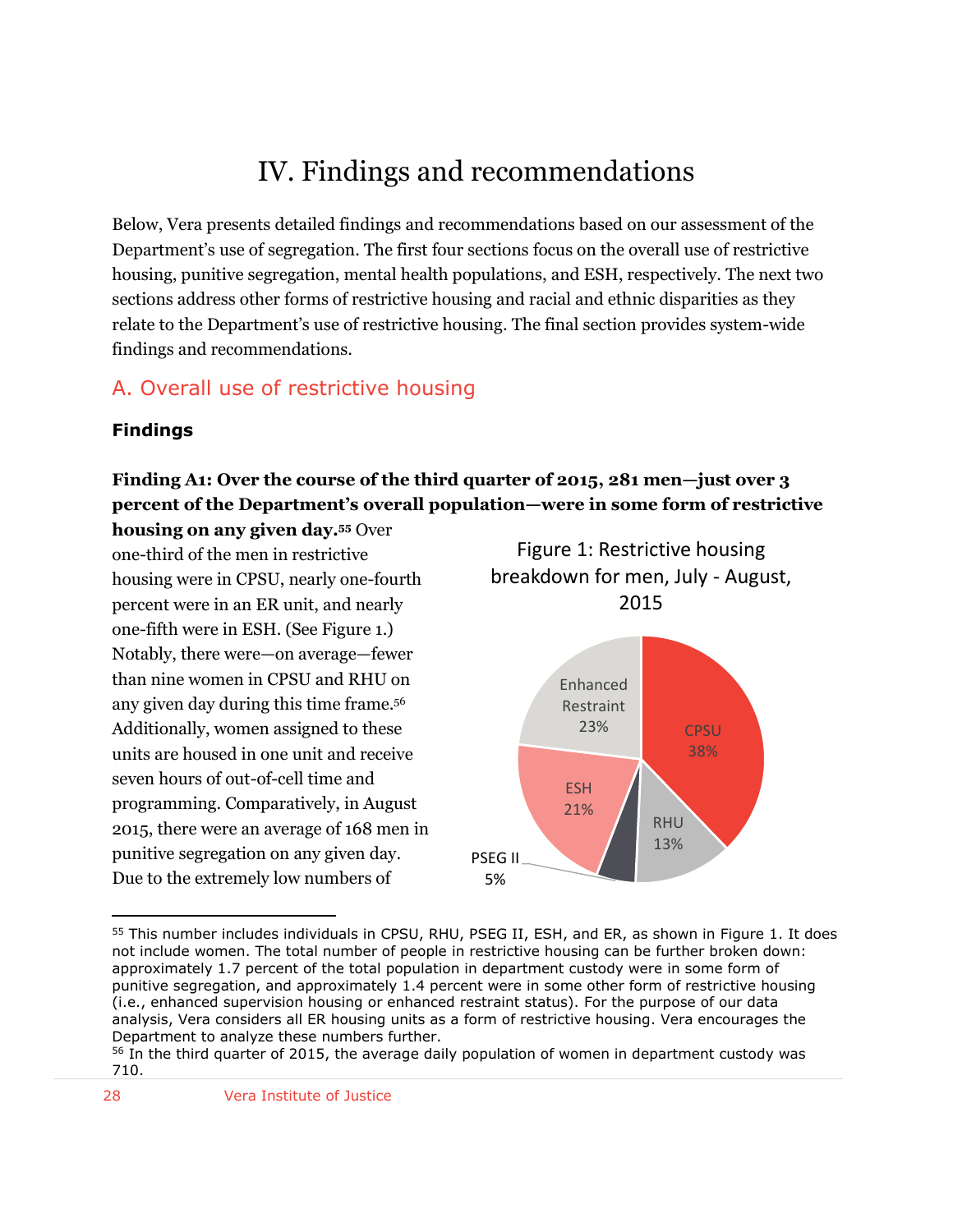women in segregation over the course of Vera's assessment, the data analysis excludes women so as not to misrepresent the overall impact of restrictive housing on people in the Department's custody.

**Finding A2: The Department has decreased its use of CPSU and RHU; over the same time frame, it has increased its use of PSEG II, ESH, and ER. The result has been an overall reduction of restrictive housing.**<sup>57</sup> Figure 2, below, shows that as the Department implemented the BOC amended rules restricting the use of CPSU and RHU, the use of those housing units declined sharply, from a peak of 5.9 percent in May of 2014 to 1.6 percent at the end of the third quarter of 2015. In Figure 2, the red shaded area shows the growth in the Department's use of PSEG II, ESH, and ER.



Figure 2: Trends in restrictive housing, Jan. 1, 2014 - Aug. 31, 2015

To further demonstrate this growth, Figure 3, below, indicates that between the first and third quarters of 2015, the Department increased its use of ER by 0.2 percent of the population, of

<sup>&</sup>lt;sup>57</sup> PSEG II and ESH were developed by the Department in response to the BOC rule changes and have only been in operation since the beginning of 2015. ER had been used by the Department for a number of years prior to the BOC rule changes.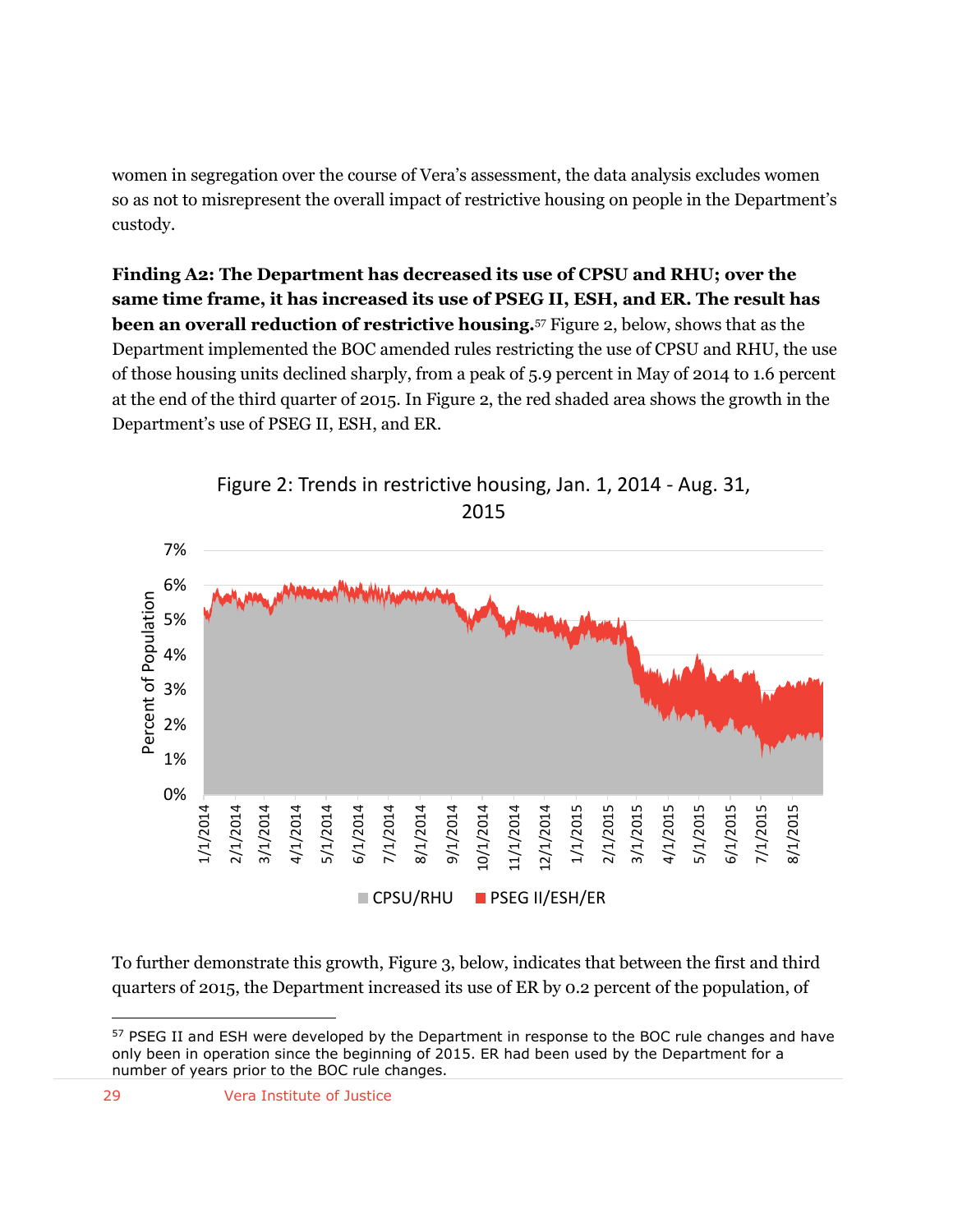ESH by 0.6 percent, and of PSEG II by 0.1 percent. In other words, after the adoption of the BOC rules changing the administration of punitive segregation in the beginning of 2015, ER grew to an average of 65 people per day, ESH to 59 people per day, and PSEG II to 14 people per day. The growth of these units resulted in a more gradual rate of decline in the overall use of restrictive housing, from a peak of 6.1 percent of the total population to 3.2 percent in the third quarter of 2015.



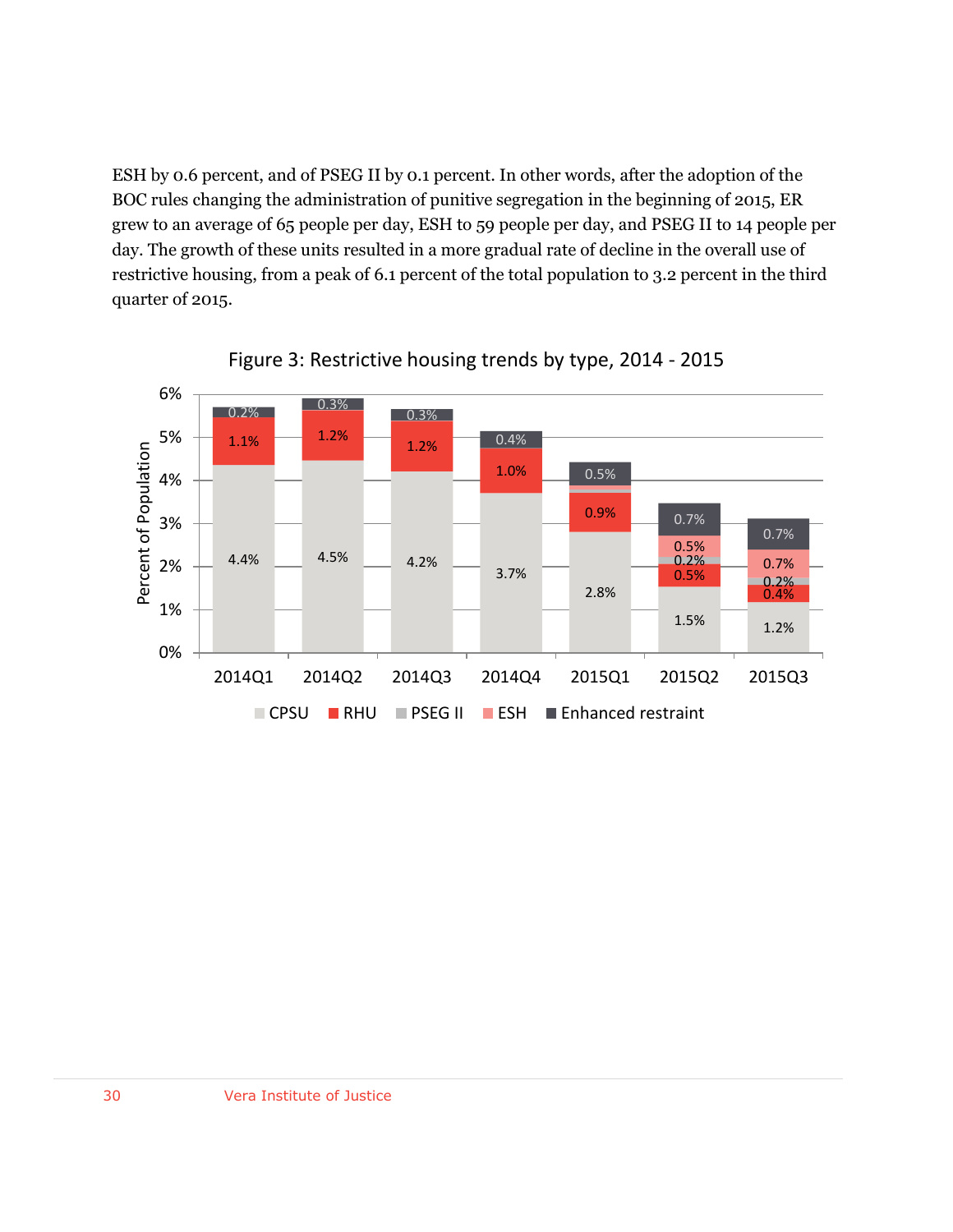**Finding A3: People designated by the Department as involved in an SRG are more likely to come into contact with restrictive housing than people who are not involved in an SRG.** SRGs are a small portion of the total population, yet are a large portion of the population in restrictive settings. As noted in Figure 4, below, people who are deemed to be a member of an SRG make up only 13 percent of the overall jail population on an average day, but account for 40 percent of the admissions into CPSU, PSEG II, and RHU and 72 percent of the admissions into ESH and ER. This signifies a need to target strategies to this segment of the Department's population (for example, see Recommendation B13, page 53).



Figure 4: SRG admissions into special housing, January - August, 2015

**Finding A4: There is limited planning or programming support structure for individuals moving from restrictive housing to general population.** The assessment team noted that the Department offers minimal reintegration support services to individuals as they return to general population from punitive segregation or other types of restrictive settings. Some efforts to support special populations in the transition from restrictive settings to general population, such as the transfer notification form (TNF) that outlines required levels of care for individuals leaving RHU, as well as various behavior modification programs that are provided to individuals in ESH, were reported by the Department. While Vera encourages these practices, reintegration supports ideally offer a broader set of practices rooted in the belief that people are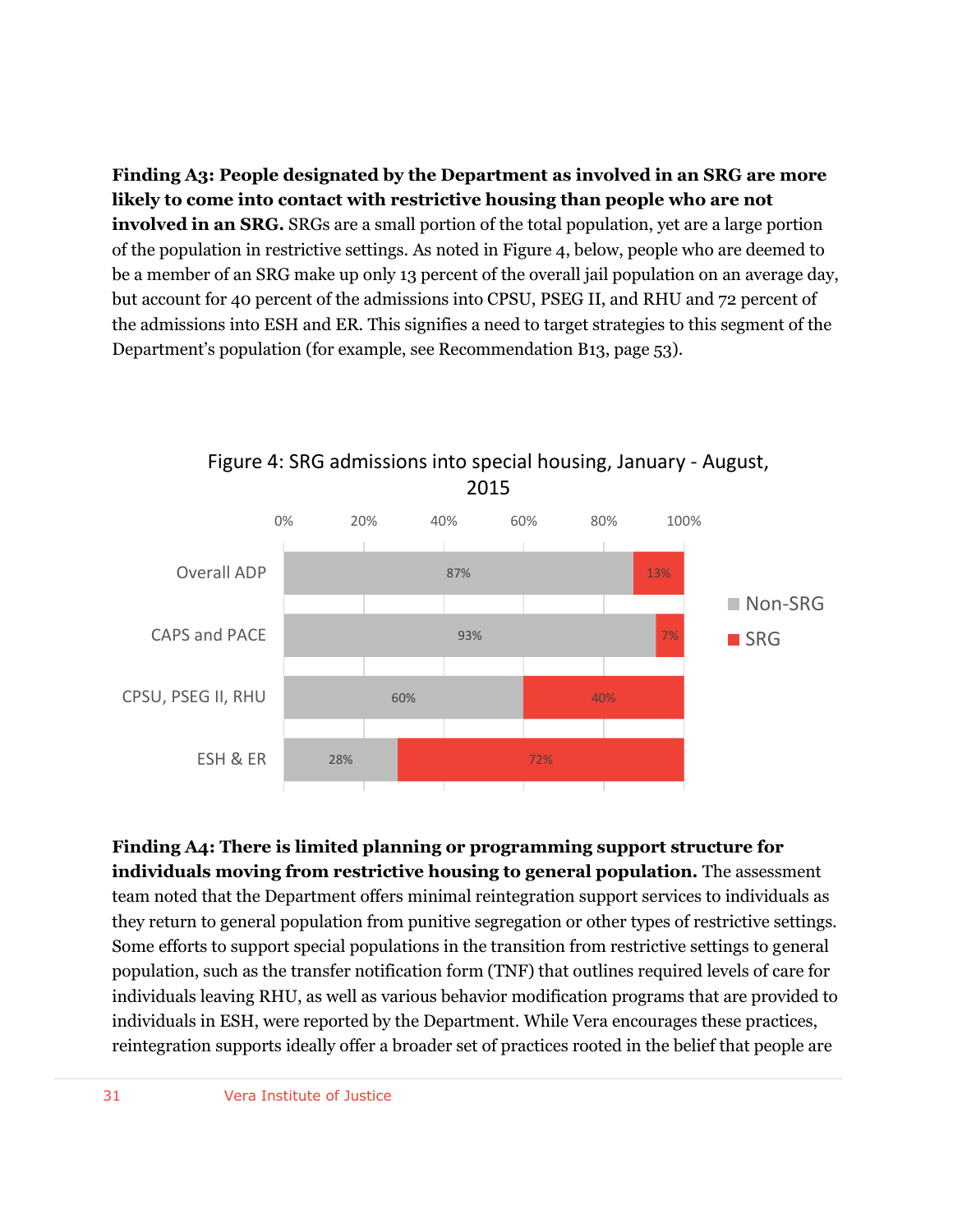fundamentally able to succeed with the right structures and networks of supports in place. See Recommendation B11, page 51, for specific strategies around reintegration.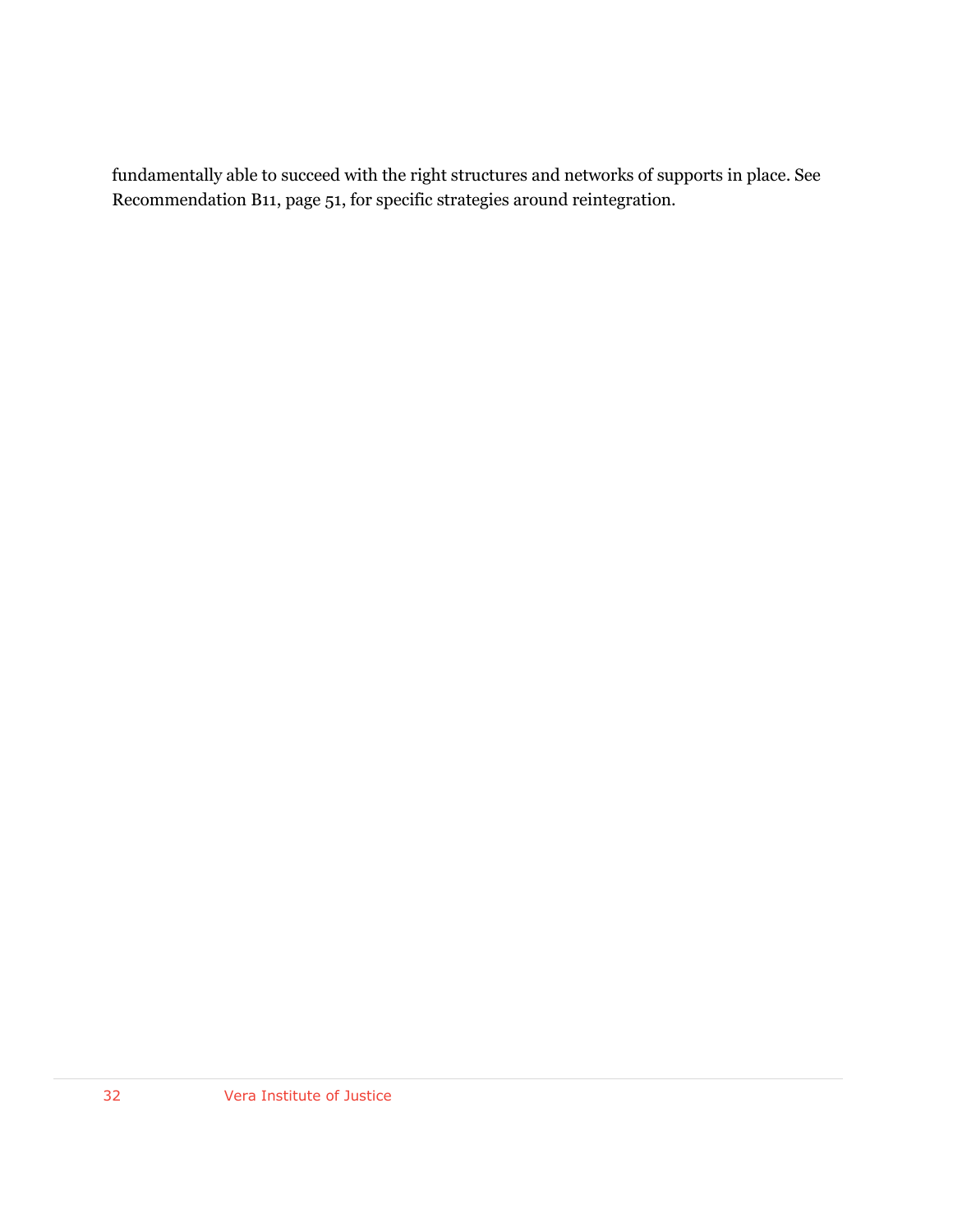# <span id="page-32-0"></span>B. Punitive segregation

Findings related to punitive segregation are based on an analysis of segregation sanctions issued by the Department's Adjudication Unit, as well as an analysis of the people who physically spent time in those units.

#### <span id="page-32-1"></span>**Findings**

**Finding B1: The Department has most significantly reduced CPSU and RHU populations by limiting the number of adults sent to these units.** Although people under the age of 18 were no longer sent to punitive segregation beginning in December 2014, the elimination of that population from punitive segregation only accounted for a small part of the overall reduction. As shown in Figure 5, below, prior to 2015, only 0.5 percent of the overall department population were individuals under the age of 18 in punitive segregation. Although this population was reduced to nearly zero by the third quarter of 2015, the number of young adults (18- to 21-year-olds) and adults in CPSU and RHU declined from 5.1 percent of the overall population to just 1.6 percent—a much more substantial reduction. 58



Figure 5: CPSU and RHU trends by age group, 2014 - 2015

 $\overline{a}$ <sup>58</sup> The Department reports that the number of young adults (18- to 21-year-olds) in CPSU and RHU has been reduced to zero. People who are 18 were no longer in CPSU or RHU beginning in June 2016, and individuals aged 19 through 21 were no longer in CPSU or RHU beginning in October 2016.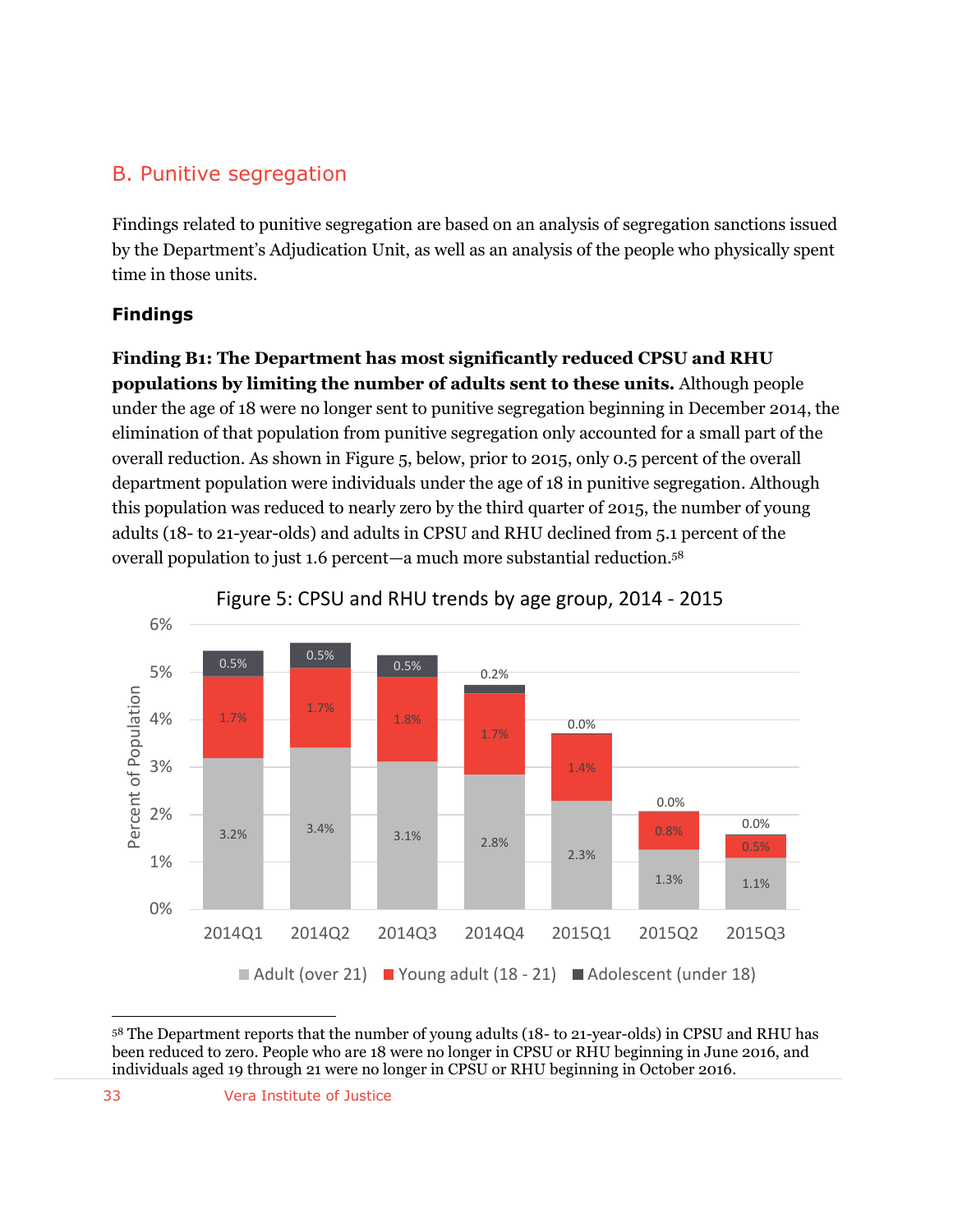**Finding B2: The likelihood of having contact with punitive segregation at least once increases with longer stays in jail.** Vera's analysis showed that for people who had been in the jail for one month, three percent had come into contact with some form of punitive segregation at least once during their stay. That likelihood increases over time; for people who had been in custody for six months, 20 percent had been in punitive segregation at least once; for individuals who had been in the jail for 12 months, the number rose to 36 percent.



#### Figure 6: Infractions by grade and disposition for top charge, 2015

#### **Finding B3: Most charges heard by the Adjudication Unit result in a finding of**

**guilt.** Vera's analysis shows that in 2015, at each infraction grade level, more than 80 percent of those charged with an infraction were found guilty. Figure 6 below shows the disposition outcome for all infractions in 2015, by top charge.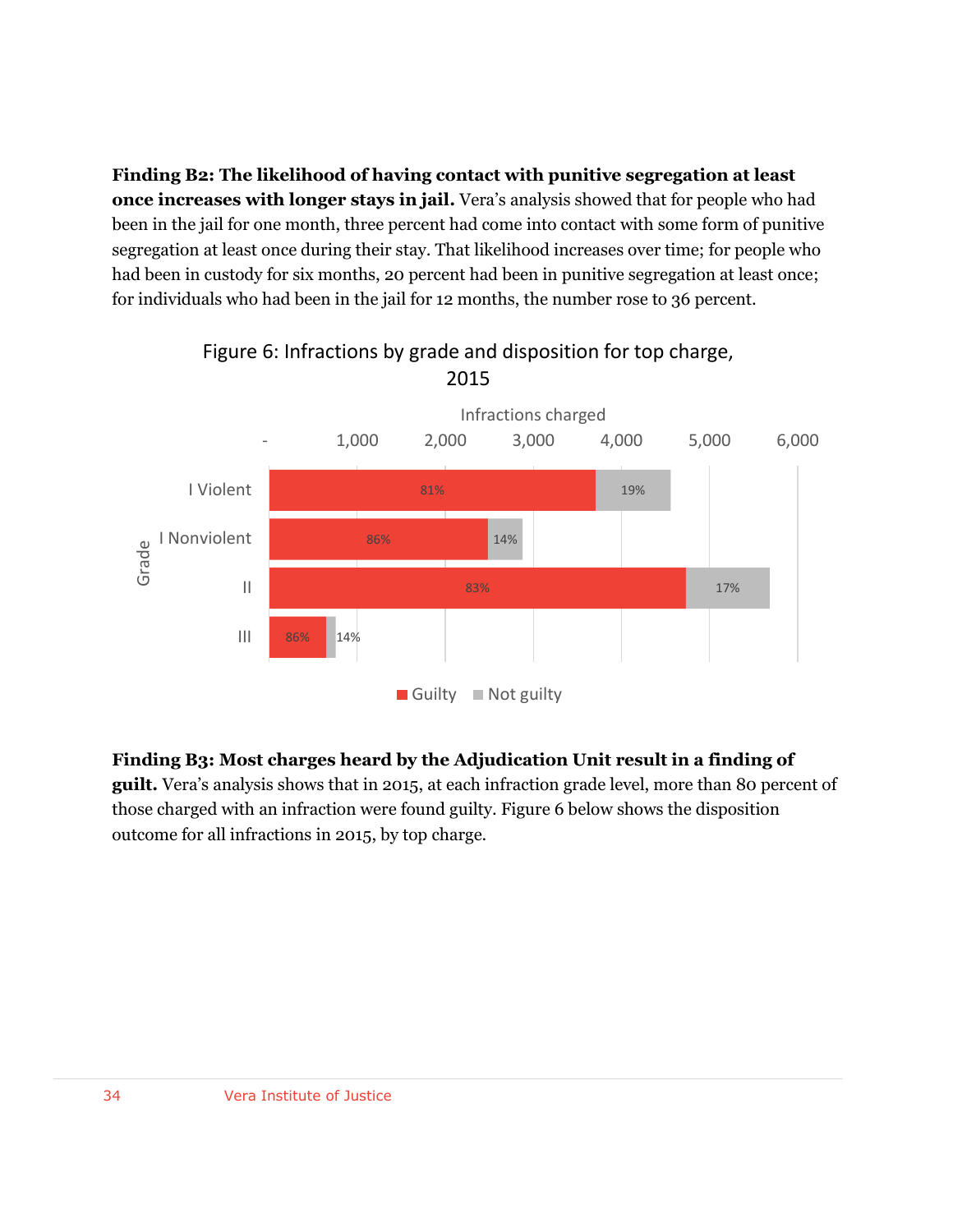**Finding B4: Segregation sanctions are issued for people found guilty of nonviolent and lower level infractions with some frequency.** Overall, the number of infractions resulting in a sanction of punitive segregation decreased over the 24-month period for which Vera received infraction data (see Figure 7, below), yet just over half (56 percent) of sanctions to segregation issued in the fourth quarter of 2015 were for Grade II or nonviolent Grade I infractions.



## Figure 7: Segregation sanction trends by grade of top charge

Note: The percentages displayed in each bar may not add up exactly to 100 due to rounding.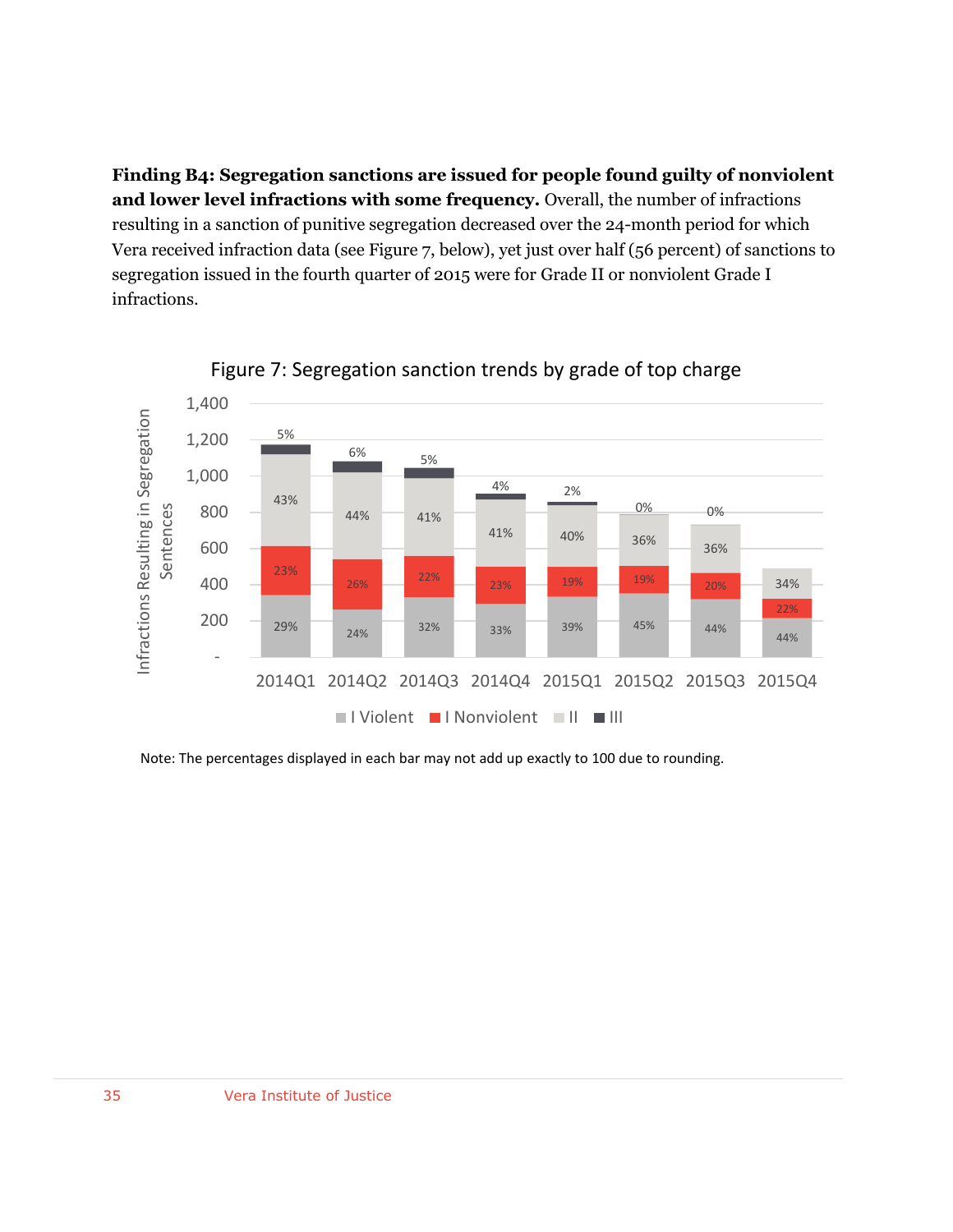Despite these overall declines, punitive segregation is still seen as an appropriate sanction for Grade II and nonviolent Grade I infractions. Figure 8, below, shows the top 10 rule violations resulting in an issuance of a segregation sanction. "Fighting/physical struggle with another inmate, not resulting in injury" (Grade II) was the primary charge that resulted in an adjudication captain issuing a segregation sanction. Of the top 10 charges that led to a sanction of segregation, four of the charges were Grade I violent, three were Grade I nonviolent, and three were Grade II infractions (see Figure 8, below).

# Figure 8: Top 10 Charges (Grade) Resulting in Segregation Sanctions, 2015

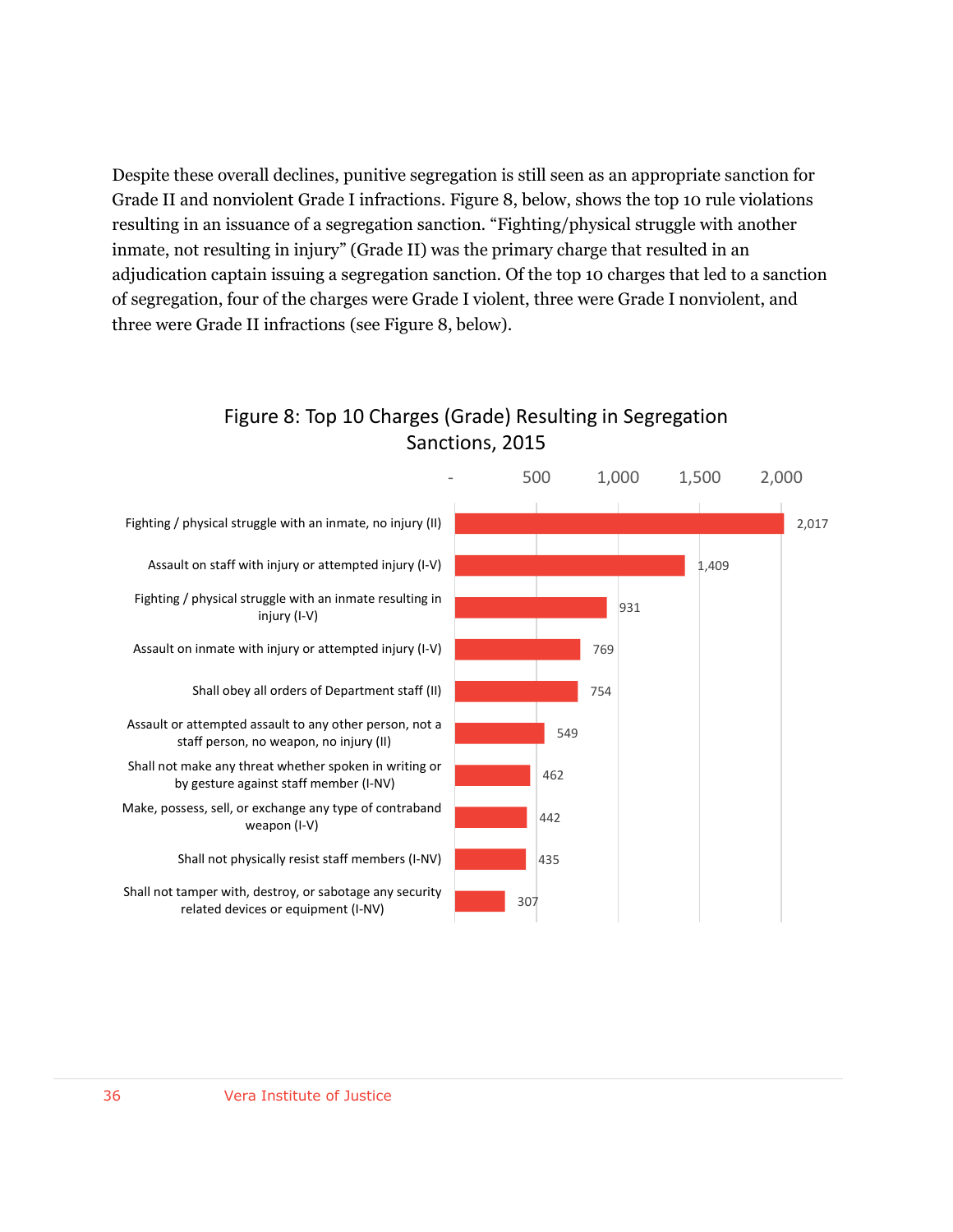**Finding B5: In response to negative behavior, the Department has few sanction options to utilize aside from punitive segregation.** Currently, the only sanctions the Department can issue for infractions are punitive segregation, loss of good time, a \$25 fine (automatically applied to all guilty findings), and a verbal reprimand.<sup>59</sup> Figure 9 shows that the Adjudication Unit mostly uses two sanctions: punitive segregation and reprimands. Furthermore, of all the nonviolent Grade I and II infractions found guilty by the Adjudication Unit, 67 percent resulted in the issuance of a segregation sanction.



Figure 9: Sanctions by grade for top charge, 2015

 $59$  Loss of good time is a sanction that can only be applied to the city-sentenced population, which according to the Mayor's Office of Criminal Justice is less than 15 percent of the Department's total population. For more information regarding the current proportion of city-sentenced individuals in the Department's custody, see NYC Criminal Justice, "Safely Reducing the New York City Jail Population," http://www.justice-data.nyc/safely-reducing-the-jail-population.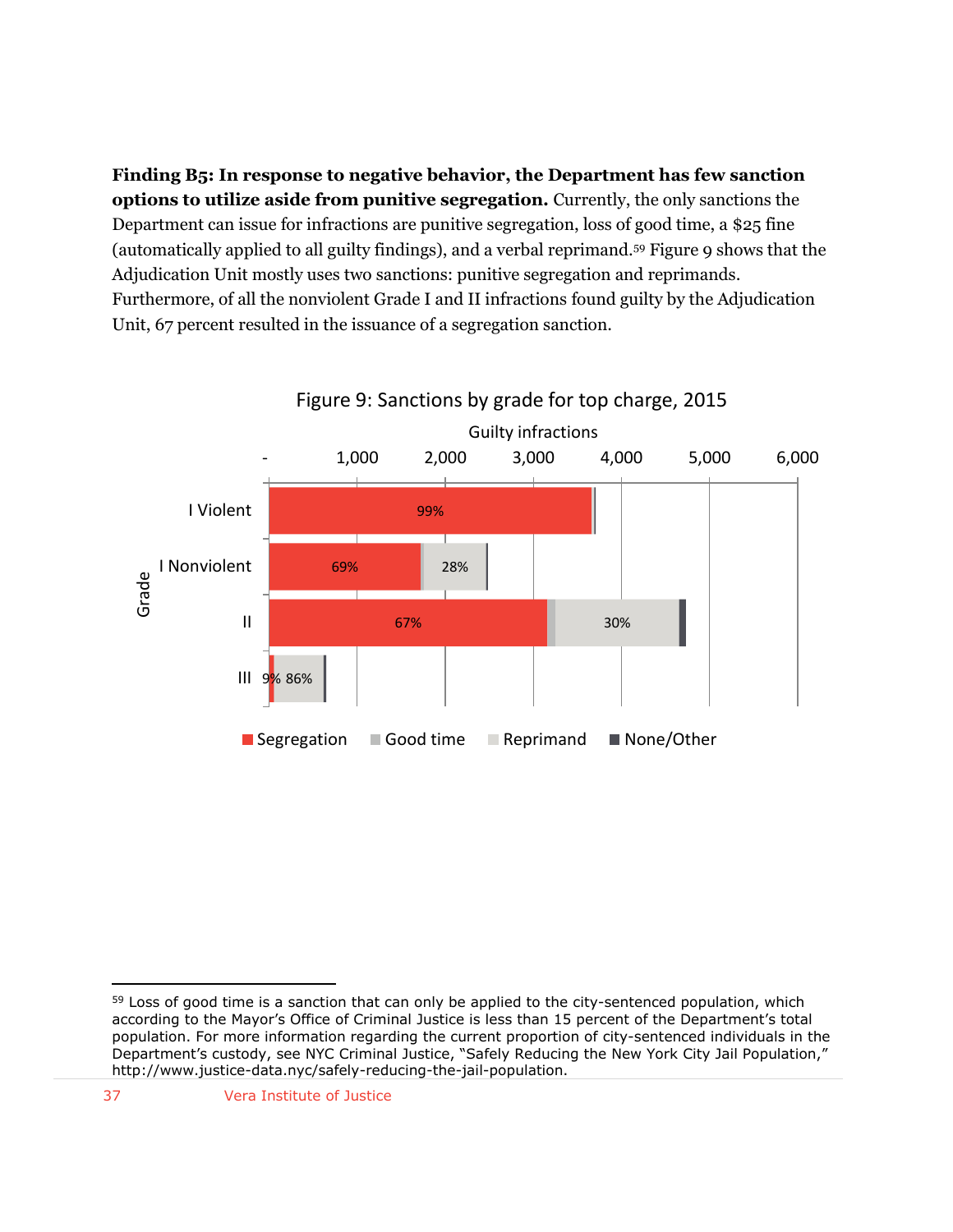**Finding B6: Lengths of sentences to punitive segregation correspond to the severity of the top charge.** According to Vera's data analysis, in 2015, 61 percent of Grade I violent infractions received sentences from the Adjudication Unit of 21 days or more. As Figure 10 shows, in comparison, 88 percent of Grade II infractions received sentences of 10 days or fewer.



Figure 10: Lengths of issued segregation sanctions, 2015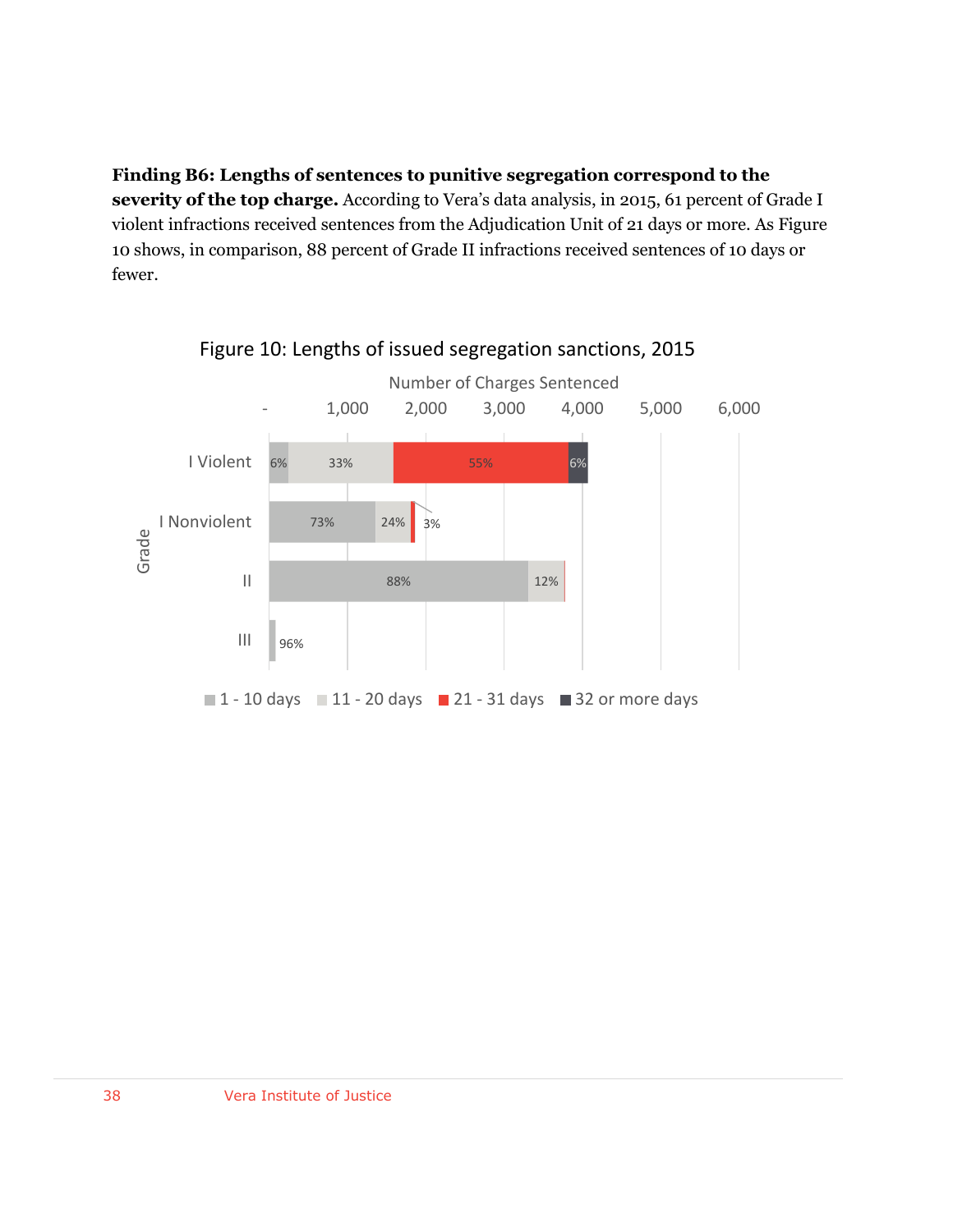Analyzing all admissions into punitive segregation in 2015, Vera found actual time served in punitive segregation also matched the severity of the top charge. Figure 11 represents the number of people released from CPSU, RHU, and PSEG II after a specific number of days.

- **a. Actual time served in CPSU peaks at around 10 and 30 days.**
- **b. Actual time served in RHU peaks at around 30 days, indicating many people stay for the maximum allowed time.**
- **c. Actual time served in PSEG II peaks at around 10 days.**



Figure 11: Length of Stay in Punitive Segregation

**Finding B7: Despite the BOC Minimum Standards, some people spend substantial segments of their incarceration in punitive segregation.** According to BOC regulations, people cannot spend more than 60 days cumulatively in punitive segregation within a six month period (see "Oversight and regulation," page 24). Vera's data analysis revealed instances where individuals had been in punitive segregation for longer than the BOC limits, though it was not possible to determine if the Department had requested overrides for those people. Thirty-three people served between 61 and 65 cumulative days in punitive segregation in the six months following their first admission, 43 people served between 66 and 80 cumulative days, and 29 people served 81 or more cumulative days.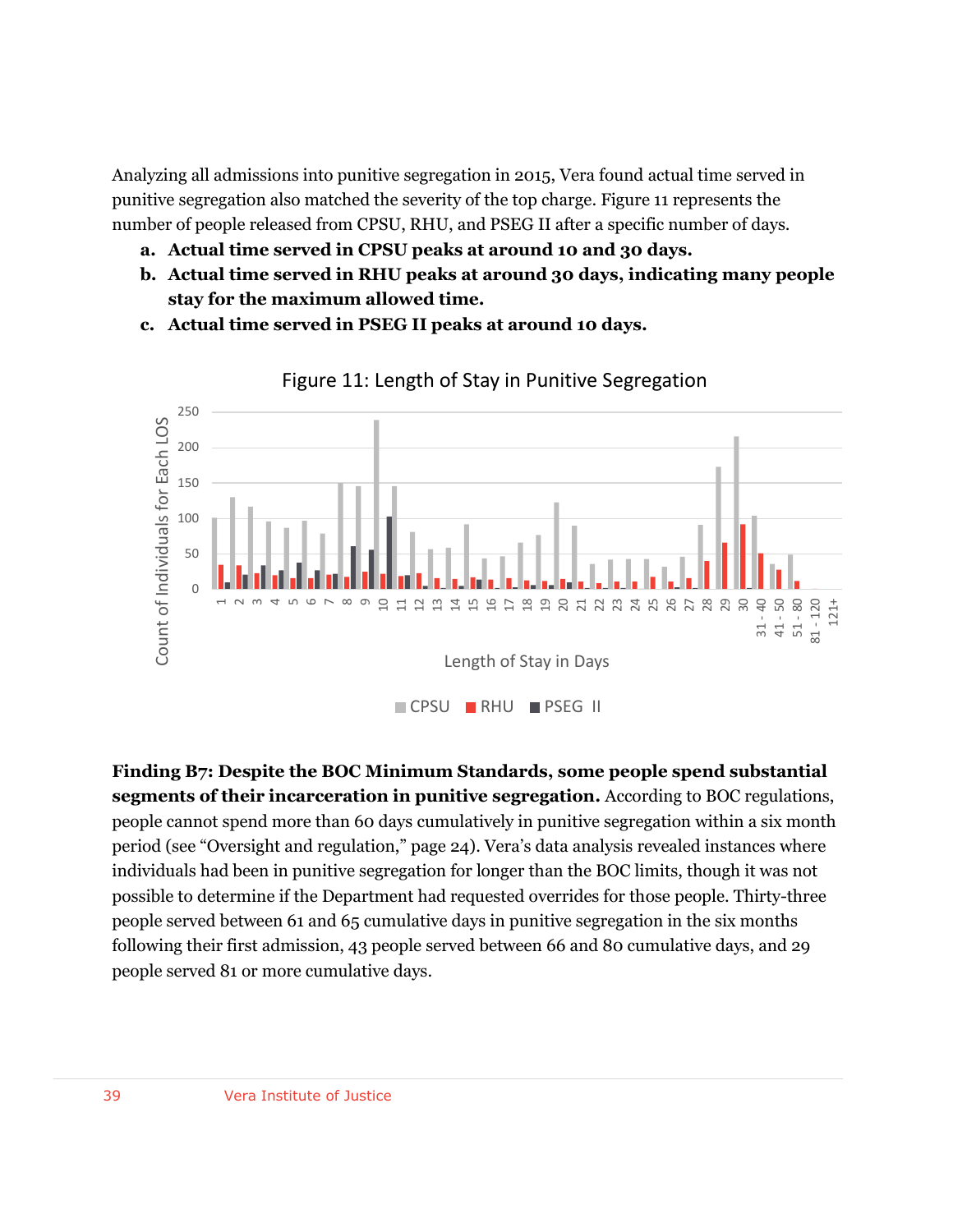**Finding B8: Some people found guilty of nonviolent infractions serve their time in CPSU.**<sup>60</sup> Despite department policy prohibiting CPSU for all classes of offenses with the exception of Grade I Violent rule offenses, Vera identified 50 individuals who spent time in CPSU in 2015, despite never having been accused of or found guilty of a violent infraction during their jail stay.<sup>61</sup>

**Finding B9: A small proportion of incarcerated people account for a large number of bed-days in punitive segregation units.<sup>62</sup>** Figure 12 shows that in the first eight months of 2015, only 8 percent of the people who ever went to punitive segregation went three or more times, yet those individuals account for 21 percent of the total punitive segregation bed-days.<sup>63</sup> Many of these individuals were found guilty of fighting or assault infractions.

|              |        | Individuals |        | Punitive segregation bed-days |  |
|--------------|--------|-------------|--------|-------------------------------|--|
| <b>Stays</b> | Number | Percent     | Number | Percent                       |  |
|              | 973    | 74%         | 13,440 | 52%                           |  |
| $\mathbf{2}$ | 231    | 18%         | 6,862  | 27%                           |  |
| $3+$         | 106    | 8%          | 5,415  | 21%                           |  |

## Figure 12: Stays in punitive segregation, January - August 2015

**Finding B10: PSEG II is underutilized.** Vera's analysis found that PSEG II typically operates under capacity, even when there is a waitlist. As of July 2016, there were only 14 people

 $60$  Data limitations made it difficult for Vera to determine, with precision, the scope of this finding; infraction files and movement files are distinct data files and it was often not possible to clearly deduce when an infraction led to a specific stay in CPSU. In order to examine this issue, Vera developed, with input from the Department, conditions to identify cases for which the assessment team could determine unambiguously that individuals who had not committed a violent infraction had visited CPSU. Given these data limitations, it is possible more people were impacted by this finding. <sup>61</sup> Vera examined the 1,239 admissions into CPSU between January 1, 2015 through August 31, 2015 for people who also began their jail stay in 2015. Vera only analyzed the data between January and August 2015, because the data from 2014 did not reflect reforms made to the use of punitive segregation and doing so would have inaccurately reflected current practice.

 $62$  Bed-days are frequently used in corrections to measure the total usage of beds by a certain population. It is calculated by multiplying the number of admissions by the average length of stay. Importantly, it does not correspond to unique individuals, but rather reflects the number of admissions and discharges into and out of the prison, jail, or unit.

 $63$  Vera only analyzed the data between January and August 2015, because the data from 2014 did not reflect reforms made to the use of punitive segregation and doing so would have inaccurately reflected current practice. Given the limited analysis, it is possible that over time more individuals from this cohort would have returned to punitive segregation.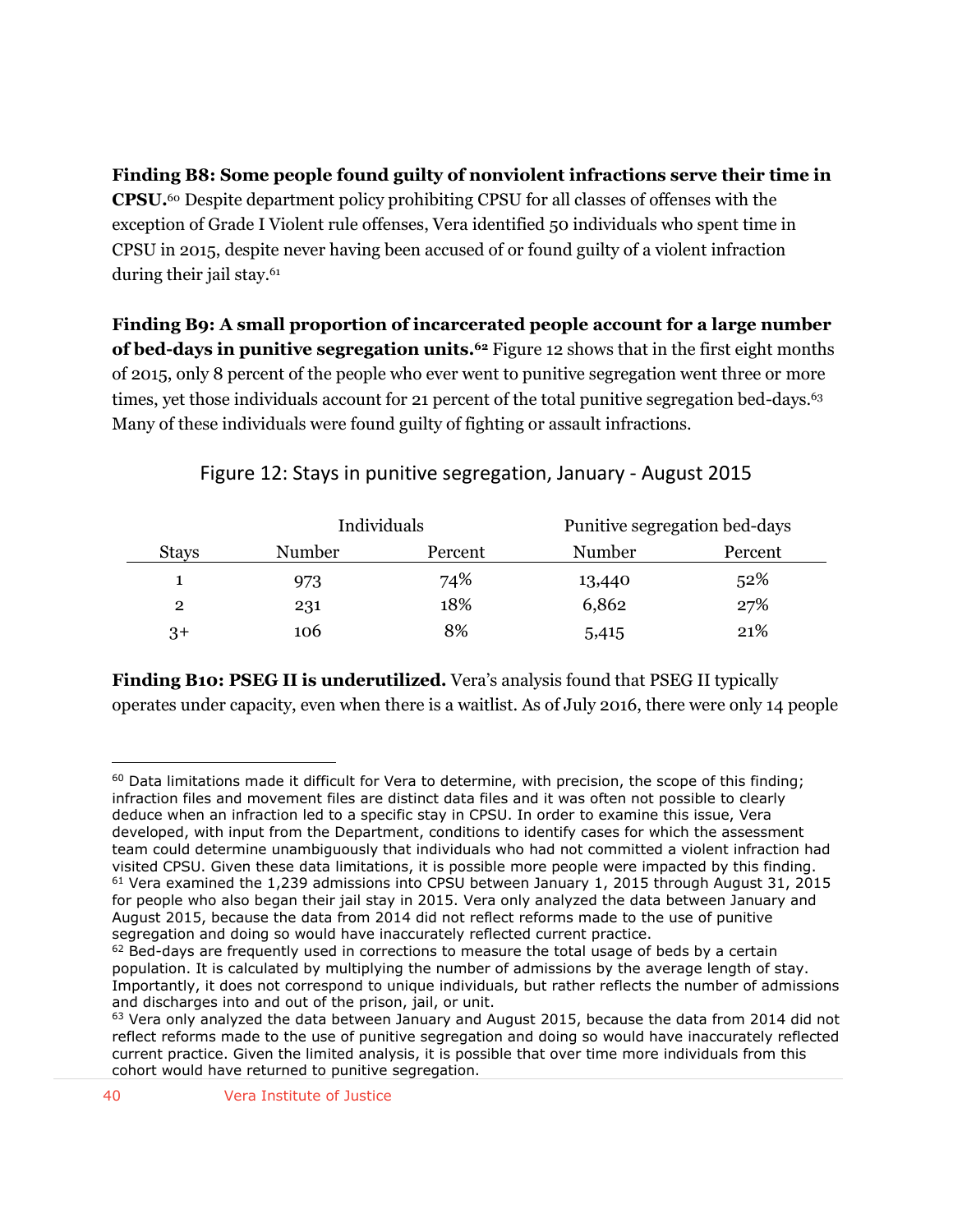in the unit, despite the unit's capacity of 50.<sup>64</sup> The Office of Security and Intelligence Unit (OSIU) cited security concerns about housing some individuals together in PSEG II, often because of their SRG status. As a result, OSIU sometimes delays the transfer of people into PSEG II, indicating PSEG II often does not serve as a viable sanctioning option for the Department.

## **Finding B11: There are backlogs and other delays at key points in the disciplinary**

**process.** Vera analyzed 9,793 infractions committed in 2015 that resulted in a segregation sanction, and discovered that by the end of 2015, nearly half of those cases had not resulted in an admission into punitive segregation.<sup>65</sup> Focus groups conducted by Vera revealed that incarcerated people and officers did not understand why some people were placed into segregation and others were not, resulting in a system that appeared arbitrary. Furthermore, Vera found that in 2015, for those who were eventually admitted to segregation, the average length of time between the issuance of a segregation sanction and admission into punitive segregation was 13 days; one-third of the admissions into punitive segregation came after two or more infractions had been adjudicated guilty. Delays between adjudication and placement into segregation impact transparency and perceptions of fairness and legitimacy. These same focus groups suggested that these delays negatively impact trust in the system overall.

Vera identified a number of reasons people were not placed into segregation, or were placed there after a delay:

- Discussions with OSIU revealed the unit relies on multiple pieces of information when making decisions regarding placement into punitive segregation. In addition to the infraction for which someone has been adjudicated, OSIU takes into consideration an individual's SRG status, institutional record of behavior, current population and availability of beds in punitive segregation units, whether someone can continue to be safely housed in their current non-restrictive housing unit, and other factors. Decisions regarding punitive segregation placement are not communicated to adjudication captains or the various involved parties.
- There is minimal information-sharing between OSIU and department-wide data systems, which keeps OSIU decision-making siloed from other decision makers.<sup>66</sup>

<sup>&</sup>lt;sup>64</sup> OSIU staff, NYC Department of Corrections, conversation with the authors, New York City, July 5, 2016.

<sup>&</sup>lt;sup>65</sup> It is possible that, over time, more individuals from this cohort would have been admitted into punitive segregation.

<sup>66</sup> OSIU tracks information regarding individuals waiting for a mental health review, as well as 30- and 60-day time limits, among other information. This information is not recorded in the Department's Inmate Information System (IIS).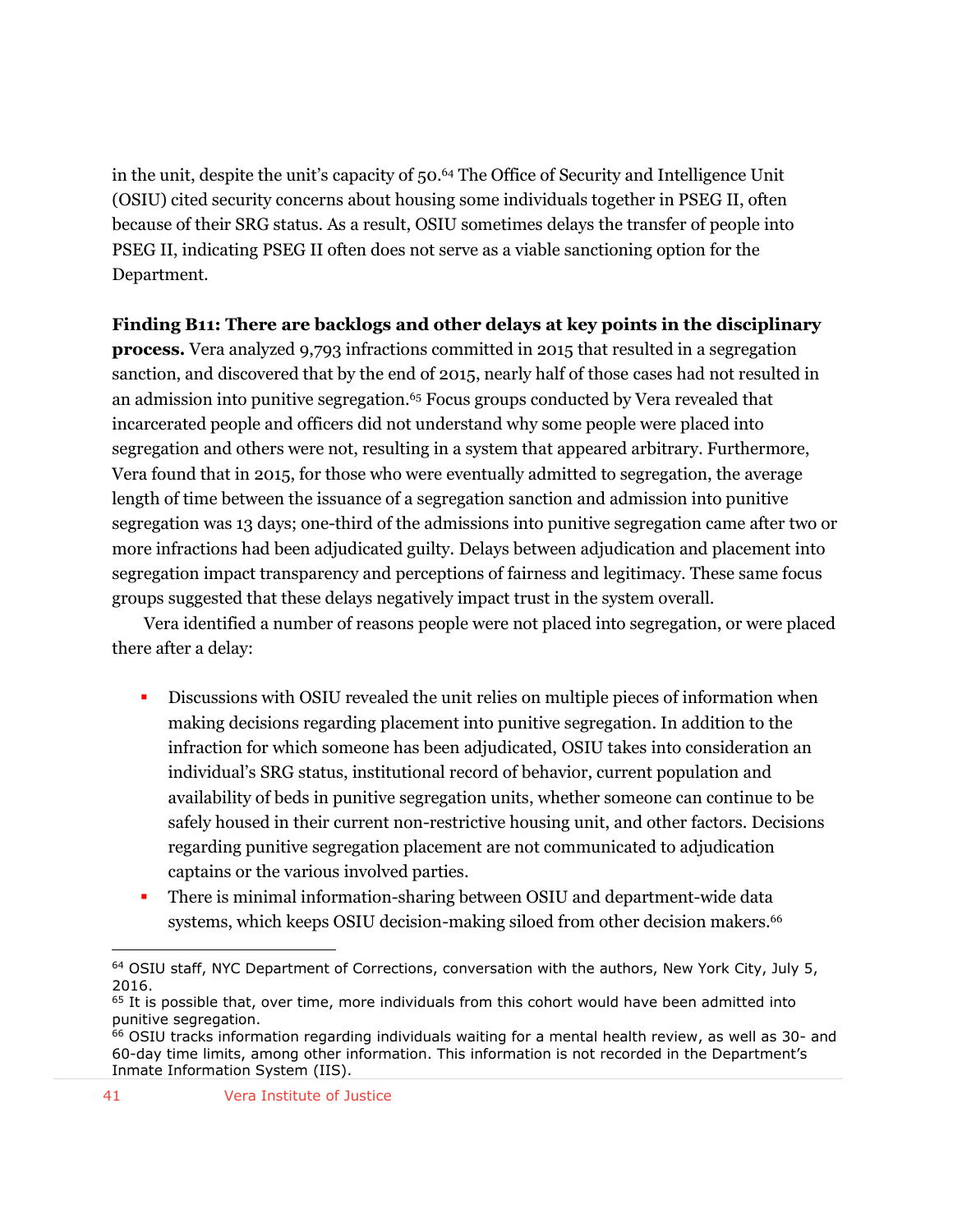- There is a waitlist for placement into CPSU, PSEG II, and RHU. As of July 2016, the Department reported that there were 100 people on a waitlist for CPSU and PSEG II, and three-quarters of them had only a nonviolent infraction. Despite the Department's minimal use of PSEG II, only 14 individuals on the waitlist had been found guilty of Grade I violent infractions; three-quarters of the people on the waitlist were waiting to serve a sanction for nonviolent offenses. (See Finding B10, page 40, for more information regarding the Department's use of PSEG II).<sup>67</sup>
- There is a backlog of people with "M" designations who need to be reviewed by a mental health professional prior to placement into punitive segregation. As of July 2016, there were 570 people on this waiting list.<sup>68</sup> In accordance with department and  $H+H$  policy directives, all people who have an "M" designation (or who have been in custody for less than five days) must be reviewed by a mental health provider prior to placement into punitive segregation. The review is intended to determine if an individual can psychologically tolerate the conditions in CPSU. <sup>69</sup> Vera learned from OSIU staff that after the mental health review process is complete, the Department must move that person into RHU within seven days; otherwise, the review must be conducted again.<sup>70</sup> To avoid duplicating reviews, the Department will only refer someone for a mental health review if there is a bed available for that person in RHU; thus backlogs in RHU contribute to delays in the mental health review process.
- The Department reports that the 30- and 60-day limits contribute to backlogs, especially in PSEG II. When an individual has hit either their 30- or 60-day limit, is in general population, and commits an infraction that does not warrant a departmental override, the Department cannot place that individual in a restrictive setting until they clear the 30- or 60-day limit. Generally, any nonviolent infraction does not warrant a departmental override, and nonviolent and Grade II infractions are only eligible for PSEG II, though it is possible the 30- and 60- day limits impact more than PSEG II backlogs if the chief of department does not approve a departmental override for a violent Grade I infraction. In these cases, the Department places individuals on waitlists.

<sup>&</sup>lt;sup>67</sup> OSIU staff, NYC Department of Correction, conversation with the authors, New York City, July 5, 2016.

 $68$  Ibid.

 $69$  Patients are not required to be physically present during the review process, though a mental health provider may request an interview in order to reach a determination.

<sup>&</sup>lt;sup>70</sup> OSIU staff, NYC Department of Correction, conversation with the authors, New York City, July 5, 2016.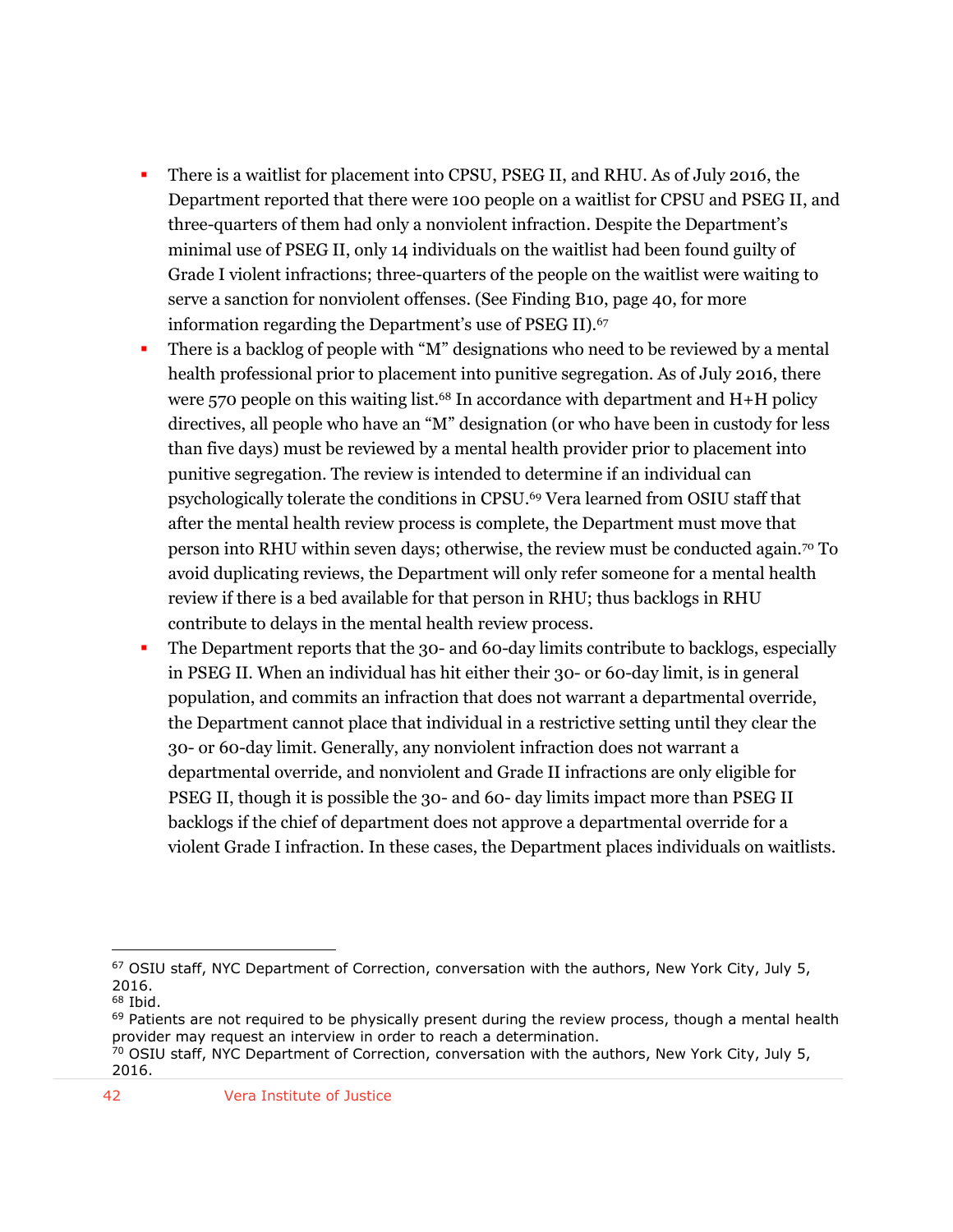**Finding B12: People who work for the Department and NYC Health + Hospitals, as well as adults who are in custody, find the disciplinary process difficult to understand.** Vera's review of department policy as well as discussions with OSIU and the Adjudication Unit revealed a number of factors that may contribute to misunderstandings of the disciplinary process:

- Multiple department directives and other official documents that describe due process procedures and sanctioning options, such as the Inmate Handbook and the Inmate Rule Book, are not consistent with one another and may have contradictory language
- There is a lack of clear communication between the Adjudication Unit and the various parties involved in an incident regarding outcomes of the disciplinary process.

**Finding B13: OSIU procedures and practices are not formalized, even when these practices offer opportunities to encourage positive behavior.** As described in Finding B11, OSIU employs a number of informal practices that are not memorialized in department policy, are not communicated to adults in custody, and are not understood by department staff. For example, it was frequently noted by department staff that the Department will leave individuals who have reached their 30- or 60- day limit in general population for longer than their mandatory reprieve from segregation—if they are infraction free—in order to have an immediate sanctioning option should behavior change. With proper communication and a standardized application of this process, this informal practice could incentivize positive behavior; however, current practice is unlikely to serve this purpose.

**Finding B14: There are few opportunities for congregate activity and structured programming in punitive segregation.** Opportunities for meaningful interactions with other people are extremely limited; for example, recreation is only offered for one hour a day in individual recreation areas, and most other interactions happen through the cell door. The deprivation of regular social interaction can create lasting negative impacts on incarcerated people; however, there is no evidence that this level of restriction makes prisons and jails any safer for those incarcerated or for the people who work in them.<sup>71</sup> Programming can foster healthy interaction among incarcerated people, and safely increase congregation. It may also target problematic behavior and mitigate any challenges people may have in the transition between general population housing units and more restrictive settings. Of note, the

<sup>&</sup>lt;sup>71</sup> Natasha Frost and Carlos E. Monteiro, "Administrative Segregation in U.S. Prisons" (Washington, DC: U.S. Department of Justice, National Institute of Justice, March 2016, NCJ 249749R.M), citing Ryan Labrecque, "The Effect of Solitary Confinement on Institutional Misconduct: A Longitudinal Evaluation" (PhD diss., University of Cincinnati, 2015).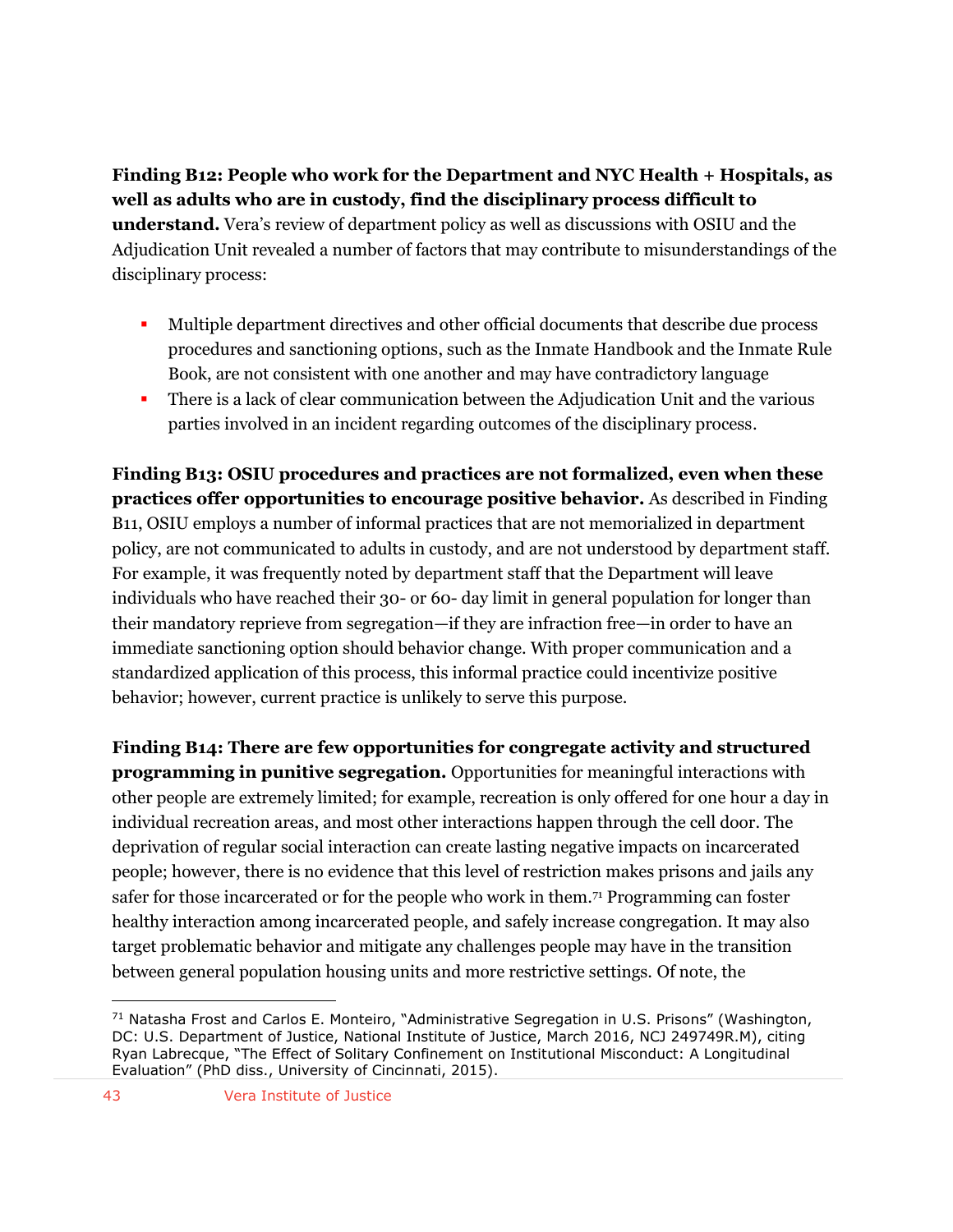Department reports they are currently working on increasing programming for all people in their custody.

- **a. There is no programming or access to congregate activity in CPSU.** At the time of the assessment, the Vera team was not made aware of any structured programming or opportunities for congregate activity offered to people housed in CPSU.
- **b. Access to programming and congregate activities in RHU is limited for people who first enter the unit.** Individuals enter RHU at Level Zero, which operates with the same restrictions as CPSU. As people move through the level system, they progressively have more access to programming and congregate activities.
- **c. There is no programming in PSEG II.** While PSEG II allows for significantly more out-of-cell time, and therefore more comingling with peers, the Vera team was not made aware of any programming activities provided during this out-of-cell time.

**Finding B15: Access to mental health care in CPSU is minimal**. As previously stated, the restrictive conditions commonly found in segregation units may negatively impact the emotional wellbeing of people housed there. However, mental health providers visit CPSU, the most restrictive form of segregation the Department operates, once a day and by request, though staff on the units reported that daily rounds aren't consistently delivered. This level of mental health care is significantly less than that available to individuals who are particularly vulnerable to declines in their mental health and are housed in other, more holistic, units (e.g., RHU, CAPS, and PACE).

**Finding B16: The Department is hampered in its ability to restrict privileges as a sanctioning option because it does not provide many privileges beyond those outlined in BOC Minimum Standards.** As mentioned in Finding B5, the Department only has four sanctioning options at its disposal and is most likely to employ the most restrictive measures as a response to violations. Many jurisdictions use other tools to respond to negative behavior—both on the housing unit directly and during the formal disciplinary hearing process—including limiting privileges (for example, temporarily restricting access to commissary, a brief cell lock-in, or loss of recreation). By failing to provide privileges beyond the BOC Minimum Standards (as currently written), the Department lacks the ability to respond to infractions through the use of case-based, short-term restrictions to privileges.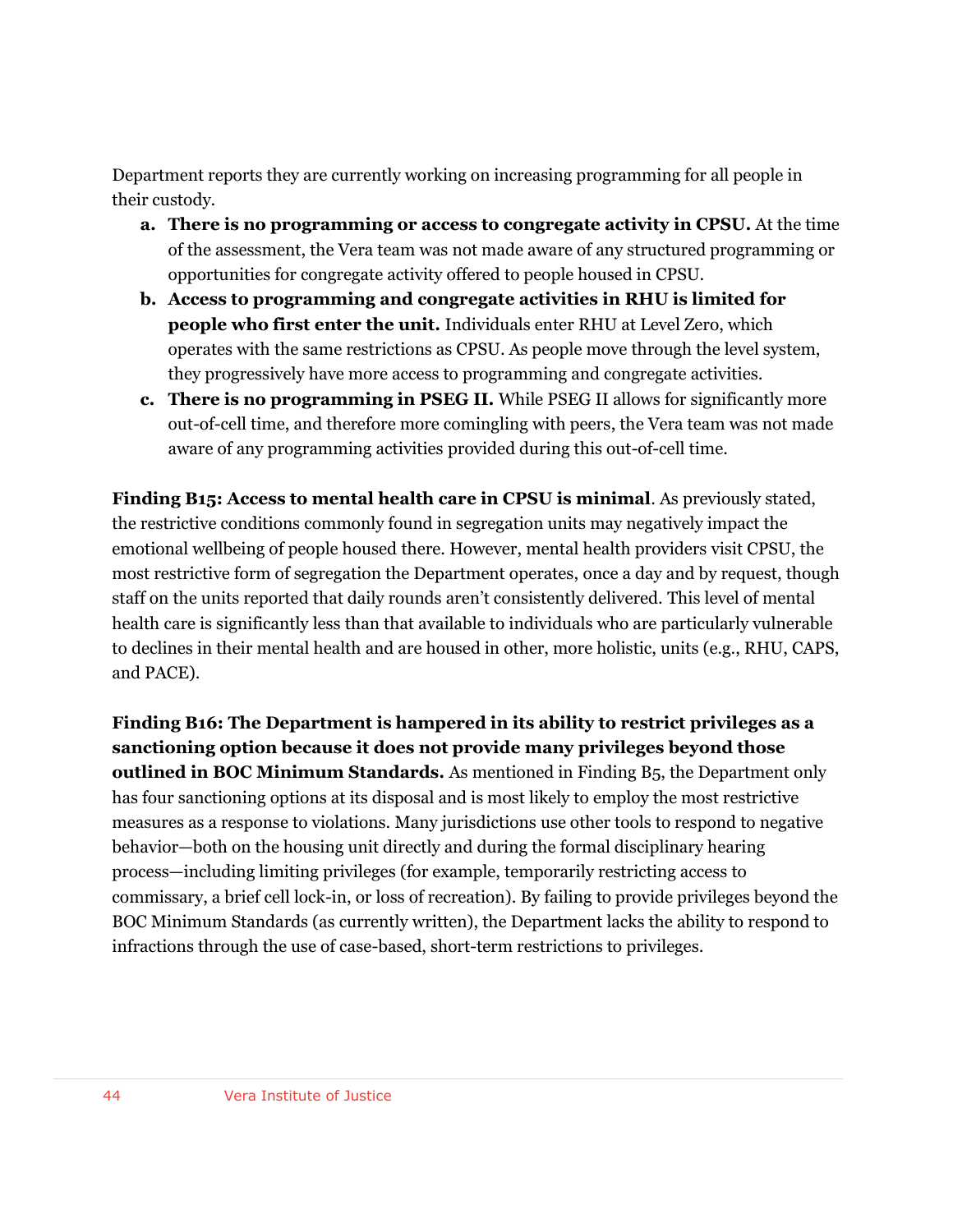#### **Recommendations**

**Recommendation B1: Eliminate the use of punitive segregation for all Grade II and nonviolent Grade I infractions and use alternative sanctions.** Reserving CPSU, RHU, and PSEG II for only the most serious, violent infractions will free up department resources and is likely to alleviate backlogs in CPSU, RHU, and PSEG II. See Recommendation B2, page 45, for strategies the Department can take to develop alternative sanctioning responses for individuals found guilty of Grade I nonviolent, Grade II, and Grade III infractions.

#### **Recommendation B2: Develop a structure of alternative sanctions and informal**

**responses.** Since the 1970s, a well-documented body of criminal justice research has extolled the deterrent benefits of "swift, certain, and fair" punishment over more delayed and severe punishments.<sup>72</sup> Most of this research has focused on community corrections (mainly probation and parole), but its principles of behavioral modification have been successfully applied to institutional corrections. To increase the response options available to the Department's Adjudication Unit, as well as to empower officers to respond to behavior swiftly, directly, and proportionately to the severity of the infraction, Vera recommends the following:

**a. Enhance privileges in general population.** By increasing privileges beyond BOC Minimum Standards for all populations, the Department will be able to respond to behavior by limiting these privileges. The mechanism for limiting privileges may be through a formal sanction issued by the Adjudication Unit, or might be applied immediately at the discretion of the officer on the unit—either option (or a combination of both) will allow the Department to respond to behavior without resorting to the most restrictive measure available, which is punitive segregation. In addition to enhancing privileges, Vera urges the Department to develop guidelines for officers that describe how to restrict privileges in an appropriate manner. To ensure fidelity to the guidelines,

 $72$  Briefly, the swift, certain, and fair model hinges on the idea that behavioral expectations and sanctions for breaking the rules are communicated to the target group, which for the Department would be adults in custody. This communication creates a type of social contract, which enhances the perceived fairness of any sanctions imposed for breaking the contract. If, after learning the rules and consequences for breaking them, an individual violates a rule, proportionate sanctions are delivered immediately (swift) and consistently (certain). See Swift Certain & Fair, "Why Swift Certain & Fair," http://www.swiftcertainfair.com/why-swift-certain-and-fair/. For more on the deterrent benefits of swift, certain, and fair, see Valerie Wright, *Deterrence in Criminal Justice: Evaluating Certainty vs. Severity of Punishment* (Washington, DC: The Sentencing Project, November 2010); Mark A.R. Kleiman and Angela Hawken, "Fixing the Parole System," *Issues in Science and Technology* XXIV, 4 (Summer 2008), http://issues.org/24-4/kleiman/ (accessed October 24, 2016); and Swift Certain & Fair, http://www.swiftcertainfair.com/ (accessed July 6, 2016).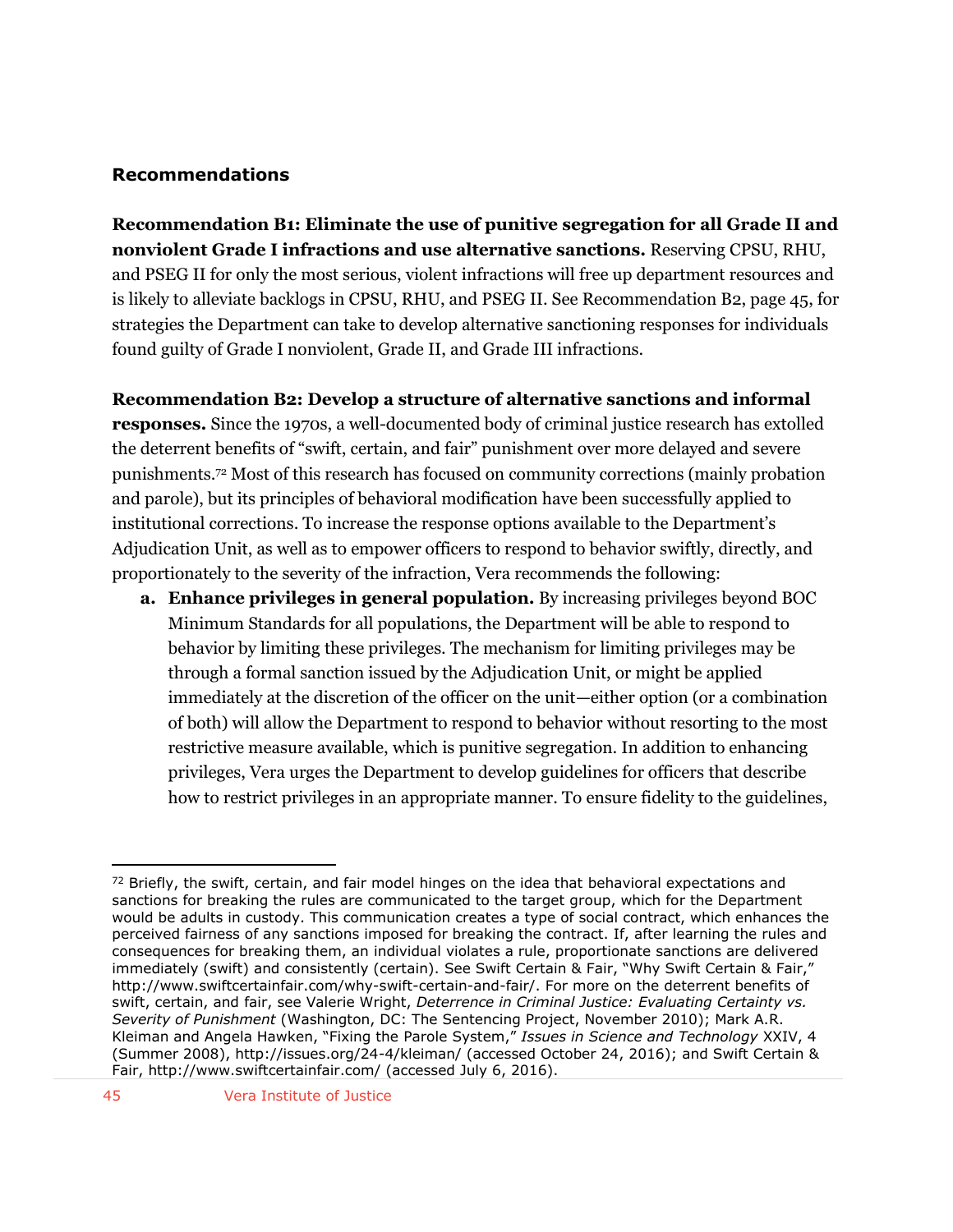Vera encourages the Department to develop structures for monitoring the use of restricted privileges.

- **b. Engage the BOC to create flexibility in Minimum Standards, when appropriate.** In lieu of segregation, work with BOC to modify Minimum Standards when necessary as a response to disciplinary challenges—for example, allowing for temporary, short cell lock-in on the unit, as is done in CAPS.
- **c. Leverage existing programs and privileges, and expand others.** The Department has a number of programs employed on a small scale, like enhanced recreation and the token system used in PACE and CAPS units.<sup>73</sup> Vera recommends making programs like these available to more people in department custody; officers on units can remove access to these programs and privileges without severely restricting movement and social interaction (e.g., removal of tokens in response to negative behavior). In addition, Vera suggests the Department encourage staff to be creative in responding to behavior, such as expanding the use of "community service" or essay writing as options that could be applied by officers. Develop a tracking system to monitor the use of alternative sanctions and to measure their impact.
- **d. Focus on behavior change when responding to rule violations.** Sanctions do not require restrictions, and the Department should always consider the least restrictive response option possible. Vera suggests the Department consider other non-restrictive measures, such as mandating participation in programming that targets problematic behavior, when appropriate. For example, if a person tests positive for a substance, consider providing substance use treatment programming in lieu of a sanction to punitive segregation. See Recommendation B6.b, page 49, for more on developing targeted programming.

**Recommendation B3: Reduce 20-day penalties to 10 or 15 days.** According to the sanctioning grid used by adjudication captains, individuals found guilty of some Grade I violent offenses may receive a sentence to CPSU for a maximum of 20 days if it is their first or second violation.<sup>74</sup> Researchers have found no evidence that longer stays in disciplinary segregation

 $73$  In PACE and CAPS units, tokens are distributed to people when they accomplish basic daily tasks (maintain personal hygiene, keep a tidy cell, etc.). People may redeem their tokens for privileges like movie nights, extra commissary items, or barbershop vouchers. Tokens can also be taken away in response to negative behavior.

<sup>&</sup>lt;sup>74</sup> For example, Rule 101.10 ("Assault on staff with injury or attempted injury at any staff member, including spitting, throwing any object or substance"), Sublevel B ("Not intended to cause serious injury: spits without intent to make contact, incidentally hits officer, etc.") results in a maximum penalty of 20 days in CPSU for the first two infractions. Only when an individual has been found guilty of 101.10, Sublevel B for a third time does the maximum penalty advance to 30 days in CPSU. See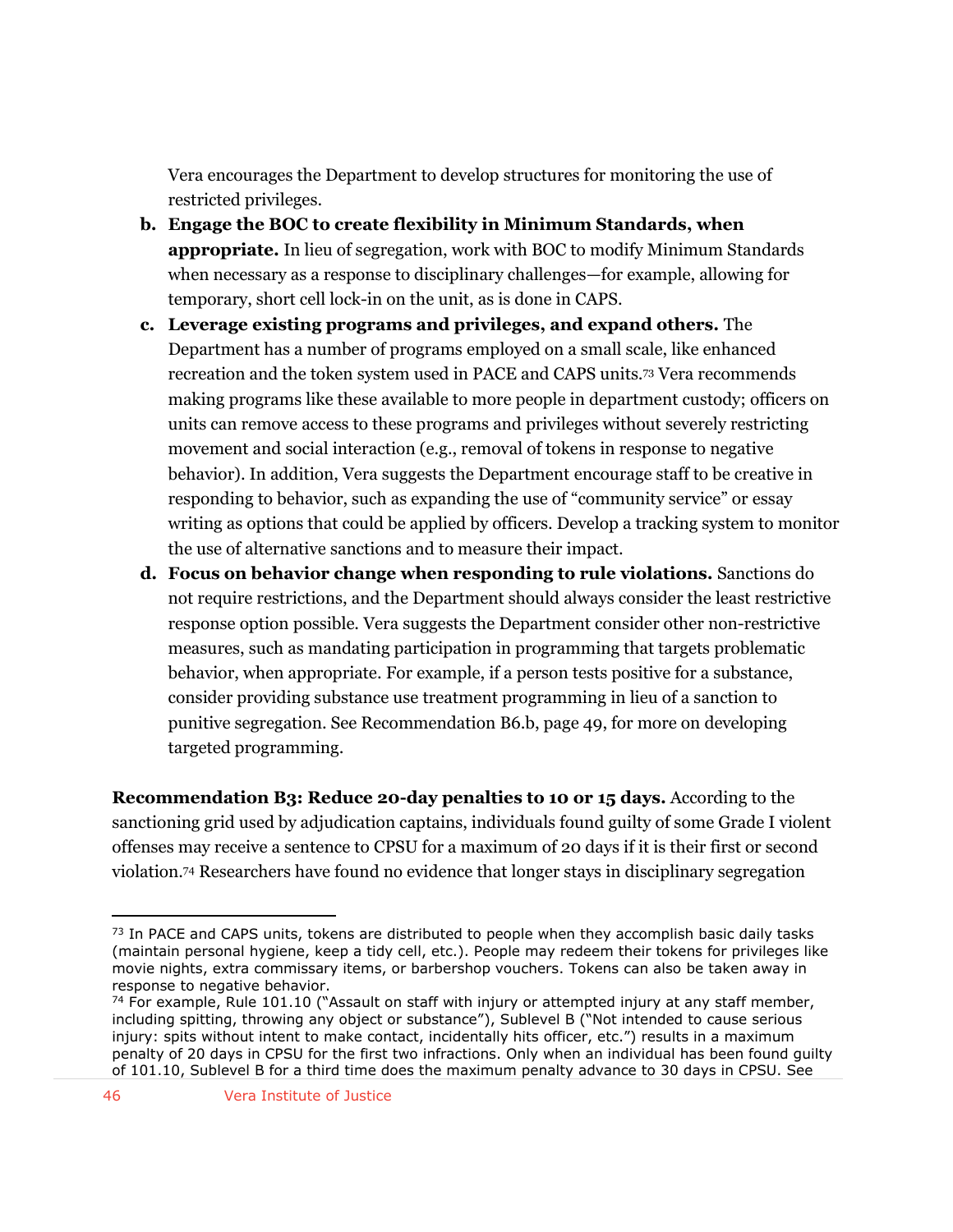decrease infractions or violence by people upon return to general population.<sup>75</sup> While the Department's cap at 30 days for most infractions is in line with what several state systems including Washington State, Colorado, and New Mexico—have settled on, others are moving to cap disciplinary segregation at 15 days, including Delaware and Ohio.<sup>76</sup>

**Recommendation B4: Increase transparency of department directives and practices regarding due process procedures.** As outlined in Findings B11 and B12, delays and backlogs in the disciplinary process result in distrust in disciplinary proceedings and outcomes. Vera recommends the Department:

- **a. Create a single sanctioning grid.** To cut down on the number of policy documents and other official documents that present information regarding department rules and procedures in various ways, Vera urges the Department to create one version that is included in all department directives related to the use of punitive segregation or due process proceedings, as well as in all orientation materials, rulebooks, and handbooks shared with adults in department custody. In addition, Vera encourages the Department to share the sanctioning grid with adults in custody at intake as well as when an infraction ticket is issued, and to review this with them throughout disciplinary proceedings.
- **b. Train staff on due process policies and procedures.** Although new cadets are trained on disciplinary proceedings at the Department's academy, and all staff have access to department directives related to punitive segregation and disciplinary due process, these trainings should be periodically supplemented with continuing education and coaching, especially when significant policy changes are made. Feedback mechanisms can also help. For example, if an adjudication captain dismisses an infraction ticket for administrative reasons (because, say, handwriting on Form 6500A "Report and Notice of Infraction" is illegible, or not enough detail is provided to move the proceedings forward, etc.), Vera encourages the Department to share that feedback with the reporting officer.
- **c. Implement procedures that allow adjudication captains to communicate disposition outcomes directly to people who have been found guilty of an infraction.** Currently, dispositions are decided after the disciplinary hearing has

New York City Department of Correction, *Punitive Segregation Sentencing Grid* (New York: NYC DOC, 2015).

<sup>&</sup>lt;sup>75</sup> Frost and Monteiro, 2016.

<sup>76</sup> See Pacholke and Mullins, 2016; Raemisch and Wasco, 2015; and *Community Legal Aid Society, Inc. v. Coupe, No.* 15-688 (D.D.E. Sept. 1, 2016). This court order approves a legal settlement in Delaware capping disciplinary segregation at 15 days.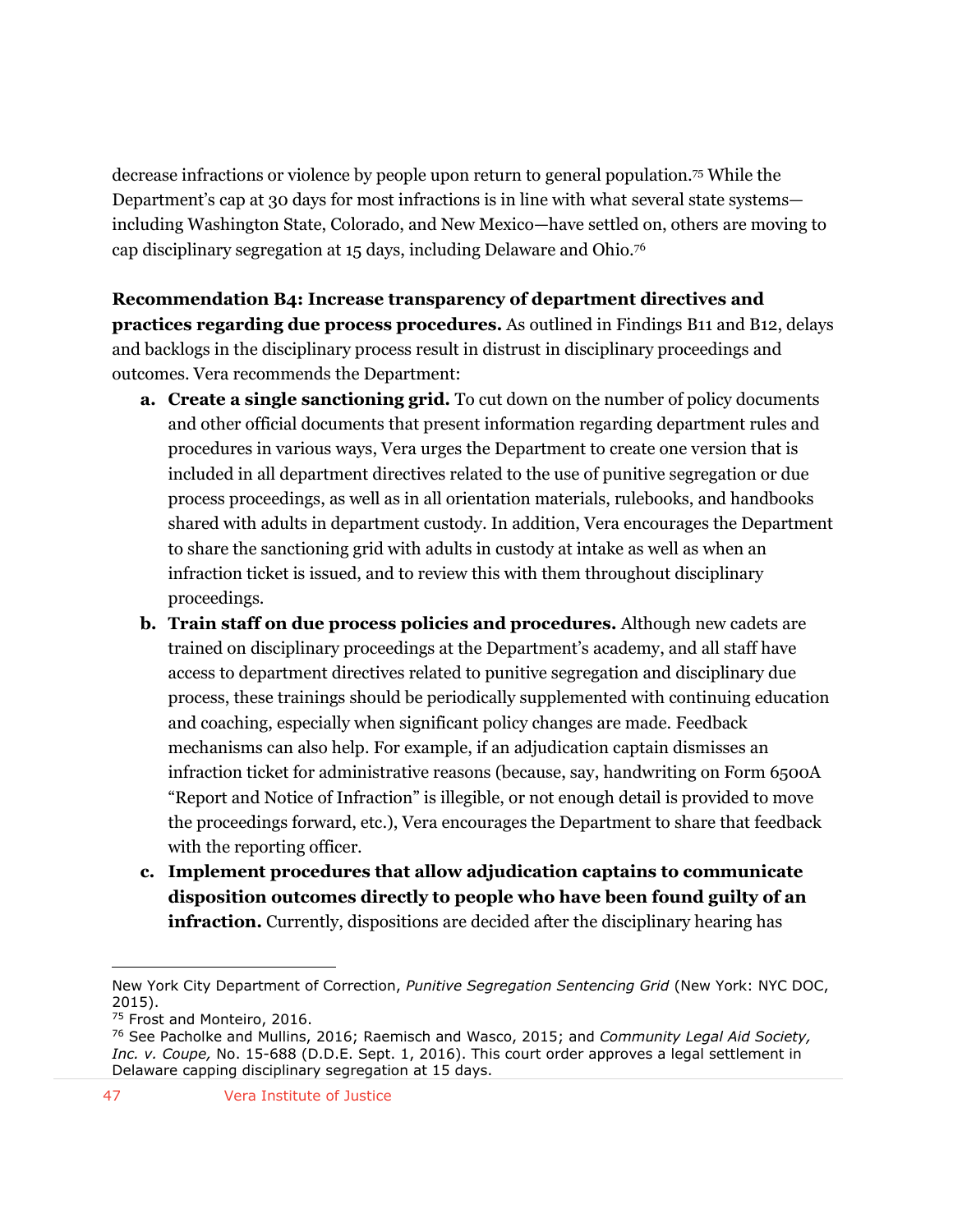concluded, and facility staff—not adjudication captains—inform people of the outcome of their case in writing once it has been adjudicated.<sup>77</sup> By adjusting the process slightly, the adjudication captain assigned to a specific case may explain case outcomes verbally, allowing individuals to ask questions regarding their placement into punitive segregation as well as the justifications for the sanction.

**d. Reflect OSIU decision-making and tracking processes in department-wide data systems.** OSIU tracks individual-level data, like people who are awaiting reviews by mental health providers prior to placement into segregation—among other data within the unit's tracking mechanism, but does not report this information departmentwide. By increasing the information that is shared, the Department has the opportunity to eliminate silos.

**Recommendation B5: Reduce the number of people for whom the Department has overridden the 30- or 60-day limit.** As outlined in Finding B7, while not common, the Department has a number of people who have been in punitive segregation for more than 60 days. To reduce the use of departmental overrides, Vera recommends the following:

- **a. Use OSIU to filter override requests before they are sent to the Chief of Department.** Department staff may make requests to the chief of department to override the BOC standards regarding time limitations in punitive segregation. While OSIU reviews all requests to ensure they meet override criteria prior to their submission to the chief of department for approval, it was reported that many requests that meet override criteria may still not be suitable for a departmental override for various reasons. OSIU staff reported personnel resources are unnecessarily expended considering these requests. To cut back on this, Vera suggests using OSIU's expertise with the in-custody population to filter the requests that are submitted to the chief of department. Importantly, OSIU should not be granted authority to approve override requests, solely the authority to deny them. The chief of department's role in the override process should remain the same, and approval of these requests should continue to be the exception, not the norm.
- **b. Determine if less-restrictive housing may be appropriate.** Before an override request is approved by the chief of department, Vera urges the Department to consider placement into less-restrictive housing units, if appropriate. According to the BOC amended rules, for all overrides, the Department must explain any security concerns an individual poses. When approving overrides, Vera also encourages the Department to explain what other housing options were considered, and the reasons placement into

<sup>77</sup> See Department Directive 6500R-D, "Inmate Disciplinary Due Process," Section III.C.36, p. 17.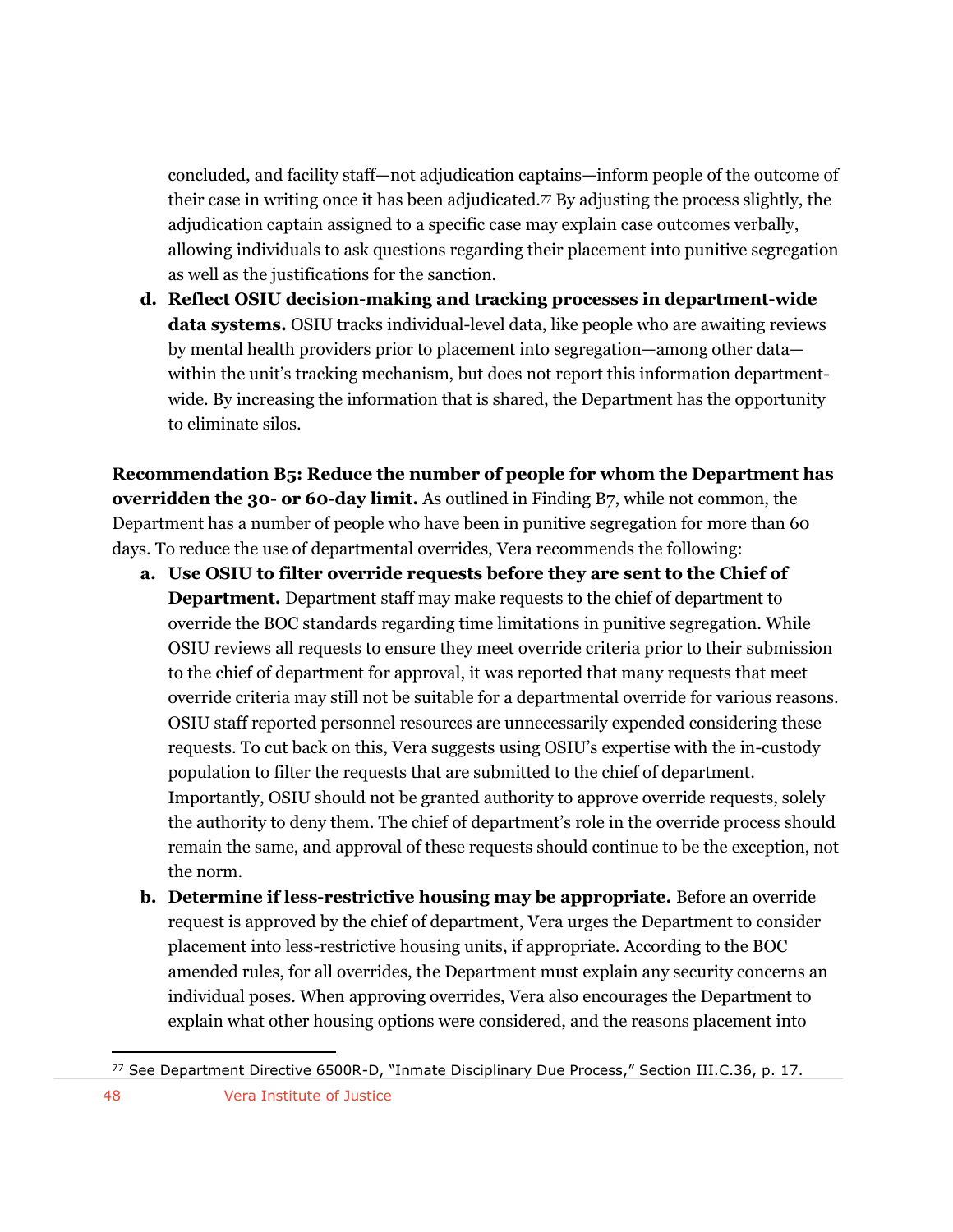less-restrictive housing units was not appropriate. Overrides are only suitable when it is determined that no other unit aside from CPSU, RHU, and PSEG II would maintain security and meet the needs of the incarcerated person.

- **c. Develop individualized case plans for approved overrides.** When the Department has determined a person cannot safely be returned to general population resulting in a 30- or 60-day override—the Department should create a detailed, proactive, and individualized case plan outlining the person's needs, which the Department will proactively work to address during the override period.
- **d. Establish procedures for individuals to earn time off their owed punitive segregation time.** As discussed in Finding B13, it was reported that some individuals who reach their 30- or 60-day limits and are moved to general population do not immediately return to punitive segregation after they become eligible again—if their behavior remains violation-free. Vera suggests formalizing this practice by creating ways for individuals to earn time off the punitive segregation time owed (for example, by remaining infraction-free). By establishing these procedures, the Department will not only reduce time spent in punitive segregation, but will also incentivize positive behavior.

**Recommendation B6: Improve conditions of confinement in punitive segregation.**

In addressing conditions of confinement, the U.S. Department of Justice's guiding principles on the use of restrictive housing call on correctional systems to increase the minimum amount of time that adults in restrictive housing can spend outside their cells and to offer enhanced in-cell opportunities.<sup>78</sup> Vera recommends the following:

- **a. Allow more opportunities for out-of-cell time and congregate activity.**  Increase the amount of out-of-cell recreation time afforded to adults in CPSU and RHU (see Recommendation B10, page 50, for more on how to restructure the RHU program). Consider assessing adults in punitive segregation and matching some people for compatibility to have congregate yard time.
- **b. Develop behavior-specific programming.** Ensure programming provided on the unit targets behavior the Department aims to modify. For example, work with H+H to provide cognitive behavioral therapy (CBT) to individuals who would benefit from this counseling approach.
- **c. Create more opportunities for productive activities in-cell.** Consider installing televisions or handing out MP3 players or tablets that could deliver programming or

<sup>78</sup> See DOJ, 2016, 99.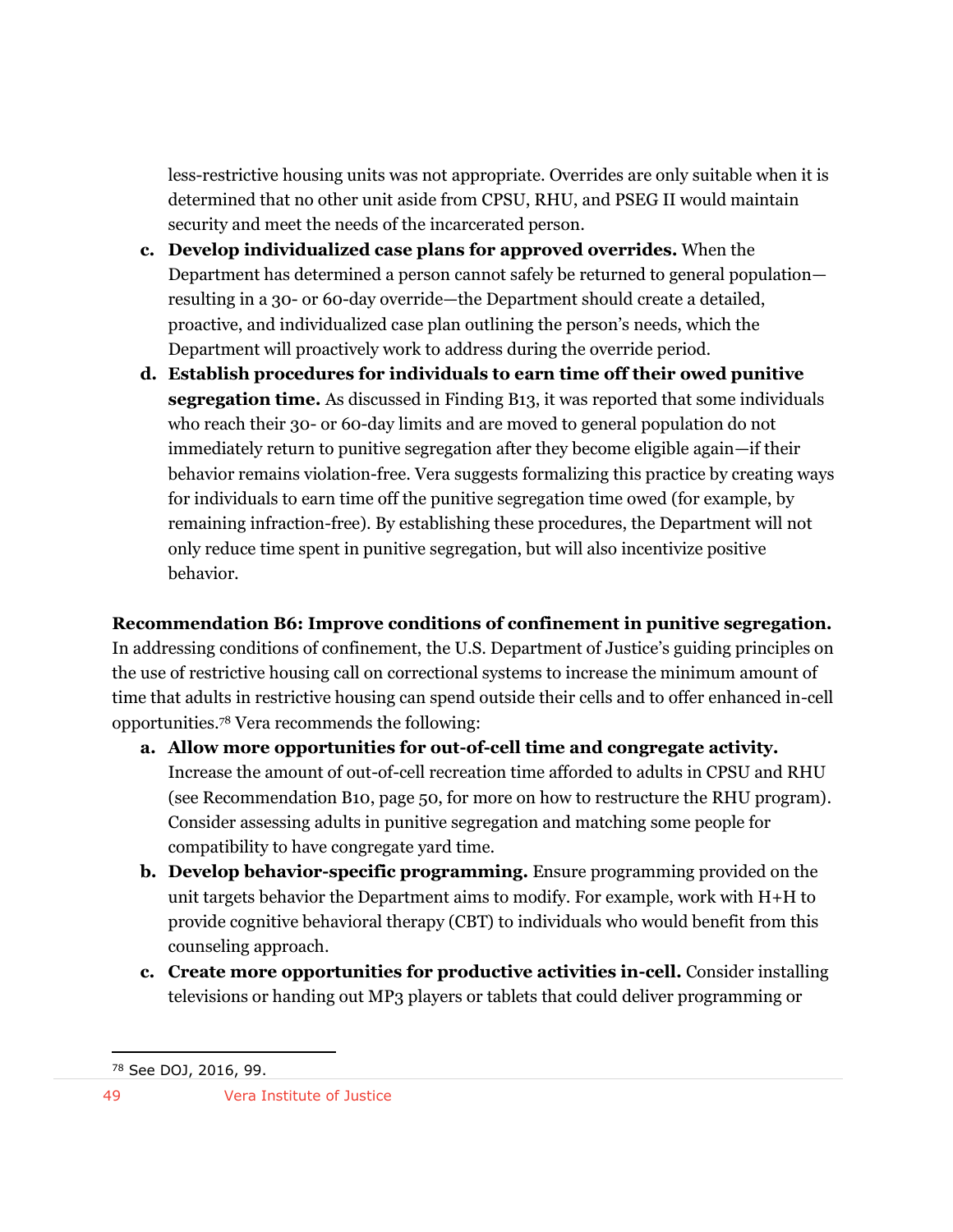entertainment to adults in custody.<sup>79</sup> It should be noted that the Department reports they began issuing tablets to people in restrictive settings in West Facility in March 2017; Vera encourages the Department to expand this programming to other restrictive units.

## **Recommendation B7: Increase presence of mental health providers in CPSU.** As

noted in Finding B15, access to mental health care in CPSU is, in practice, only available when individuals who are incarcerated or staff request it. Increasing consistent rounds allows qualified mental health professionals to provide essential care for people housed in segregation and to provide additional mental health assistance if it is needed. Vera encourages the Department to ensure that any incarcerated person is able to continue to receive the therapy or mental health programming that they received in general population, and that they receive any additional treatment necessitated by their being housed in a significantly more restrictive and isolating environment.

**Recommendation B8: Close PSEG II.** By creating alternative sanctions for Grade II and nonviolent Grade I infractions, as outlined in Recommendation B2 on page 45, the Department will not need PSEG II as a response option.

## **Recommendation B9: Establish achievable pathways out of CPSU and PSEG II.**

Similar to the methods used in RHU and ESH, the Department might consider developing ways for people in CPSU and PSEG II to earn time off of their segregation sanction by establishing criteria for time cuts (for example, by remaining infraction-free or participating in programming).

**a. Develop criteria to cut deferred time once back in general population.** For successful early completions, Vera urges the Department to cut remaining time from the sanction (as opposed to suspending or holding the cut time in abeyance). If the Department decides to hold segregation time in abeyance, consider implementing a program for people to eliminate that time when they are in general population.

 $\overline{a}$  $79$  In 2008, the Hampden County Sheriff's Department in Massachusetts began distributing preprogrammed MP3 players to inmates in segregation as a reward for demonstrating positive behavior and following the rules. The material programmed into the MP3 players includes self-help audio programs, treatment programs, contemporary and classical music, nature sounds, and audio books. The sheriff's department has found MP3 players to be a cost-effective way to keep incarcerated people engaged in productive activities and to reinforce positive behavior. For more on the Hampden County Sheriff's Department's use of MP3 players, see Francis Olive and John Evon, "The Utilization of MP3 Players in Correctional Segregation Units," *Corrections Today* 74, no. 6 (December 2012-January 2013), 53.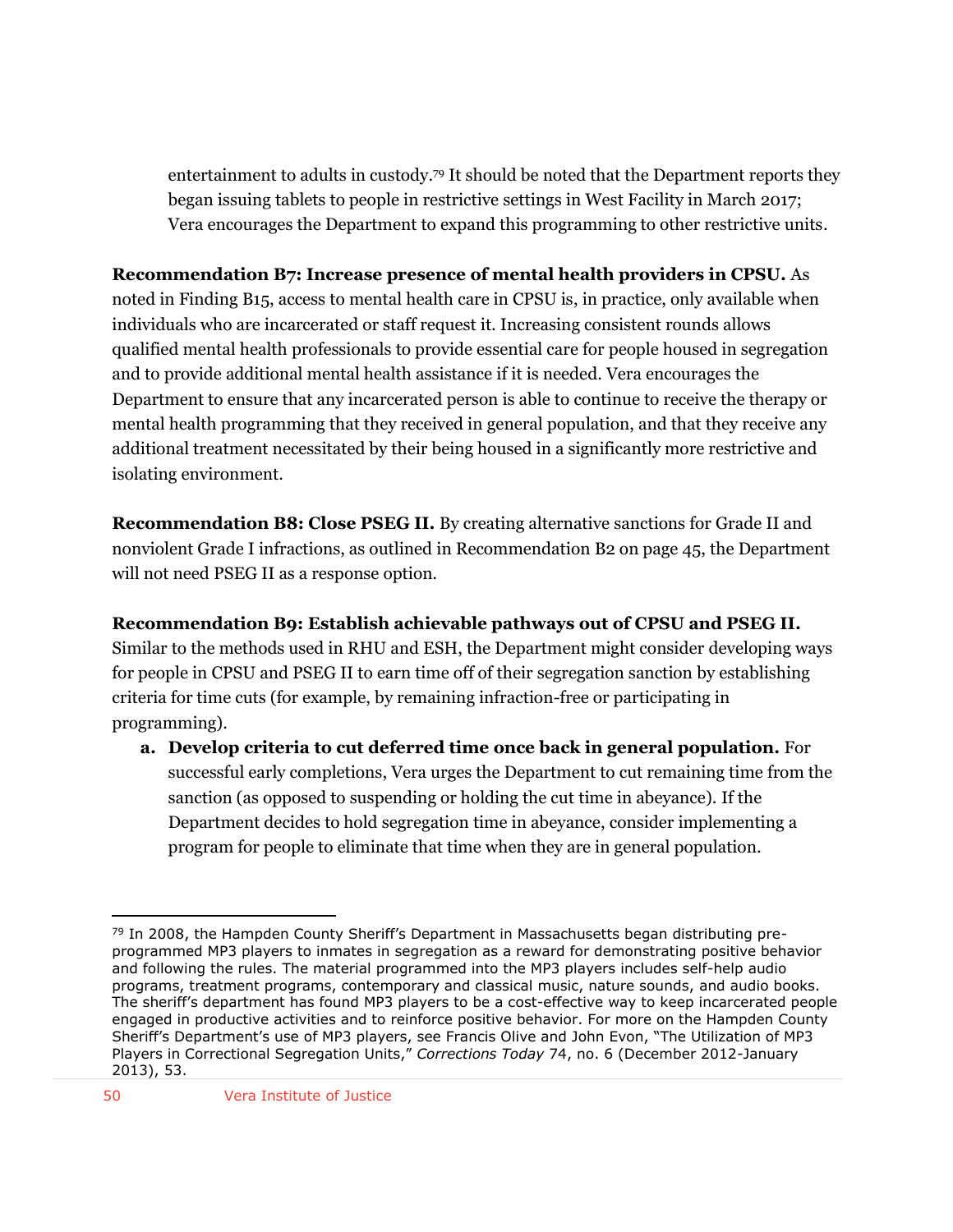**Recommendation B10: Restructure the RHU program.** As discussed in Finding B6.b, people are most frequently released from RHU after 30 days—indicating people in RHU tend to stay for the duration of their punitive segregation sanction. To decrease lengths of stay in RHU, and to better accommodate people with mental health needs, Vera recommends the following:

- **a. Adjust the RHU incentive program to accommodate 30-day limits.** Originally intended to allow people to earn their way out of RHU early, given the new 30-day time limit outlined in BOC rules, the current structure of the RHU program does not incentivize early release from the unit. Today, assuming perfect compliance with the program, the earliest a person can move through the levels in RHU is 30 days, which does not allow people with 30 day sanctions to be released prior to the completion of their punitive segregation sanction. Vera urges the Department to shorten the length of time between reviews for level progression to allow people to complete the program before the 30-day limit.<sup>80</sup> Furthermore, for successful early completions, Vera suggests cutting all remaining time from the sanction (as opposed to suspending or holding the cut time in abeyance).<sup>81</sup>
- **b. Increase out-of-cell time, beginning with Level Zero (the most restrictive level of RHU).** Given the RHU program's focus on individuals with mental health needs, for whom a mental health practitioner has determined CPSU would be psychologically intolerable, Vera advises the Department to begin the RHU level program with less restriction than CPSU. Vera urges the Department to provide 20 hours of out-of-cell time per week, with at least 10 or 15 of those hours consisting of structured therapeutic activities.<sup>82</sup>
- **c. Develop behavior-specific treatment plans and programming.** Work with NYC Health + Hospitals to develop treatment specific to the mental health needs of individuals on the unit. Ensure programming provided on the unit targets behavior the Department aims to modify.

**Recommendation B11: Establish a structured reintegration process for people who are released from punitive segregation into general population.** In practice, release to the general population means that people in segregated housing go from living in restrictive, isolated environments to living in cells or dorms where they are surrounded by people. As

<sup>80</sup> At the time of Vera's assessment, the RHU program had recently restructured to review level progression weekly rather than once every two weeks. The program was restructured in response to BOC rule changes and was designed to have individuals complete the program within a 30-day time period. It should be noted that the RHU directive Vera reviewed did not reflect this practice change. 81 Current RHU policy results in a 50 percent reduction in owed punitive segregation time. <sup>82</sup> Jeffrey Metzner and Joel Dvoskin, "An Overview of Correctional Psychiatry," *Psychiatric Clinics of North America* 29 (2006): 764.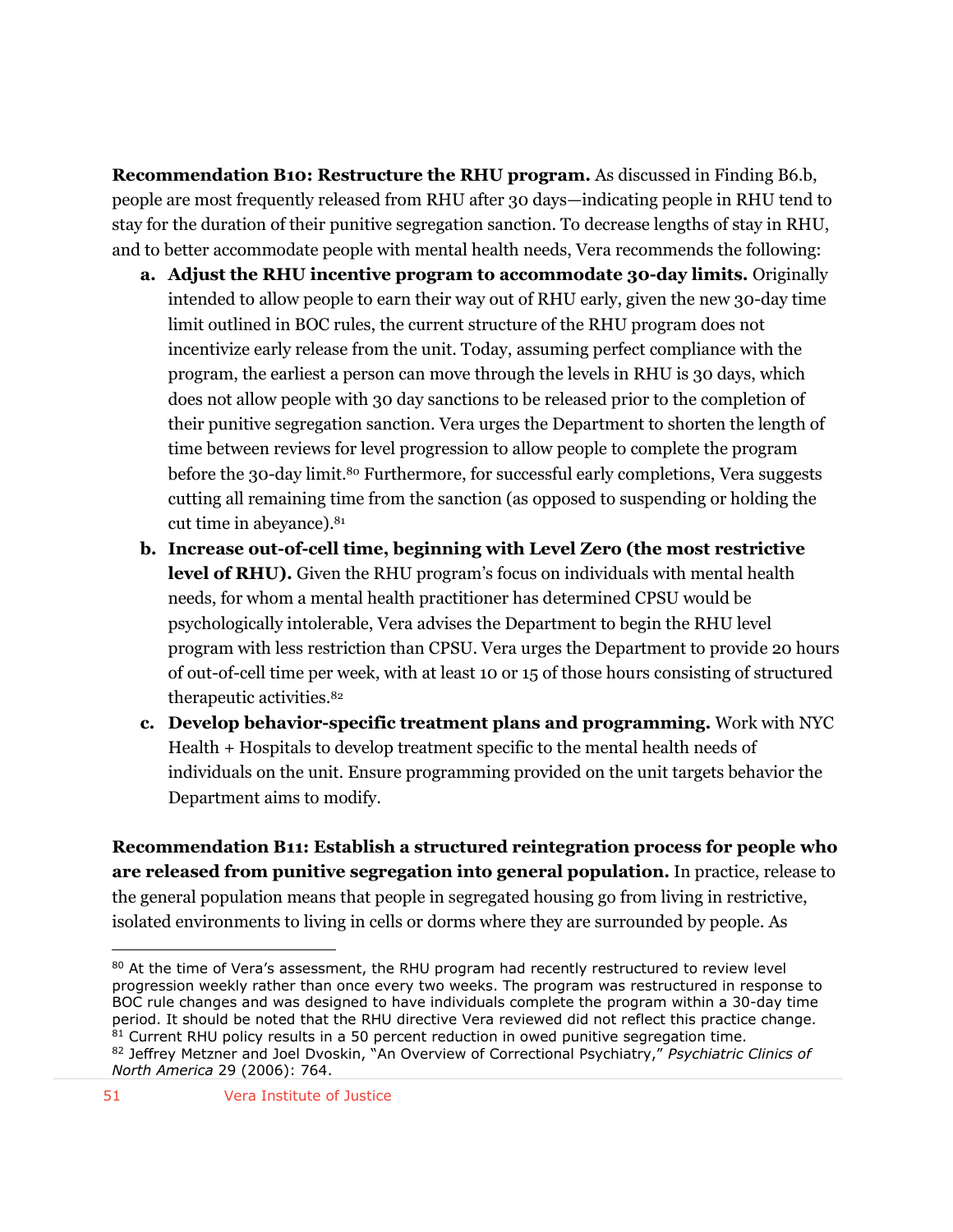discussed in Finding B15, people experience a number of potentially devastating effects while in segregation, including but not limited to hypersensitivity to stimuli; distortions and hallucinations; increased anxiety and nervousness; diminished impulse control; severe and chronic depression; appetite loss and weight loss; heart palpitations; talking to oneself; problems sleeping; nightmares; and self-mutilation.<sup>83</sup> These effects may make it difficult for people to successfully transition back to general population. To address this, Vera recommends the Department create an assessment process to determine which adults in custody may require support reintegrating into general population.

Generally, the goal of reintegration support is to help people succeed in general population housing after a stay in segregation. Community reentry programs may serve as a model the Department can apply to the corrections setting; for example, the Department may consider creating linkages to services and programs that support individuals through the adjustment period; conducting "in-reach"—where officers from general population work collaboratively with officers on restrictive housing units to learn the challenges and needs of individuals leaving restrictive housing; and creating open lines of communication between the incarcerated person and officers on general population units so individuals understand there is a support structure in place to help them succeed.

#### **Recommendation B12: Incentivize positive behavior in general population.**

- **a. Use increased privileges to incentivize positive behavior.** In addition to adding privileges to establish an alternative sanctioning model, as outlined in Recommendation B2, increased privileges may also serve as an incentive for positive behavior; the Department can offer access to privileges for adults in custody who display positive behavior. Vera recommends the Department develop guidelines for incentive programs and track use of incentives so they are implemented fairly and with fidelity.<sup>84</sup>
- **b. Use security classification to differentiate between privilege levels in general population.** Consider offering more privileges to lower security classifications. The Department can move people between security levels dependent on

<sup>83</sup> See Alison Shames, Ram Subramanian, and Jessa Wilcox, *Solitary Confinement: Common Misconceptions and Emerging Safe Alternatives* (New York: Vera Institute of Justice, 2015), 17. 84 The Department reports it has been piloting accelerated programming units (APUs), a new model for general population units. According to discussions with the Department, APUs use an incentivebased management model, where housing units are rewarded with increased privileges when the housing unit as a whole maintains safety. Reported privileges include access to tablets, increased commissary, family days, movie nights, and enhanced recreation, among others. In addition to group privileges, the Department also reportedly provides individual incentives in APUs; as individuals participate in programming, more programs become available to them. Currently, there are APUs at GRVC, AMKC, OBCC, and MDC.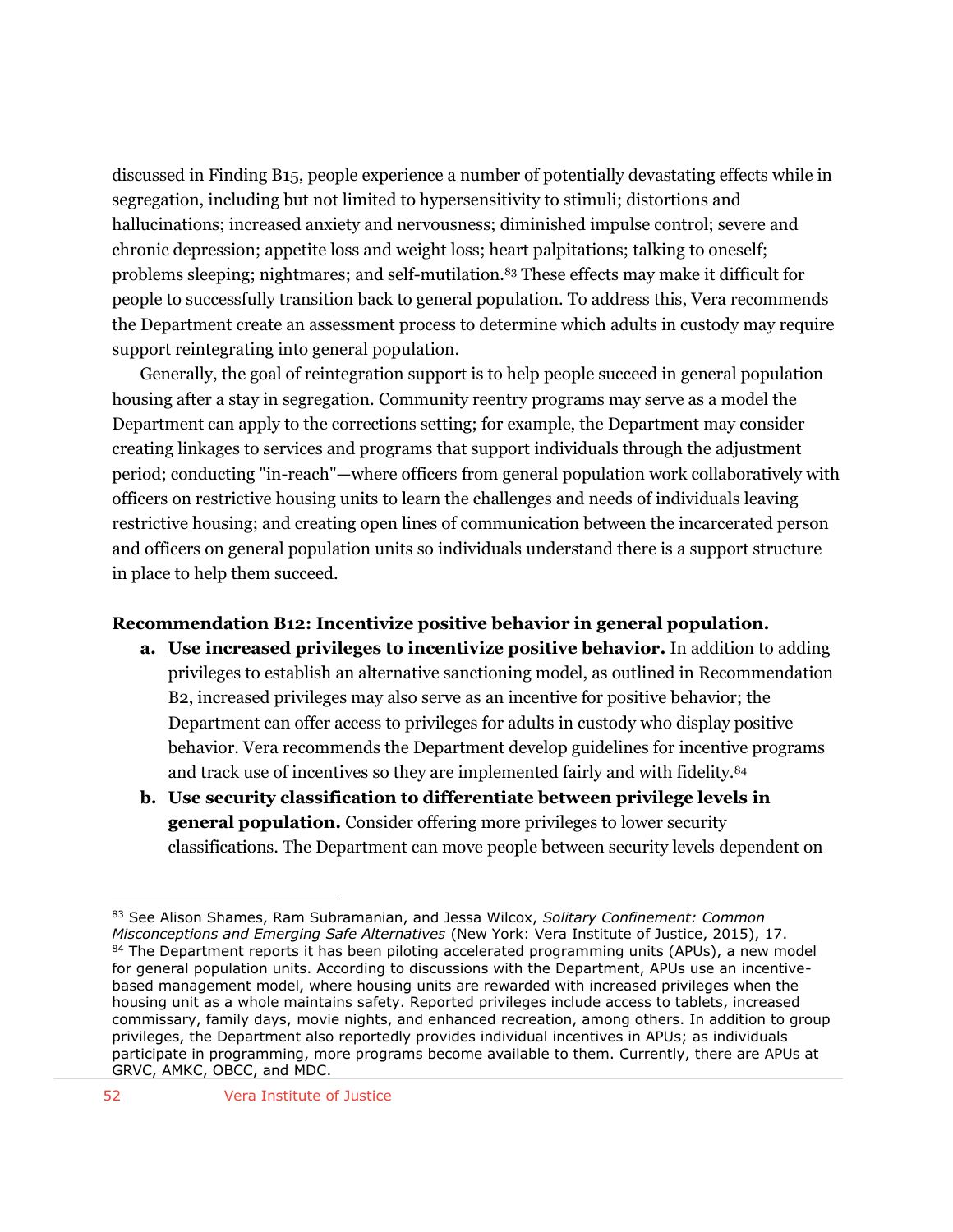behavior, allowing the Department to respond to behavior without resorting to the most restrictive measures.

**c. Defer segregation sanctions as an incentive.** Building on the departmental practices that lead to delays between adjudication and placement into punitive segregation (see Finding B11, page 41), Vera suggests offering deferred segregation sanctions when appropriate. Similar to a deferred prosecution model used by district attorneys' offices, people can be offered a deferred segregation sentence which will only be activated if they commit another infraction. It is important that the Department defer the sanction for a defined period of time—not indefinitely—and that the sanction is expunged if an individual is able to stay infraction-free during that period. Clear communication to the individual about the deferred sanction is also essential, and offers the Department an opportunity to incentivize positive behavior.

**Recommendation B13: Explore deterrence-based violence reduction models and consider piloting such a model.** As discussed in Finding A3 on page 31, individuals deemed to be involved with an SRG are more likely to come into contact with restrictive housing than people who are not involved with an SRG. To target group behavior, Vera encourages the Department to explore group-violence reduction strategies. Although common in the community, group violence reduction strategies—as opposed to strategies that focus on suppression and containment—are newer to corrections. Early applications, however, have

shown promising results that the Department can learn from.

The National Network for Safe Communities, which supports communities implementing strategic interventions to reduce violence and provides numerous resources on deterrence-based violence reduction strategies, worked with the Washington Department of Corrections in 2012 to pilot a prison violence intervention based on the principles of Operation

#### **Operation Ceasefire**

Communities have experimented with groupviolence intervention strategies dating back to Operation Ceasefire, a gun-violence reduction effort launched in the 1990s in Boston. This approach has since been replicated in other communities and has been shown to reduce violence significantly. Unlike suppression and containment models—traditionally used by both law enforcement and correctional agencies to punish individuals for singular offenses—the Ceasefire model is based on principles of deterrence and recognizes that many serious offenses are motivated by group dynamics.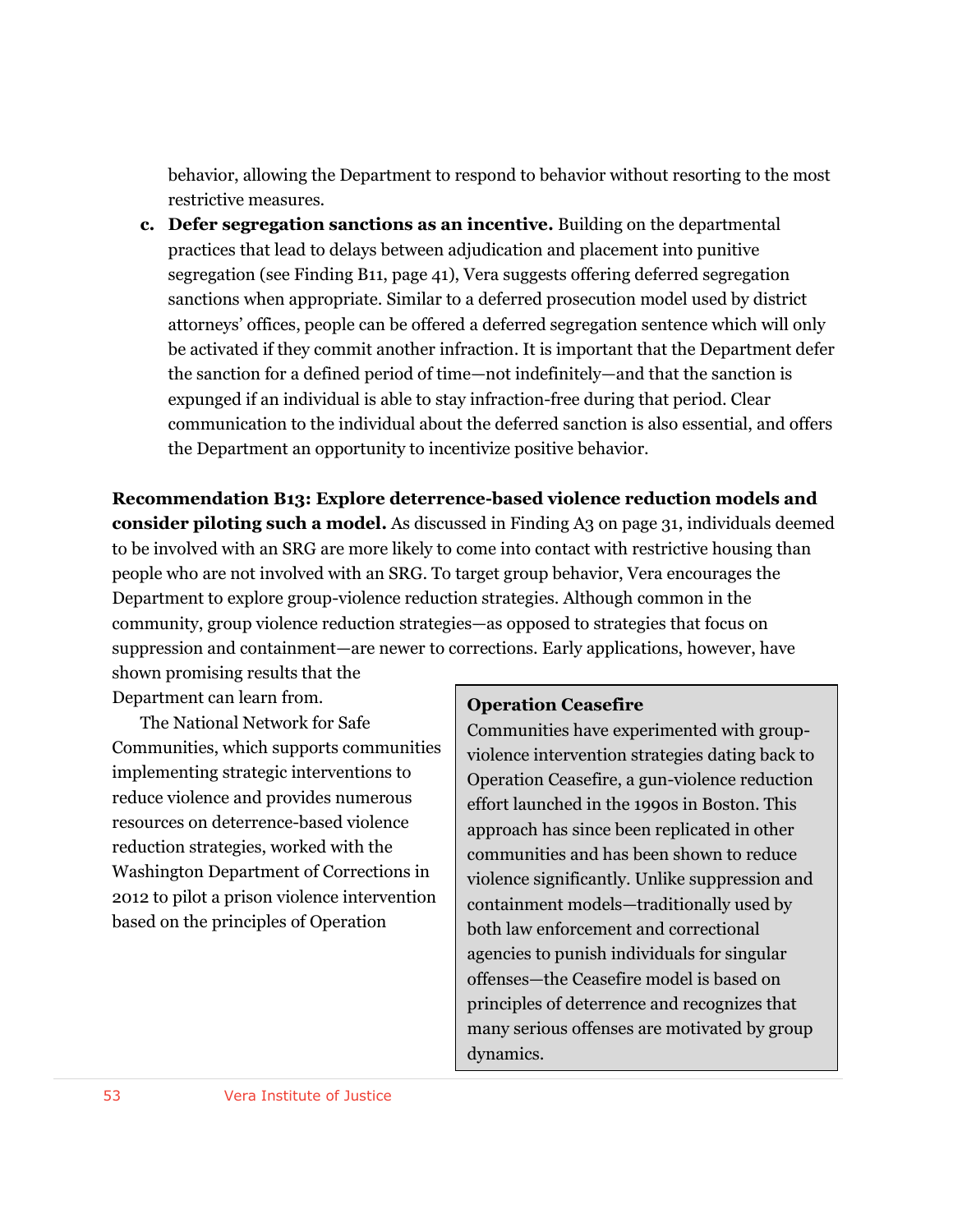Ceasefire (see textbox for more information).<sup>85</sup>

At the end of 2012, the Washington Department of Corrections launched Operation Place Safety, which uses the Ceasefire framework to combat violence at the Washington State Penitentiary. DOC administrators identified three prohibited acts to target for group enforcement, provided opportunities for rehabilitative programming, and educated incarcerated people about the prohibitions against those targeted acts, consequences for engaging in them, and the programs available to them if they maintained appropriate conduct.<sup>86</sup> In the first year of implementing Operation Place Safety, the Washington Department of Corrections reported seeing a 50 percent decrease in the three violent prohibited acts.<sup>87</sup>

In 2014, administrators at State Correctional Institution Forest, a prison in Pennsylvania, worked with the Washington Department of Corrections to develop their own version of this program called Operation Stop Violence. Though their program is still relatively new, they have also reported a reduction in violence in the first few months.<sup>88</sup>

**Recommendation B14: Eliminate the automatic assessment of a \$25 fine for all infractions.** As mentioned in Finding B<sub>5</sub> on page 48, the Department automatically assigns a \$25 fine to all guilty infractions. Fines disproportionately impact indigent individuals, and there is little evidence that they lead to behavioral changes. Furthermore, in meetings and focus groups with the Vera team, department staff reported fines were an ineffective sanction. The Department may choose to include a financial penalty as an option for an alternative sanction, depending on the specific infraction (i.e., as restitution for destruction of property) and the person's ability to pay.

<sup>85</sup> See National Network for Safe Communities, "Prison Violence Intervention,"

https://nnscommunities.org/our-work/strategy/prison-violence-intervention.

<sup>86</sup> See Warner et al., 2014, 2. The Vera project team also heard about this program from former Washington Department of Corrections Secretary Dan Pacholke in a conference call on March 8, 2016. <sup>87</sup> Warner et al., 2014, 20.

<sup>88</sup> Michael Overmyer, Warden, Pennsylvania Department of Corrections, phone call with Vera project team, February 25, 2016.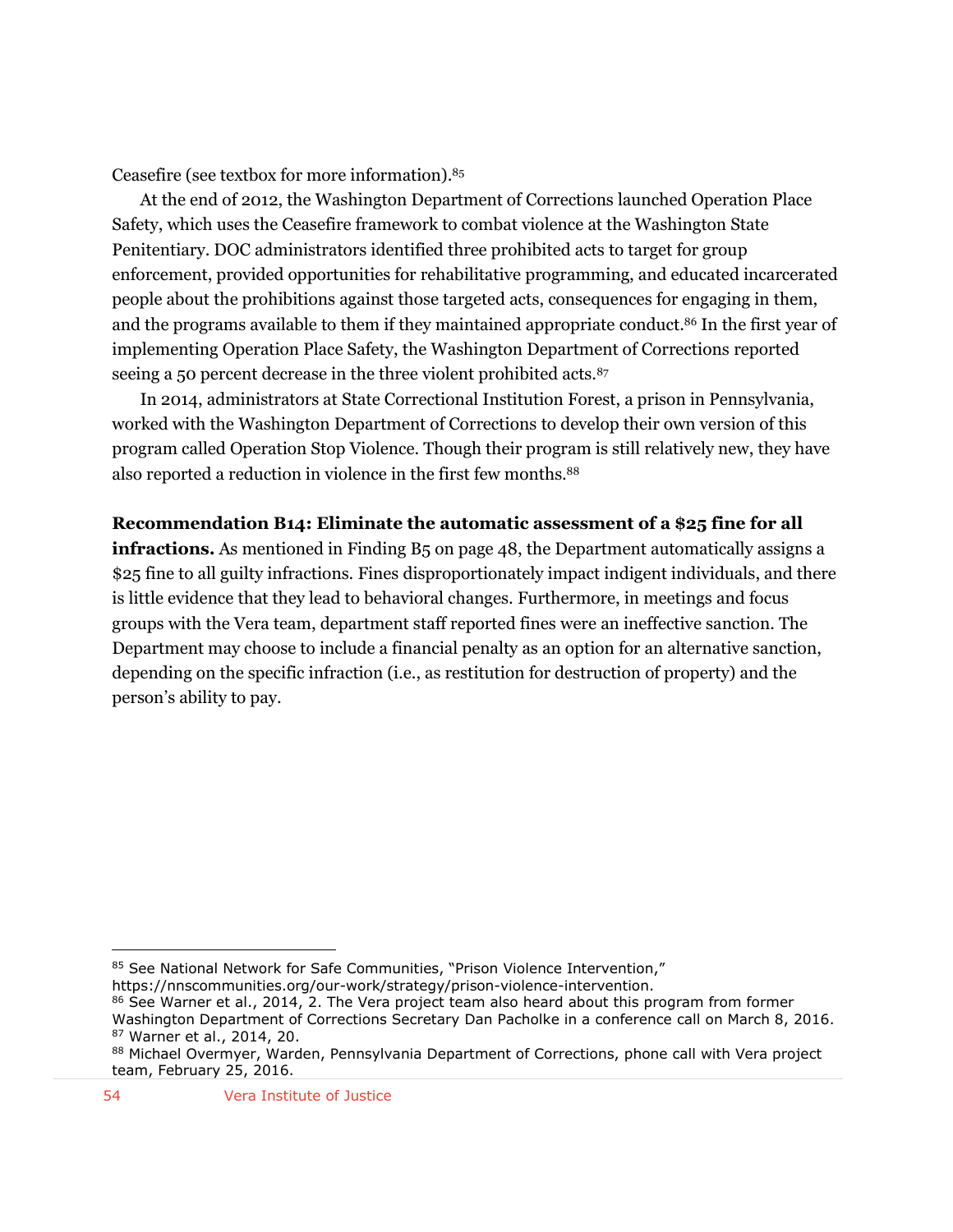# C. Mental health populations

## **Findings**

#### **Finding C1: People with an "M" designation are overrepresented in admissions to**

**CPSU.** <sup>89</sup> In 2015, people with an "M" designation were admitted to CPSU at 2.1 times the rate of people who have no documented mental health needs, as shown in Figure 13 below. People without an "M" designation but who have received some mental health treatment are admitted to CPSU at 1.9 times the rate of people who have no documented mental health needs. As a result, people with "M" designations drive the punitive segregation population; 57 percent of the population in CPSU in the third quarter of 2015 had an "M" designation.





 $\overline{a}$  $89$  Because any one individual may have more than one mental health status (treatment, "M" designation, and/or SMI), the authors assign them hierarchically. If an individual has been diagnosed with SMI, they are in the SMI category, and not in the "M" designation category. The treatment category is for individuals who have received treatment (counseling or medication) but do not have an "M" designation or an SMI.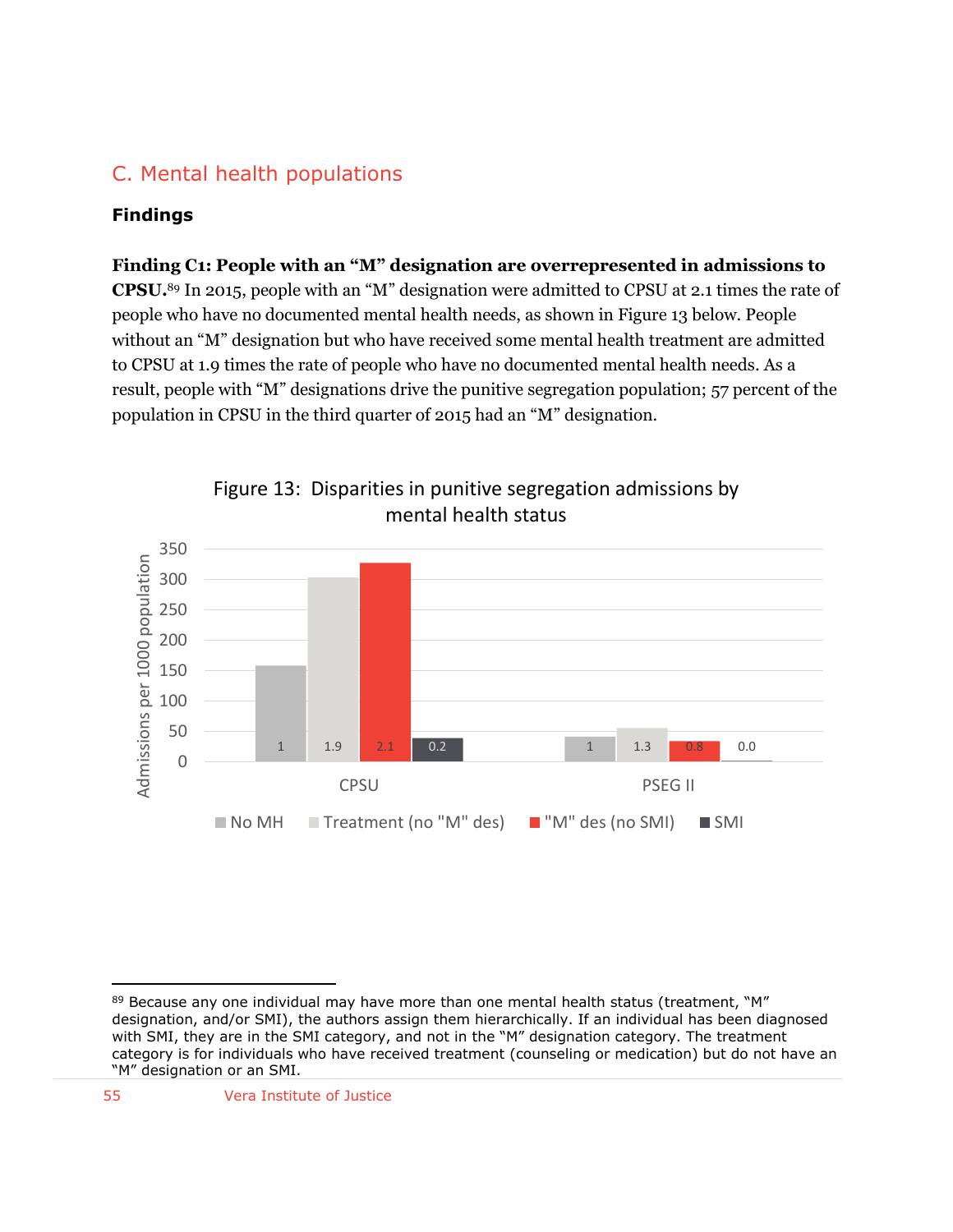**Finding C2: People who have an "M" designation are more likely to serve longer sentences in CPSU than those without an "M" designation.** See Figure 14 for a comparison in the length of stay (LOS) in CPSU in 2015. The bars on the bottom of the chart, representing longer LOS, have greater proportions of red than the bars on the top of the chart, representing shorter LOS. The median number of days spent in CPSU for people without an "M" designation was 12 while the median for those with an "M" designation was 15. The last four bars on the bottom of the chart represent individuals who spent 30 days or more in CPSU; 10 percent of those without an "M" designation who went to CPSU spent 30 days or more there while 15 percent of those with an "M" designation who went to CPSU spent 30 days or more.



Figure 14: LOS in days by "M" designation in CPSU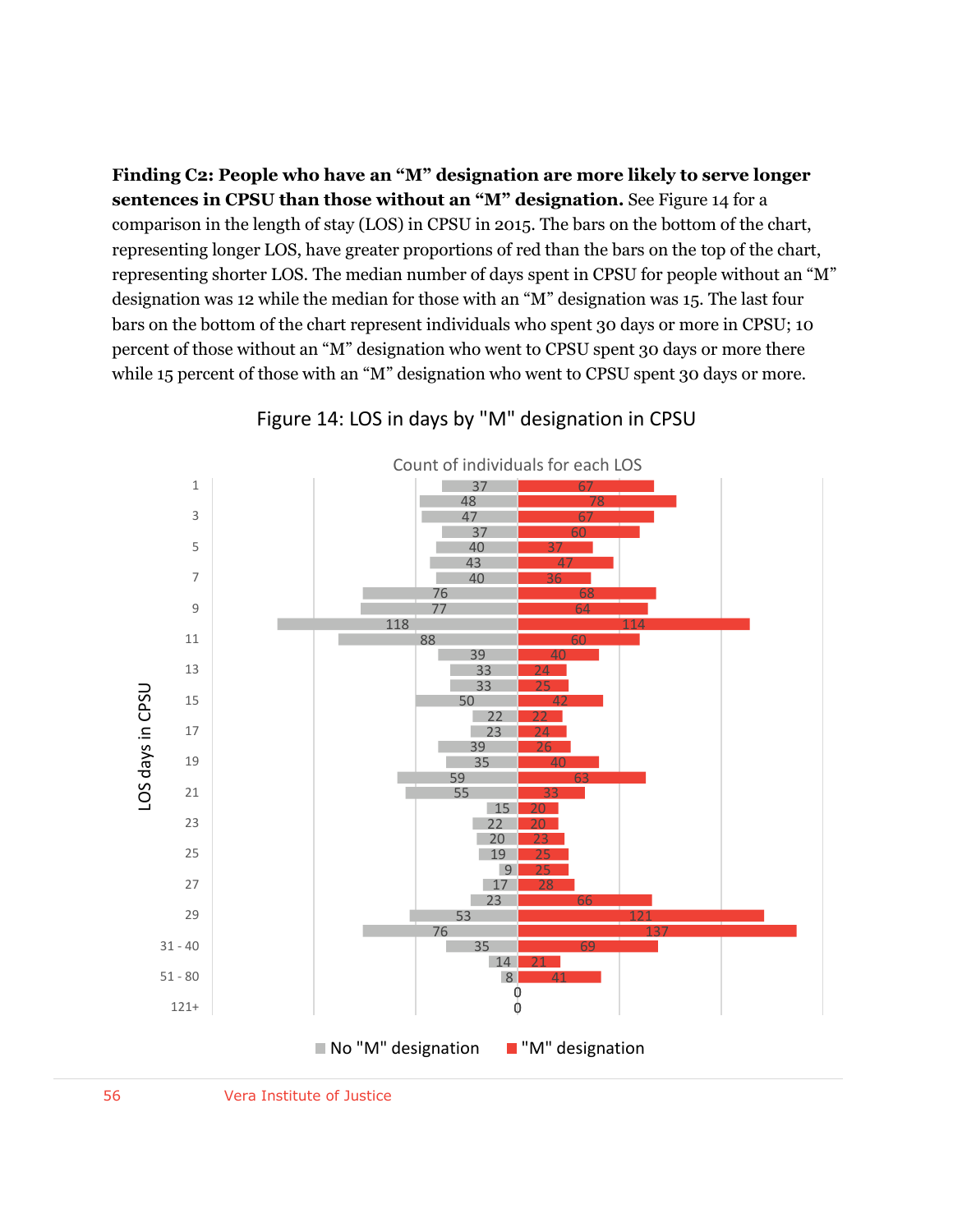**Finding C3: A small number of people with serious mental illness (SMI) may be spending time in punitive segregation (CPSU, RHU).<sup>90</sup>** The data analysis and conversations with mental health providers suggest that, although the practice has diminished substantially since the beginning of 2015, some people with SMIs may be slipping through safeguards the Department and NYC Health + Hospitals have put in place since the BOC enacted restrictions on the people who may be placed in punitive segregation. In the third quarter of 2015, there were 32 people with an SMI admitted into punitive segregation a total of 39 times—some going more than once. There were an average of four people with an SMI per day both in CPSU and in RHU. Figure 15 shows the average proportions for each type of unit per quarter. Note that the data does not allow Vera to determine when an SMI diagnosis is assigned to an individual, so it is possible the diagnosis came after their time in CPSU or RHU.



Figure 15 : Punitive segregation (CPSU and RHU) trends by mental health status

<sup>90</sup> According to the New York City Board of Correction (BOC)'s Notice of Adoption of Rules, "...inmates with serious mental or serious physical disabilities or conditions may not be placed in enhanced supervision housing or punitive segregation." For more information on the changes to the use of punitive segregation in New York City, see BOC, *Notice of Adoption of Rules* (New York: BOC, 2015), 2.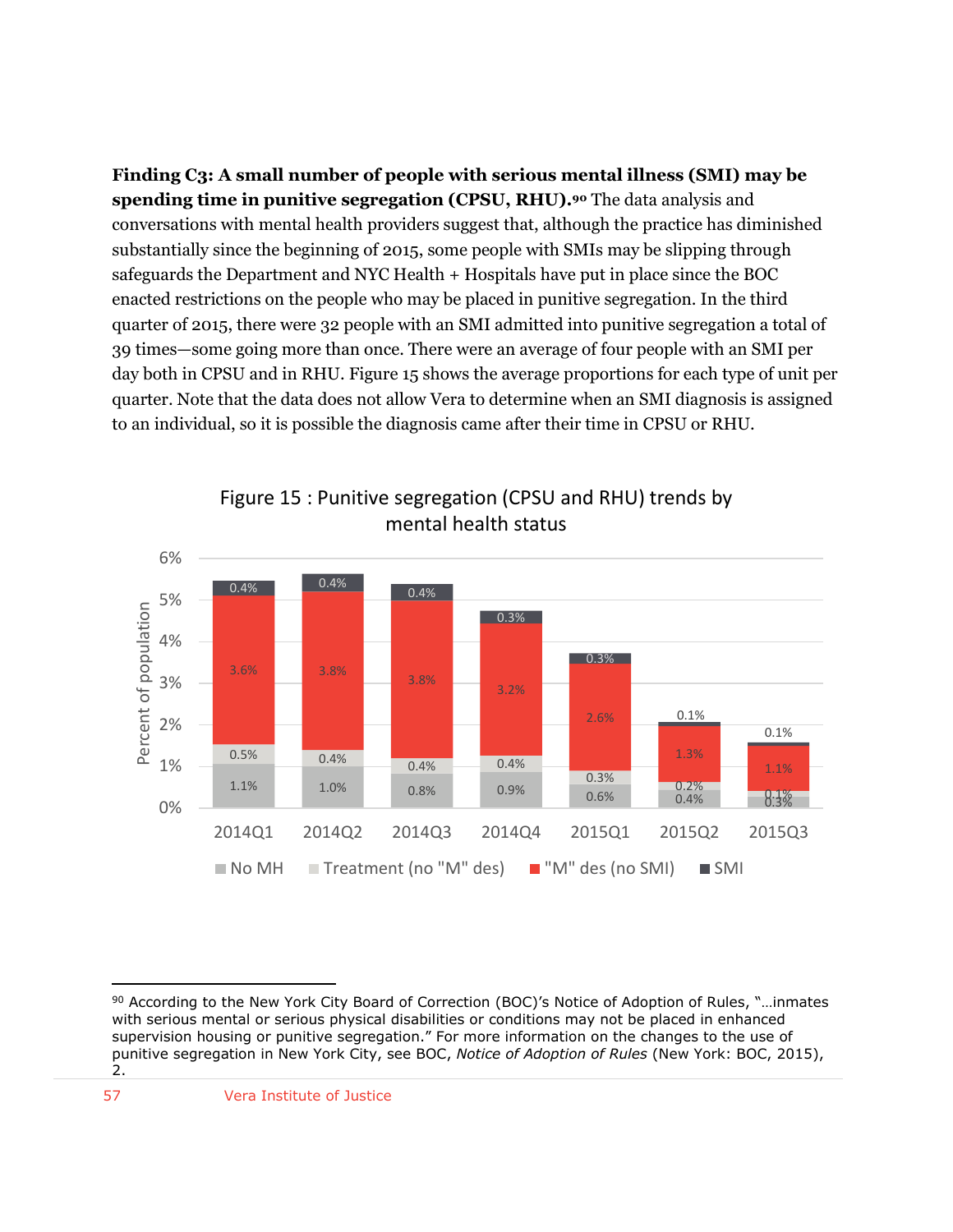**Finding C4: No mental health information, aside from the "M" designation, is available to assist adjudication captains with their decision-making.<sup>91</sup>** Information around the mental health capacity of incarcerated individuals who have committed an infraction, including potential changes in their behavioral health needs and a clinician's recommended treatment adjustments, can allow for adjudication decision-making to be holistic and centered on an individual's needs; responding with segregation may not address underlying health needs or may inappropriately exacerbate health conditions.

# **Finding C5: Although people in mental observation (MO) units are more likely to be charged, found guilty, and receive a punitive segregation sanction than people in other units, they are** *less* **likely to serve segregation time.**

- People in MO units make up approximately 2.6 percent of the total population in department custody but account for 3.6 percent of infractions charged, making them 40 percent more likely to be charged with infractions than the rest of the population.
- Once they are charged, they are 5 percent more likely to be found guilty of their infraction and, once found guilty, 9 percent more likely to receive a segregation sanction.
- However, once sanctioned, they are 33 percent *less* likely to serve any time in segregation or CAPS. Those who do serve their segregation sanction are most likely to do so in RHU. These discrepancies are likely caused by the delays in mental health reviews for people with "M" designations (see Finding B11, page 41).

**Finding C6: MO units offer few opportunities to participate in programming, and do not use incentive-based methods for behavior management.** Aside from the increased presence of mental health providers, MO units operate similarly to general population units, and the Department does not provide programming that is specific to this population's needs. Furthermore, MO units lack systems of incentive-based behavior management for officers to employ as a way to promote positive behavior or as informal sanctions.

**Finding C7: Integration of mental health providers into MO unit operations is limited.** Mental health providers conduct rounds each day (which is more contact than those in

<sup>91</sup> Unless an adjudication captain requests one, mental health staff do not conduct assessments of people with "M" designations until after the disciplinary hearing has concluded and a segregation sanction has been imposed.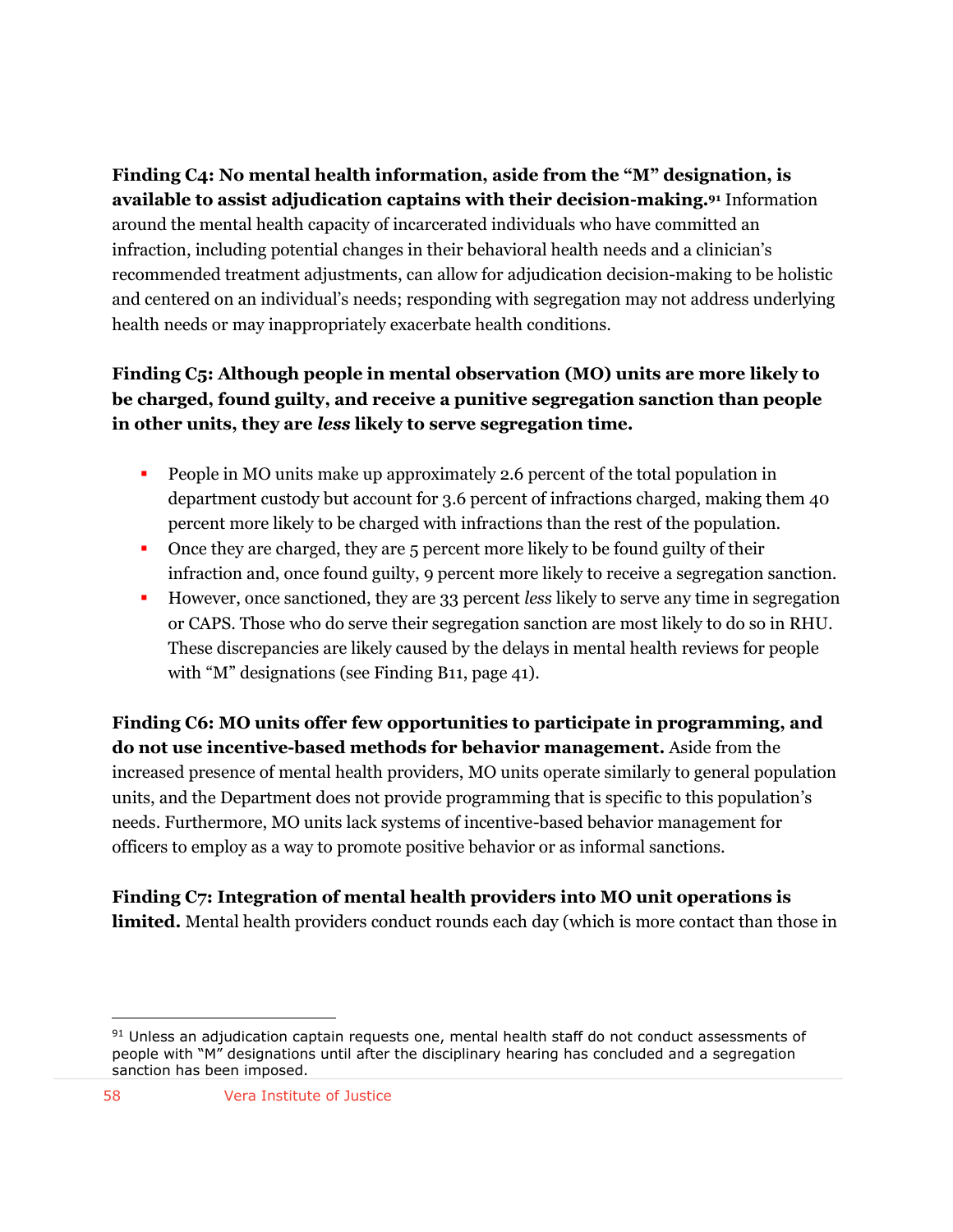GP housing units receive), but are otherwise not involved with daily operations, program planning, or behavior management.<sup>92</sup>

**Finding C8: In most cases, the Department does not permanently assign correctional staff to MO units, resulting in proper and relevant training of some officers but not others.** The practice of assigning dedicated staff to specific units, known in New York City as "steady staffing" or "permanent staffing," allows correctional agencies to target specialized training to officers who work with unique populations. The Department reports progress towards permanent assignments of staff on MO units.

## **Recommendations**

**Recommendation C1: For people charged with a CPSU-eligible infraction, work with H+H to incorporate mental health reviews (for people with "M" designations) into the disciplinary process, prior to disposition.** As discussed in Finding C4 on page 58, with more information, adjudication captains can better determine appropriate responses to behavior. For example, a mental health review may reveal adjustments to a patient's treatment plan are needed, and an adjudication captain may determine those adjustments are sufficient and an additional response is not necessary. By moving the review earlier in the disciplinary process, the review can both inform response options as well as determine if an individual can psychologically tolerate the conditions in CPSU.

To ensure an impartial assessment, an independent mental health professional should conduct such a review (as opposed to the mental health clinician providing ongoing treatment for the individual undergoing the disciplinary hearing). In addition, it is important to ensure that the incorporation of a mental health review earlier in the process does not amount to mental health providers making disposition decisions, but rather that the results of the review are used by adjudication captains to inform disposition decision-making. 93

 $\overline{a}$  $92$  In contrast, uniform and non-uniform department staff and the mental health providers working on units like CAPS and PACE report their success in managing problematic behavior and treating the underlying causes of that behavior. Officers and mental health providers attribute this success both to a renewed sense of collaboration and teamwork between uniform and clinical staff on each unit, and to the specialized training officers receive when they are assigned to CAPS and PACE units. Furthermore, "treatment teams," a clinical model adapted from the mental health profession, in CAPS and PACE includes correctional officers, reaffirming the importance of collaboration and teamwork among all staff.

<sup>93</sup> In recent years, attention has been drawn to the role of mental health providers in correctional settings, with intense focus on the ethical challenges medical professionals face in providing reviews prior to someone's placement into isolation. For these reasons, the National Commission of Correctional Healthcare (NCCHC) adopted a position statement on the use of solitary confinement in correctional settings in April 2016. In accordance with this position statement, "Health staff must not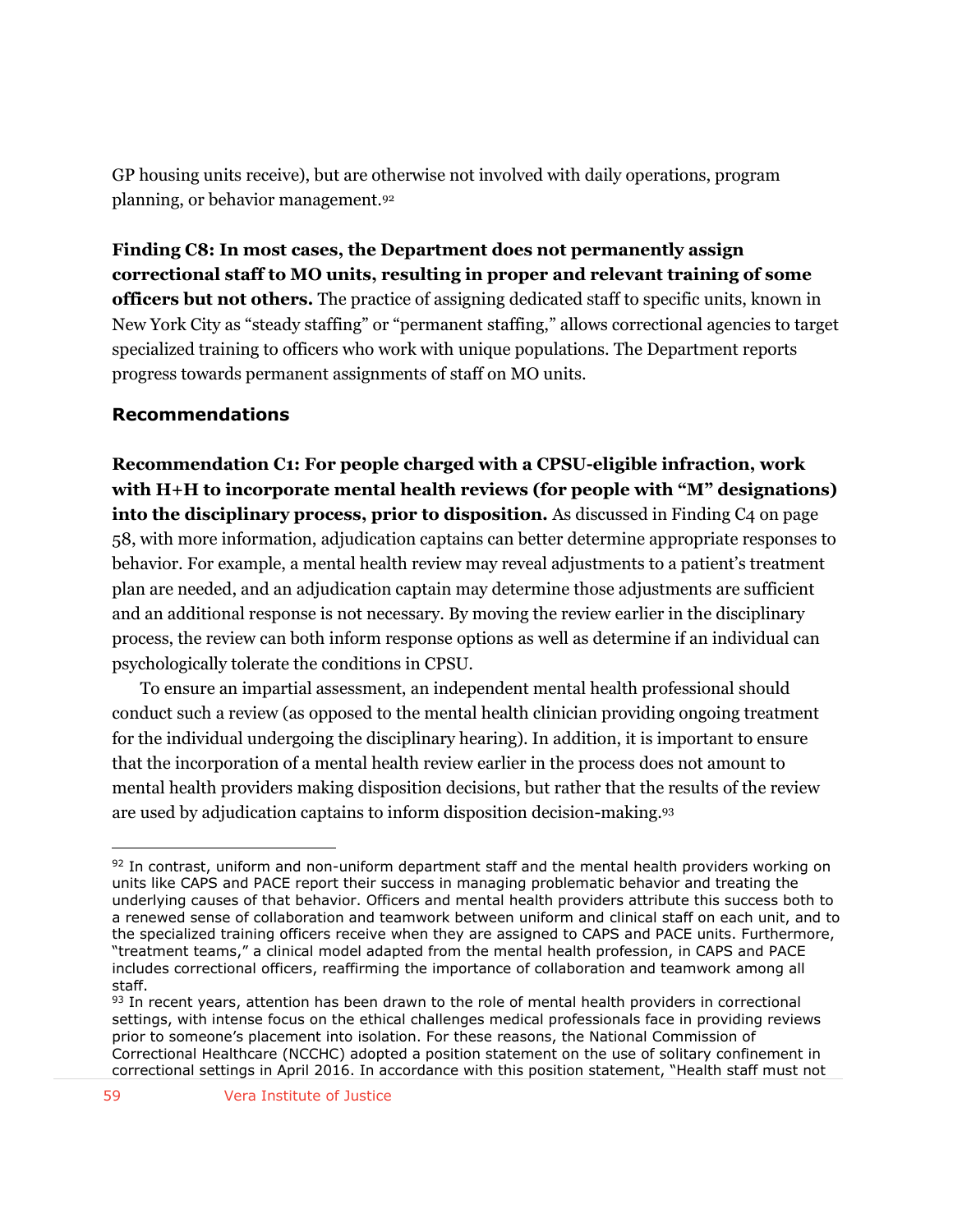**Recommendation C2: Use alternative sanctions that respond to behavior when adults in custody with "M" designations commit infractions.** As the Department works to increase the overall use of alternative sanctions to punitive segregation, Vera urges the Department to develop alternative responses specific to this population (such as an increase in treatment, if deemed necessary by mental health professionals).

**Recommendation C3: Incorporate informal responses and incentive-based systems, like the token system used in PACE and CAPS, into the general operations of MO units. <sup>94</sup>** Recommendation B2 on page 45, regarding the development of a structure of alternative sanctions and informal responses, may be appropriate for implementation in MO units for the same reasons articulated in that recommendation.

**Recommendation C4: Increase permanent staff assignments in MO units and recruit staff that are skilled at working with this population.** Provide specialized training (e.g., crisis intervention team (CIT) training, de-escalation techniques, etc.) to all staff assigned to MO units so they are prepared to work with people with mental health needs.<sup>95</sup>

CIT is an in-depth first responder course (usually 40 hours) that teaches law enforcement officers how to respond to and de-escalate mental health crises. It was first developed in Memphis in the 1980s and has since spread to many police and correctional agencies. During the course of the assessment, Vera learned that the Oregon Department of Corrections has sent one group of staff to crisis intervention training and is working to expand CIT to staff at the Oregon State Penitentiary. The North Carolina Department of Public Safety

be involved in determining whether adults or juveniles are physically or psychologically able to be placed in isolation." See NCCHC, "Position Statement: Solitary Confinement (Isolation)" (Chicago: NCCHC Health Care Board of Directors, adopted April 10, 2016); see also the United Nations Standard Minimum Rules for the Treatment of Prisoners (the Nelson Mandela Rules), 14.

 $94$  In PACE and CAPS units, tokens are distributed to people when they accomplish basic daily tasks (maintain personal hygiene, keep a tidy cell, etc.). People may redeem their tokens for privileges like movie nights, extra commissary items, or barbershop vouchers. Tokens can also be taken away in response to negative behavior.

<sup>95</sup> The Department reports that some training modules that have a de-escalation component have been used by the Department since October 2014. Since that time, staff working with adolescent (16 and 17-year-old) and young adult (18- to 21-year-old) populations, cadet classes, and prepromotional staff have received that training. Another de-escalation training focused on conflict resolution was incorporated into the Department's training academy curriculum in February 2016, and has been given to all recruit classes and pre-promotional staff since that time. In July 2015, the Department reports select staff at AMKC were trained in CIT; CIT training is not included in the training curriculum recruits receive.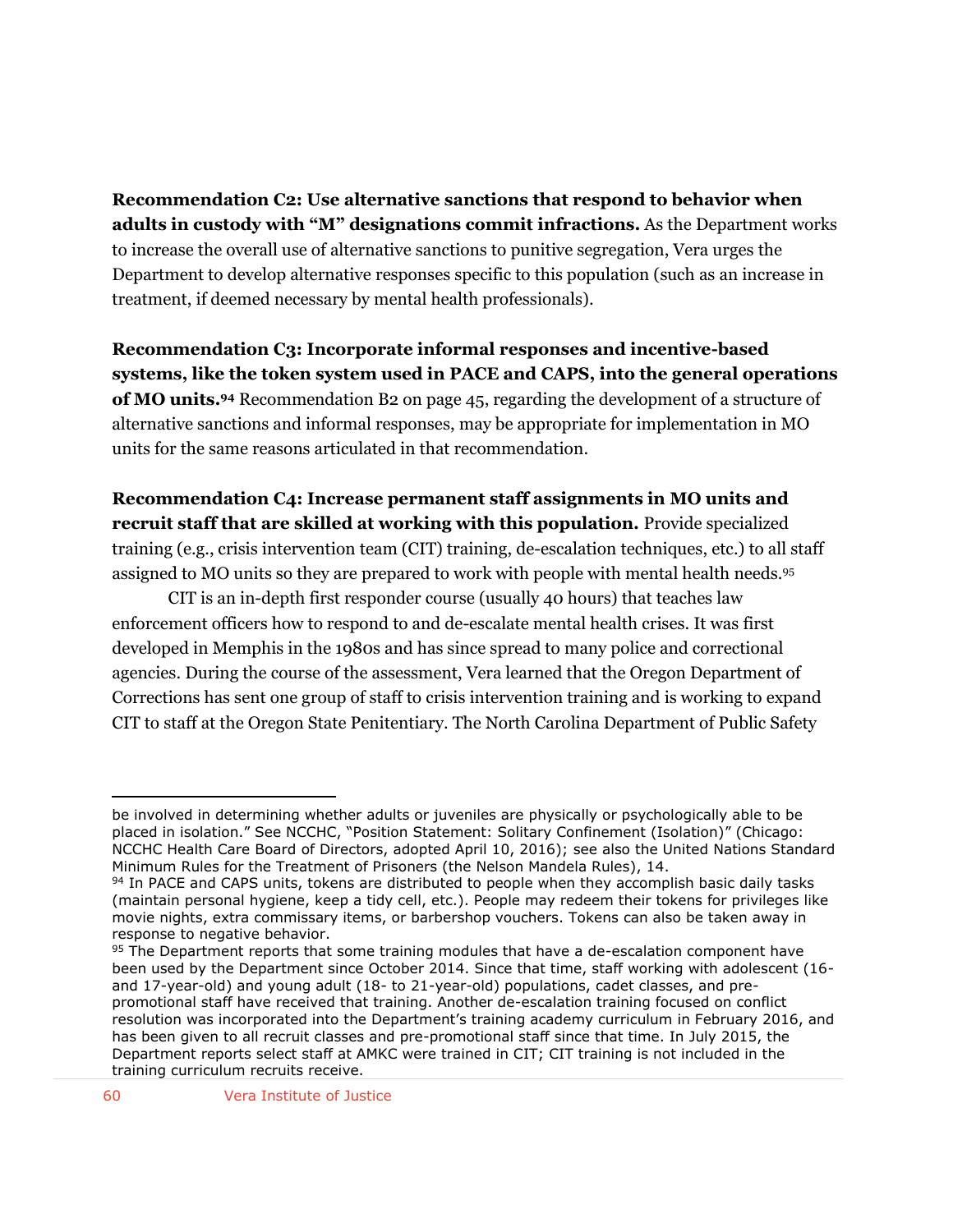(DPS) is also working to provide CIT training and training on other de-escalation techniques to all prison employees.

## **Recommendation C5: Work with H+H to provide a higher level of care on MO**

**units.** Higher levels of care emphasize the delivery of therapeutic interventions aimed at reducing negative health outcomes (self-harm, mental health decompensation, etc.) and use coordinated treatment teams to deliver targeted and consistent treatment and programming like talk, music, and art therapy—both in group settings and in one-on-one interactions with clinicians.

**Recommendation C6: With H+H's input, design treatment teams for MO units that incorporate correctional officers.** As is already done in the Department's CAPS and PACE units, Vera encourages the Department to work with H+H to develop teams where clinical and security staff work collaboratively to deliver integrated treatment. When uniform staff are engaged with treatment, they begin to understand the needs of the population, which may inform responses to rule violations or unfavorable behavior. Permanent staffing in MO units and proper training is required for this recommendation to be successful. See Recommendation C4, page 60.

**Recommendation C7: Work with H+H to review all people with an "M" designation currently housed in CPSU and RHU to ensure no one in these units has an SMI diagnosis. Immediately find alternative, non-restrictive housing options for any individuals with an SMI. Incorporate periodic reviews into department practice.** In addition to the BOC Minimum Standards and department policy, both of which prohibit the placement of people with an SMI into punitive segregation, it has been well-documented in federal court cases, legal settlements, and medical and mental health research that people with SMIs are more vulnerable to the harms of isolating conditions.<sup>96</sup> In April 2016, the National Commission on Correctional Health Care issued a position statement stating strongly that people with mental illness should be excluded from solitary confinement for any duration.<sup>97</sup>

 $\overline{a}$ 96 See Frost and Monteiro, 2016, 9-12, for a synopsis on federal court cases and consent decrees. For settlements involving the New York Department of Corrections and Community Supervision and the California Department of Corrections and Rehabilitation, see *Peoples v. Annucci*, 2016 U.S. Dist. LEXIS 43556 (S.D.N.Y., Mar. 31, 2016); and *Ashker v. Governor of California,* Settlement Agreement C 09- 05796 CW (N.D. California, 2015). For an overview of medical and mental health research, see Alison Shames, Ram Subramanian, and Jessa Wilcox, 2015, 17-18; and David H. Cloud, Ernest Drucker, Angela Browne, and Jim Parsons, "Public Health and Solitary Confinement in the United States," *American Journal of Public Health* 105, 1 (January 2015), 18-26. 97 NCCHC, 2016.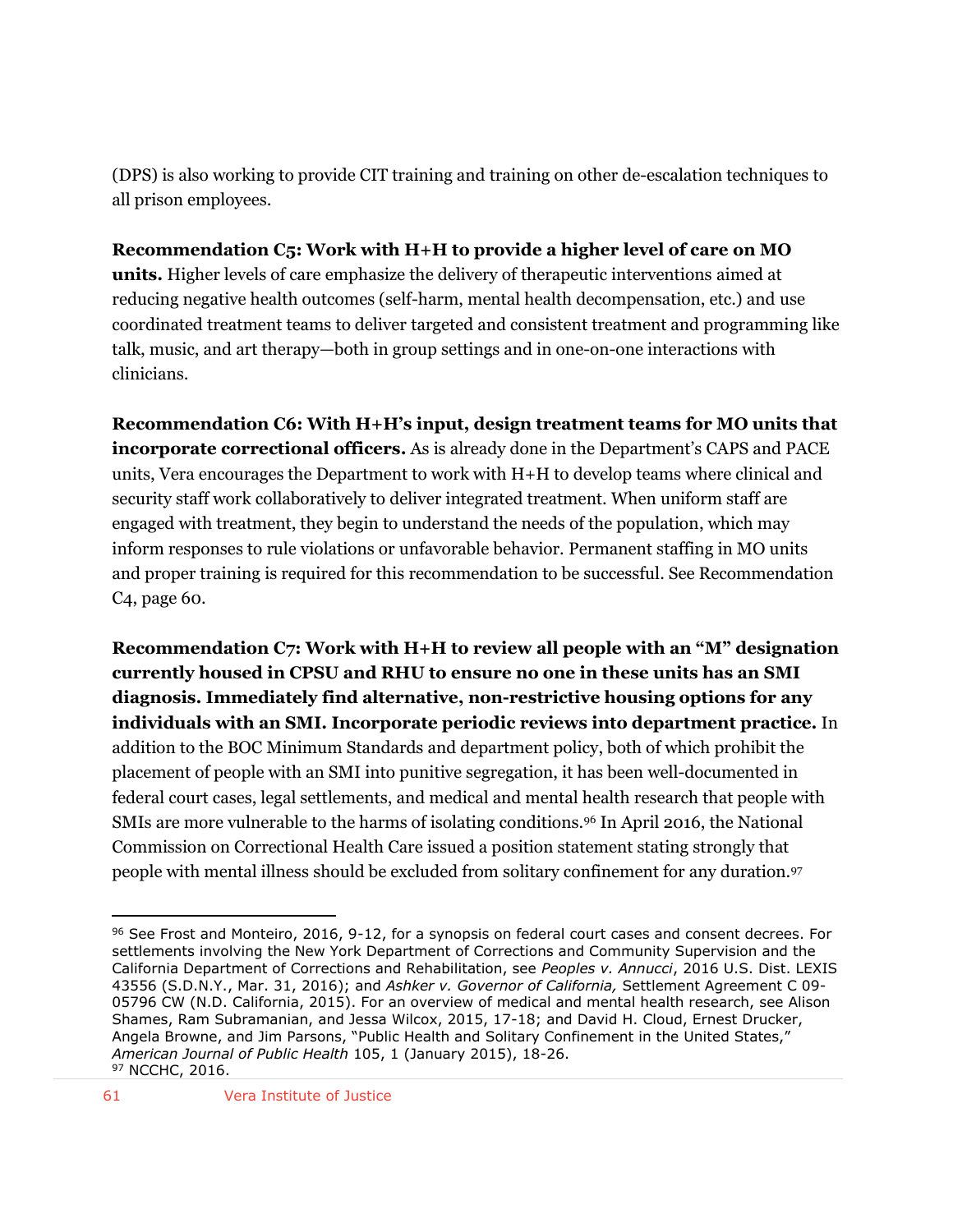Additionally, DOJ's guiding principles state that, "generally, [adults in custody] with serious mental illness (SMI) should not be placed in restrictive housing."<sup>98</sup>

**Recommendation C8: Conduct an analysis of everyone with an SMI who has spent some amount of time in punitive segregation since January 2015 to determine if they were known to have an SMI prior to their placement in segregation.** Since the data does not allow Vera to determine when an SMI diagnosis was assigned to an individual, it is important that the Department and H+H investigate further to ensure policies and legal expectations have been adhered to. If it is determined that anyone spent time in punitive segregation after diagnosis with an SMI, examine the causes for this placement and establish safeguards to prevent future violations of policy.

**Recommendation C9: Work with H+H to revise the CAPS operation manual to clarify that people diagnosed with SMIs cannot be housed in CPSU, PSEG II, or RHU.** CAPS is intended to provide alternative, non-restrictive housing to individuals diagnosed with an SMI who have been found guilty of committing an infraction, yet according to the H+H CAPS Operation Manuals, admissions criteria excludes some individuals who may have an SMI diagnosis but whose difficulties stem from antisocial personality traits or some other nonpsychiatric cause. Clarification between all agencies—and their respective directives—that punitive segregation is inappropriate for all people with an SMI diagnosis is important to ensure people are not placed in conditions that are exceedingly harmful. If CAPS is not the appropriate place for these individuals, H+H and the Department should consider designing alternative, non-restrictive strategies for addressing their needs.

**Recommendation C10: Consult with NYC Health + Hospitals to find ways to share more mental health information with the Department.** Many other health agencies and corrections departments share critical mental health information without violating privacy protections (see, for example, the Health Insurance Portability and Accountability Act of 1996, or HIPAA). Some agencies have done this through a process of "data segmentation," which allows practitioners to access some but not all data or access data under specific criteria or instances.<sup>99</sup> For example, some agencies share broad categories of mental health diagnoses or levels of treatment need rather than individual diagnoses. If NYC Health + Hospitals shared, for example, SMI flags with the Department, the Department could sanction someone with an SMI

 $\overline{a}$ <sup>98</sup> DOJ, 2016, 99.

<sup>99</sup> Justice and Health Connect, *The Legal Landscape of Justice and Health Information Sharing* (New York: Vera Institute of Justice). For more, see <http://www.jhconnect.org/>.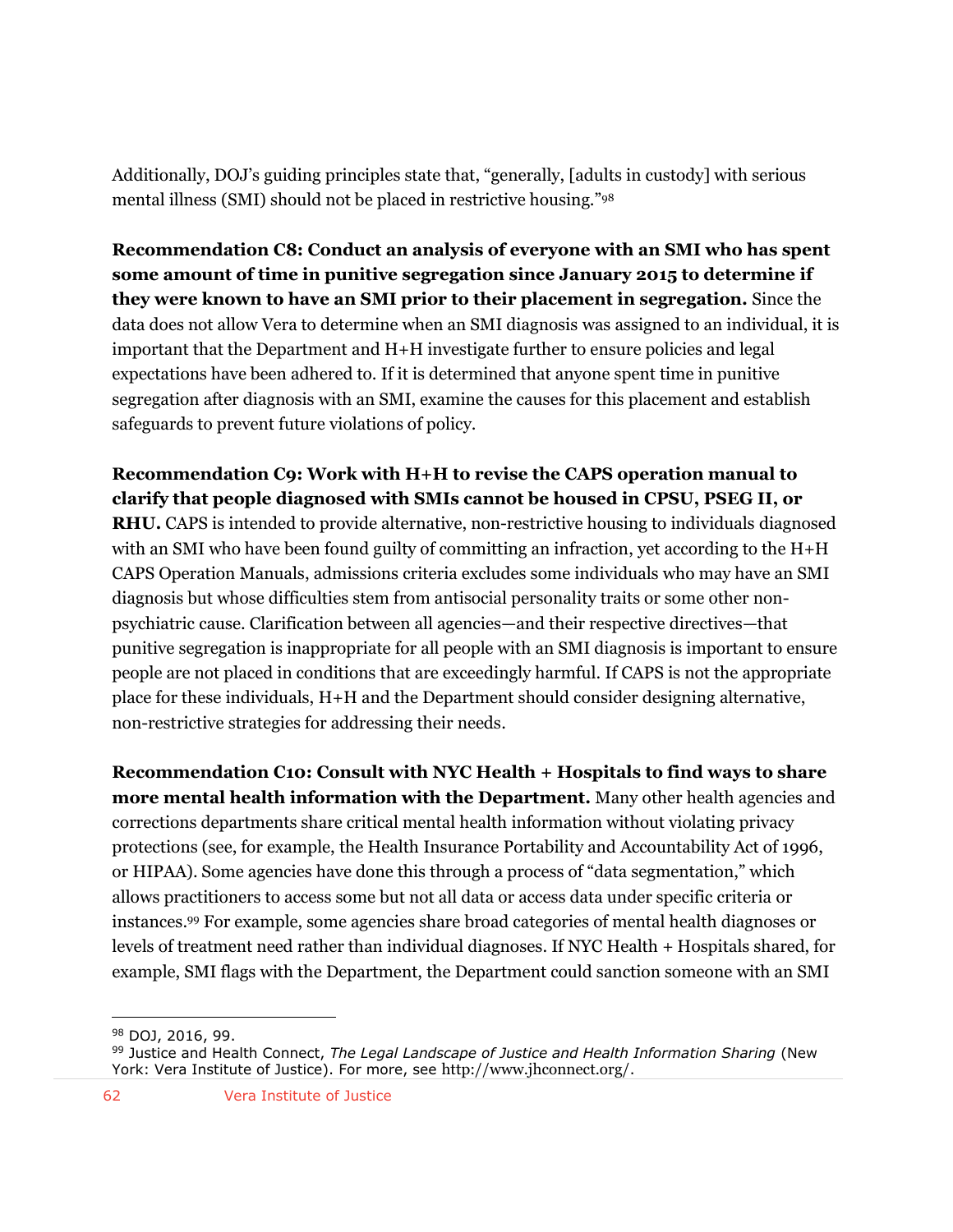directly to a CAPS unit (if found guilty of a violent infraction), bypassing the mental health review process altogether (see Finding B11, page 41, for more information on backlogs for people with "M" designations).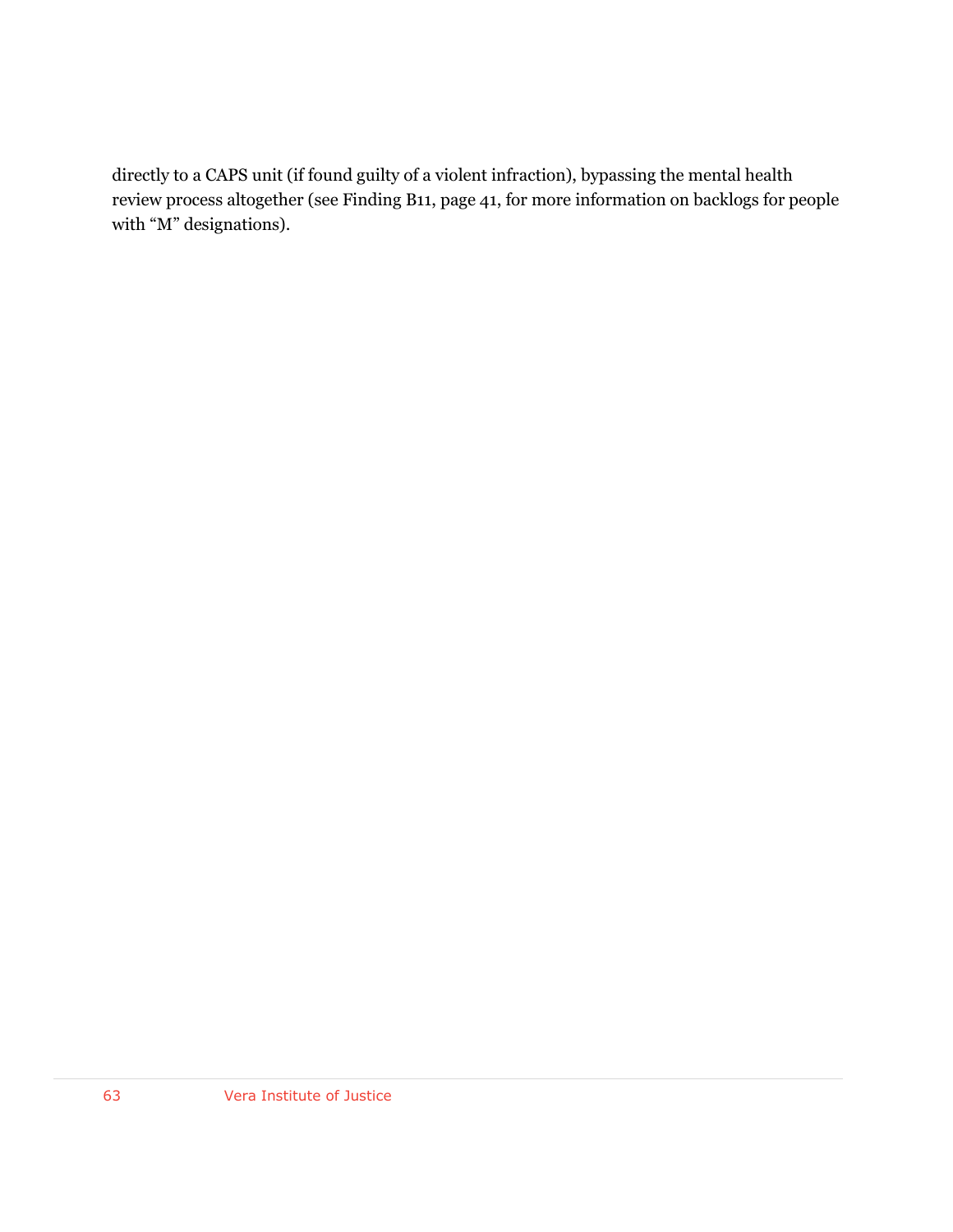# D. Enhanced supervision housing (ESH)

#### **Findings**

**Finding D1: Officers who work in ESH, as well as the incarcerated people on the unit, expressed confusion around criteria for placement into ESH, pathways out, and the overall goals of the unit.**<sup>100</sup> Focus groups with uniform staff and with people housed on the unit revealed misunderstandings about the purpose of ESH, the reasons why some individuals were in ESH, and how people work their way off the unit. When asked what their perception of the goals of ESH were, incarcerated people responded with frustration. They did not have a clear understanding of why they were placed in the unit, saying the reasons were never explained to them and that it "seems like they [the Department] pull names from a hat." People housed on the unit also said they felt like they were placed into ESH for behavior for which they had already served punitive segregation time, making the experience feel like "double jeopardy." ESH officers echoed these sentiments; they were unclear what types of behavior cause people to be placed into ESH. Some officers said they thought people on the unit were high-profile and violent or had been involved in an assault on staff, but other officers pointed out they think there are some people in ESH who have not been involved in an assault.

Furthermore, neither the people who were incarcerated on the unit nor officers were clear on how people work their way out of ESH and into general population. Incarcerated people had the perception that it was very rare for people to leave the unit, with one saying that since he's been on the unit "only three people have left." They also said they felt like the finishing line was a moving target. One person said, "They always switch it up. When we first got here, they told us that we need to behave for 45 days, but now it's not like that. I've been here for nine months." Some people discussed completing all the programming that was explained as a requirement to move into general population, yet still not having a clear way out. Other people said witnessing this made them unmotivated to participate in programming. They also said the movement between the two levels in the unit was arbitrary, and that it wasn't clear why some people were moved up to Level II (less restrictive) and why some remained at Level I (more restrictive). 101 Moreover, there was a belief that one could get sent back to Level I at any time, for any reason.

<sup>&</sup>lt;sup>100</sup> The Department's ESH directive outlines authorization for initial placement, hearing and determination procedures, placement criteria, the appeals process, and periodic reviews in detail. Despite the clarity within the policy, the observations reflected within this report indicate policy is not effectively translated into practice.

<sup>&</sup>lt;sup>101</sup> At the time of Vera's focus groups with ESH staff and adults living on the unit, the unit had recently opened two more levels (Levels II and III) as a step-down from Level I—although individuals only spoke about two levels. Since then, the Department has added an additional level to the ESH unit, with Level I being most restrictive and Level IV functioning similar to general population.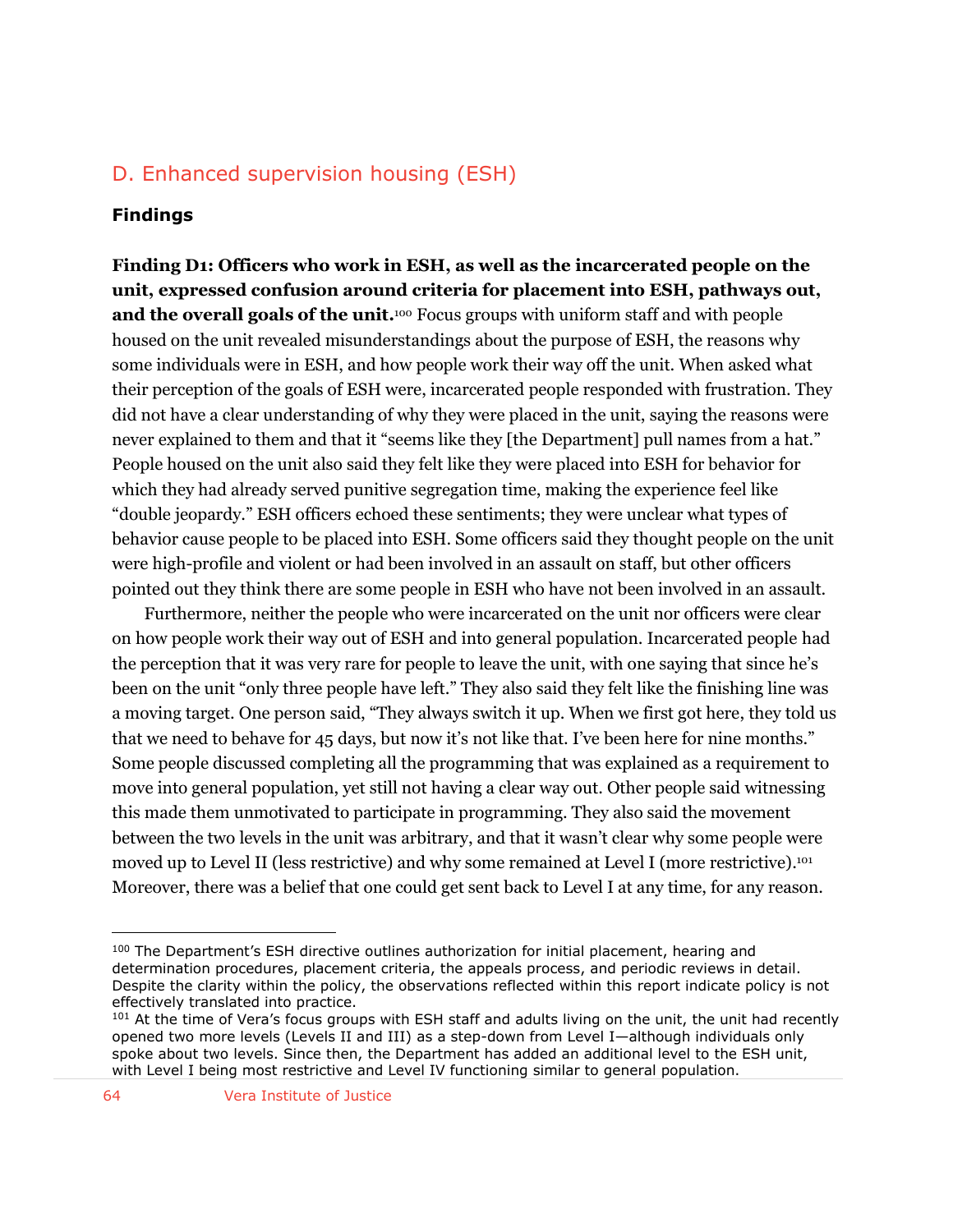Vera observed that the incarcerated people did not see movement between levels as an incentive; some people felt the programming and vocational opportunities available in Level I were better than Level II.

Officers had similar impressions regarding graduation from the unit, saying they didn't actually know what people had to do to successfully move back to general population. The officers had some inkling that people had to "comply with the program"—meaning not commit any infractions and participate in programming, but they said "it doesn't work that nicely." All officers felt there were some particular people that didn't need to be in ESH, and they expressed frustration that they were not more involved in the 45-day review process so that feedback could be given and considered by the reviewers. When people do leave the program, officers do not know where they are sent or the reasons behind their removal—whether that is graduation, transfer to a state facility, or return to the community.

**Finding D2: As of July 2016, ESH's level system used by the Department was not reflected in department policy.** At the time of Vera's visit to ESH in February 2016, the Department's ESH Directive did not reflect the level system observed. The directive was revised in July 2016, yet did not include mention of the level system.

**Finding D3: 56 percent of the 188 releases from ESH in 2015 into some form of punitive segregation.**<sup>102</sup> There were 107 transfers (65 distinct individuals) into punitive segregation from ESH in 2015. Fifty-two of these transfers were followed immediately by returns to ESH. It should be noted that for individuals who left ESH and then returned, our data analysis counted each return as a new stay.

## **Recommendations**

**Recommendation D1: Establish clear criteria for level progression and ways to graduate from the ESH level program.** To ensure movement between the levels, Vera suggests the Department create time frames for each level (i.e., maximum lengths of stay in Levels I, II, and II) and make progression between the levels presumptive unless determined otherwise by a multidisciplinary team. Vera urges the Department to conduct reviews to identify people who may benefit from level progression prior to reaching the maximum time at a specific level, to encourage movement between levels based on behavior rather than program structure.

**a. Develop or update ESH orientation materials.** Materials should outline program goals and reinforce expectations, including how people can move through the level

<sup>102</sup> Releases from ESH do not include people who left department custody altogether.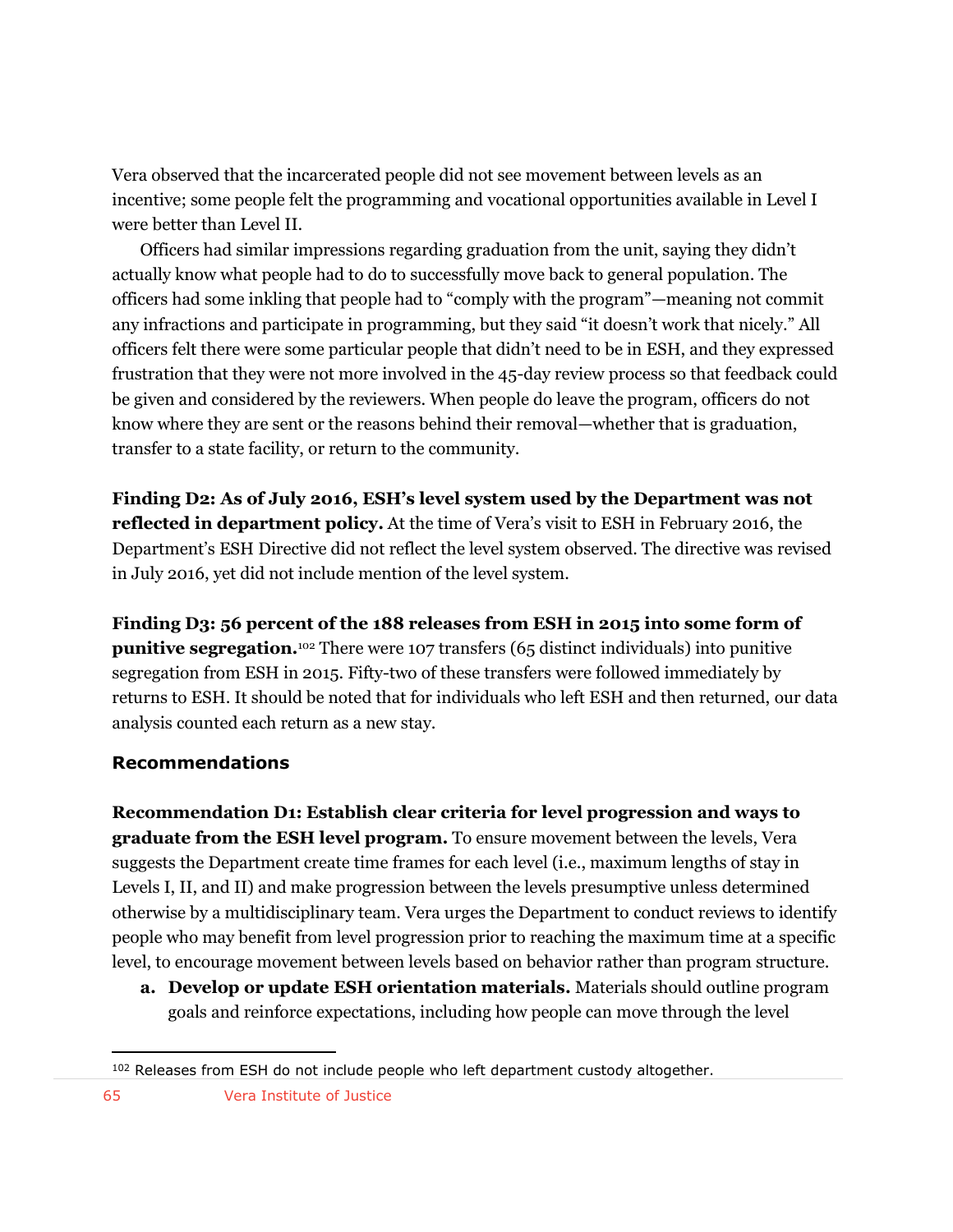system. The Department reports they began distributing updated orientation materials with information about program goals, level progression, and behavioral expectations in 2016.

- **b. Use multiple methods of communication (e.g., written, oral, visual) to communicate level progression, stagnation, regression, and graduation to people housed on the unit and staff who work on the unit.** Vera advises the Department to inform everyone on the unit—both individuals who are housed in ESH and those who work in the unit—swiftly of any decision-making regarding progression, stagnation, or regression between the levels. Furthermore, for individuals who stagnate or regress, Vera suggests informing the individual of the reasons for their halt in progress, as well as outlining measurable steps the individual may work on to successfully resume progress in the future. Similarly, clear communication about graduation decisions is encouraged. To accomplish these goals, the Department may consider developing individual behavior and programming plans for people housed in ESH that outline expectations and requirements for level progression and track overall progress.
- **c. Revamp staff training on ESH, including the goals, level system, and their role on the unit.**

**Recommendation D2: Develop a multidisciplinary team to make placement, level movement, and program completion decisions.** Uniform officers of all ranks, program staff, and mental health providers can offer important insight into the progress and needs of the population within ESH. A multidisciplinary team both facilitates transparency of ESH operations and ensures the unit appropriately reflects its stated goals.

**Recommendation D3: Memorialize the level system currently in practice in department policy to ensure consistency and fidelity.**

**Recommendation D4: Conduct periodic case file reviews of the people in ESH to ensure level system practice matches policy.** 

**Recommendation D5: Establish a structured reintegration process for people who are released from ESH into general population.** See Recommendation B11, page 51.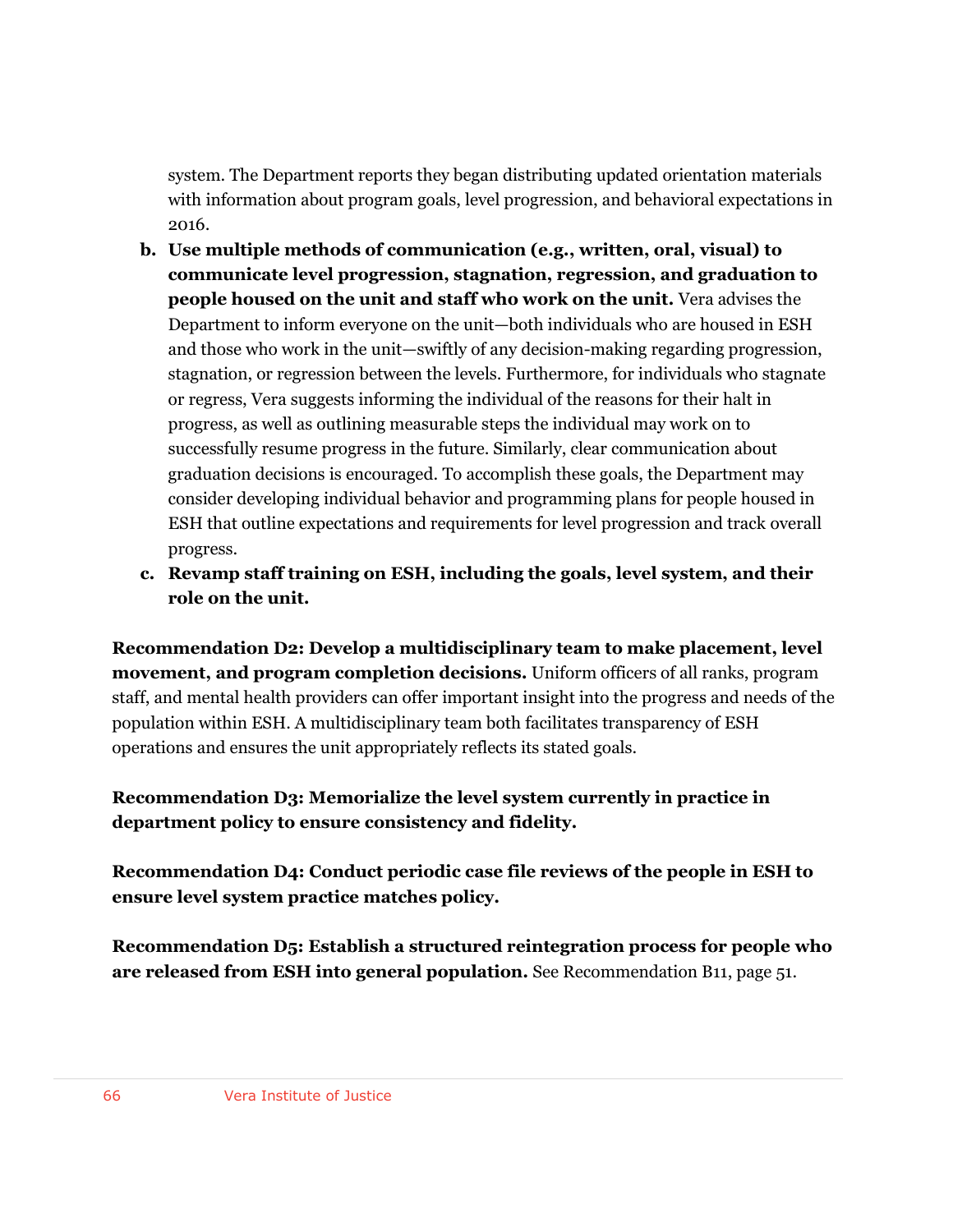# E. Other types of restrictive statuses and housing Units

## **Findings**

**Finding E1: The number of people in enhanced restraint (ER) has increased since 2014.**<sup>103</sup> The number of people in ER housing on an average day doubled from 30 in 2014 to 61 in 2015. See Finding A2, page 29, for more details on the growth of ER as the Department has decreased their overall use of restrictive housing.

**Finding E2: People on ER status are housed in units with varying levels of restriction and isolation.** Units that house people on ER status are vastly different (in, for example, level of restriction during lock-out time, access to congregate activities, and overall levels of isolation) depending on the facility in which they are located. At the time of Vera's assessment, the housing unit at GRVC that exclusively housed people on ER status was the least restrictive, while West Facility was the most restrictive.<sup>104</sup> Due to these differences, people on ER status have very different experiences of isolation and levels of restriction depending on which unit they are placed in, and some experiences are much more restrictive than the ER directive outlines.

- As of July 2015, the unit at GRVC that exclusively housed people on ER status functioned similarly to a small general population unit: people spent their lock-out time in a small congregate area on the unit. This practice is consistent with the Department Operations Order 01/13 "Red ID and Enhanced Restraint Status Inmates," which describes the only major difference between people on ER status and people who are not on ER status os the use of restraints (security mitts, handcuffs, waist chain, etc.) for movement outside the unit.
- As of November 2015, the unit at MDC that exclusively housed people on ER status, 9 South, utilized caged enclosures for indoor out-of-cell time. Two single occupancy cells open into each enclosure. Officers at MDC pointed out that this unit was previously a

<sup>&</sup>lt;sup>103</sup> Due to data limitations, Vera is only able to analyze people on ER status through the data indicators of ER housing units.

 $104$  It is important to note that per department policy, ER is a status and not a designated housing area within a facility. Many individuals on ER status are housed in various housing areas and comingle with individuals who are not on ER status. In practice, the Department frequently houses some individuals on ER status in a single unit without other individuals who are not on ER status. This practice is not documented in department directives, though Vera heard this practice had emerged for a number of reasons, including custody management and efficiency for officers on the units. Vera observed that these units are colloquially called "enhanced restraint units" by facility staff. The data also denotes ER housing areas.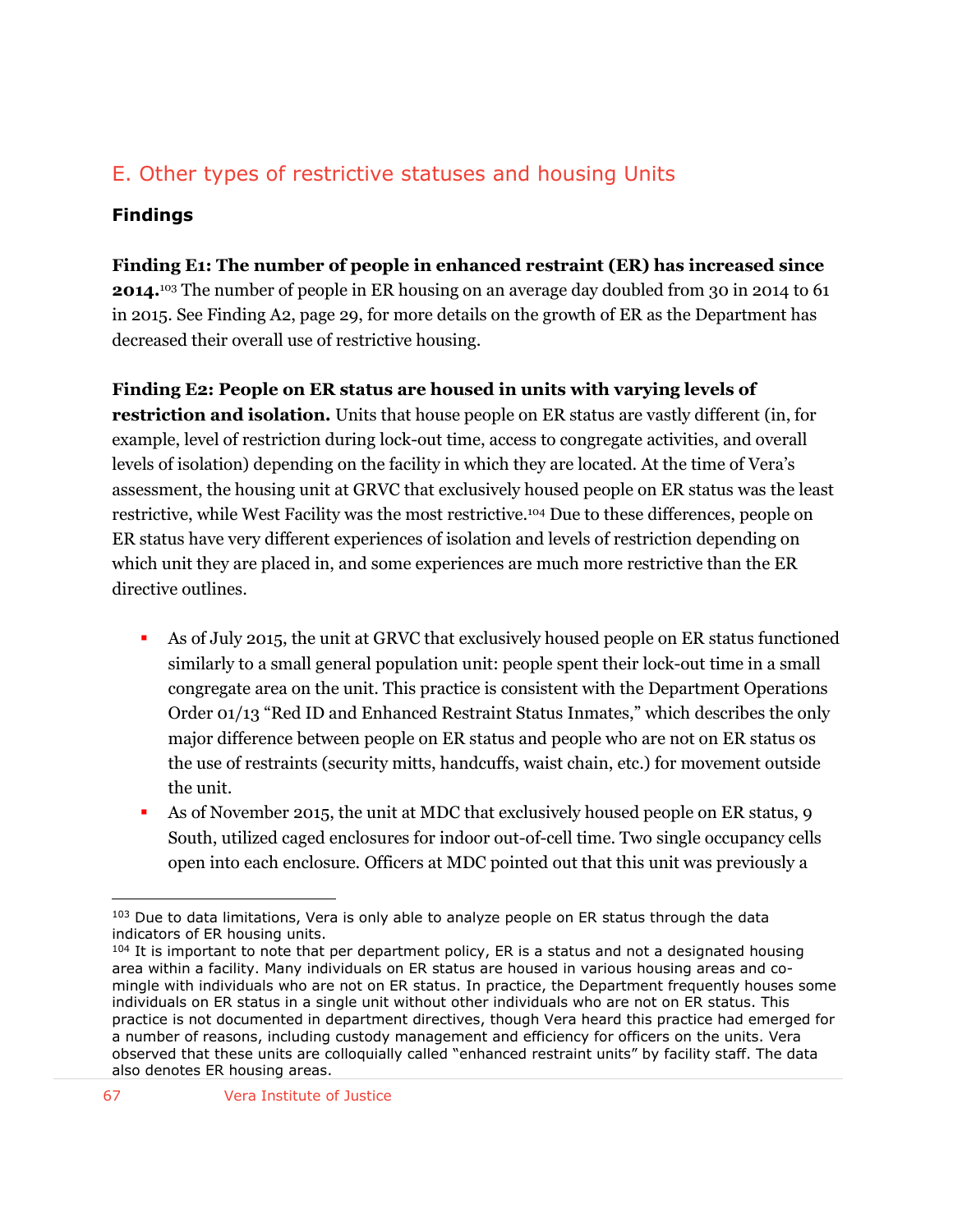restrictive "close custody" unit, and that they have not made any major changes in the way they operate the unit since it began housing people on ER status. 105

 As of March 2016, some units at West Facility where people on ER status were housed more closely resembled punitive segregation at other facilities. People spent their indoor out-of-cell time—individually or with someone else (determined on a case-by-case basis by facility staff)—in a different cell of the same size with different furniture configurations. Outdoor recreation time varied as well (determined on a case-by-case basis by facility staff). Some people spent recreation time in a large caged enclosure with other people, and others in a small caged enclosure by themselves (similar to outdoor recreation in punitive segregation).

**Finding E3: There is no established process or protocol for someone to earn his or her way off of ER status.** Department policy relating to ER status outlines due process procedures for placing someone on ER status, as well as the appeals process and a monthly review for some people on ER status. Despite this policy, Vera heard from individuals throughout the department—from officers on the units to Department leadership—that it is very rare for someone to be removed from ER status, with one officer saying "they never go back out to general population [from an ER housing unit]."

**Finding E4: People housed in West Facility and 9 South unit at MDC, regardless of status or security classification, are living in a restrictive environment.** As currently constructed and operated, anyone housed on these units is living under conditions that are more restrictive than other general population housing units Vera observed. At the time of Vera's visit, these units exclusively held people who have been designated as ER. This status, however, should only impact their off-unit movement, not their housing conditions.

## **Recommendations**

**Recommendation E1: Reconsider the need for dedicated ER status housing units.** 

According to Department directives the distinction between people who are on ER status (people who have committed violent acts) and those who qualify for ESH (people who have persistently been involved in violent incidents or are influential leaders in a SRG) is very limited.

 $105$  Close custody is a housing designation that is no longer used by the Department. According to a 2007 policy directive, close custody was a type of housing designation for an incarcerated person "whose behavior poses a significant threat to the safety and security of staff or inmates or to the good order of the facility." See New York City Department of Correction (DOC), *Department Directive 4020R-A Department Definitions of Inmate Categories* (New York: DOC, 2007).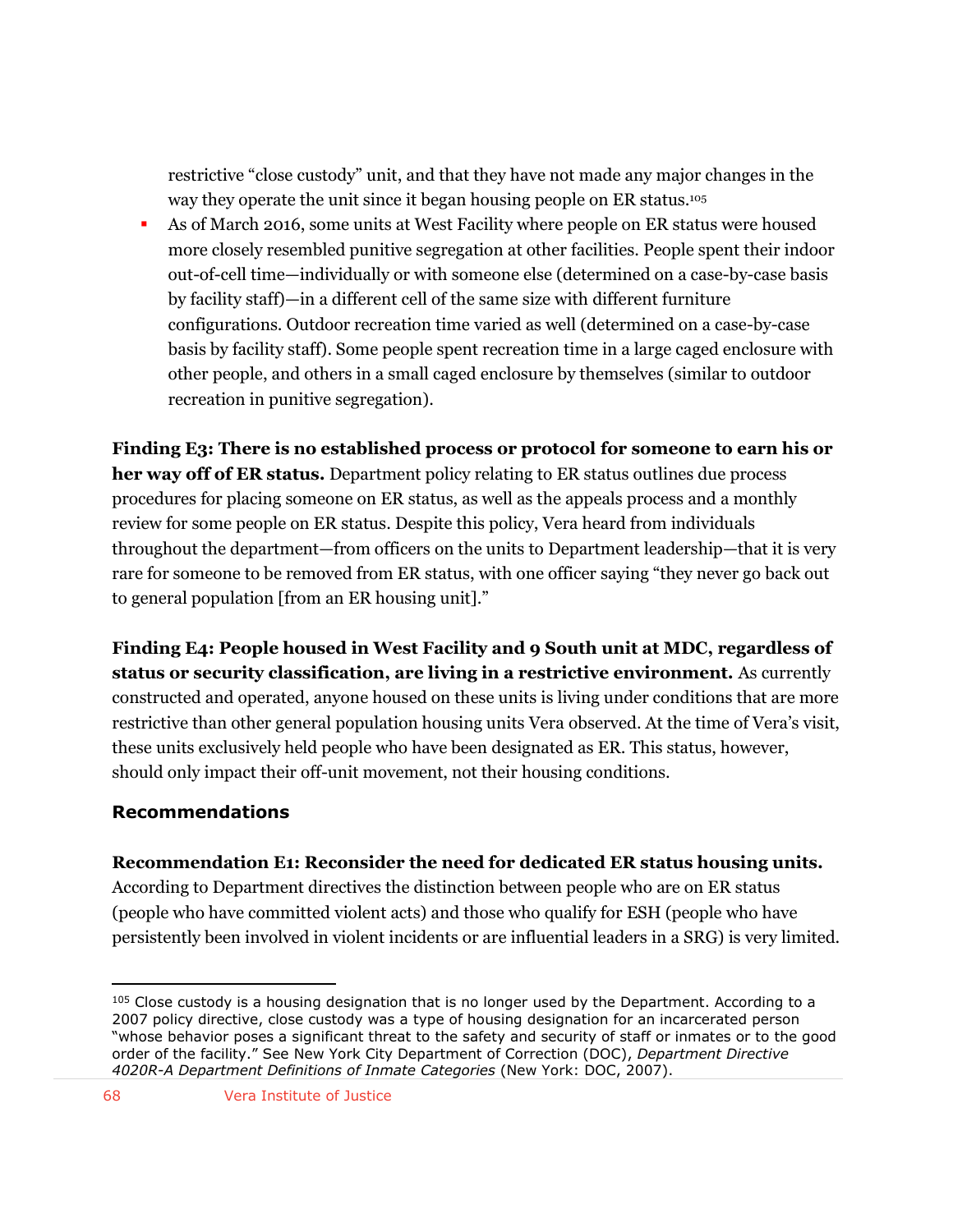Vera also observed confusion about the distinction amongst Department staff when asked about their understanding of ESH and people on ER status. For some, ER is used for "influentials" for others it is for people who have committed violent infractions, like slashings, consistently. The same populations were mentioned for ESH housing by various people; the factors that are considered when OSIU places people in either housing area or status are unclear. Given the overlap in populations, Vera suggests the Department eliminate dedicated ER units and instead consider housing people for whom restrictions beyond ER status are needed in either ESH or administrative segregation.<sup>106</sup> If the Department decides not to eliminate ER status housing units, Vera urges the Department to ensure Department-wide consistency in the conditions of those units. In line with the Department's ER status policies, these units should not function differently from other general population units. If the Department sees a need for varying levels of restriction, Vera suggests memorializing these levels and their restrictions in policy, developing placement criteria, emphasizing opportunities for congregate activity without caged enclosures, and determining eligibility for progression to less restrictive settings.

#### **Recommendation E2: Develop a process for people to work their way off ER status.**

Similar to step-down programs other systems have developed to help people in segregation progress to less restrictive housing environments, Vera urges the Department to consider ways to allow and encourage movement off ER status. Once developed, clear communication of the process to both the people on ER status and the staff working with this population will be essential to effective implementation.

**Recommendation E3: Conduct periodic and meaningful reviews of all people on ER status.** Reviews should allow people to have their ER status removed, and should be conducted for everyone on ER status, regardless of their level of restriction.

**Recommendation E4: Change, when possible, the physical structure of units whose design dictates the level of restriction and isolation experienced by the people in those units.** For example, Vera suggests the Department remove the caged enclosures in MDC-9 South so it can operate as a general population unit. In cases where

<sup>&</sup>lt;sup>106</sup> At the time of the assessment, the Department did not use administrative segregation in a manner that is consistent with other corrections agencies. In New York City, administrative segregation operated similar to a general population unit, with 14 hours out-of-cell a day in a non-restrictive setting, and was reportedly used almost exclusively as a custody management tool by the Department (i.e., the Department used administrative segregation to strategically keep certain people away from others).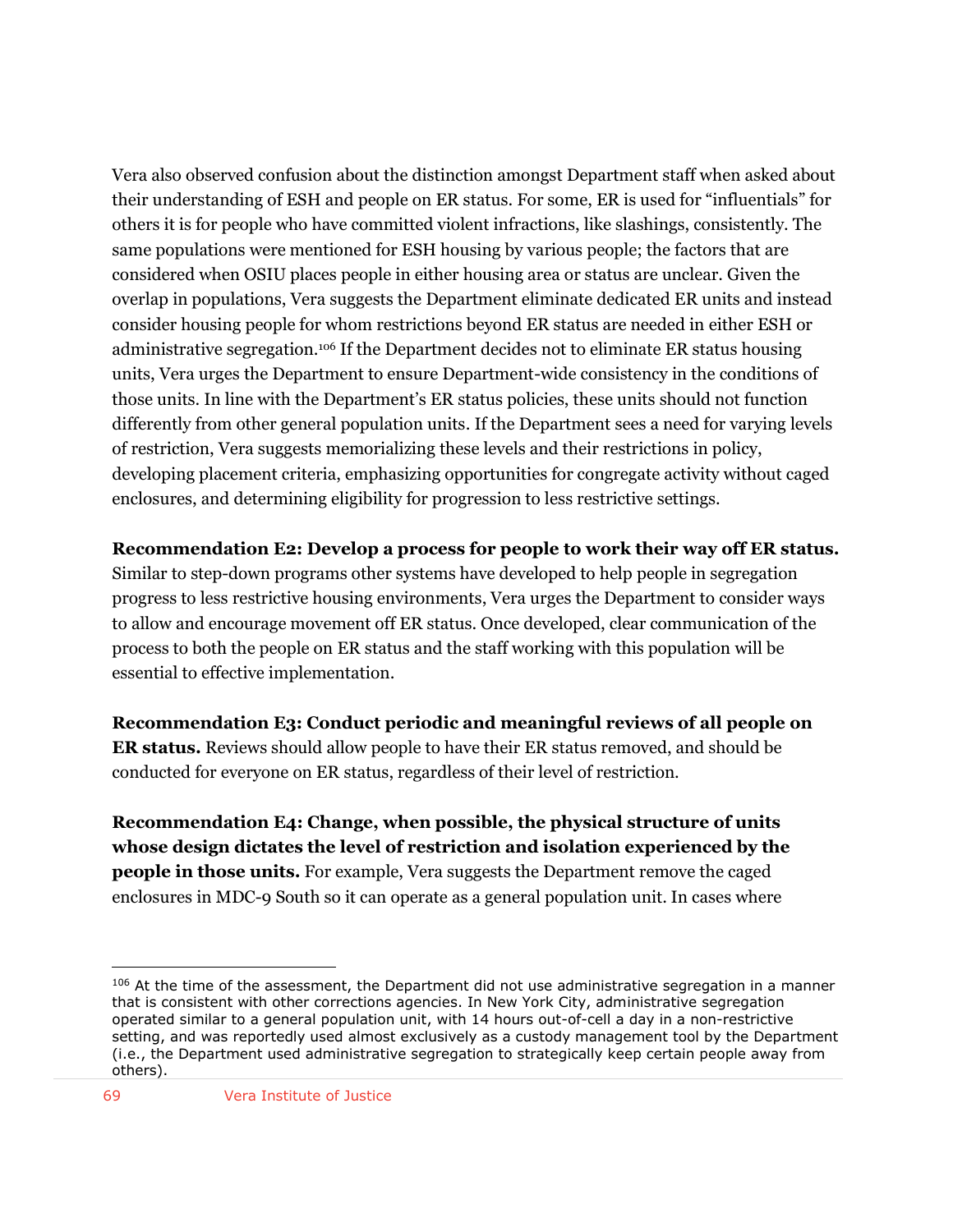changes to the physical structure are impossible, Vera recommends the Department move people to less restrictive and less isolating environments.

**Recommendation E5: Discontinue the practice of placing people who are not in punitive segregation or medical isolation in West Facility.** As discussed in Finding E4, Vera observed people on ER status housed in West Facility. Due to the physical structure of the facility, it is impossible for it to operate as a general population unit with true out-of-cell congregate indoor recreation. The Department has publicly stated its intention to close West Facility for non-medical purposes and move those individuals to North Infirmary Command (NIC) by June 2017.<sup>107</sup>

 $\overline{a}$ <sup>107</sup> Martin Murphy, comment made at New York City Board of Correction (BOC) public meeting, May 9, 2017, available for viewing at

https://www.youtube.com/watch?v=6943Sid0lTw&feature=youtu.be&t=6277.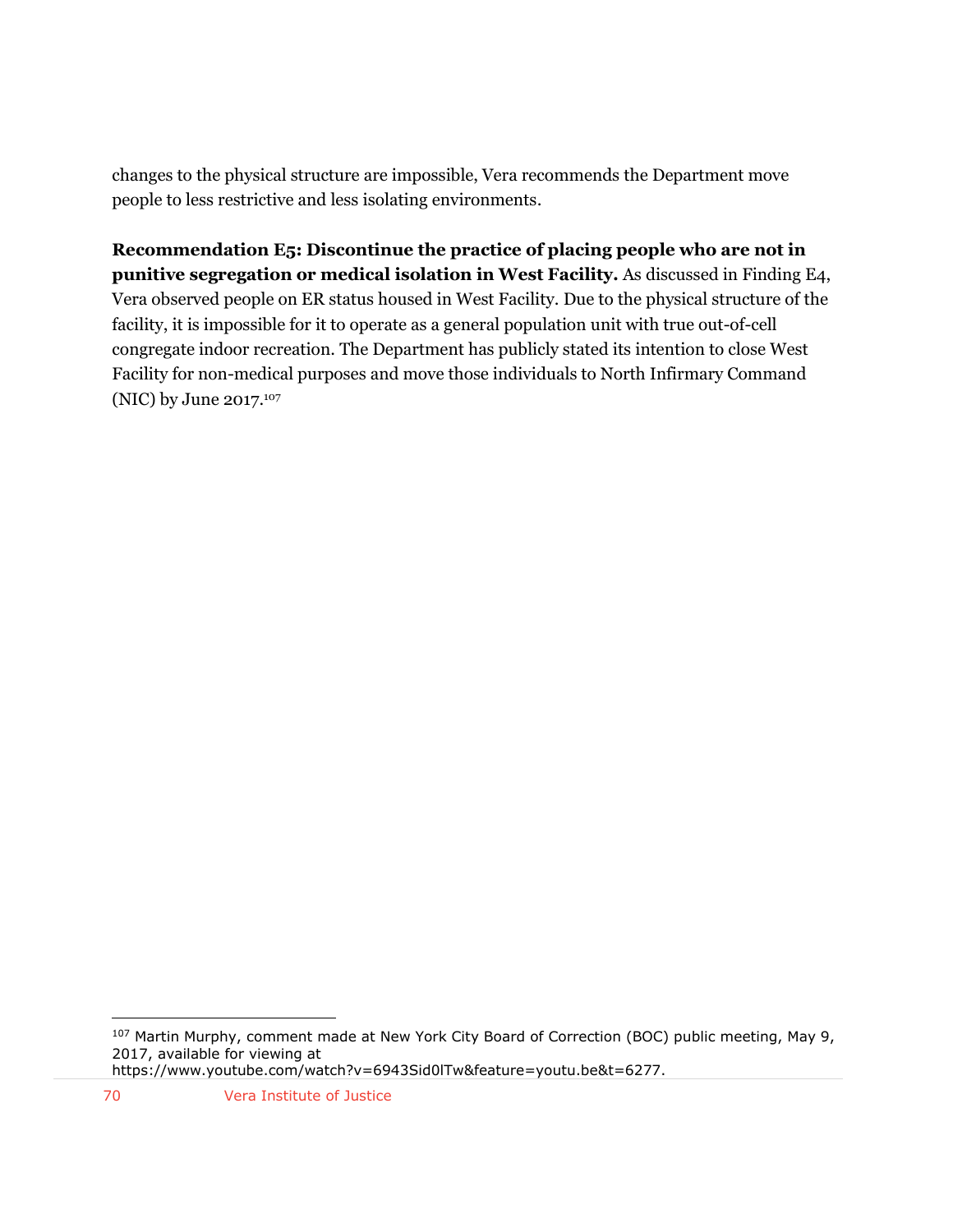# F. Racial and ethnic disparities

Pathways to segregation are complex with many factors and decision points contributing to someone being placed there. This analysis describes the outcomes of DOC's use of punitive segregation and other types of restrictive housing; it does not assess the determinants for those outcomes or make inferences about causality.

# **Findings**

**Finding F1: While the population in punitive segregation has declined, it remains disproportionately black.** Compared to the overall population, there are higher proportions of black people in punitive segregation (CPSU, PSEG II, and RHU), ESH, and ER units.<sup>108</sup> Figure 16 shows the disparity through a comparison of the rates at which each group is admitted to each type of unit, relative to their presence in the entire jail population. The numbers in each bar show the relative height of the bar compared to the unnumbered bar representing white incarcerated people (i.e., the red bar in the center group is 5.7 times higher than the



Figure 16: Disparity in admissions to special housing units by race and unit type

<sup>&</sup>lt;sup>108</sup> Due to data limitations, Vera is only able to analyze people on ER status through the data indicators of ER housing units.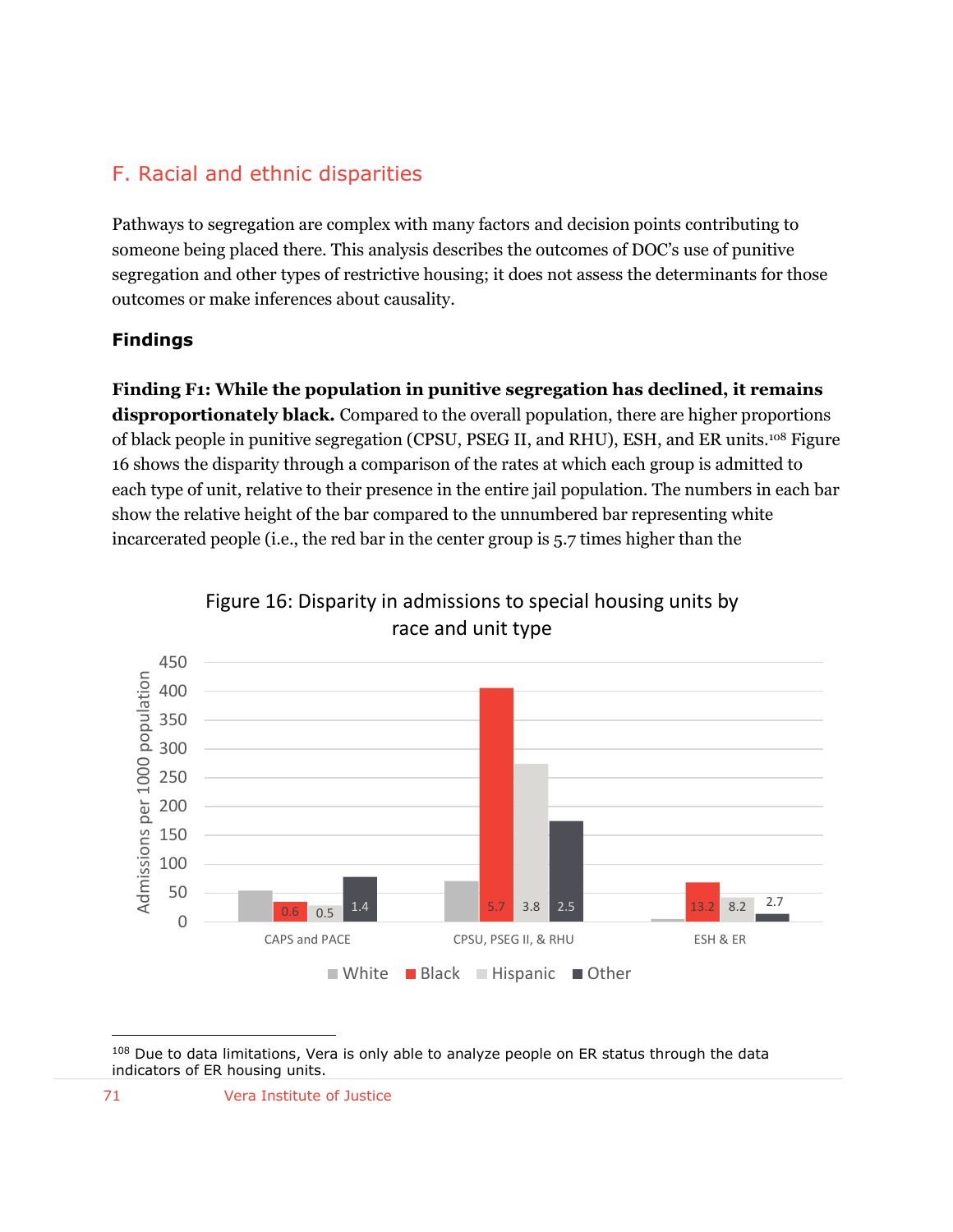unnumbered grey bar). Black people go to punitive segregation at 5.7 times the rate of white people, and to ESH and ER at 13.2 times the rate of white people.<sup>109</sup>

Vera does not have sufficient evidence to offer conclusive interpretations of these patterns, but it appears that race does matter in restrictive housing in New York City. Some of the differences could be due to disparate treatment, and some could be due to population and behavior variations. More study is needed to better understand these patterns and their causes.

**Finding F2: White people are disproportionately represented—and black and Latino people underrepresented—in the more therapeutic CAPS and PACE units.** Black people were admitted into CAPS and PACE at 0.6 times the rate of white people.<sup>110</sup> Latino people were admitted into CAPS and PACE at half the rate of white people. <sup>111</sup> See Figure 16 above.

## **Recommendations**

 $\overline{a}$ 

**Recommendation F1: Create a committee to study and address disproportionate minority contact with segregated housing.** Generally, people of color are overrepresented throughout the criminal justice system. In a 2015 report, the Brennan Center for Justice provided recommendations for reducing racial and ethnic disparities in jails, including the creation of a cross-departmental task force.<sup>112</sup> Creating a multidisciplinary committee could help the Department better understand the issue, set goals for the agency, consider and recommend changes to practices or policies, oversee implementation of any changes, and conduct periodic reviews of data and practice.<sup>113</sup>

**Recommendation F2: Closely monitor the impact of implementing the recommendations in this report on people of color.** In all internal and external reporting on the Department's use of punitive segregation, ESH, and ER status, include a breakdown by race.

<sup>&</sup>lt;sup>109</sup> Black people were admitted into punitive segregation in 2015 at a rate of 406 per 1000 compared to a rate of 71 per 1000 for white people. Black people were admitted into ESH and ER in 2015 at a rate of 65 per 1000 compared to a rate of 5 per 1000 for white people.

<sup>110</sup> Black people were admitted into CAPS and PACE in 2015 at a rate of 35 per 1000 in the average daily population (ADP) compared to a rate of 54 per 1000 for white people.

<sup>111</sup> Latino people were admitted into CAPS and PACE at a rate of 29 per 1000 in the ADP.

<sup>112</sup> Jessica Eaglin and Danyelle Solomon, *Reducing Racial and Ethnic Disparities in Jails:* 

*Recommendations for Local Practice* (New York: Brennan Center for Justice at New York University School of Law, 2015), 33-35.

<sup>113</sup> Tasks adapted from Eaglin and Solomon, 2015, 33.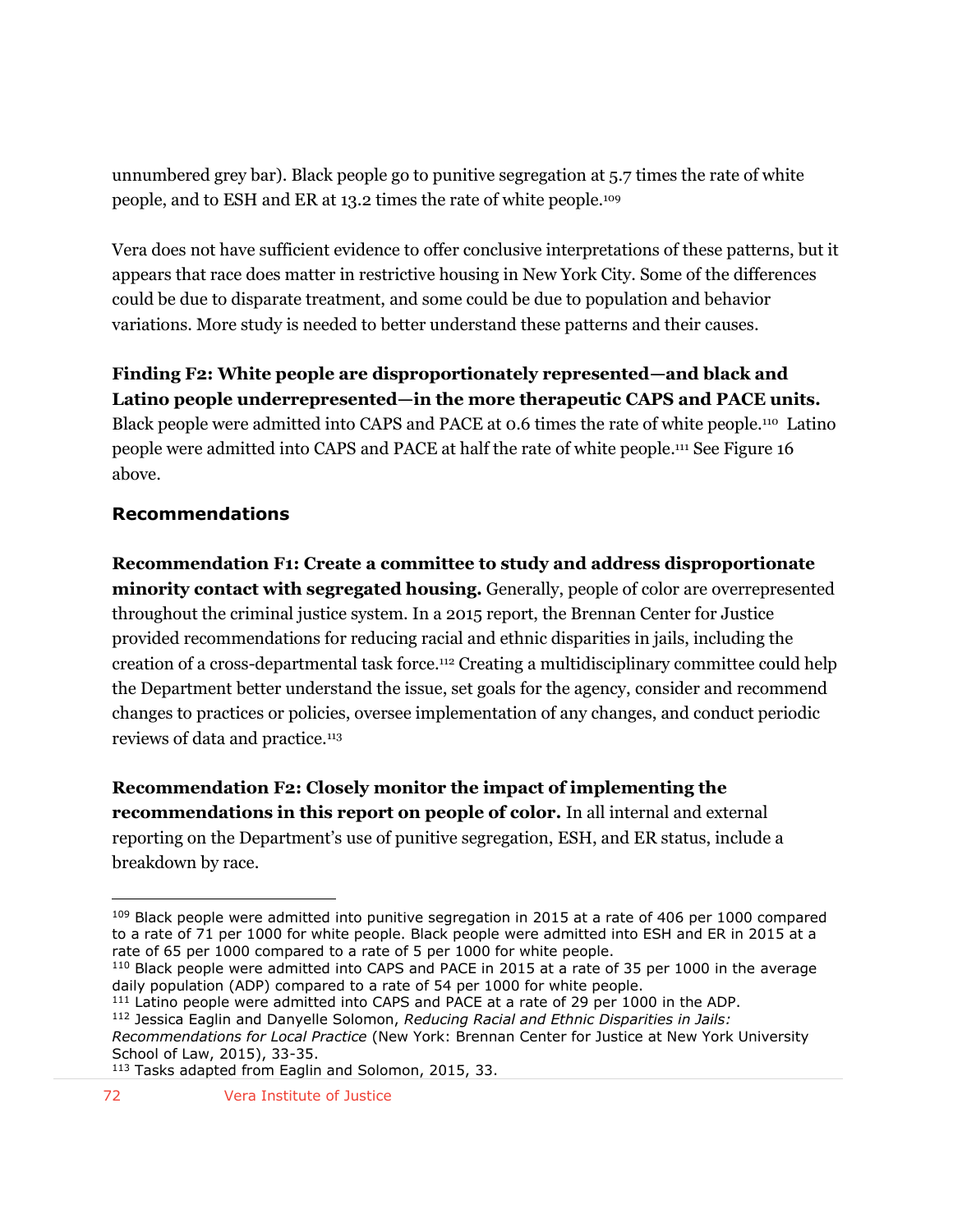## G. System-wide

#### **Findings**

**Finding G1: Adults in department custody, regardless of their housing placement, are idle and receive limited programming.** Vera observed people throughout the department engaged in very few structured activities, and the programming provided by the Department and community volunteers was often narrow in scope, targeting small segments of the population. Units that provide in-patient levels of care, like CAPS and PACE, are the exception to this finding. Vera also noted effective programming, like enhanced recreation, utilized by the Department at RMSC. At the time of the assessment, the Department was actively working to address this challenge, aiming to provide at least five hours of programming per day on every general population unit—an aim the Department reports has been met in its accelerated programming units (APUs) in "restart" facilities (GRVC, AMKC, OBCC, and MDC). In APUs, individuals in custody reportedly receive 2.5 hours of outside provider programming designed to address behavior (e.g., anger management, relapse prevention, and parenting skills) every day. Another 2.5 hours of programming is reportedly provided every day by Department staff and is aimed at reducing idleness (e.g., group counseling sessions, discussions of current events, watching sporting events, and game nights).

**Finding G2: The distinction between specialized housing units is vague and varies between facilities.** While the Department has a number of specialized housing units that have different missions and goals (e.g., CPSU, ER, GPE, PC, and ESH), the Department struggles to consistently differentiate between them in practice, and many seem to serve similar purposes. Confusion between PC, GPE, and general population, as well as between ESH and ER housing, abound throughout the department. <sup>114</sup> Vera observed—and Department staff confirmed—that there is little difference between GPE and general population at facilities where there is escorted movement for everyone (in facilities without escorted movement, people on GPE status would be escorted and people in general population would not), and since most facilities have escorted movement, GPE essentially functions as a security tool. Furthermore, when questioned about the differences between GPE and PC, one staff person said it is "really just a label change,"

<sup>&</sup>lt;sup>114</sup> People in the custody of the Department who have safety concerns and require separation from specific people or groups of people may be placed in protective custody (PC). General population escort (GPE) is designed for individuals who may be vulnerable but who the Department has determined are not in immediate danger. An officer escorts people with GPE status any time they move out of their assigned housing area.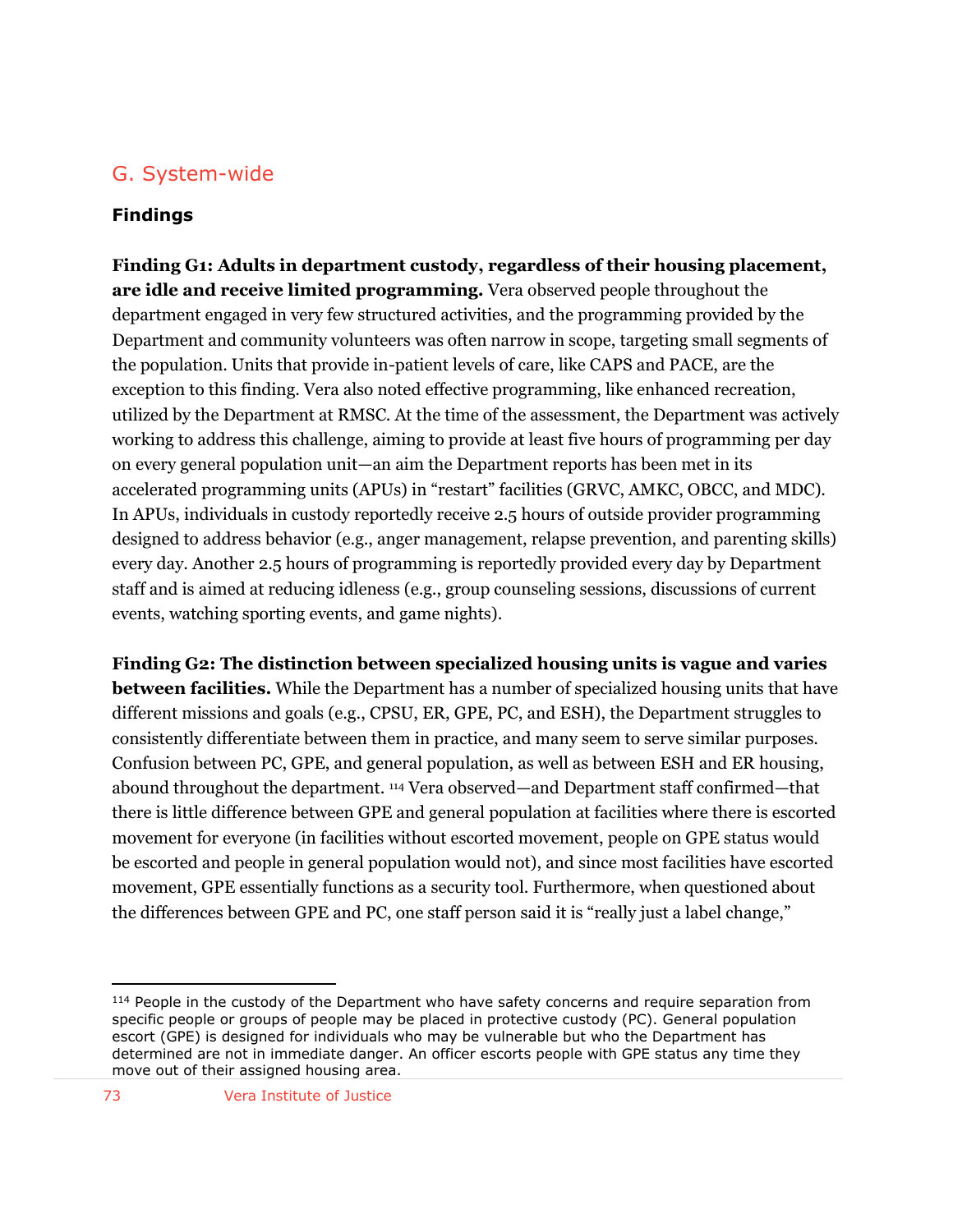indicating the Department uses GPE as a security management tool for people who could be classified as PC or could be housed in general population.

The existence of so many specialized units creates challenges for department staff in making housing assignments and moving people through facilities, when certain populations cannot interact with other populations, and results in facilities operating with multiple missions.

**Finding G3: There is little focus on staff wellness.** When asked about wellness opportunities, staff did not feel like there were enough opportunities, and the ones that were offered (such as yoga) did not reflect their interests or needs.

**Finding G4: Department directives, orientation materials, and staff resources are not always maintained to reflect current practices and policies.** Similar to Findings B13 on page 43 and D2 on page 65, a number of practices and formal policies are not reflected in department directives. For example, as of December 2015, the Transitional Restorative Unit (TRU) and the Second Chance Housing Unit (SCHU), both designed as alternatives to punitive segregation for people under 18, had been in operation for about a year without an approved policy. Conversations with department staff indicated that this delay in formalizing policies led to challenges with the unit's roll out; staff expressed frustration that they weren't given direction and seemingly had to "make it up as they went along."

Furthermore, the units were created before programming was developed and implemented, giving most people the impression that no alternatives were thought out prior to the elimination of punitive segregation for this population. Overall, staff felt changes were made with little input from the facility and their specific needs, and the changes have required individual officers to manage the population in these new units without being given the tools to do so. These observations reflect the reality that staff don't always know or understand why decisions are made at headquarters, an opinion that was vocalized throughout the assessment period.

#### **Finding G5: The types of training uniform staff receive vary, even within a single**

**unit.** Some of this variation is a result of challenges with permanent staff assignments—which means some staff might be required to fill in for permanently assigned staff despite never having received training to work with special populations (see Finding C8, page 59); some is the result of changes in the training offered in the Academy, resulting in newer cadet classes having been trained differently than officers who have been in the Department for longer.

#### **Finding G6: The Department experiences challenges when implementing innovative new policies and procedures.** Mid-management leadership report having little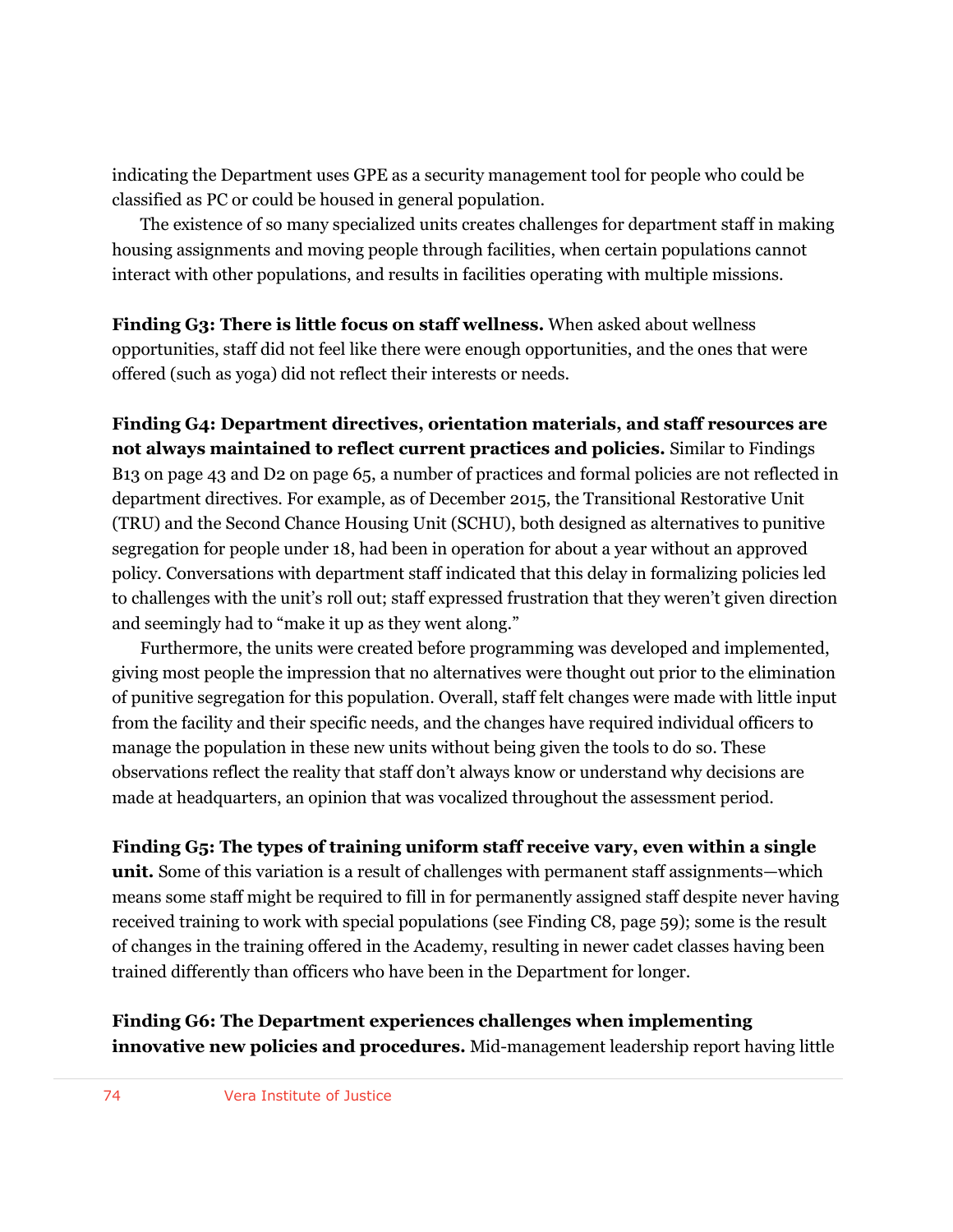formal guidance on how to communicate changes to their team, and often only have a few weeks, or sometimes a few days, to establish a new unit (one person recalled having to prepare a PC unit within 24 hours). In contrast, it was reported that when given more time to implement changes, new programs and units operated with greater success. For example, during the assessment, the Department "restarted" a number of facilities, moving people off housing units, retraining staff, and upgrading facility amenities. The Department reported this process allowed leadership to fully communicate changes to programs and units and further train staff.

#### **Recommendations**

#### **Recommendation G1: Offer support to people in general population to help them succeed.**

- **a. Focus programming on people with the highest risk and needs.** Per the Department's security classification tool, people housed in the highest security level have been identified as having high risk for demonstrating violent behavior. This provides the Department with an opportunity to direct programming resources at this population to address behavior issues and needs, which may assist in reducing admissions into punitive segregation or other restrictive statuses. The Department reports that the APU model general population units were initially launched in high-custody housing areas.
- **b. Examine strategies that may help adults in custody alleviate stress and reduce their likelihood of breaking the rules.** These may include exploring ways to allow individuals to voluntarily lock in to their cell in order to remove themselves from conflict, or proactively providing access to mental health professionals when requested. Another strategy worth exploring is developing "blue rooms" or other de-escalation spaces. A blue room, originally conceived by a corrections officer in the Oregon Department of Corrections (ODOC), is a converted indoor recreation space where nature videos and sounds are projected on the wall to have a soothing effect on adults in custody. Since creating the blue room in 2014, the facility where ODOC implemented the room has seen a decline in violent episodes and cell extractions for people who have access to the room. It costs about \$1,500 a year to maintain, and security and behavioral health staff report that the blue room has led to a calmer, less chaotic environment in the unit.<sup>115</sup> Repurposing unused cells or other spaces in this way would give people a place to cool off after a frustrating experience or interaction and could potentially reduce their

<sup>115</sup> Allison Hastings, Elena Vanko, and Jessi LaChance, *The Safe Alternatives to Segregation Initiative: Findings and Recommendations for the Oregon Department of Corrections* (New York: Vera Institute of Justice, 2016).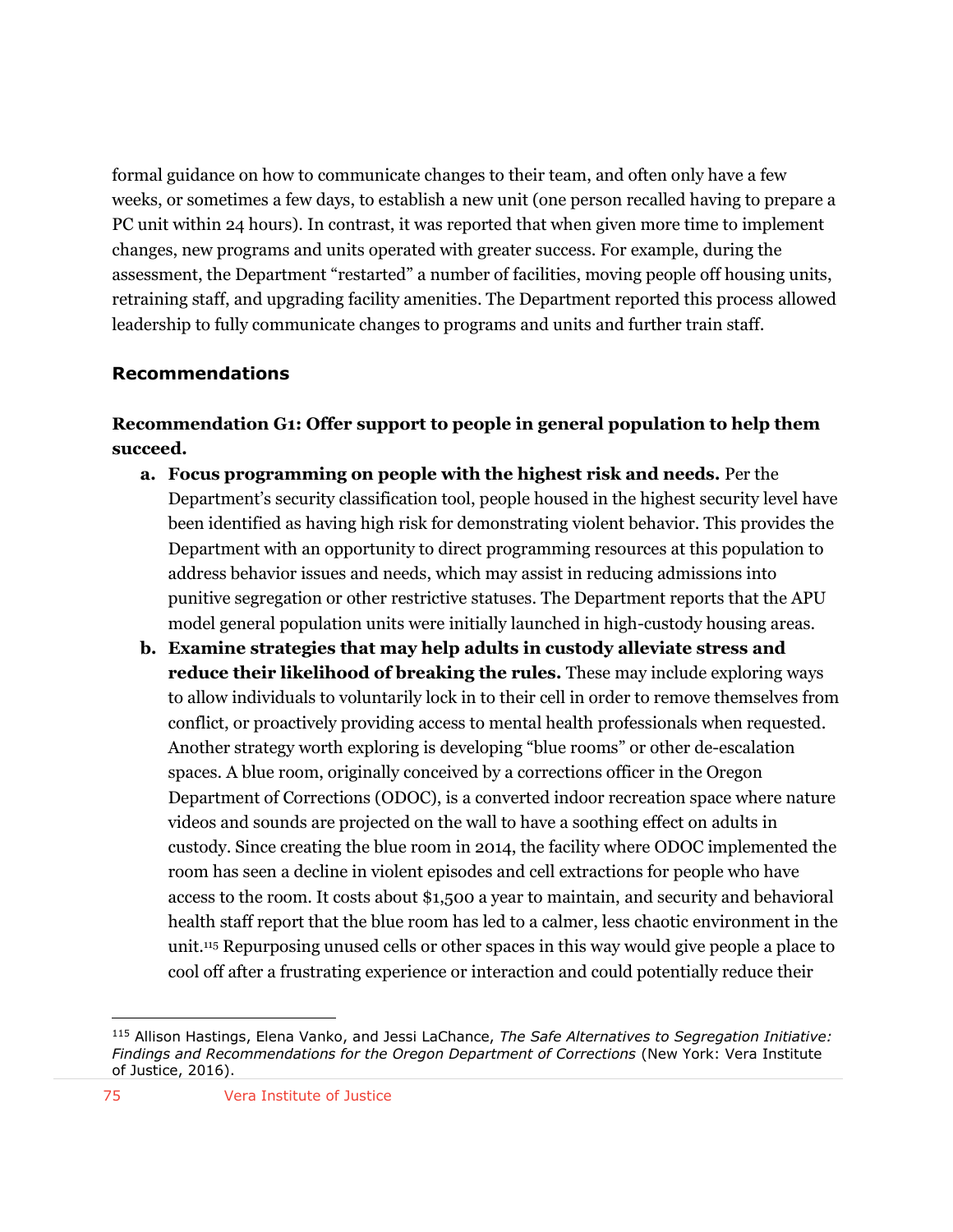risk of committing an infraction in a heated moment. Vera encourages the Department to establish a system that allows all or most adults in custody to access these spaces for meaningful periods of time.<sup>116</sup>

**c. Reduce idleness.** Vera encourages the Department to continue its expansion of APU general population units. Other ways to reduce idleness include expanding access to enhanced and structured recreation, developing work opportunities, and using creativity to reduce the time people spend without something constructive to do.

**Recommendation G2: Reevaluate the need for specialized housing units and statuses.** There are certain specialized units across the system that do not have a clear purpose or target population, or the purpose or target population is duplicative of other units. For example:

- administrative segregation is managed similarly to general population units;
- in facilities where movement is escorted for everyone, GPE is similar to general population, and in facilities with non-escorted movement, GPE is similar to PC; and
- in some cases, the conditions of ER are similar to punitive segregation or ESH, depending on the level of restrictions within ER.

Vera suggests the Department consider the following changes:

- **a. Eliminate GPE in facilities that already have escorted movement.**
- **b. Merge GPE and PC in all non-escorted movement facilities.**
- **c. Eliminate administrative segregation and house people by security classification instead.**

**Recommendation G3: Explore ways to improve staff wellness, particularly for those staff assigned to segregated housing units.** For example, ODOC has prioritized staff wellness agency-wide, partnering with local universities to conduct studies that allow the agency to better understand stressors corrections officers are exposed to and initiating programs to help mitigate that stress. At one facility, ODOC has successfully piloted an orientation initiative to help families of new corrections officers understand the challenges and stresses of

<sup>116</sup> Colorado has introduced de-escalation rooms in some of its facilities, where adults in custody can go when they need a "time out" to cool down. These rooms often have soothing wall colors, dim lights, and a comfortable chair. Individuals can listen to calming music, use exercise balls, read, and participate in art therapy. See Raemisch and Wasko, 2015.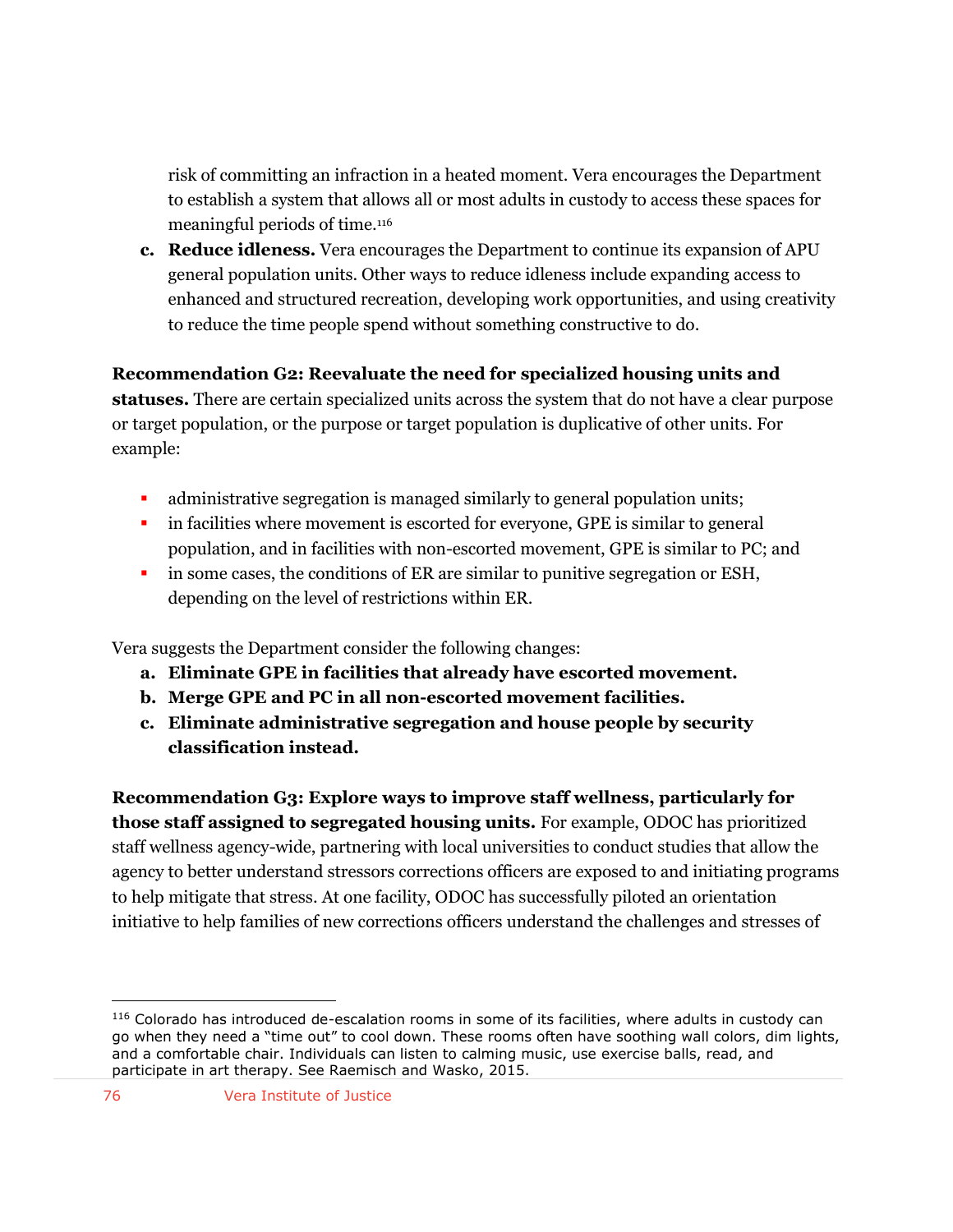the job and is looking at expanding its implementation statewide. <sup>117</sup> The Vera team notes that a focus on staff wellness and morale is essential; allowing staff to decompress from emotionally stressful situations, like after a verbal altercation, will undoubtedly impact how staff interact with the people in their custody, and may limit uses of force and incident rates, providing a healthier workplace.

## **Recommendation G4: Use conflict resolution approaches as a response to**

**interpersonal conflict among people in department custody.** Conflict resolution offers an alternative approach that emphasizes finding nonviolent solutions to disputes and repairing harm caused by behavior. Vera suggests, when appropriate, the Department incorporate strategies built on this framework as a response to interpersonal conflicts that arise within the jails. Conflict resolution will not be appropriate for all infractions, and the Department will need to determine which types of infractions this approach will fit. A number of successful programs used in other justice contexts (like the courts) offer models the Department could consider:

- *Mediatio*n: programs that use trained neutral mediators to bring victims and offenders together to discuss the crime, the aftermath, and ways to move forward;
- *Circles*: similar to mediation, these programs include community and family members as well as the victims and offenders;
- *Conferencing*: frequently used within the criminal and juvenile justice framework, these programs are similar to mediation but include justice stakeholders, like police and attorneys; and
- *Victim-offender panels*: programs that bring together victims and people convicted of person-related offenses linked by a similar type of crime, but not a specific crime, offering indirect opportunities for discussions about the crime, the aftermath, and the resolution, when either the victim or the convicted person is unable (or unwilling) to meet the other.<sup>118</sup>

In the context of corrections, conflict resolution is only appropriate for incidents that occur within the jail; Vera does not suggest the Department use this approach for the crime for which

<sup>&</sup>lt;sup>117</sup> Zachary Erdman, Oregon Department of Corrections, April 24, 2017, e-mail communication with the authors.

<sup>&</sup>lt;sup>118</sup> For more information regarding the restorative justice programs mentioned here, see Center for Justice and Reconciliation, "Intro to Restorative Justice Lesson 3: Programs," http://restorativejustice.org/restorative-justice/about-restorative-justice/tutorial-intro-to-restorativejustice/lesson-3-programs/.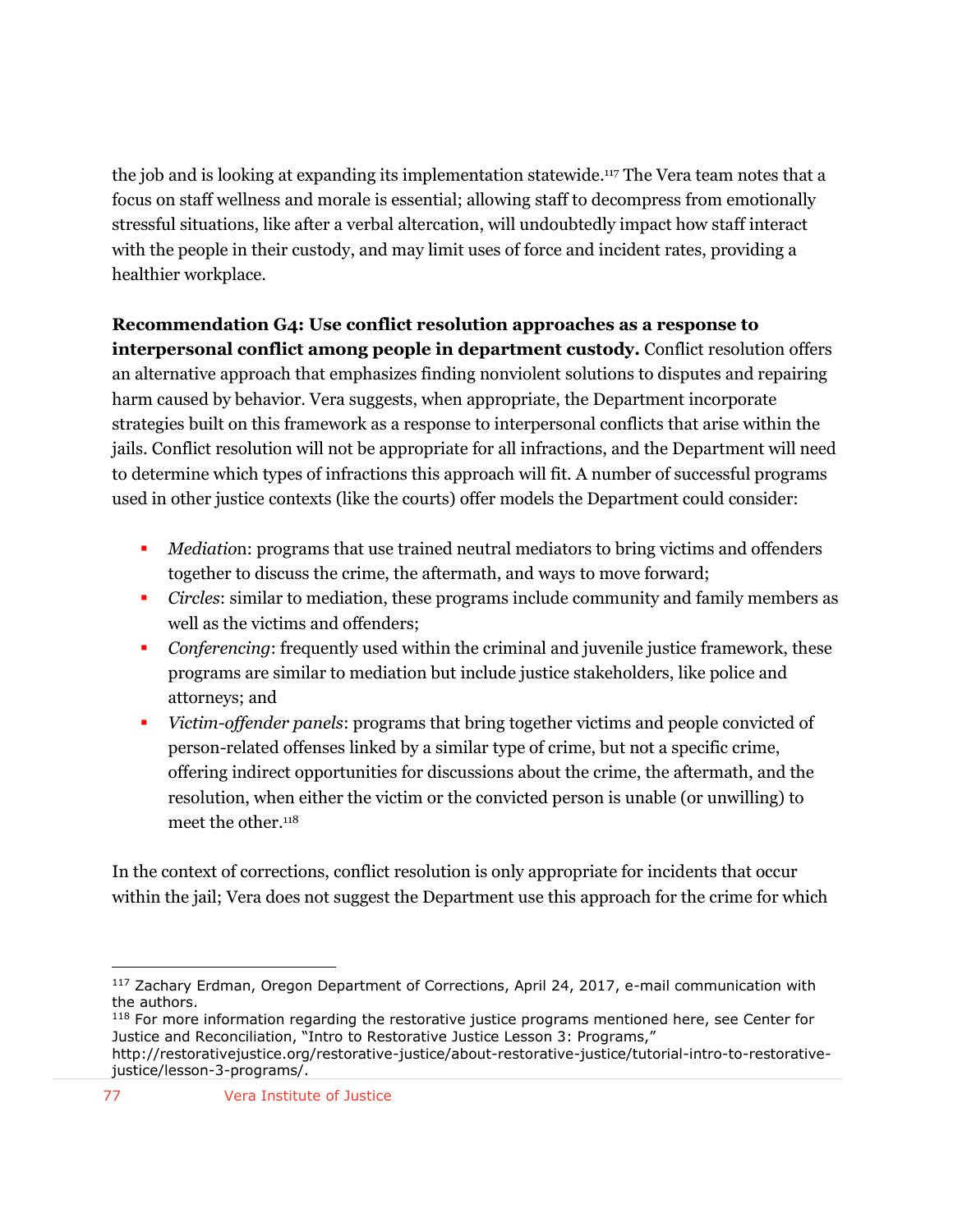the individual is facing incarceration, only as a response to behavior that occurs once an individual is in custody.

**Recommendation G5: Update all department directives, the inmate handbook, and the Inmate Rule Book to be consistent with current and new policies.** Consistency between all written directives will assist in more effective communication of departmental priorities between the Department's leadership and its staff, and it can increase comprehension and adherence to policy. Furthermore, uniformity of the departmental materials that are distributed to individuals in custody will allow people to have a clear understanding of behavioral expectations and consequences the Department might consider when infractions occur.

#### **Recommendation G6: Institute permanent staff assignments for all specialized**

**housing units.**<sup>119</sup> Assign staff whose skills and interests appropriately match the population they are working with. The Department should also review the types of training uniform and non-uniform staff receive to ensure all training is specialized to the population to which they are assigned. Vera encourages the Department to train uniform and non-uniform staff together, so each person understands everyone's role on the team.

**Recommendation G7: Incorporate a coaching model to reinforce training with feedback and accountability mechanisms.** One approach might include assigning newer officers a more seasoned officer to coach them and to reinforce new skills. This coach can provide officers who are establishing new skills with direct feedback, support, and mentorship in applying those skills to their practice. Vera also suggests incorporating this model to new units (e.g., when a new ESH unit opens). Coaching can be an essential part of rolling out changes to practice and fostering a learning environment conducive to sustaining those changes.

**a. Ensure veteran officers, supervisors, and facility management receive new training when new cadet classes receive new training.** If the Department adopts a coaching model to support training, it will be essential for the Department to reinforce new skills to veteran staff as well as new cadets.

**Recommendation G8: Incorporate concepts of procedural justice into training curriculum for all staff.** Procedural justice (also known as procedural fairness) hinges on the

 $119$  The Department reports that instituting permanent staffing assignments has been an integral part of the transition to the APU model in GRVC, AMKC, OBCC, and MDC, though not all the facilities have the staffing levels that are required to achieve fully permanent staffing structures.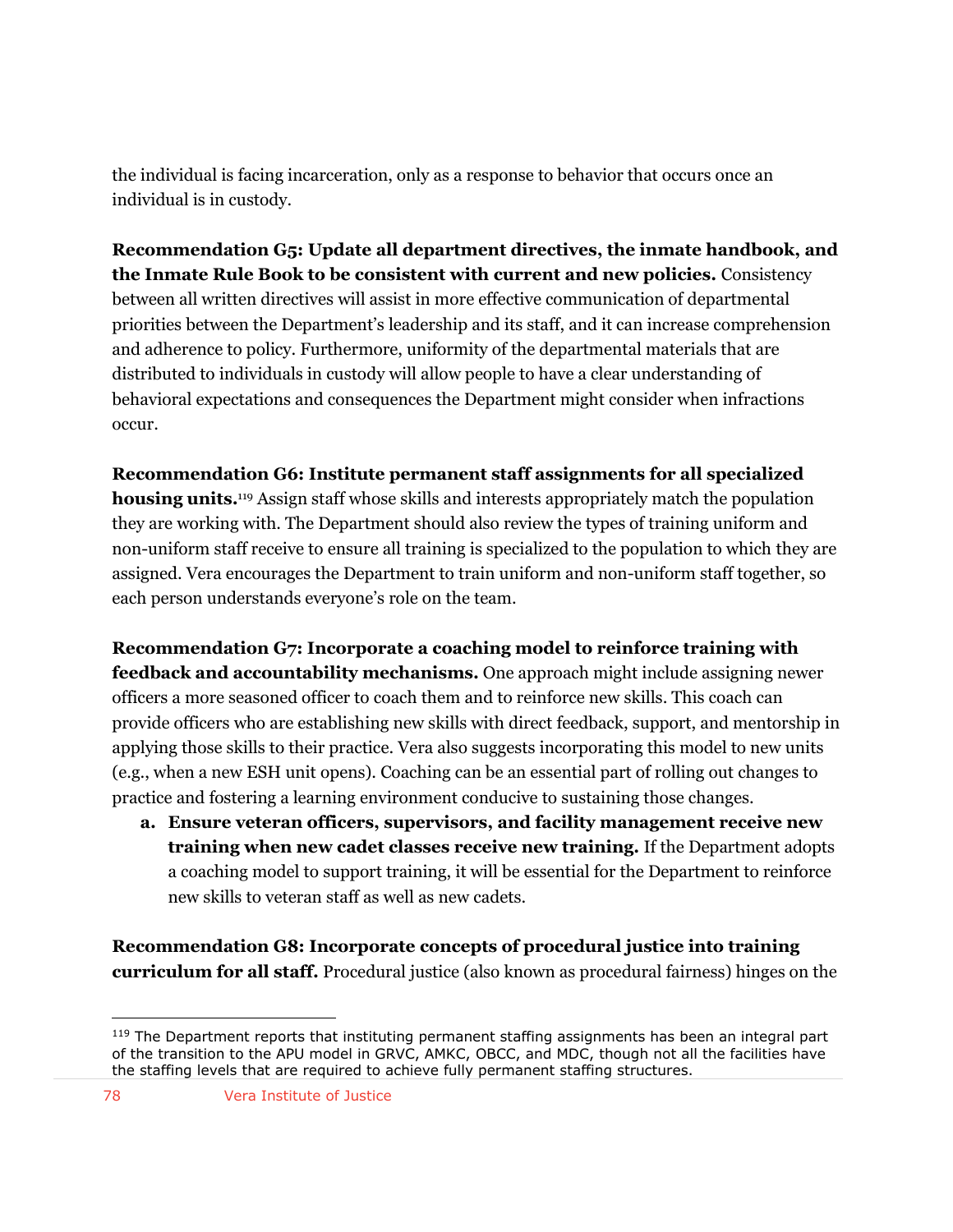idea that people perceive justice as fair, based on their perception of fairness in the *process*, not just the perception of a fair *outcome*. There are five main elements of procedural justice:

- voice—people need to feel as if their side of the story has been heard;
- respect—people need to be treated with dignity and respect;
- neutrality—people need to feel like decisions are made in an unbiased and trustworthy way;
- understanding—people need to understand what is happening and why it is happening; and
- helpfulness—people need to feel like their encounters with authority figures are constructive and that their personal circumstances are acknowledged. 120

Vera encourages the Department to train all staff on procedural justice; while the Adjudication Unit plays a key role in the Department's due process procedures, staff at all levels initiate and engage with the adjudication process. By adding concepts of procedural justice into the Department's training curriculum, the Department has the opportunity to further legitimize the disciplinary process, equip its officers with the tools to effectively respond to unwanted behavior, and ultimately increase compliance with departmental rules.

### **Recommendation G9: Engage union leadership and staff at all levels in the implementation of new strategies.**

- **a. Identify champions in leadership and at the facility level to lead the reform efforts on the ground.** Officers and non-uniform staff who work with the Department's population on a daily basis can be relied on as subject-matter experts. They can help prioritize strategies, identify target facilities, nominate key staff to lead change efforts, and develop pilot programs. In addition, they can become credible messengers amongst their peers, helping generate buy-in throughout the department.
- **b. Develop internal communication plans and tools for staff with feedback mechanisms; explain changes to be made, reasons for reforms, and the role staff play in the changes.** Vera urges the Department to develop a communications plan that reaches all levels of staff, people who are in the Department's custody, as well as external stakeholders. Utilizing a wide array of communication strategies can ensure various audiences receive important information (e.g., briefs, memos, powerpoints, and

<sup>&</sup>lt;sup>120</sup> For more information on procedural justice, see Emily Gold and Melissa Bradley, "The Case for Procedural Justice: Fairness as a Crime Prevention Tool," *Community Policing Dispatch* 6 no. 9 (2013) and Tom R. Tyler, *Why People Obey the Law* (New Haven, CT: Yale University Press, 1990).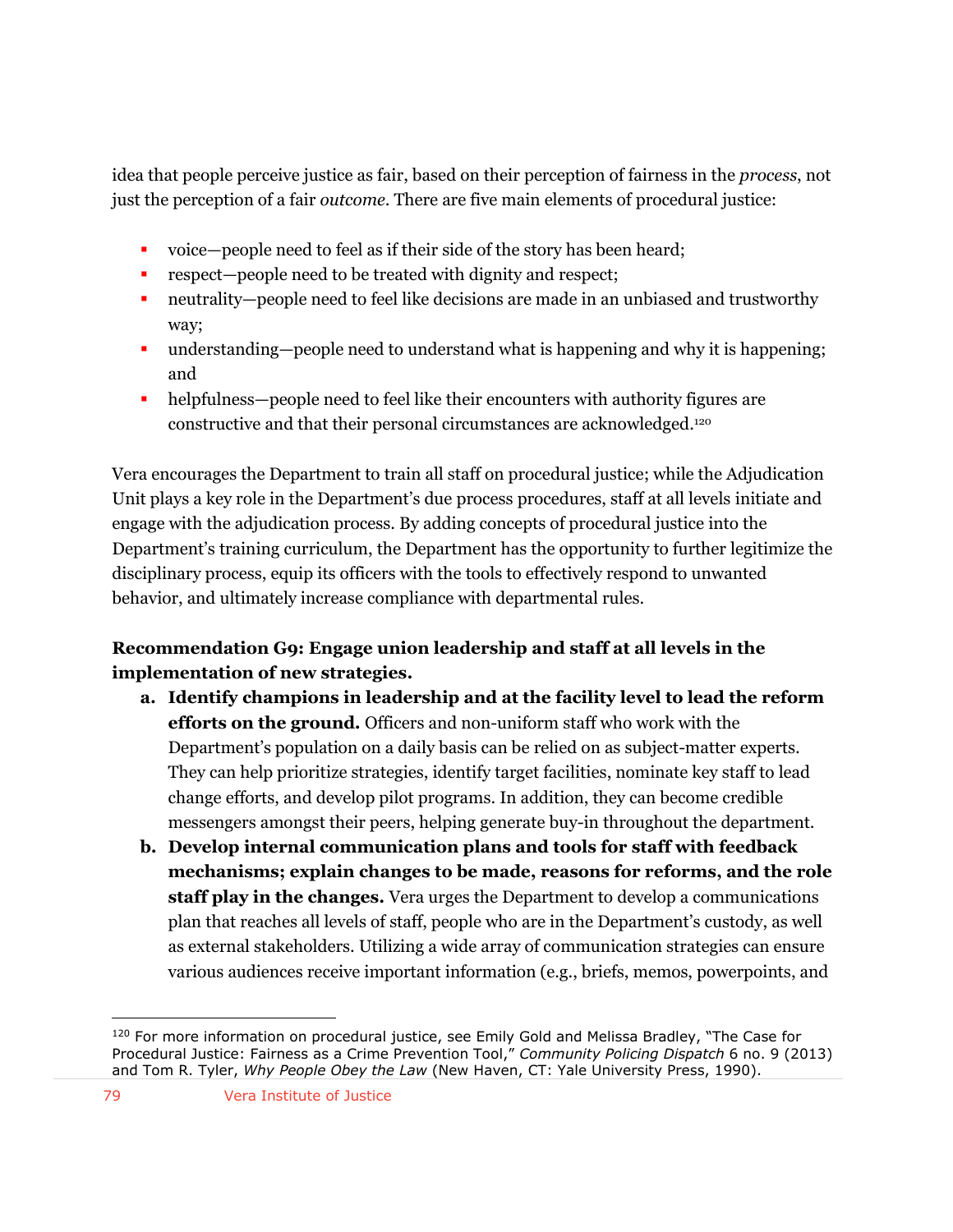talking points for mid-level management; e-mails, pocket cards, and roll call for uniform staff). Communicating goals is essential to cultivating staff that have ownership and pride in their work. Ownership and pride are essential to successful implementation of changes.

**Recommendation G10: Take time for thoughtful implementation.** It is not enough to identify and adopt solutions to a problem if the solution is not delivered with fidelity and integrity. To avoid implementation gaps, it is imperative to spend time conceptualizing implementation before mandating new practices.<sup>121</sup> While some solutions can be implemented quickly, other, more complex solutions may require more time. Implementation science shows that optimal implementation includes two to four years of exploration (finding solutions), installation (communication, preparation, and other behind-the-scenes tasks), and initial implementation (change in practice that may receive pushback or resistance), all of which is followed by full implementation, where the solution is fully integrated into organizational culture and is seen as accepted practice.<sup>122</sup> While some of the more complex strategies recommended in this report might take a few years to implement, there is also value to identifying "quick wins" that demonstrate to stakeholders the Department's commitment to finding solutions in the interim. For all strategies the Department identifies for implementation, Vera suggests employing the following approaches.

- **a. Develop implementation teams**. Research shows that teams made up of system stakeholders of varying levels, as well as "community" members are most effective. (In the context of corrections, these community members may include people who are currently incarcerated in the Department's system or people who have been formerly incarcerated.)<sup>123</sup>
- **b. Create a comprehensive implementation plan**. Implementation teams should be tasked with developing clear plans that prioritize strategies based on impact, feasibility, and required resources; assign tasks and timelines for completion; identify and address training needs; and keep the implementation process focused on solving problems.<sup>124</sup> Implementation plans should also consider appropriate sequencing—the order in which

<sup>&</sup>lt;sup>121</sup> Implementation gaps refers to the phenomenon of policies and procedures existing on paper but not in practice.

<sup>122</sup> Dean L. Fixsen et al., *Implementation Research: A Synthesis of the Literature* (Tampa, Florida: University of Southern Florida, 2005), 15-17.

<sup>123</sup> Roger Przybylski, "Implementation Science and its Relevance for Evidence-Based Initiatives," Presentation to the Bureau of Justice Assistance's Justice Reinvestment Steering Committee, Washington, DC, July 10, 2014, 24.

<sup>124</sup> Fixsen et al., 2005, 97.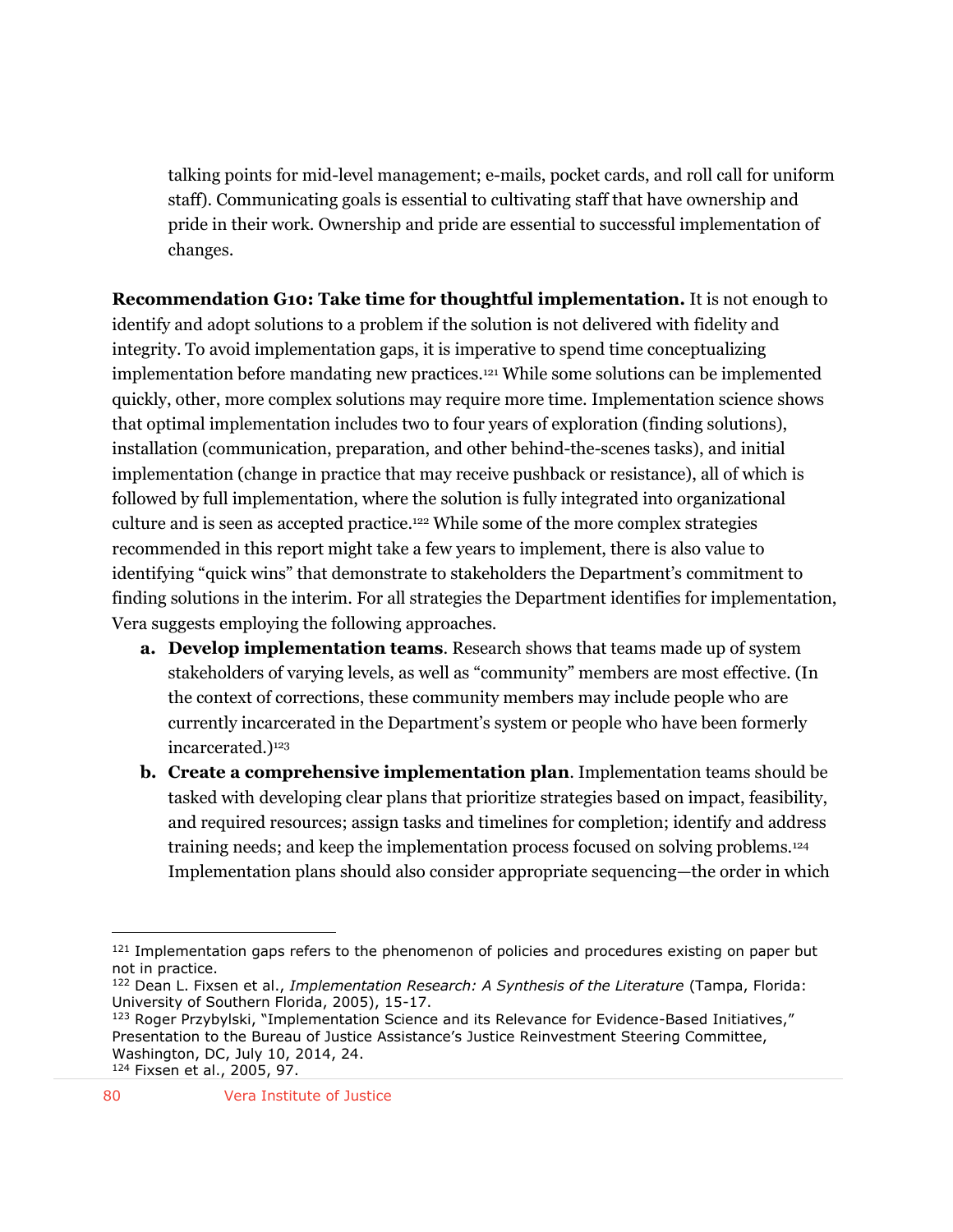strategies can be implemented. For example, before closing PSEG II, the Department will need to have an established set of alternative sanctioning options.

- **c. Identify challenges that arise as either technical or adaptive in nature**. Technical problems are easy to identify and usually have a simple solution that people are generally receptive to (e.g., implementing an electronic system for ordering medications in hospitals to reduce negative drug interactions). Adaptive challenges are difficult to identify (and therefore easy to deny) and require changes in beliefs or approaches to work (e.g., encouraging nurses to question illegible prescriptions written by physicians).<sup>125</sup> Applying the right solution to the right type of challenge is essential for effective implementation.
- **d. Establish strategies to measure success, receive feedback, and make adjustments to implementation**. For example, performance and outcome measures—which may be quantitative or qualitative—serve as "temperature checks" on how implementation of a particular solution is impacting the problem. Similarly, incorporating staff evaluations, "customer" satisfaction surveys (in the context of corrections, the customer may include people who are currently incarcerated in the Department's system or people who have been formerly incarcerated), and program assessments provide important feedback to implementation teams to guide decisionmaking.<sup>126</sup> In addition, Vera urges the Department to develop a comprehensive internal communication plan to convey outcome measures—and any planned adjustments to implementation—to all staff, in order to maintain momentum and buy-in for changes department-wide.

<sup>125</sup> Ronald A. Heifetz and Donald L. Laurie, "The Work of Leadership," *Harvard Business Review* 75, no. 1 (January-February 1997), 124-134. <sup>126</sup> Roger Przybylski, 2014, 28.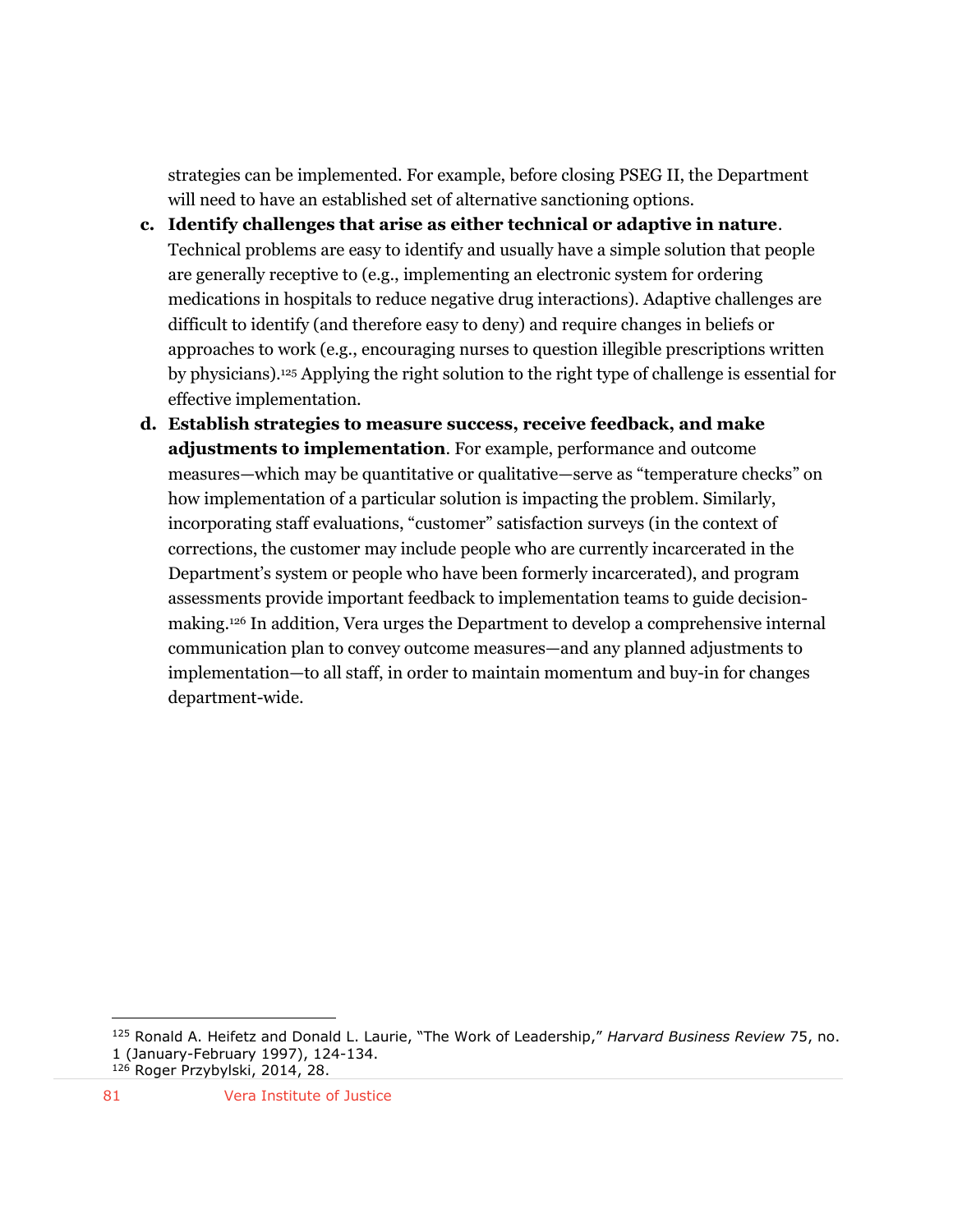# V. Conclusion

In recent years, a diverse range of international and national organizations, policymakers, and corrections practitioners have called for reforms on restrictive housing. Whether citing the potentially devastating psychological and physiological impacts of spending 23 hours a day alone in a cell the size of a parking space, the costs of operating such highly restrictive environments, or the lack of conclusive evidence demonstrating that segregation makes correctional facilities safer, these voices agree that reform and innovation are worthwhile endeavors. In 2017, many segregation reform efforts are still in their infancy, and are largely taking place in prison systems in states like Colorado, New Mexico, Pennsylvania, and Washington. Still, as the examples discussed in this report make clear, there is much to learn from this ongoing work that is applicable to the local jail setting.

The New York City Department of Correction has already made great strides in tackling its use of segregation, reducing its population by almost 90 percent from its peak in the last several years. <sup>127</sup> As the Department continues to move forward with its implementation of current and future reform efforts, Vera has every confidence that the agency will learn from its peers, capitalize on its own strengths, and use the recommendations in this report as a springboard for improving the lives of the men and women who live and work in New York City's jails.

<sup>127</sup> Joseph Ponte*,* Statement before the New York City Council Committee on Fire and Criminal Justice Services and Committee on Finance (New York: May 8, 2017), 7.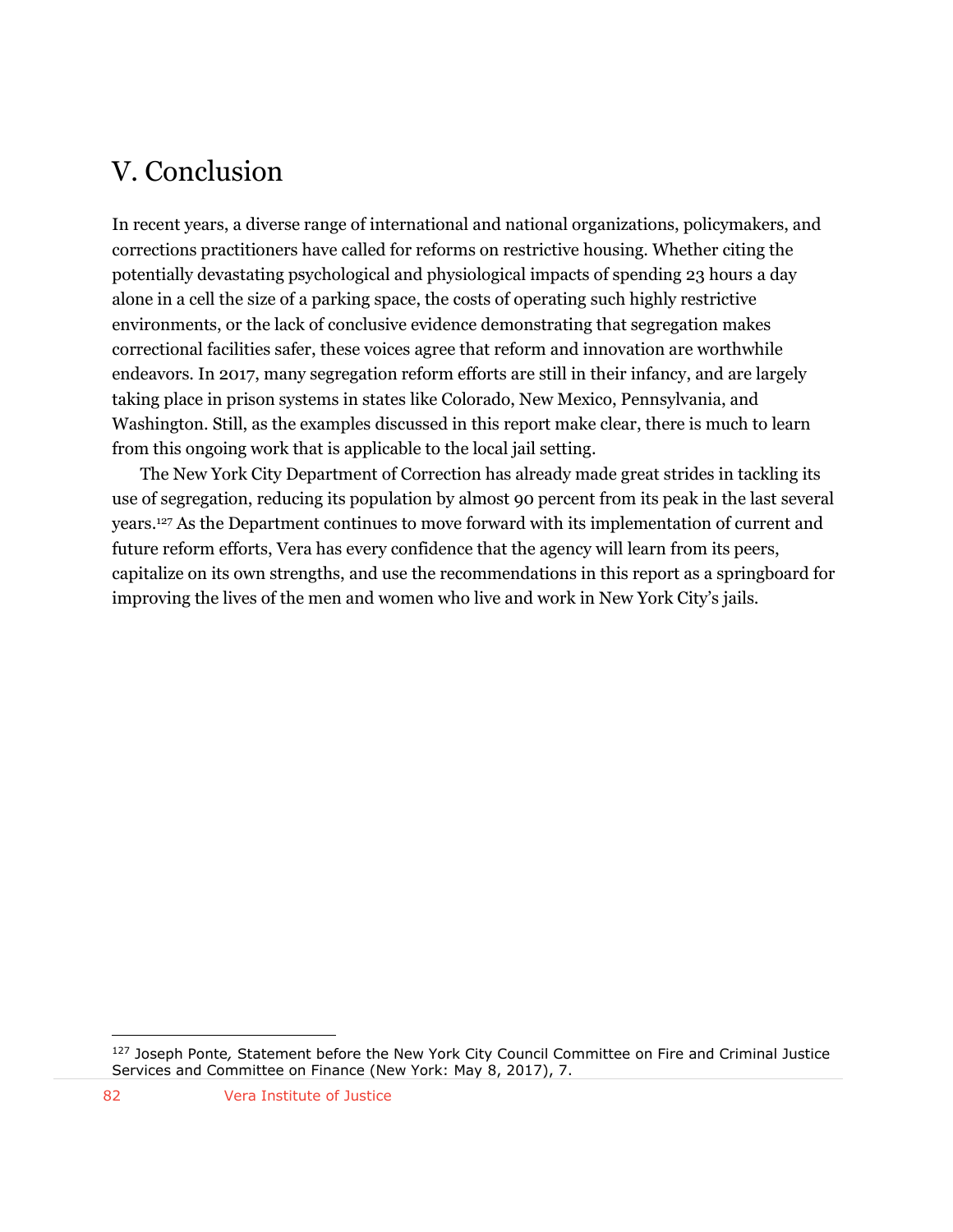# Appendix I: Glossary of key terms

#### -A-

**Adjudication Unit:** The Department's Adjudication Unit conducts disciplinary and due process hearings. The Unit is composed of Captains and an Assistant Deputy Warden, who reports to the General Counsel and supervises the Captains assigned to the Unit. Captains rotate facilities and do not report to the Commanding Officer of the facility to which they are assigned.<sup>128</sup>

#### -B-

**[New York City] Board of Correction (BOC):** A nine-member, non-judicial oversight board that regulates and monitors the New York City Department of Correction (the Department). The BOC acts as an independent monitor, and serves to enact regulations—known as Minimum Standards—that support safe, fair, and humane corrections practices in New York City.

## -C-

**Central punitive segregation unit (CPSU):** Also referred to as PSEG I, Bing, or Box. This is the most restrictive punitive segregation unit the Department operates. People in CPSU may be locked in their cell for up to 23 hours a day with one hour out of their cell for recreation.

**Clinical Alternatives to Punitive Segregation (CAPS):** A specialized housing unit for people with serious mental illnesses (SMIs) who have been found guilty of an infraction and issued a sanction to punitive segregation. Patients in CAPS receive in-patient levels of care, consisting of intensive therapeutic schedules that include group programming, one-on-one sessions with mental health providers, and art therapy. By program design, people with an SMI who have committed a rule violation and are sentenced to punitive segregation time have their time suspended until they successfully complete the CAPS program, at which time the punitive segregation time is expunged. If the CAPS program is not successfully completed, the Department and a mental health provider work together to find a suitable alternate housing placement. CAPS is not considered a form of punitive segregation and is not restrictive.

<sup>128</sup> Department Directive 6500R-D, "Inmate Disciplinary Due Process."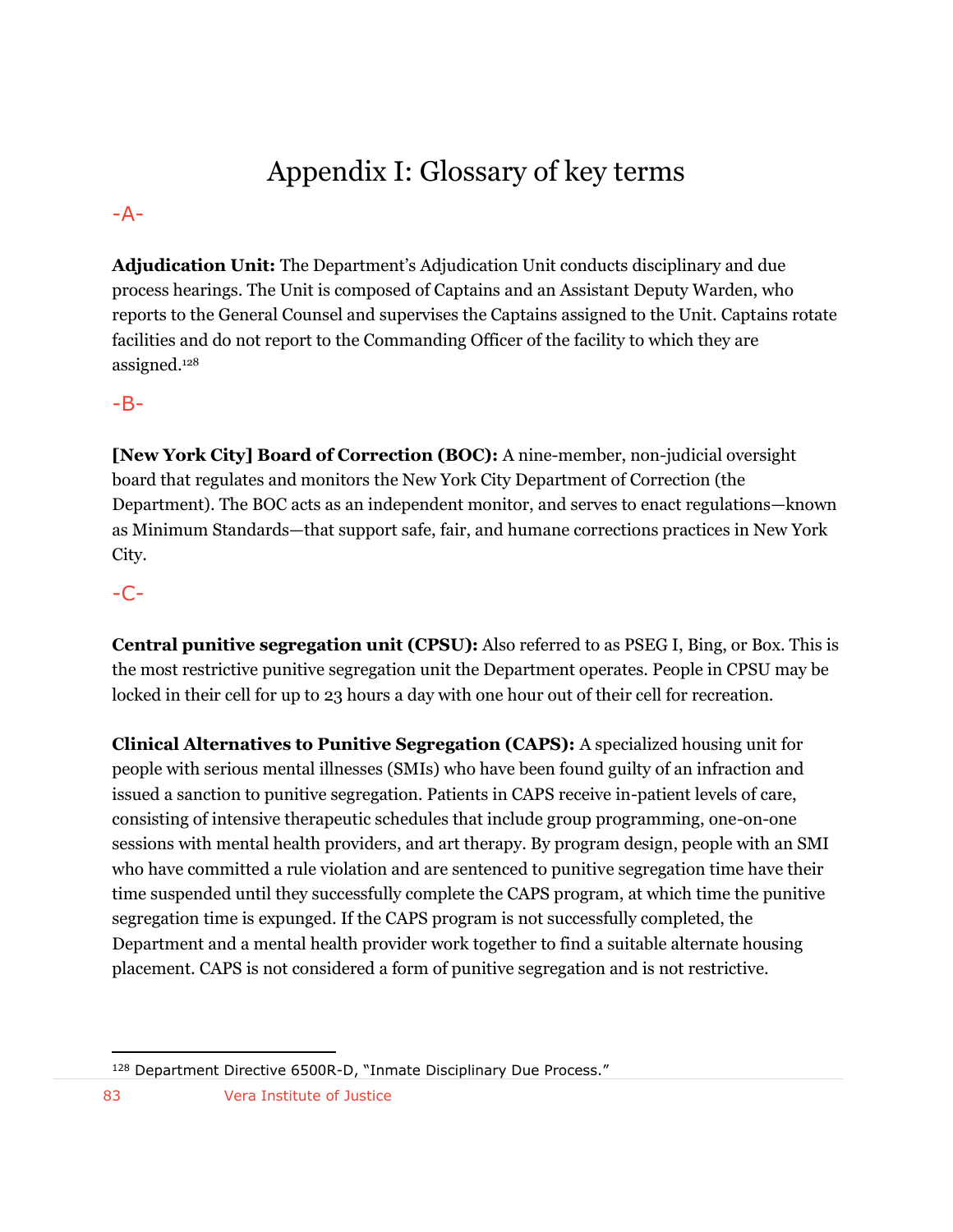## -E-

**Enhanced restraint (ER):** Typically considered a status rather than a housing assignment or unit, ER is designed to ensure that people who have committed violent acts (e.g., assault or attempted assaults on staff or other incarcerated people; substantial property damage that places any person at imminent risk of harm; etc.) are put in enhanced restraints during any movement off the housing unit to which they are assigned. Placement onto ER status is not dependent on an adjudication of guilt on a rule violation, and is therefore not considered punitive segregation, though it *is* considered restrictive; while people on ER status are not necessarily housed in restrictive environments, they may be.

**Enhanced supervision housing (ESH) unit:** ESH is a unit designed for people who have persistently been involved in violent incidents or are influential leaders in a security risk group (SRG), demonstrating a sustained threat to the safety and security of the jail. ESH is intended to be program-intensive and involves a level system. The first level allows people to have seven hours a day out of cell, and individuals can earn additional of out-of-cell time. Placement into ESH is not dependent on an adjudication of guilt on a rule violation, and is therefore not considered punitive segregation, though it is considered restrictive housing.

#### -G-

**General population escort (GPE):** Individuals who may be vulnerable but who are not, in the Department's estimation, in immediate danger, may be assigned to GPE status. An officer escorts people with GPE statuses any time they move off their assigned housing area. The Department emphasizes the designation of GPE as a status and not a housing assignment or special unit, though the Department may house these people together on a unit exclusively with other people on GPE status.

#### -H-

**[New York City] Health and Hospitals (NYC Health + Hospitals):** The city agency responsible for the management and the administration of health care in the city's jails.

#### $-M-$

**"M" designation (Brad H flag):** As part of a settlement agreement stemming from *Brad H. et al. v. The City of New York et al.*, the Department, in partnership with the New York City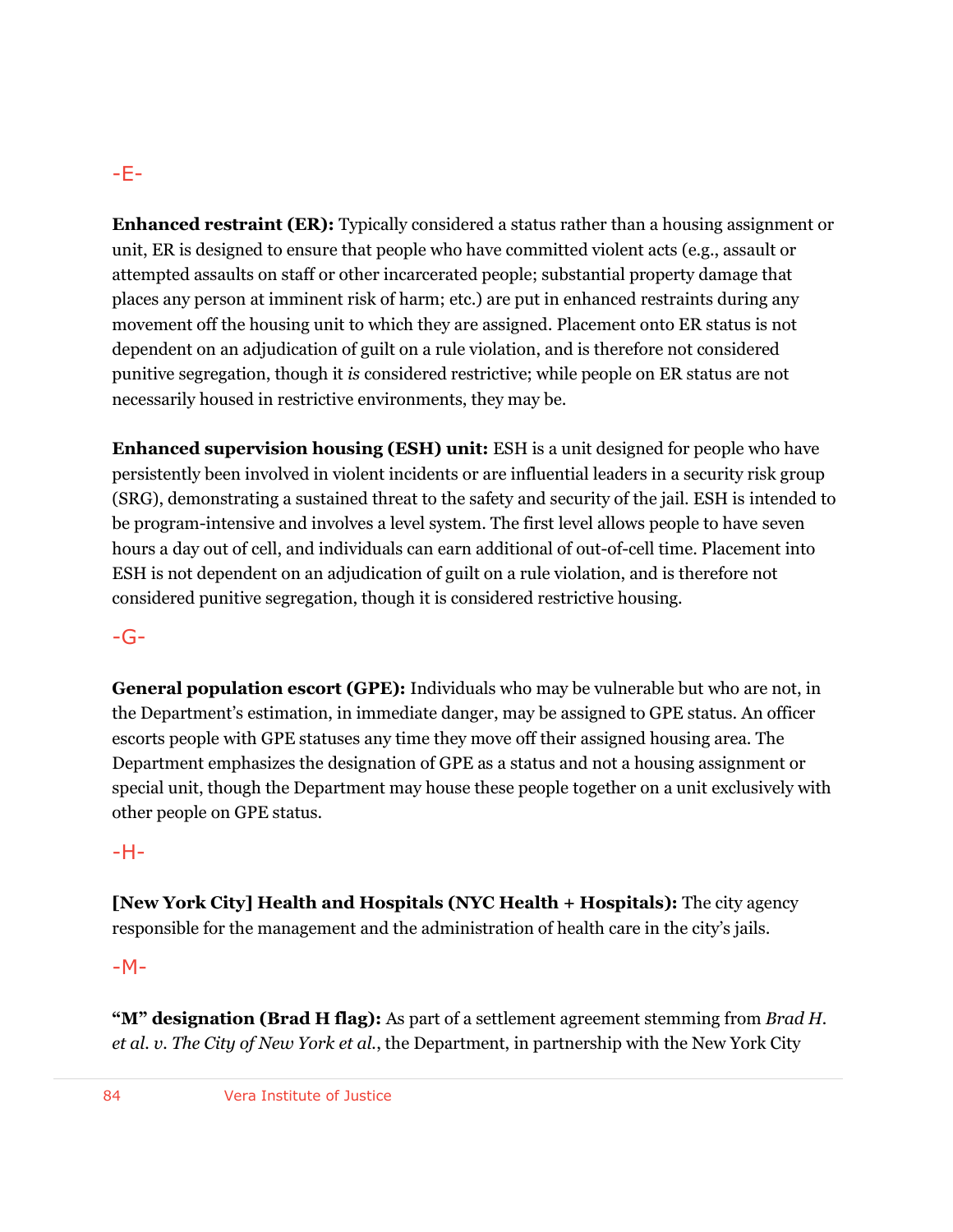Department of Health and Mental Hygiene (DOHMH), established a method of demarcating individuals who, during one incarceration event, have had contact with the mental health care system. An "M" designation is assigned to people who have engaged with the mental health care system at least three times, or those who are prescribed certain classes of medication (such as antipsychotics or mood stabilizers). It is important to note that an "M" designation does *not* indicate ongoing mental health needs or severity of diagnosis. "M" designations serve as the only mental health indicator available to the Department and function as a key tool in the placement of individuals in department housing.

**Mental observation (MO) units:** For incarcerated people who would benefit from closer contact with mental health providers, MO units are intended to allow clinicians to provide higher levels of care than are available in the Department's general population housing units. Most MO units offer outpatient-type care (such as talk therapy). Importantly, while everyone in MO units has an "M" designation, not everyone with an "M" designation is housed in an MO unit; people with "M" designations may be housed in the Department's general population housing units.

#### $-P-$

**Program for Accelerated Clinical Effectiveness (PACE):** The PACE program works with individuals diagnosed with SMIs who require an in-patient level of care but for whom CAPS is not an appropriate placement (because they have not been found guilty of committing a rule violation). The program design is based on the CAPS treatment model and is intended to encourage individuals to take prescribed medication through the provision of various incentives and rewards.

**Protective custody (PC):** People in the custody of the Department who have concerns for their own safety and require separation from specific people or groups of people may be placed in PC units. PC units operate with the same privileges and restrictions as general population units.

**Punitive segregation**: Refers to three distinct housing units—central punitive segregation units, restrictive housing units, and punitive segregation II units—for which adults in custody may be placed while under investigation for a rule violation ("pre-hearing detention") or who have an adjudication of guilt on a violation of the rules outlined in the Inmate Rule Book. The Department may not use any form of punitive segregation for people under the age of 18, young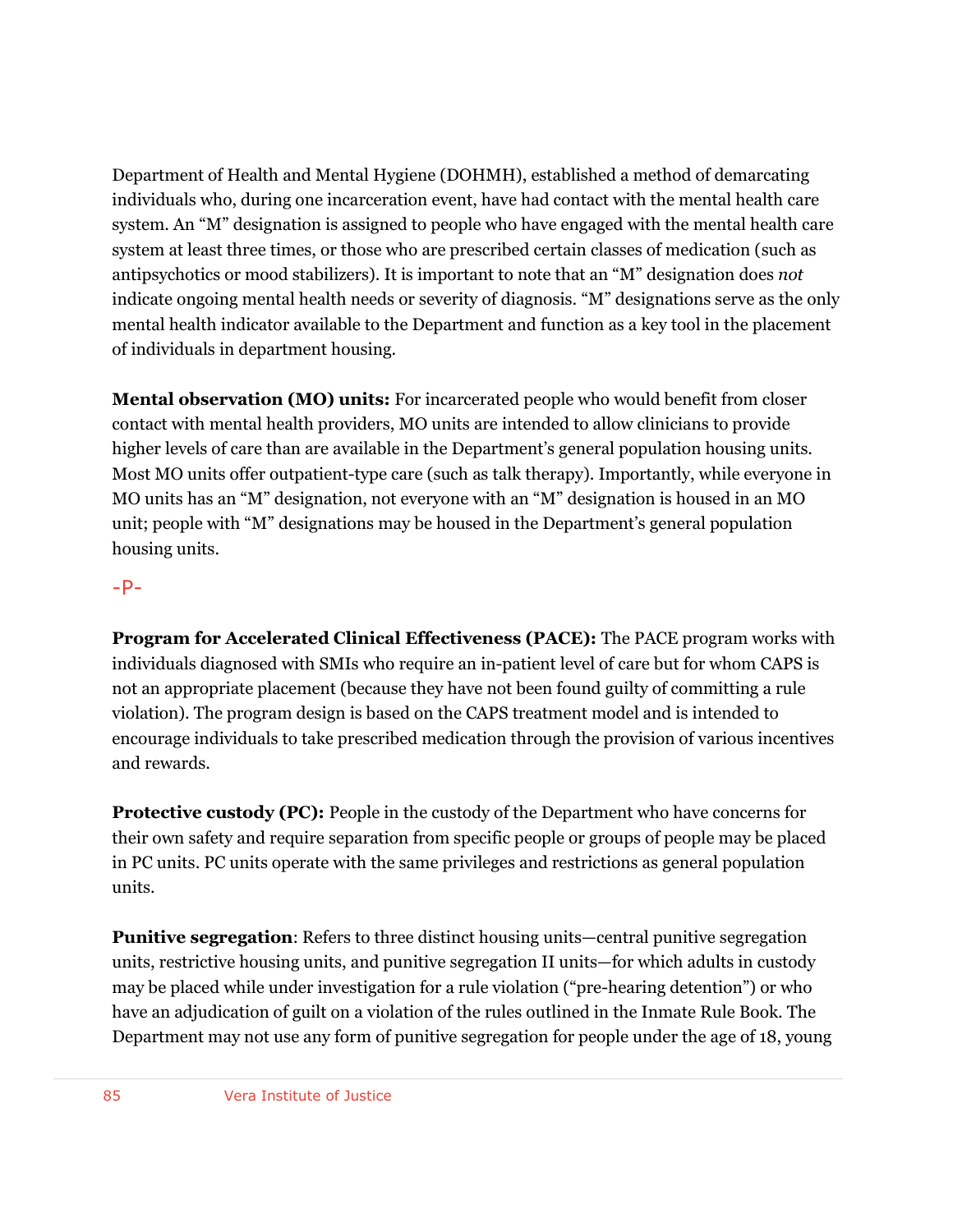adults (ages 18 to 21), and people with serious mental or physical disabilities or conditions. The term is inclusive of all three units unless stated otherwise.

**Punitive segregation II (PSEG II):** Also referred to as PSEG Lite, or Bing Lite. Punitive Segregation II is used for people found guilty of nonviolent Grade I infractions and all Grade II infractions. People in PSEG II are locked in their cell for up to 17 hours a day, with seven hours out of their cell.

### $-R -$

**Restrictive housing:** For the purpose of this assessment and report, Vera defines restrictive housing as any housing unit or status which satisfies two conditions: it (1) holds incarcerated people separately from general population and (2) places greater restrictions on out-of-cell time, congregate activity, and access to programming than in general population. The term includes all forms of punitive segregation as well as enhanced restraint status and enhanced supervision housing.

**Restrictive housing unit (RHU):** A punitive segregation unit designed for some people with mental health needs (but not diagnosed with a serious mental illness). The unit employs a level system that allows individuals to work their way from the most restrictive form of segregation (cell lock-in for 23 hours a day) to 20 hours of cell lock-in.

## -S-

**Security risk group (SRG):** The Department defines SRGs as "possessing common characteristics that distinguish the group from other inmates or groups of inmates as a discrete entity that jeopardizes the safety of the public, staff, or other inmate(s), and/or the security and order of the facility." SRGs are designated by the commissioner and informed by the Intelligence Unit's recommendations.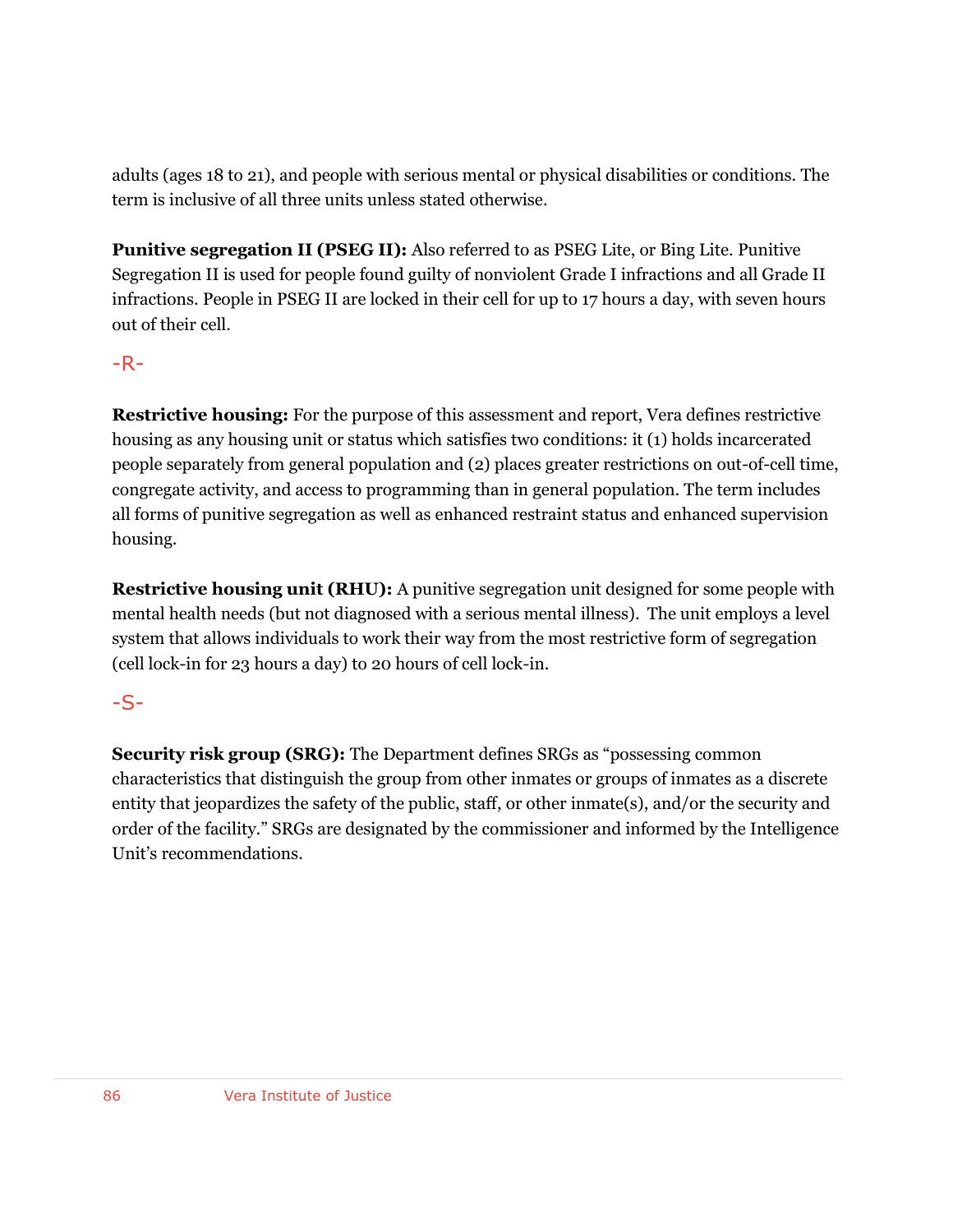# Appendix II: Summary of Recommendations

This appendix provides a summary of Vera's recommendations to safely reduce the NYC Department of Corrections' use of punitive segregation and other types of restrictive housing. See full report for Vera's findings and expanded explanation of recommendations.

## B. Punitive segregation

**Recommendation B1:** Eliminate the use of punitive segregation for all Grade II and nonviolent Grade I infractions and use alternative sanctions.

**Recommendation B2:** Develop a structure of alternative sanctions and informal responses.

- a. Enhance privileges in general population.
- b. Engage the BOC to create flexibility in Minimum Standards, when appropriate.
- c. Leverage existing programs and privileges, and expand others.
- d. Focus on behavior change when responding to rule violations.

**Recommendation B3:** Reduce 20-day penalties to 10 or 15 days.

**Recommendation B4:** Increase transparency of department directives and practices regarding due process procedures.

- a. Create a single sanctioning grid.
- b. Train staff on due process policies and procedures.
- c. Implement procedures that allow adjudication captains to communicate disposition outcomes directly to people who have been found guilty of an infraction.
- d. Reflect OSIU decision-making and tracking processes in department-wide data systems.

**Recommendation B5:** Reduce the number of people for whom the Department has overridden the 30- or 60-day limit.

- a. Use OSIU to filter override requests before they are sent to the chief of department.
- b. Determine if less-restrictive housing may be appropriate.
- c. Develop individualized case plans for approved overrides.
- d. Establish procedures for individuals to earn time off their owed punitive segregation time.

#### **Recommendation B6:** Improve conditions of confinement in punitive segregation.

- a. Allow more opportunities for out-of-cell time and congregate activity.
- 87 Vera Institute of Justice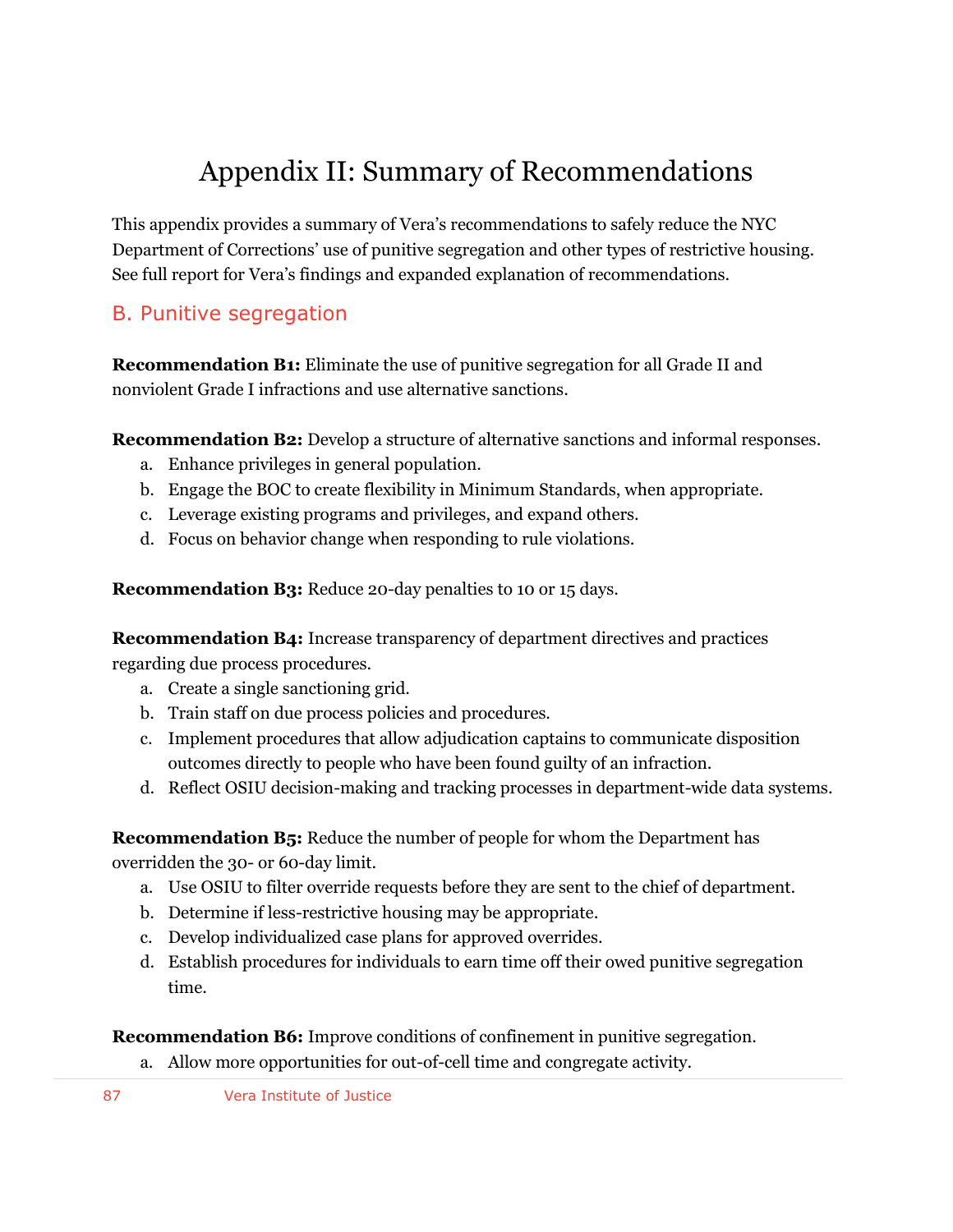- b. Develop behavior-specific programming.
- c. Create more opportunities for productive activities in-cell.

**Recommendation B7:** Increase presence of mental health providers in CPSU.

**Recommendation B8:** Close PSEG II.

**Recommendation B9:** Establish achievable pathways out of CPSU and PSEG II.

a. Develop criteria to cut deferred time once back in general population.

**Recommendation B10:** Restructure the RHU program.

- a. Adjust the RHU incentive program to accommodate 30-day limits.
- b. Increase out-of-cell time, beginning with Level Zero (the most restrictive level of RHU).
- c. Develop behavior-specific treatment plans and programming.

**Recommendation B11:** Establish a structured reintegration process for people who are released from punitive segregation into general population.

**Recommendation B12:** Incentivize positive behavior in general population.

- a. Use increased privileges to incentivize positive behavior.
- b. Use security classification to differentiate between privilege levels in general population.
- c. Defer segregation sanctions as an incentive.

**Recommendation B13:** Explore deterrence-based violence reduction models and consider piloting such a model.

**Recommendation B14:** Eliminate the automatic assessment of a \$25 fine for all infractions.

## C. Mental health populations

**Recommendation C1:** For people charged with a CPSU-eligible infraction, work with H+H to incorporate mental health reviews (for people with "M" designations) into the disciplinary process, prior to disposition.

**Recommendation C2:** Use alternative sanctions that responds to behavior when adults in custody with "M" designations commit infractions.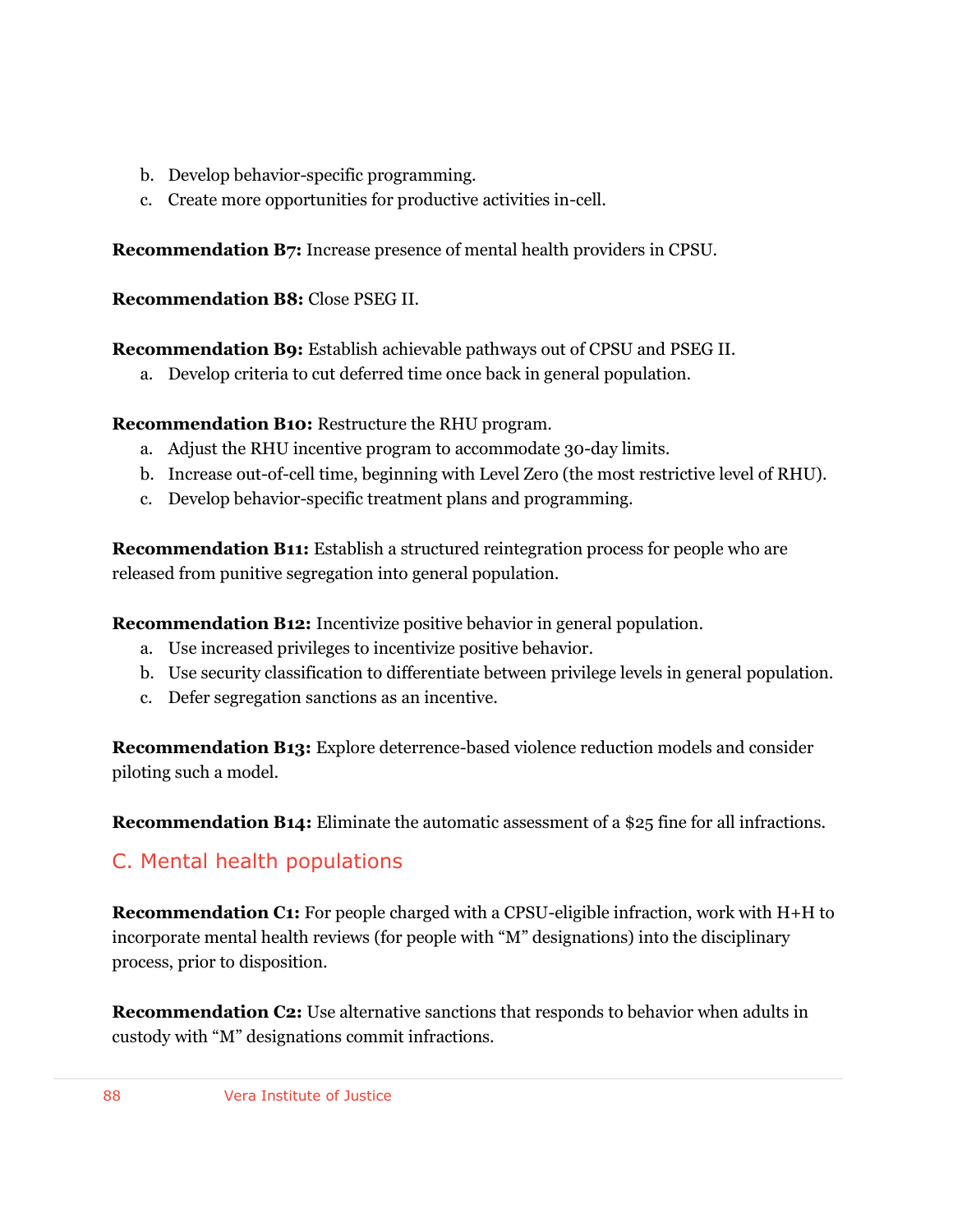**Recommendation C3:** Incorporate informal responses and incentive-based systems, like the token system used in PACE and CAPS, into the general operations of MO units.

**Recommendation C4:** Increase permanent staff assignments in MO units and recruit staff that are skilled at working with this population.

**Recommendation C5:** Work with H+H to provide a higher level of care on MO units.

**Recommendation C6:** With H+H's input, design treatment teams for MO units that incorporate correctional officers.

**Recommendation C7:** Work with H+H to review all people with an "M" designation currently housed in CPSU and RHU to ensure no one in these units has an SMI diagnosis. Immediately find alternative, non-restrictive housing options for any individuals with an SMI. Incorporate periodic reviews into department practice.

**Recommendation C8:** Conduct an analysis of everyone with an SMI who has spent some amount of time in punitive segregation since January 2015 to determine if they were known to have an SMI prior to their placement in segregation.

**Recommendation C9:** Work with H+H to revise the CAPS operation manual to clarify that people diagnosed with SMIs cannot be housed in CPSU, PSEG II, or RHU.

**Recommendation C10:** Consult with NYC Health + Hospitals to find ways to share more mental health information with the Department.

## D. Enhanced supervision housing

**Recommendation D1:** Establish clear criteria for level progression and ways to graduate from the ESH level program.

- a. Develop or update ESH orientation materials.
- b. Use multiple methods of communication (e.g., written, oral, visual) to communicate level progression, stagnation, regression, and graduation to people housed on the unit and staff who work on the unit.
- c. Revamp staff training on ESH, including the goals, level system, and their role on the unit.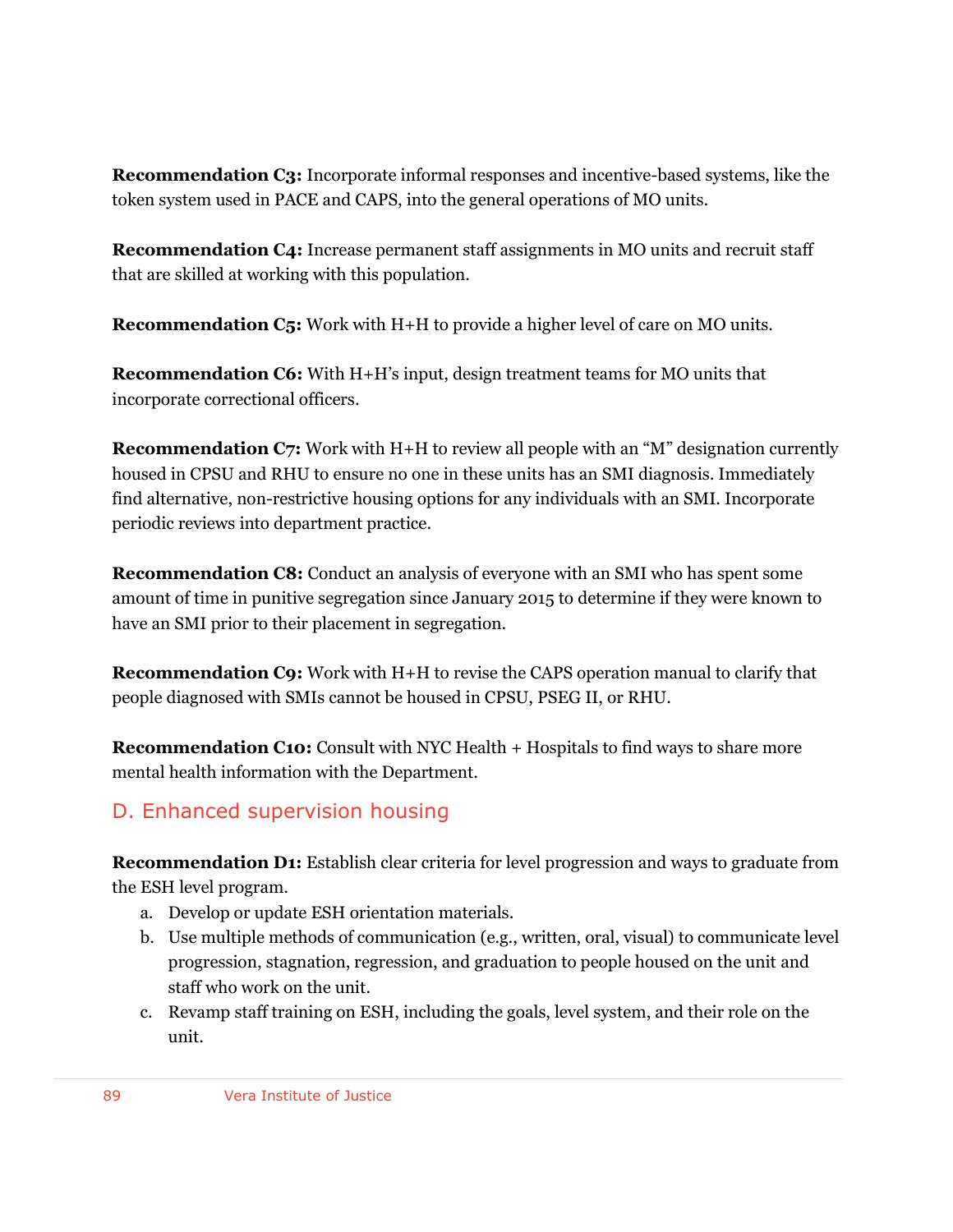**Recommendation D2:** Develop a multidisciplinary team to make placement, level movement, and program completion decisions.

**Recommendation D3:** Memorialize the level system currently in practice in department policy to ensure consistency and fidelity.

**Recommendation D4:** Conduct periodic case file reviews of the people in ESH to ensure level-system practice matches policy.

**Recommendation D5:** Establish a structured reintegration process for people who are released from ESH into general population.

## E. Other types of restrictive statuses and housing units

**Recommendation E1:** Reconsider the need for dedicated ER status housing units.

**Recommendation E2:** Develop a process for people to work their way off ER status.

**Recommendation E3:** Conduct periodic and meaningful reviews of all people on ER status.

**Recommendation E4:** Change, when possible, the physical structure of units whose physical design dictates the level of restriction and isolation experienced by the people in those units.

**Recommendation E5:** Discontinue the practice of placing people who are not in punitive segregation or medical isolation in West Facility.

## F. Racial and ethnic disparities

**Recommendation F1:** Create a committee to study and address disproportionate minority contact with segregated housing.

**Recommendation F2:** Closely monitor the impact of implementing the recommendations in this report on people of color.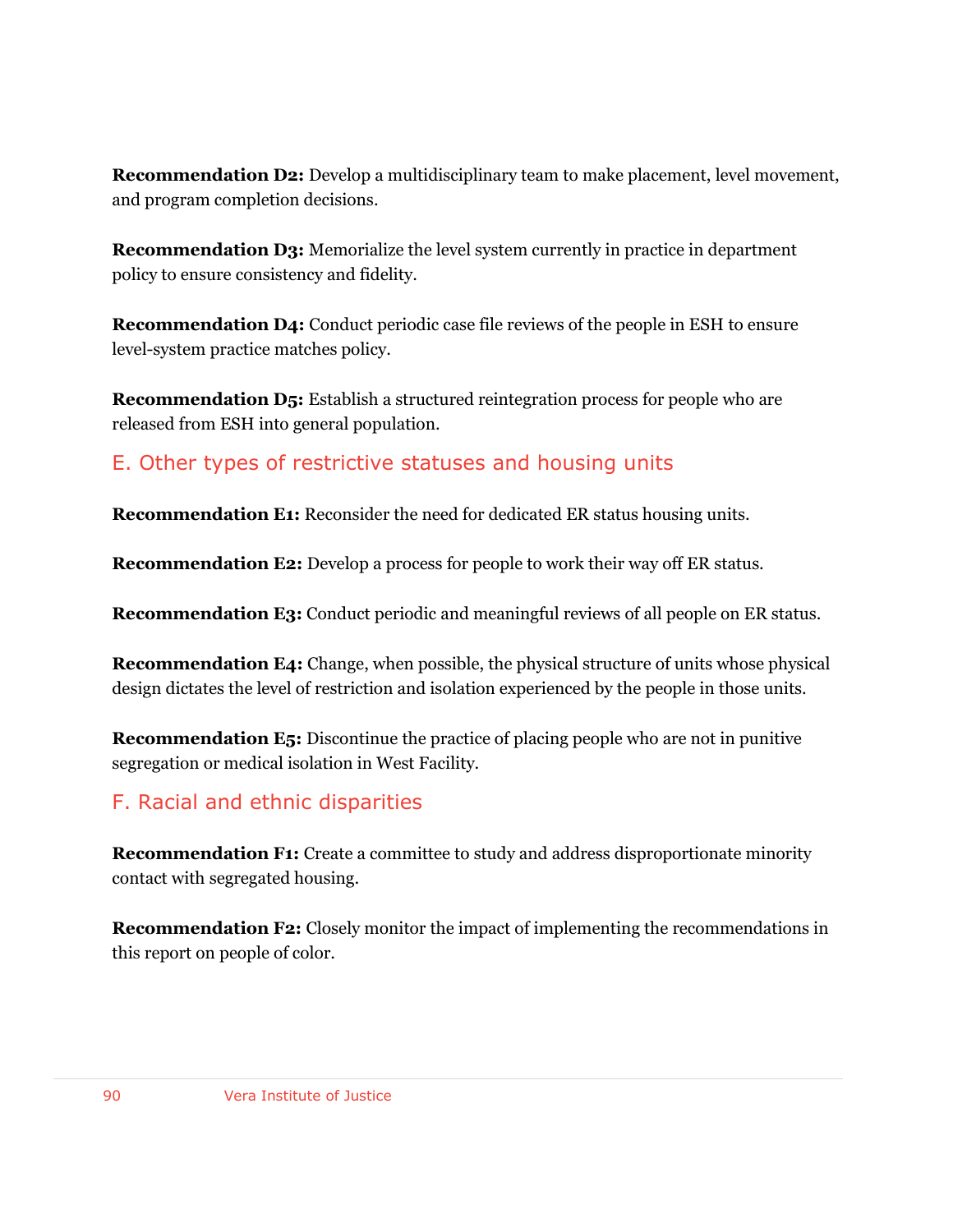## G. System-wide

**Recommendation G1:** Offer support to people in general population to help them succeed.

- a. Focus programming on people with the highest risk and needs.
- b. Examine strategies that may help adults in custody alleviate stress and reduce their likelihood of breaking the rules.
- c. Reduce idleness.

**Recommendation G2:** Reevaluate the need for specialized housing units and statuses.

- a. Eliminate GPE in facilities that already have escorted movement.
- b. Merge GPE and PC in all non-escorted movement facilities.
- c. Eliminate administrative segregation and house people by security classification instead.

**Recommendation G3:** Explore ways to improve staff wellness, particularly for those staff assigned to segregated housing units.

**Recommendation G4:** Use conflict resolution approaches as a response to interpersonal conflict among people in department custody.

**Recommendation G5:** Update all department directives, the inmate handbook, and the Inmate Rule Book to be consistent with current and new policies.

**Recommendation G6:** Institute permanent staff assignments for all specialized housing units.

**Recommendation G7:** Incorporate a coaching model to reinforce training with feedback and accountability mechanisms.

a. Ensure veteran officers, supervisors, and facility management receive new training when new cadet classes receive new training.

**Recommendation G8:** Incorporate concepts of procedural justice into training curriculum for all staff.

**Recommendation G9:** Engage union leadership and staff at all levels in the implementation of new strategies.